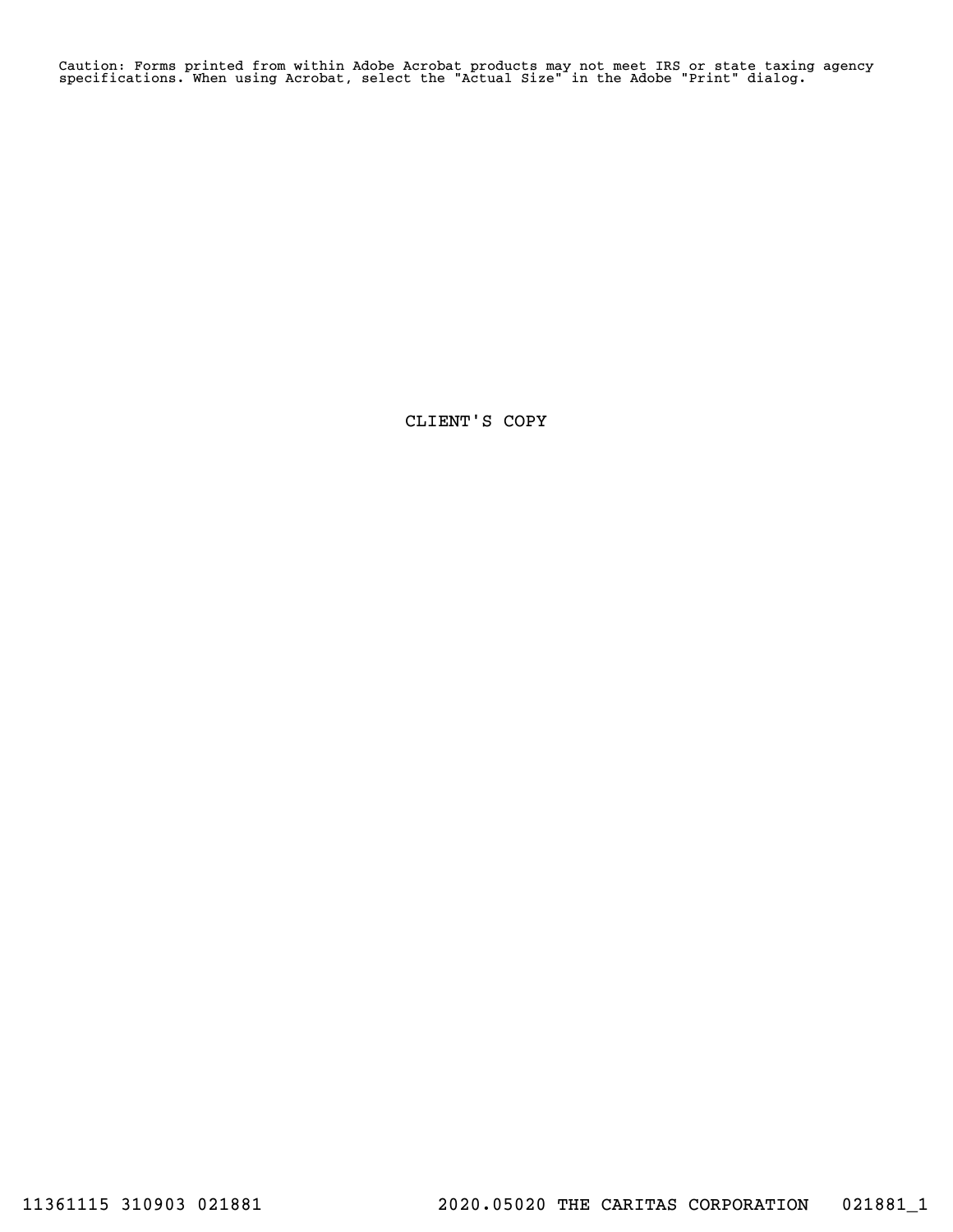

NOVEMBER 15, 2021

THE CARITAS CORPORATION 3 PARK PLAZA NO. 1700 IRVINE, CA 92614

THE CARITAS CORPORATION:

ENCLOSED ARE THE ORIGINAL AND ONE COPY OF THE 2020 EXEMPT ORGANIZATION RETURNS, AS FOLLOWS...

2020 FORM 990

2020 CALIFORNIA FORM 199

2020 CALIFORNIA FORM RRF-1

EACH ORIGINAL SHOULD BE DATED, SIGNED AND FILED IN ACCORDANCE WITH THE FILING INSTRUCTIONS. THE COPY SHOULD BE RETAINED FOR YOUR FILES.

VERY TRULY YOURS,

ROBERT R. REDWITZ, CPA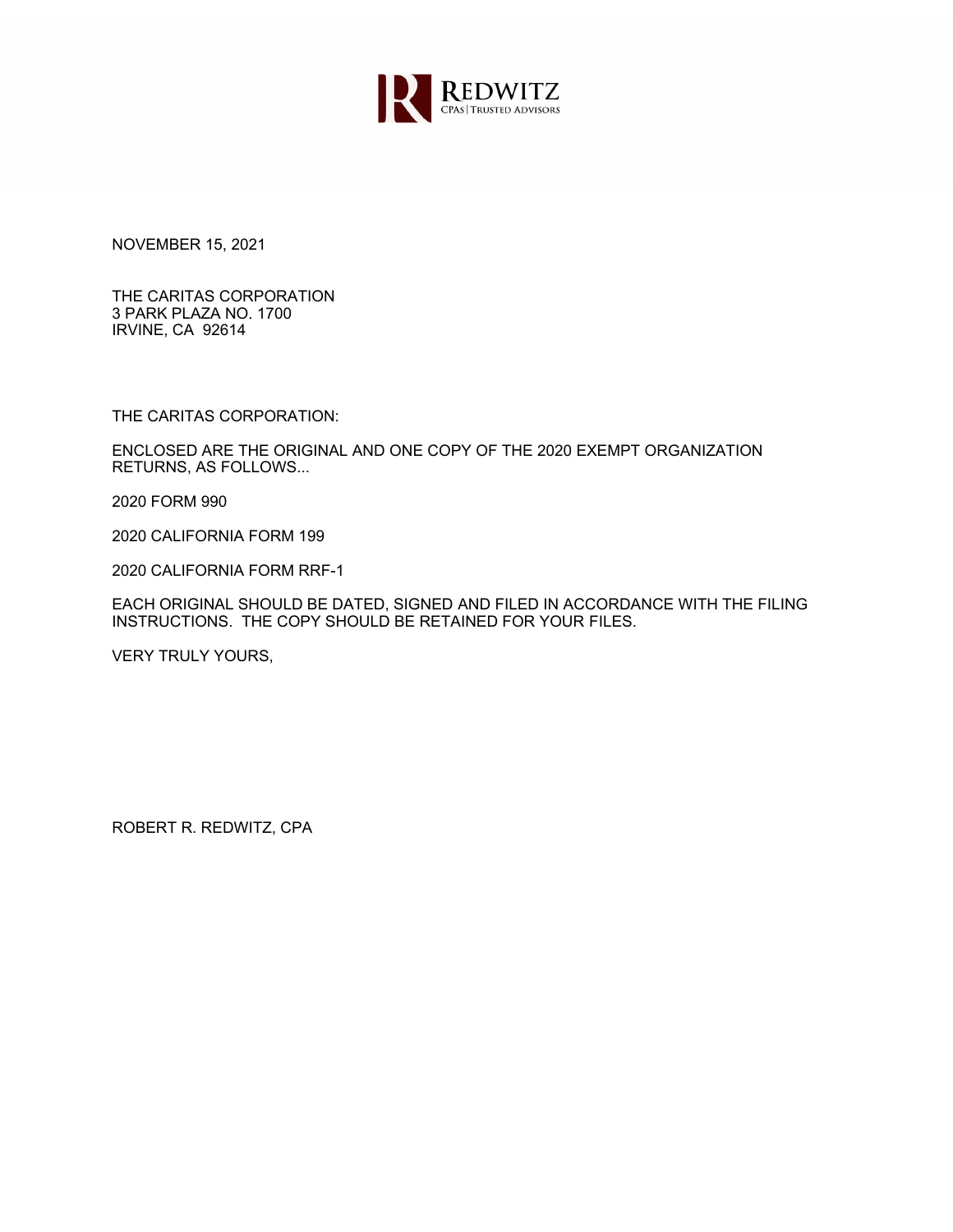# **TAX RETURN FILING INSTRUCTIONS**

FORM 990

# **FOR THE YEAR ENDING**

DECEMBER 31, 2020

### **PREPARED FOR:**

THE CARITAS CORPORATION 3 PARK PLAZA NO. 1700 IRVINE, CA 92614

# **PREPARED BY:**

REDWITZ, INC 3 PARK PLAZA, SUITE 1700 IRVINE, CA 92614

# **AMOUNT DUE OR REFUND:**

NOT APPLICABLE

### **MAKE CHECK PAYABLE TO:**

NOT APPLICABLE

# **MAIL TAX RETURN AND CHECK (IF APPLICABLE) TO:**

NOT APPLICABLE

# **RETURN MUST BE MAILED ON OR BEFORE:**

NOT APPLICABLE

# **SPECIAL INSTRUCTIONS:**

THIS RETURN HAS BEEN PREPARED FOR ELECTRONIC FILING. IF YOU WISH TO HAVE IT TRANSMITTED ELECTRONICALLY TO THE IRS, PLEASE SIGN, DATE, AND RETURN FORM 8879-EO TO OUR OFFICE. WE WILL THEN SUBMIT THE ELECTRONIC RETURN TO THE IRS. DO NOT MAIL A PAPER COPY OF THE RETURN TO THE IRS. RETURN FORM 8879-EO TO US BY NOVEMBER 15, 2021.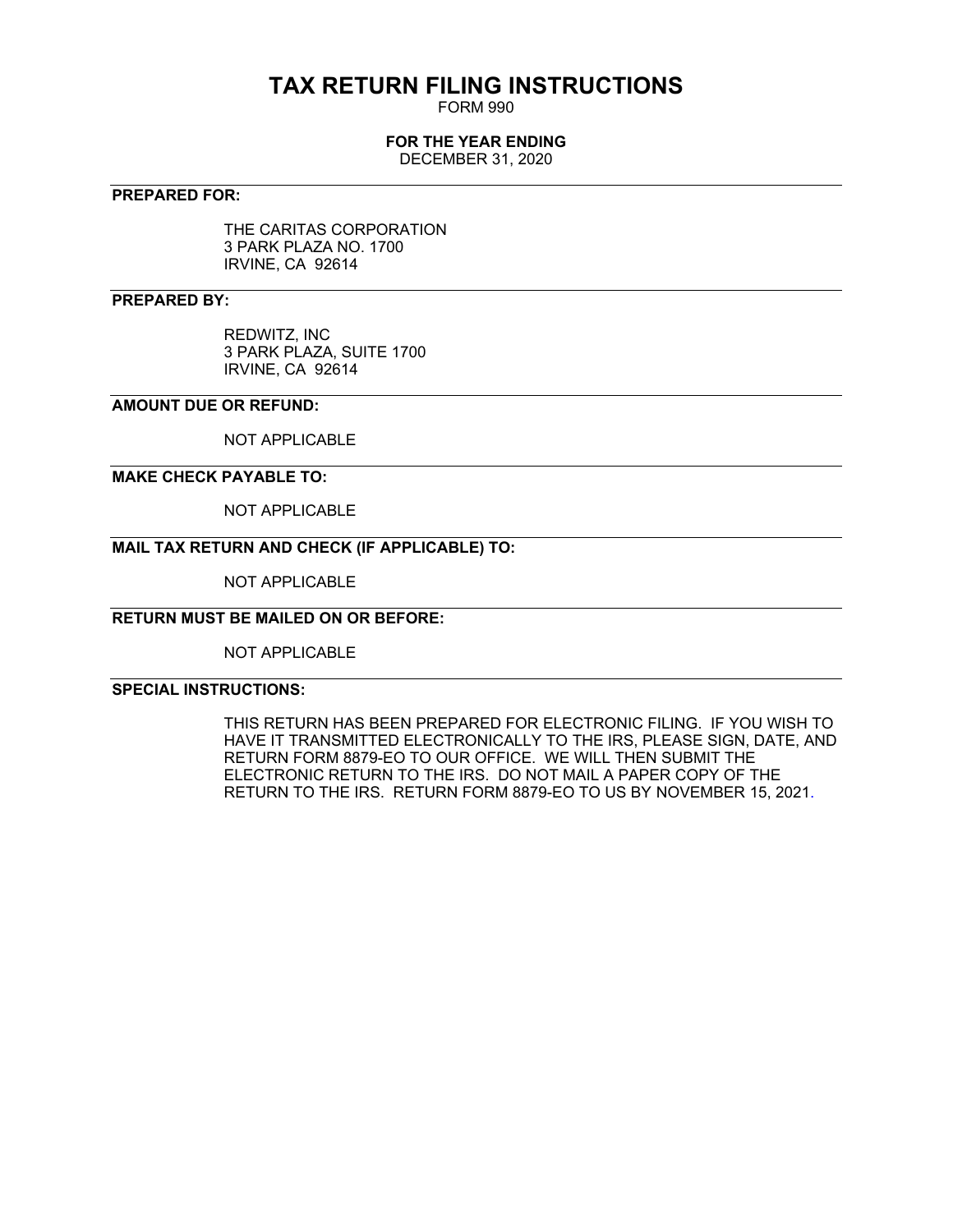| Form | 8879-E |  |
|------|--------|--|
|      |        |  |

# **IRS e-file Signature Authorization for an Exempt Organization**

| Department of the Treasury      |
|---------------------------------|
| <b>Internal Revenue Service</b> |

For calendar year 2020, or fiscal year beginning and the state of the state of the state of the state of the state of the state of the state of the state of the state of the state of the state of the state of the state of

**| Do not send to the IRS. Keep for your records.**

**2020**

**| Go to www.irs.gov/Form8879EO for the latest information.**

Name of exempt organization or person subject to tax

**Taxpayer identification number**

| THE CARITAS CORPORATION                                                                                                                                                                                                                                                                                                                                                                                                                                                                                                                                                                                                                                                                                                                                                                                                                                                                                                                                                                                                                                                                                                                                                                                                                                                                                                                                                                                                                                       |                                       | 33-0694603                                        |
|---------------------------------------------------------------------------------------------------------------------------------------------------------------------------------------------------------------------------------------------------------------------------------------------------------------------------------------------------------------------------------------------------------------------------------------------------------------------------------------------------------------------------------------------------------------------------------------------------------------------------------------------------------------------------------------------------------------------------------------------------------------------------------------------------------------------------------------------------------------------------------------------------------------------------------------------------------------------------------------------------------------------------------------------------------------------------------------------------------------------------------------------------------------------------------------------------------------------------------------------------------------------------------------------------------------------------------------------------------------------------------------------------------------------------------------------------------------|---------------------------------------|---------------------------------------------------|
| Name and title of officer or person subject to tax                                                                                                                                                                                                                                                                                                                                                                                                                                                                                                                                                                                                                                                                                                                                                                                                                                                                                                                                                                                                                                                                                                                                                                                                                                                                                                                                                                                                            |                                       |                                                   |
| ROBERT R REDWITZ                                                                                                                                                                                                                                                                                                                                                                                                                                                                                                                                                                                                                                                                                                                                                                                                                                                                                                                                                                                                                                                                                                                                                                                                                                                                                                                                                                                                                                              |                                       |                                                   |
| <b>CHAIRMAN</b>                                                                                                                                                                                                                                                                                                                                                                                                                                                                                                                                                                                                                                                                                                                                                                                                                                                                                                                                                                                                                                                                                                                                                                                                                                                                                                                                                                                                                                               |                                       |                                                   |
| Type of Return and Return Information (Whole Dollars Only)<br>Part I                                                                                                                                                                                                                                                                                                                                                                                                                                                                                                                                                                                                                                                                                                                                                                                                                                                                                                                                                                                                                                                                                                                                                                                                                                                                                                                                                                                          |                                       |                                                   |
| Check the box for the return for which you are using this Form 8879-EO and enter the applicable amount, if any, from the return. If you                                                                                                                                                                                                                                                                                                                                                                                                                                                                                                                                                                                                                                                                                                                                                                                                                                                                                                                                                                                                                                                                                                                                                                                                                                                                                                                       |                                       |                                                   |
| check the box on line 1a, 2a, 3a, 4a, 5a, 6a, or 7a below, and the amount on that line for the return being filed with this form was<br>blank, then leave line 1b, 2b, 3b, 4b, 5b, 6b, or 7b, whichever is applicable, blank (do not enter -0-). But, if you entered -0- on the                                                                                                                                                                                                                                                                                                                                                                                                                                                                                                                                                                                                                                                                                                                                                                                                                                                                                                                                                                                                                                                                                                                                                                               |                                       |                                                   |
| return, then enter -0- on the applicable line below. Do not complete more than one line in Part I.                                                                                                                                                                                                                                                                                                                                                                                                                                                                                                                                                                                                                                                                                                                                                                                                                                                                                                                                                                                                                                                                                                                                                                                                                                                                                                                                                            |                                       |                                                   |
|                                                                                                                                                                                                                                                                                                                                                                                                                                                                                                                                                                                                                                                                                                                                                                                                                                                                                                                                                                                                                                                                                                                                                                                                                                                                                                                                                                                                                                                               |                                       |                                                   |
| 2a Form 990-EZ check here $\blacktriangleright$                                                                                                                                                                                                                                                                                                                                                                                                                                                                                                                                                                                                                                                                                                                                                                                                                                                                                                                                                                                                                                                                                                                                                                                                                                                                                                                                                                                                               |                                       |                                                   |
| 3a Form 1120-POL check here<br>▶                                                                                                                                                                                                                                                                                                                                                                                                                                                                                                                                                                                                                                                                                                                                                                                                                                                                                                                                                                                                                                                                                                                                                                                                                                                                                                                                                                                                                              |                                       |                                                   |
| 4a Form 990-PF check here<br>▶                                                                                                                                                                                                                                                                                                                                                                                                                                                                                                                                                                                                                                                                                                                                                                                                                                                                                                                                                                                                                                                                                                                                                                                                                                                                                                                                                                                                                                |                                       |                                                   |
| 5a Form 8868 check here                                                                                                                                                                                                                                                                                                                                                                                                                                                                                                                                                                                                                                                                                                                                                                                                                                                                                                                                                                                                                                                                                                                                                                                                                                                                                                                                                                                                                                       |                                       |                                                   |
| 6a Form 990-T check here<br>▶                                                                                                                                                                                                                                                                                                                                                                                                                                                                                                                                                                                                                                                                                                                                                                                                                                                                                                                                                                                                                                                                                                                                                                                                                                                                                                                                                                                                                                 |                                       |                                                   |
| 7a Form 4720 check here<br>▶∣                                                                                                                                                                                                                                                                                                                                                                                                                                                                                                                                                                                                                                                                                                                                                                                                                                                                                                                                                                                                                                                                                                                                                                                                                                                                                                                                                                                                                                 |                                       |                                                   |
| Declaration and Signature Authorization of Officer or Person Subject to Tax<br>Part II                                                                                                                                                                                                                                                                                                                                                                                                                                                                                                                                                                                                                                                                                                                                                                                                                                                                                                                                                                                                                                                                                                                                                                                                                                                                                                                                                                        |                                       |                                                   |
| Under penalties of perjury, I declare that $\boxed{\mathbf{X}}$ I am an officer of the above organization or $\boxed{\phantom{\mathbf{X}}}$ I am a person subject to tax with respect to                                                                                                                                                                                                                                                                                                                                                                                                                                                                                                                                                                                                                                                                                                                                                                                                                                                                                                                                                                                                                                                                                                                                                                                                                                                                      |                                       |                                                   |
| of the 2020 electronic return and accompanying schedules and statements, and, to the best of my knowledge and belief, they are                                                                                                                                                                                                                                                                                                                                                                                                                                                                                                                                                                                                                                                                                                                                                                                                                                                                                                                                                                                                                                                                                                                                                                                                                                                                                                                                |                                       |                                                   |
| true, correct, and complete. I further declare that the amount in Part I above is the amount shown on the copy of the electronic return.<br>I consent to allow my intermediate service provider, transmitter, or electronic return originator (ERO) to send the return to the IRS and<br>to receive from the IRS (a) an acknowledgement of receipt or reason for rejection of the transmission, (b) the reason for any delay in<br>processing the return or refund, and (c) the date of any refund. If applicable, I authorize the U.S. Treasury and its designated Financial<br>Agent to initiate an electronic funds withdrawal (direct debit) entry to the financial institution account indicated in the tax preparation<br>software for payment of the federal taxes owed on this return, and the financial institution to debit the entry to this account. To revoke<br>a payment, I must contact the U.S. Treasury Financial Agent at 1-888-353-4537 no later than 2 business days prior to the payment<br>(settlement) date. I also authorize the financial institutions involved in the processing of the electronic payment of taxes to receive<br>confidential information necessary to answer inquiries and resolve issues related to the payment. I have selected a personal<br>identification number (PIN) as my signature for the electronic return and, if applicable, the consent to electronic funds withdrawal.<br>PIN: check one box only |                                       |                                                   |
| $\boxed{\text{X}}$ I authorize REDWITZ, INC<br><b>Example 2018</b> The Contract of the Contract of the Contract of the Contract of the Contract of the Contract of the Contract of the Contract of the Contract of the Contract of the Contract of the Contract of the Contract of                                                                                                                                                                                                                                                                                                                                                                                                                                                                                                                                                                                                                                                                                                                                                                                                                                                                                                                                                                                                                                                                                                                                                                            |                                       | 92630                                             |
| ERO firm name                                                                                                                                                                                                                                                                                                                                                                                                                                                                                                                                                                                                                                                                                                                                                                                                                                                                                                                                                                                                                                                                                                                                                                                                                                                                                                                                                                                                                                                 |                                       | Enter five numbers, but<br>do not enter all zeros |
| as my signature on the tax year 2020 electronically filed return. If I have indicated within this return that a copy of the return is being filed with<br>a state agency(ies) regulating charities as part of the IRS Fed/State program, I also authorize the aforementioned ERO to enter my<br>PIN on the return's disclosure consent screen.                                                                                                                                                                                                                                                                                                                                                                                                                                                                                                                                                                                                                                                                                                                                                                                                                                                                                                                                                                                                                                                                                                                |                                       |                                                   |
| As an officer or person subject to tax with respect to the organization, I will enter my PIN as my signature on the tax year 2020<br>electronically filed return. If I have indicated within this return that a copy of the return is being filed with a state agency(ies)<br>regulating charities as part of the IRS Fed/State program, I will enter my PIN on the return's disclosure consent screen.                                                                                                                                                                                                                                                                                                                                                                                                                                                                                                                                                                                                                                                                                                                                                                                                                                                                                                                                                                                                                                                       |                                       |                                                   |
| Signature of officer or person subject to tax                                                                                                                                                                                                                                                                                                                                                                                                                                                                                                                                                                                                                                                                                                                                                                                                                                                                                                                                                                                                                                                                                                                                                                                                                                                                                                                                                                                                                 |                                       | Date                                              |
| <b>Certification and Authentication</b><br><b>Part III</b>                                                                                                                                                                                                                                                                                                                                                                                                                                                                                                                                                                                                                                                                                                                                                                                                                                                                                                                                                                                                                                                                                                                                                                                                                                                                                                                                                                                                    |                                       |                                                   |
| <b>ERO's EFIN/PIN.</b> Enter your six-digit electronic filing identification                                                                                                                                                                                                                                                                                                                                                                                                                                                                                                                                                                                                                                                                                                                                                                                                                                                                                                                                                                                                                                                                                                                                                                                                                                                                                                                                                                                  |                                       |                                                   |
| number (EFIN) followed by your five-digit self-selected PIN.                                                                                                                                                                                                                                                                                                                                                                                                                                                                                                                                                                                                                                                                                                                                                                                                                                                                                                                                                                                                                                                                                                                                                                                                                                                                                                                                                                                                  | 33558795113<br>Do not enter all zeros |                                                   |
| I certify that the above numeric entry is my PIN, which is my signature on the 2020 electronically filed return indicated above. I confirm<br>that I am submitting this return in accordance with the requirements of Pub. 4163, Modernized e-File (MeF) Information for Authorized<br>IRS e-file Providers for Business Returns.                                                                                                                                                                                                                                                                                                                                                                                                                                                                                                                                                                                                                                                                                                                                                                                                                                                                                                                                                                                                                                                                                                                             |                                       |                                                   |
| ERO's signature $\blacktriangleright$                                                                                                                                                                                                                                                                                                                                                                                                                                                                                                                                                                                                                                                                                                                                                                                                                                                                                                                                                                                                                                                                                                                                                                                                                                                                                                                                                                                                                         | Date $\triangleright$ 11/15/21        |                                                   |
| <b>ERO Must Retain This Form - See Instructions</b>                                                                                                                                                                                                                                                                                                                                                                                                                                                                                                                                                                                                                                                                                                                                                                                                                                                                                                                                                                                                                                                                                                                                                                                                                                                                                                                                                                                                           |                                       |                                                   |
| Do Not Submit This Form to the IRS Unless Requested To Do So                                                                                                                                                                                                                                                                                                                                                                                                                                                                                                                                                                                                                                                                                                                                                                                                                                                                                                                                                                                                                                                                                                                                                                                                                                                                                                                                                                                                  |                                       |                                                   |
| LHA For Paperwork Reduction Act Notice, see instructions.                                                                                                                                                                                                                                                                                                                                                                                                                                                                                                                                                                                                                                                                                                                                                                                                                                                                                                                                                                                                                                                                                                                                                                                                                                                                                                                                                                                                     |                                       | Form 8879-EO (2020)                               |

LHA For Paperwork Reduction Act Notice, see instructions.

023051 11-03-20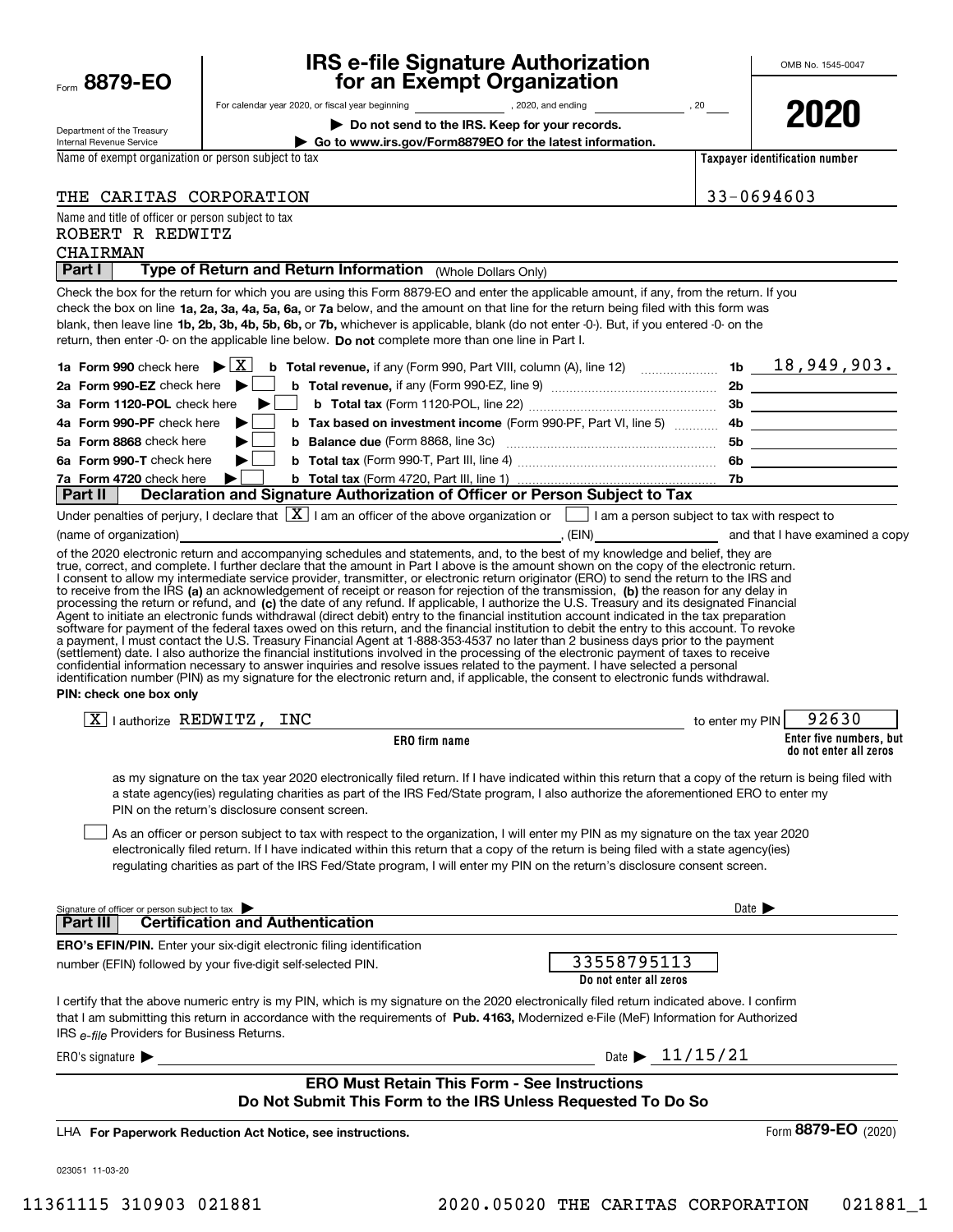(Rev. January 2020)

# **Application for Automatic Extension of Time To File an Exempt Organization Return**

Department of the Treasury Internal Revenue Service

- **| File a separate application for each return.**
- **| Go to www.irs.gov/Form8868 for the latest information.**

**Electronic filing (e-file).**  You can electronically file Form 8868 to request a 6-month automatic extension of time to file any of the filing of this form, visit www.irs.gov/e-file-providers/e-file-for-charities-and-non-profits. forms listed below with the exception of Form 8870, Information Return for Transfers Associated With Certain Personal Benefit Contracts, for which an extension request must be sent to the IRS in paper format (see instructions). For more details on the electronic

#### **Automatic 6-Month Extension of Time.** Only submit original (no copies needed).

All corporations required to file an income tax return other than Form 990-T (including 1120-C filers), partnerships, REMICs, and trusts must use Form 7004 to request an extension of time to file income tax returns.

| Type or                                                                    | Name of exempt organization or other filer, see instructions.                                                                                                                                                                                                                                                                                                                                                                                                                                                                                                                                                                                                                      |                |                                                                                                                                                                                                            |                |            | Taxpayer identification number (TIN) |
|----------------------------------------------------------------------------|------------------------------------------------------------------------------------------------------------------------------------------------------------------------------------------------------------------------------------------------------------------------------------------------------------------------------------------------------------------------------------------------------------------------------------------------------------------------------------------------------------------------------------------------------------------------------------------------------------------------------------------------------------------------------------|----------------|------------------------------------------------------------------------------------------------------------------------------------------------------------------------------------------------------------|----------------|------------|--------------------------------------|
| print                                                                      | THE CARITAS CORPORATION                                                                                                                                                                                                                                                                                                                                                                                                                                                                                                                                                                                                                                                            |                |                                                                                                                                                                                                            |                | 33-0694603 |                                      |
| File by the<br>due date for<br>filing your<br>return. See<br>instructions. | Number, street, and room or suite no. If a P.O. box, see instructions.<br>3 PARK PLAZA, NO. 1700<br>City, town or post office, state, and ZIP code. For a foreign address, see instructions.                                                                                                                                                                                                                                                                                                                                                                                                                                                                                       |                |                                                                                                                                                                                                            |                |            |                                      |
|                                                                            | IRVINE, CA 92614<br>Enter the Return Code for the return that this application is for (file a separate application for each return)                                                                                                                                                                                                                                                                                                                                                                                                                                                                                                                                                |                |                                                                                                                                                                                                            |                |            | 0 <sup>1</sup><br>1                  |
|                                                                            |                                                                                                                                                                                                                                                                                                                                                                                                                                                                                                                                                                                                                                                                                    |                |                                                                                                                                                                                                            |                |            |                                      |
| <b>Application</b><br>Is For                                               |                                                                                                                                                                                                                                                                                                                                                                                                                                                                                                                                                                                                                                                                                    | Return<br>Code | <b>Application</b><br>Is For                                                                                                                                                                               |                |            | Return<br>Code                       |
|                                                                            | Form 990 or Form 990-EZ                                                                                                                                                                                                                                                                                                                                                                                                                                                                                                                                                                                                                                                            | 01             | Form 990-T (corporation)                                                                                                                                                                                   |                |            | 07                                   |
| Form 990-BL                                                                |                                                                                                                                                                                                                                                                                                                                                                                                                                                                                                                                                                                                                                                                                    | 02             | Form 1041-A                                                                                                                                                                                                |                |            | 08                                   |
|                                                                            | Form 4720 (individual)                                                                                                                                                                                                                                                                                                                                                                                                                                                                                                                                                                                                                                                             | 03             | Form 4720 (other than individual)                                                                                                                                                                          |                |            | 09                                   |
| Form 990-PF                                                                |                                                                                                                                                                                                                                                                                                                                                                                                                                                                                                                                                                                                                                                                                    | 04             | Form 5227                                                                                                                                                                                                  |                |            | 10                                   |
|                                                                            | Form 990-T (sec. 401(a) or 408(a) trust)                                                                                                                                                                                                                                                                                                                                                                                                                                                                                                                                                                                                                                           | 05             | Form 6069                                                                                                                                                                                                  |                |            | 11                                   |
|                                                                            | Form 990-T (trust other than above)                                                                                                                                                                                                                                                                                                                                                                                                                                                                                                                                                                                                                                                | 06             | Form 8870                                                                                                                                                                                                  |                |            | 12                                   |
| $box \blacktriangleright$<br>1.<br>$\mathbf{2}$                            | • The books are in the care of > 3 PARK PLAZA, SUITE 1700 - IRVINE, CA 92614<br>Telephone No. $\triangleright$ 949-727-0568<br>If this is for a Group Return, enter the organization's four digit Group Exemption Number (GEN) If this is for the whole group, check this<br>. If it is for part of the group, check this box $\blacktriangleright$<br>I request an automatic 6-month extension of time until<br>the organization named above. The extension is for the organization's return for:<br>$\blacktriangleright$ $\boxed{\text{X}}$ calendar year 2020 or<br>If the tax year entered in line 1 is for less than 12 months, check reason:<br>Change in accounting period |                | Fax No. $\triangleright$ 949-753-1535<br>and attach a list with the names and TINs of all members the extension is for.<br>NOVEMBER 15, 2021, to file the exempt organization return for<br>Initial return | Final return   |            |                                      |
| За                                                                         | If this application is for Forms 990-BL, 990-PF, 990-T, 4720, or 6069, enter the tentative tax, less<br>any nonrefundable credits. See instructions.                                                                                                                                                                                                                                                                                                                                                                                                                                                                                                                               |                |                                                                                                                                                                                                            | 3a             | \$         | 0.                                   |
| b                                                                          | If this application is for Forms 990-PF, 990-T, 4720, or 6069, enter any refundable credits and                                                                                                                                                                                                                                                                                                                                                                                                                                                                                                                                                                                    |                |                                                                                                                                                                                                            |                |            |                                      |
|                                                                            | estimated tax payments made. Include any prior year overpayment allowed as a credit.                                                                                                                                                                                                                                                                                                                                                                                                                                                                                                                                                                                               |                |                                                                                                                                                                                                            | 3b             | \$         | 0.                                   |
| c                                                                          | <b>Balance due.</b> Subtract line 3b from line 3a. Include your payment with this form, if required, by                                                                                                                                                                                                                                                                                                                                                                                                                                                                                                                                                                            |                |                                                                                                                                                                                                            |                |            |                                      |
|                                                                            | using EFTPS (Electronic Federal Tax Payment System). See instructions.                                                                                                                                                                                                                                                                                                                                                                                                                                                                                                                                                                                                             |                |                                                                                                                                                                                                            | 3 <sub>c</sub> | \$         | υ.                                   |
| instructions.<br>LHA                                                       | Caution: If you are going to make an electronic funds withdrawal (direct debit) with this Form 8868, see Form 8453-EO and Form 8879-EO for payment<br>For Privacy Act and Paperwork Reduction Act Notice, see instructions.                                                                                                                                                                                                                                                                                                                                                                                                                                                        |                |                                                                                                                                                                                                            |                |            | Form 8868 (Rev. 1-2020)              |

023841 04-01-20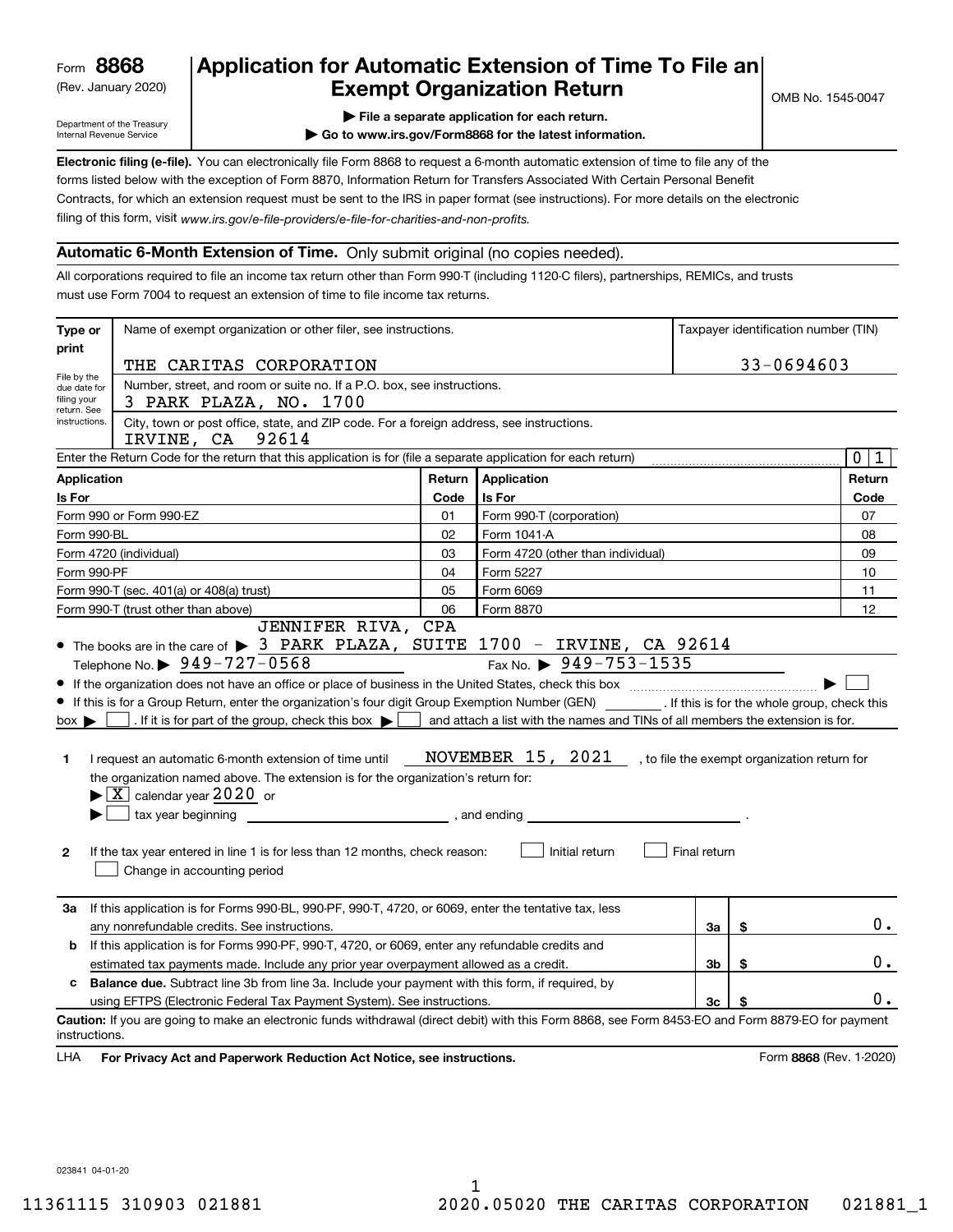| Form |  |
|------|--|

Department of the Treasury Internal Revenue Service

# **Return of Organization Exempt From Income Tax** EXTENDED TO NOVEMBER 15, 2021

**Under section 501(c), 527, or 4947(a)(1) of the Internal Revenue Code (except private foundations) 2020**

**| Do not enter social security numbers on this form as it may be made public.**

**| Go to www.irs.gov/Form990 for instructions and the latest information. Inspection**



| A For the 2020 calendar year, or tax year beginning                                                                                                    | and ending                 |                                                     |                                                           |  |
|--------------------------------------------------------------------------------------------------------------------------------------------------------|----------------------------|-----------------------------------------------------|-----------------------------------------------------------|--|
| <b>C</b> Name of organization<br>В<br>Check if<br>applicable:                                                                                          |                            | D Employer identification number                    |                                                           |  |
| Address<br>THE CARITAS CORPORATION<br>change                                                                                                           |                            |                                                     |                                                           |  |
| Name<br>Doing business as<br>change                                                                                                                    |                            | 33-0694603                                          |                                                           |  |
| Initial<br>Number and street (or P.O. box if mail is not delivered to street address)<br>return                                                        | Room/suite                 | <b>E</b> Telephone number                           |                                                           |  |
| Final<br>3 PARK PLAZA<br>return/                                                                                                                       | 1700<br>$949 - 727 - 0568$ |                                                     |                                                           |  |
| termin-<br>City or town, state or province, country, and ZIP or foreign postal code<br>ated                                                            |                            | G Gross receipts \$                                 | 18,949,903.                                               |  |
| Amended<br>92614<br>IRVINE, CA<br>return                                                                                                               |                            | $H(a)$ is this a group return                       |                                                           |  |
| Applica-<br>F Name and address of principal officer: ROBERT R. REDWITZ<br>tion                                                                         |                            | for subordinates?                                   | $Yes \quad X$ No                                          |  |
| pending<br>PARK PLAZA SUITE 1700, IRVINE, CA<br>3                                                                                                      | 92614                      | $H(b)$ Are all subordinates included? $\Box$ Yes    | <b>No</b>                                                 |  |
| Tax-exempt status: $\boxed{\mathbf{X}}$ 501(c)(3)<br>$501(c)$ (<br>$\mathcal{A}$ (insert no.)                                                          | $4947(a)(1)$ or<br>527     |                                                     | If "No," attach a list. See instructions                  |  |
| J Website: WWW.CARITASCORP.ORG                                                                                                                         |                            | $H(c)$ Group exemption number $\blacktriangleright$ |                                                           |  |
| <b>K</b> Form of organization: $\boxed{\mathbf{X}}$ Corporation<br>Trust<br>Association<br>Other $\blacktriangleright$                                 |                            |                                                     | L Year of formation: $1996$ M State of legal domicile: CA |  |
| Part I<br>Summary                                                                                                                                      |                            |                                                     |                                                           |  |
| Briefly describe the organization's mission or most significant activities: ASSIST LOCAL GOVERNMENTS BY<br>1.                                          |                            |                                                     |                                                           |  |
| Governance<br>PROVIDING AFFORDABLE MOBILE HOME PARK LIVING.                                                                                            |                            |                                                     |                                                           |  |
| Check this box $\blacktriangleright$   if the organization discontinued its operations or disposed of more than 25% of its net assets.<br>$\mathbf{2}$ |                            |                                                     |                                                           |  |
| Number of voting members of the governing body (Part VI, line 1a)<br>3                                                                                 |                            | 3                                                   |                                                           |  |
| 4                                                                                                                                                      |                            | $\overline{\mathbf{4}}$                             | $\overline{6}$                                            |  |
| 5                                                                                                                                                      |                            | $\overline{5}$                                      | $\pmb{0}$                                                 |  |
| 6                                                                                                                                                      |                            | 6                                                   | 7                                                         |  |
| Activities &                                                                                                                                           |                            | 7a                                                  | $\overline{0}$ .                                          |  |
|                                                                                                                                                        |                            | 7 <sub>b</sub>                                      | 0.                                                        |  |
|                                                                                                                                                        |                            | <b>Prior Year</b>                                   | <b>Current Year</b>                                       |  |
| Contributions and grants (Part VIII, line 1h)<br>8                                                                                                     |                            | 202,339.                                            | 80,905.                                                   |  |
| Revenue<br>Program service revenue (Part VIII, line 2g)<br>9                                                                                           |                            | 17,973,714.                                         | 17,570,042.                                               |  |
| 10                                                                                                                                                     |                            | 1,045,084.                                          | 874, 353.                                                 |  |
| Other revenue (Part VIII, column (A), lines 5, 6d, 8c, 9c, 10c, and 11e)<br>11                                                                         |                            | 1, 173, 445.                                        | 424,603.                                                  |  |
| Total revenue - add lines 8 through 11 (must equal Part VIII, column (A), line 12)<br>12                                                               |                            | 20,394,582.                                         | 18,949,903.                                               |  |
| 13<br>Grants and similar amounts paid (Part IX, column (A), lines 1-3)                                                                                 |                            | 313,953.                                            | 178,930.                                                  |  |
| Benefits paid to or for members (Part IX, column (A), line 4)<br>14                                                                                    |                            | 0.                                                  | 0.                                                        |  |
| Salaries, other compensation, employee benefits (Part IX, column (A), lines 5-10)<br>15                                                                |                            | 3,006,413.                                          | 2,820,010.                                                |  |
|                                                                                                                                                        |                            | 0.                                                  | 0.                                                        |  |
| Expenses<br><b>b</b> Total fundraising expenses (Part IX, column (D), line 25)<br>▶                                                                    | $0 \cdot$                  |                                                     |                                                           |  |
|                                                                                                                                                        |                            | 18, 129, 010.                                       | 17, 250, 001.                                             |  |
| Total expenses. Add lines 13-17 (must equal Part IX, column (A), line 25)<br>18                                                                        |                            | 21,449,376.                                         | 20, 248, 941.                                             |  |
| 19                                                                                                                                                     |                            | $-1,054,794.$                                       | $-1, 299, 038.$                                           |  |
| ăğ                                                                                                                                                     |                            | <b>Beginning of Current Year</b>                    | <b>End of Year</b>                                        |  |
| sets<br><b>20</b> Total assets (Part X, line 16)                                                                                                       |                            | 167, 212, 659.                                      | 155,856,161.                                              |  |
| 21 Total liabilities (Part X, line 26)                                                                                                                 |                            | 175, 120, 520.                                      | 165,063,060.                                              |  |
| 22                                                                                                                                                     |                            | $-7,907,861$ .                                      | $-9, 206, 899.$                                           |  |
| <b>Signature Block</b><br>Part II                                                                                                                      |                            |                                                     |                                                           |  |

Under penalties of perjury, I declare that I have examined this return, including accompanying schedules and statements, and to the best of my knowledge and belief, it is true, correct, and complete. Declaration of preparer (other than officer) is based on all information of which preparer has any knowledge.

| Sign                                                                                                         | Signature of officer                                                               | Date                                      |  |  |  |  |  |
|--------------------------------------------------------------------------------------------------------------|------------------------------------------------------------------------------------|-------------------------------------------|--|--|--|--|--|
| Here                                                                                                         | REDWITZ, CHAIRMAN<br>ROBERT R.                                                     |                                           |  |  |  |  |  |
|                                                                                                              | Type or print name and title                                                       |                                           |  |  |  |  |  |
|                                                                                                              | Date<br><b>PTIN</b><br>Check<br>Print/Type preparer's name<br>Preparer's signature |                                           |  |  |  |  |  |
| Paid                                                                                                         | ROBERT R. REDWITZ,<br>ROBERT R. REDWITZ, CPA                                       | P01447663<br>$C$ $11/15/21$ self-employed |  |  |  |  |  |
| Preparer                                                                                                     | Firm's name REDWITZ, INC                                                           | Firm's EIN 33-0850406                     |  |  |  |  |  |
| Use Only                                                                                                     | Firm's address > 3 PARK PLAZA, SUITE 1700                                          |                                           |  |  |  |  |  |
|                                                                                                              | Phone no. $949 - 753 - 1514$<br>IRVINE, CA 92614                                   |                                           |  |  |  |  |  |
| ΧI<br>No<br>Yes<br>May the IRS discuss this return with the preparer shown above? See instructions           |                                                                                    |                                           |  |  |  |  |  |
| Form 990 (2020)<br>LHA For Paperwork Reduction Act Notice, see the separate instructions.<br>032001 12-23-20 |                                                                                    |                                           |  |  |  |  |  |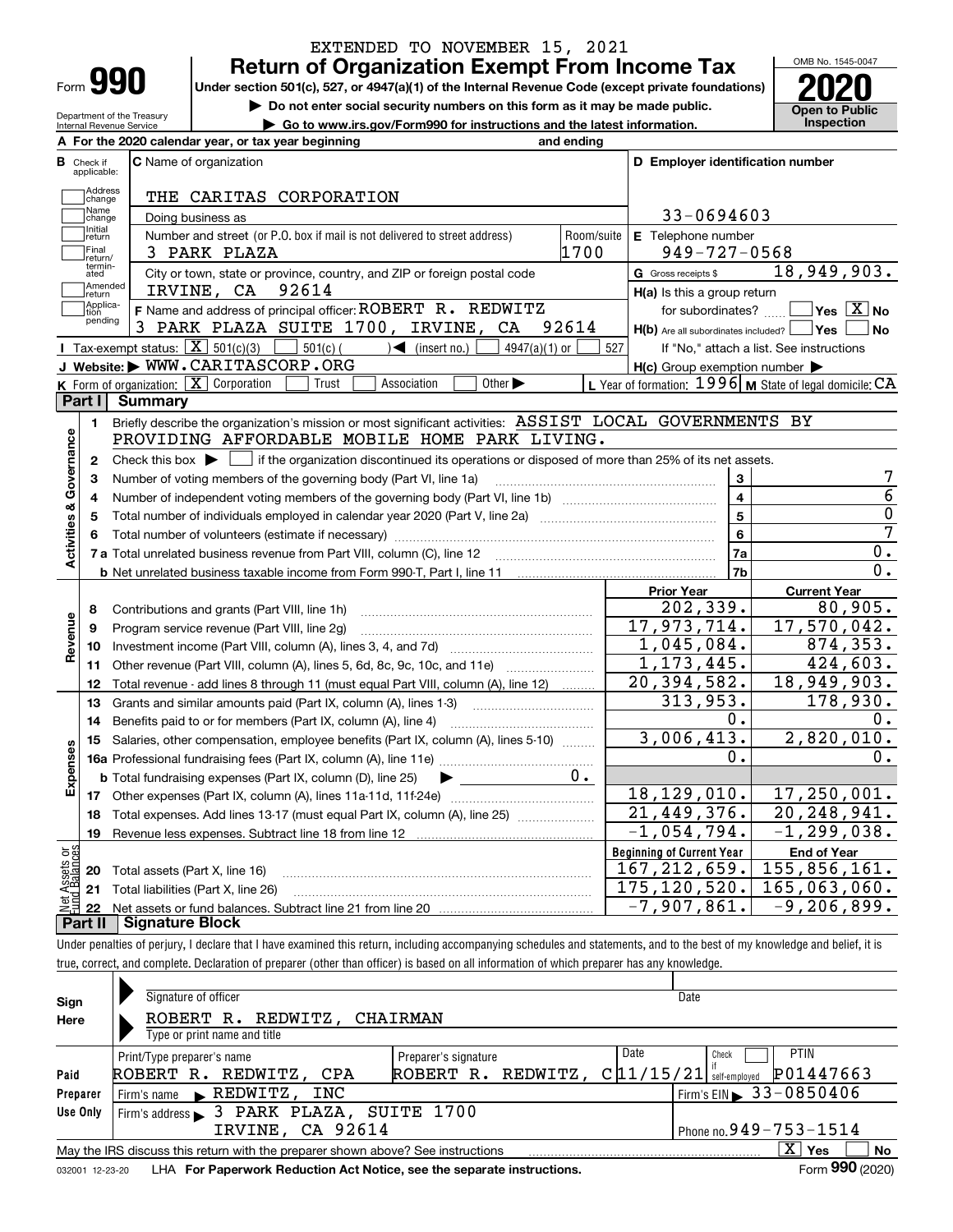|              | 33-0694603<br>THE CARITAS CORPORATION<br>Form 990 (2020)<br><b>Part III   Statement of Program Service Accomplishments</b>                   | $Page$ 2                |
|--------------|----------------------------------------------------------------------------------------------------------------------------------------------|-------------------------|
|              |                                                                                                                                              | $\overline{\mathtt{x}}$ |
| 1.           | Briefly describe the organization's mission:                                                                                                 |                         |
|              | THE CARITAS CORPORATION IS A NONPROFIT ORGANIZATION WHOSE GOAL IS TO                                                                         |                         |
|              | PROVIDE AND MAINTAIN QUALITY, AFFORDABLE HOUSING THROUGH THE                                                                                 |                         |
|              | ACQUISITION OF MOBILE HOME PARKS AND APARTMENT BUILDINGS.<br>WITH THE                                                                        |                         |
|              | INCREASING NUMBER OF HOUSEHOLDS ON FIXED OR LIMITED INCOMES AND WITH                                                                         |                         |
|              |                                                                                                                                              |                         |
| $\mathbf{2}$ | Did the organization undertake any significant program services during the year which were not listed on the<br>$Yes \ \boxed{X}$ No         |                         |
|              | prior Form 990 or 990-EZ?                                                                                                                    |                         |
|              | If "Yes," describe these new services on Schedule O.                                                                                         |                         |
| 3            | $Yes \ \boxed{X}$ No<br>Did the organization cease conducting, or make significant changes in how it conducts, any program services?         |                         |
|              | If "Yes," describe these changes on Schedule O.                                                                                              |                         |
| 4            | Describe the organization's program service accomplishments for each of its three largest program services, as measured by expenses.         |                         |
|              | Section 501(c)(3) and 501(c)(4) organizations are required to report the amount of grants and allocations to others, the total expenses, and |                         |
|              | revenue, if any, for each program service reported.                                                                                          |                         |
| 4a           | $178,930.$ (Revenue \$<br>18,717,062. including grants of \$<br>17,994,645.<br>(Expenses \$<br>(Code:                                        |                         |
|              | SUPPORT FOR THE PURPOSE OF SUPERVISING AND ASSISTING ONE AFFILIATED                                                                          |                         |
|              | CORPORATION THAT OWNS AND MAINTAINS AFFORDABLE HOUSING PROJECTS (MOBILE                                                                      |                         |
|              | HOME PARKS AND AN APARTMENT BUILDING).<br>ADDITIONALLY, THE CARITAS                                                                          |                         |
|              | CORPORATION'S EXEMPT PURPOSE ACHIEVEMENTS INCLUDE THE PURCHASE AND                                                                           |                         |
|              | OPERATION OF FIFTEEN AFFORDABLE HOUSING PROJECTS LOCATED IN THE                                                                              |                         |
|              | CALIFORNIA CITIES OF DANA POINT, FRESNO, GARDEN GROVE, LANCASTER,                                                                            |                         |
|              | NEWCASTLE, OCEANO, PALMDALE, PALO ALTO, SAN MARCOS, VACAVILLE, SANTA                                                                         |                         |
|              | MONICA, YUCAIPA, AND THERMAL, WHICH HAVE AN UNFULFILLED STATUTORY                                                                            |                         |
|              | OBLIGATION TO PROVIDE AFFORDABLE HOUSING.<br>THERE ARE A TOTAL OF 17                                                                         |                         |
|              | APARTMENTS AVAILABLE FOR RENT IN THE CITY OF DANA POINT AS SUPPORTIVE                                                                        |                         |
|              | HOUSING FOR THE HOMELESS AND DISABLED, 233 MOBILE HOME SPACES IN THE                                                                         |                         |
|              | CITY OF FRESNO, 254 MOBILE HOME SPACES IN THE CITY OF GARDEN GROVE, 308                                                                      |                         |
|              |                                                                                                                                              |                         |
|              |                                                                                                                                              |                         |
|              |                                                                                                                                              |                         |
|              |                                                                                                                                              |                         |
|              |                                                                                                                                              |                         |
|              |                                                                                                                                              |                         |
|              |                                                                                                                                              |                         |
|              |                                                                                                                                              |                         |
|              | ) (Revenue \$<br>(Expenses \$<br>including grants of \$<br>(Code:                                                                            |                         |
| 4c           |                                                                                                                                              |                         |
|              |                                                                                                                                              |                         |
|              |                                                                                                                                              |                         |
|              |                                                                                                                                              |                         |
|              |                                                                                                                                              |                         |
|              |                                                                                                                                              |                         |
|              |                                                                                                                                              |                         |
|              |                                                                                                                                              |                         |
|              |                                                                                                                                              |                         |
|              |                                                                                                                                              |                         |
|              |                                                                                                                                              |                         |
| 4d           | Other program services (Describe on Schedule O.)                                                                                             |                         |
|              | (Expenses \$<br>including grants of \$<br>(Revenue \$                                                                                        |                         |
| 4e           | 18,717,062.<br>Total program service expenses                                                                                                |                         |
|              | Form 990 (2020)<br>SEE SCHEDULE O FOR CONTINUATION(S)<br>032002 12-23-20                                                                     |                         |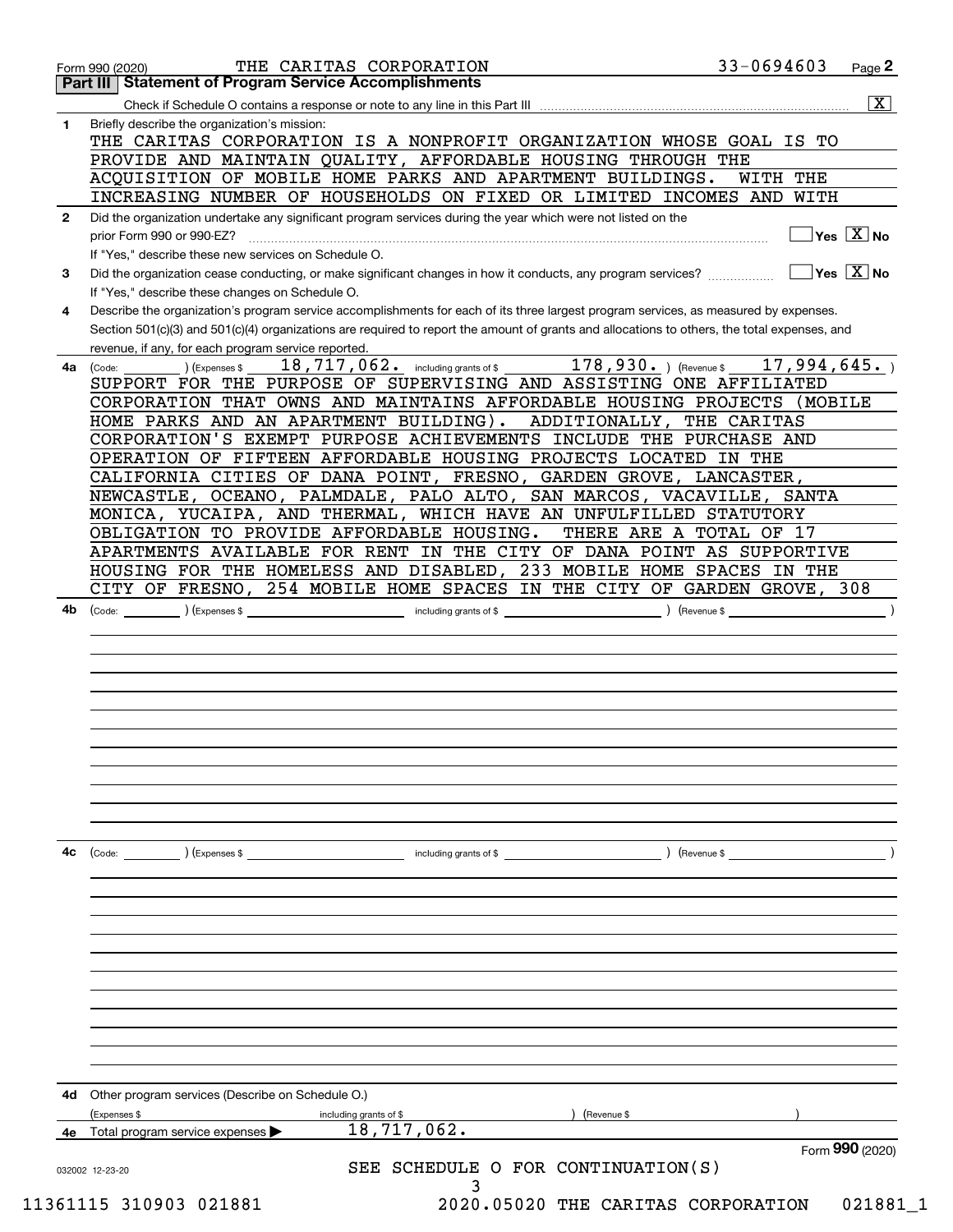|     |                                                                                                                                       |                 | Yes                     | No              |
|-----|---------------------------------------------------------------------------------------------------------------------------------------|-----------------|-------------------------|-----------------|
| 1.  | Is the organization described in section $501(c)(3)$ or $4947(a)(1)$ (other than a private foundation)?                               |                 |                         |                 |
|     |                                                                                                                                       | 1.              | X                       |                 |
| 2   |                                                                                                                                       | $\overline{2}$  | $\overline{\mathbf{x}}$ |                 |
| 3   | Did the organization engage in direct or indirect political campaign activities on behalf of or in opposition to candidates for       |                 |                         |                 |
|     |                                                                                                                                       | 3               |                         | x               |
| 4   | Section 501(c)(3) organizations. Did the organization engage in lobbying activities, or have a section 501(h) election in effect      |                 |                         |                 |
|     |                                                                                                                                       | 4               |                         | x               |
| 5   | Is the organization a section 501(c)(4), 501(c)(5), or 501(c)(6) organization that receives membership dues, assessments, or          |                 |                         |                 |
|     |                                                                                                                                       | 5               |                         | x               |
| 6   | Did the organization maintain any donor advised funds or any similar funds or accounts for which donors have the right to             |                 |                         | x               |
|     | provide advice on the distribution or investment of amounts in such funds or accounts? If "Yes," complete Schedule D, Part I          | 6               |                         |                 |
| 7   | Did the organization receive or hold a conservation easement, including easements to preserve open space,                             | $\overline{7}$  |                         | x               |
|     |                                                                                                                                       |                 |                         |                 |
| 8   | Did the organization maintain collections of works of art, historical treasures, or other similar assets? If "Yes," complete          | 8               |                         | x               |
|     | Did the organization report an amount in Part X, line 21, for escrow or custodial account liability, serve as a custodian for         |                 |                         |                 |
| 9   | amounts not listed in Part X; or provide credit counseling, debt management, credit repair, or debt negotiation services?             |                 |                         |                 |
|     |                                                                                                                                       | 9               |                         | x               |
| 10  | Did the organization, directly or through a related organization, hold assets in donor-restricted endowments                          |                 |                         |                 |
|     |                                                                                                                                       | 10              |                         | x               |
| 11  | If the organization's answer to any of the following questions is "Yes," then complete Schedule D, Parts VI, VII, VIII, IX, or X      |                 |                         |                 |
|     | as applicable.                                                                                                                        |                 |                         |                 |
|     | a Did the organization report an amount for land, buildings, and equipment in Part X, line 10? If "Yes," complete Schedule D.         |                 |                         |                 |
|     |                                                                                                                                       | 11a             | X                       |                 |
|     | <b>b</b> Did the organization report an amount for investments - other securities in Part X, line 12, that is 5% or more of its total |                 |                         |                 |
|     |                                                                                                                                       | 11 <sub>b</sub> |                         | x               |
|     | c Did the organization report an amount for investments - program related in Part X, line 13, that is 5% or more of its total         |                 |                         |                 |
|     |                                                                                                                                       | 11c             |                         | x               |
|     | d Did the organization report an amount for other assets in Part X, line 15, that is 5% or more of its total assets reported in       |                 |                         |                 |
|     |                                                                                                                                       | 11d             | х                       |                 |
|     | e Did the organization report an amount for other liabilities in Part X, line 25? If "Yes," complete Schedule D, Part X               | 11e             | $\mathbf X$             |                 |
| f   | Did the organization's separate or consolidated financial statements for the tax year include a footnote that addresses               |                 |                         |                 |
|     | the organization's liability for uncertain tax positions under FIN 48 (ASC 740)? If "Yes," complete Schedule D, Part X                | 11f             | X                       |                 |
|     | 12a Did the organization obtain separate, independent audited financial statements for the tax year? If "Yes," complete               |                 |                         |                 |
|     |                                                                                                                                       | 12a             |                         | x               |
|     | <b>b</b> Was the organization included in consolidated, independent audited financial statements for the tax year?                    |                 |                         |                 |
|     | If "Yes," and if the organization answered "No" to line 12a, then completing Schedule D, Parts XI and XII is optional                 | 12b             | ▵                       |                 |
| 13  | Is the organization a school described in section $170(b)(1)(A)(ii)?$ If "Yes," complete Schedule E                                   | 13              |                         | х               |
| 14a | Did the organization maintain an office, employees, or agents outside of the United States?                                           | 14a             |                         | X               |
|     | <b>b</b> Did the organization have aggregate revenues or expenses of more than \$10,000 from grantmaking, fundraising, business,      |                 |                         |                 |
|     | investment, and program service activities outside the United States, or aggregate foreign investments valued at \$100,000            |                 |                         |                 |
|     |                                                                                                                                       | 14b             |                         | X               |
| 15  | Did the organization report on Part IX, column (A), line 3, more than \$5,000 of grants or other assistance to or for any             |                 |                         |                 |
|     |                                                                                                                                       | 15              |                         | x               |
| 16  | Did the organization report on Part IX, column (A), line 3, more than \$5,000 of aggregate grants or other assistance to              |                 |                         |                 |
|     |                                                                                                                                       | 16              |                         | x               |
| 17  | Did the organization report a total of more than \$15,000 of expenses for professional fundraising services on Part IX,               |                 |                         |                 |
|     |                                                                                                                                       | 17              |                         | x               |
| 18  | Did the organization report more than \$15,000 total of fundraising event gross income and contributions on Part VIII, lines          |                 |                         |                 |
|     |                                                                                                                                       | 18              |                         | x               |
| 19  | Did the organization report more than \$15,000 of gross income from gaming activities on Part VIII, line 9a? If "Yes."                |                 |                         |                 |
|     |                                                                                                                                       | 19              |                         | X               |
|     |                                                                                                                                       | 20a             |                         | $\mathbf X$     |
|     | <b>b</b> If "Yes" to line 20a, did the organization attach a copy of its audited financial statements to this return?                 | 20 <sub>b</sub> |                         |                 |
| 21  | Did the organization report more than \$5,000 of grants or other assistance to any domestic organization or                           |                 |                         |                 |
|     |                                                                                                                                       | 21              | X                       | Form 990 (2020) |
|     | 032003 12-23-20                                                                                                                       |                 |                         |                 |

4

032003 12-23-20

11361115 310903 021881 2020.05020 THE CARITAS CORPORATION 021881\_1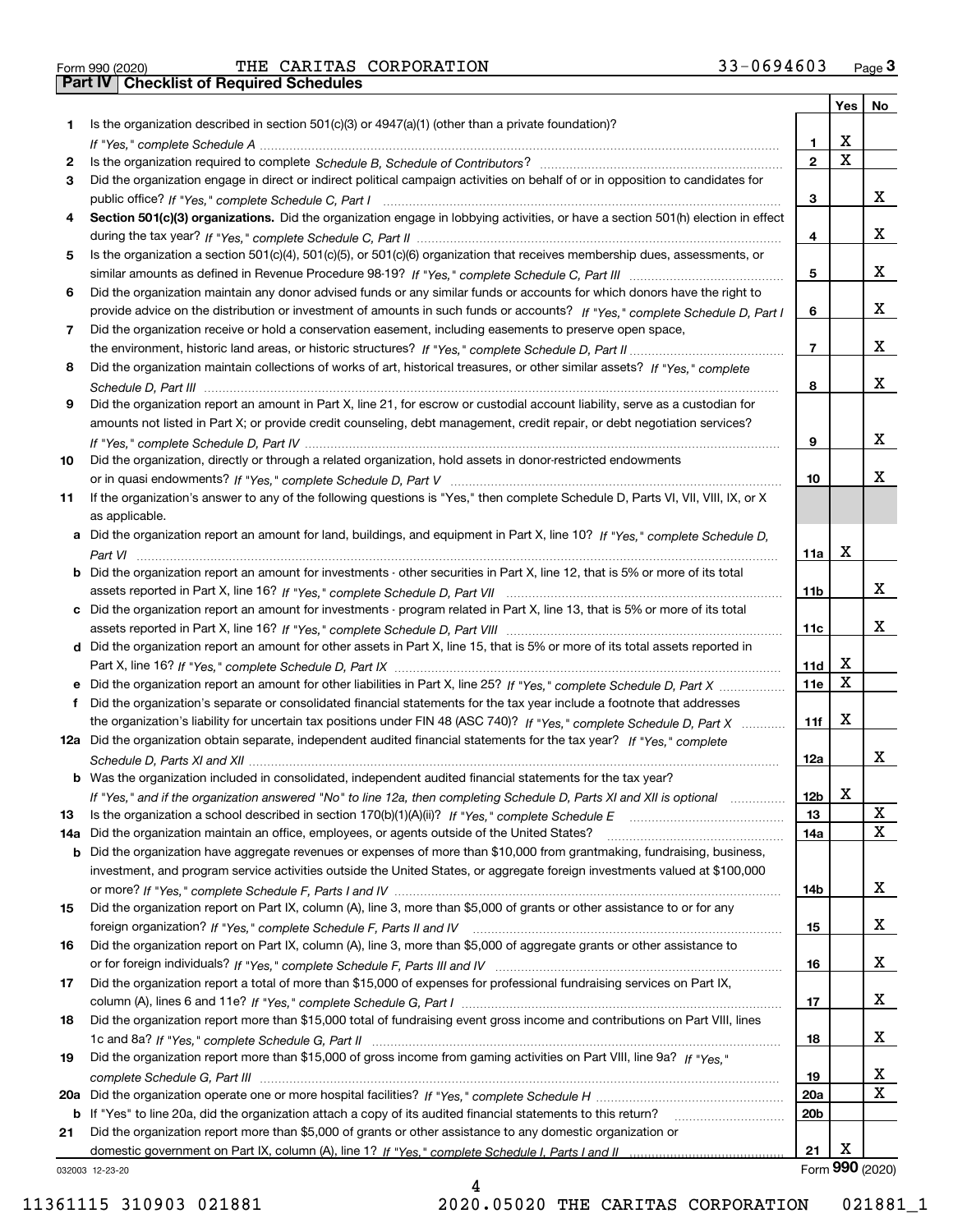*(continued)*

|               |                                                                                                                                    |                 | Yes | No              |
|---------------|------------------------------------------------------------------------------------------------------------------------------------|-----------------|-----|-----------------|
| 22            | Did the organization report more than \$5,000 of grants or other assistance to or for domestic individuals on                      |                 |     |                 |
|               |                                                                                                                                    | 22              |     | x               |
| 23            | Did the organization answer "Yes" to Part VII, Section A, line 3, 4, or 5 about compensation of the organization's current         |                 |     |                 |
|               | and former officers, directors, trustees, key employees, and highest compensated employees? If "Yes," complete                     |                 |     |                 |
|               |                                                                                                                                    | 23              | X   |                 |
|               | 24a Did the organization have a tax-exempt bond issue with an outstanding principal amount of more than \$100,000 as of the        |                 |     |                 |
|               | last day of the year, that was issued after December 31, 2002? If "Yes," answer lines 24b through 24d and complete                 |                 |     |                 |
|               |                                                                                                                                    | 24a             | х   |                 |
|               | b Did the organization invest any proceeds of tax-exempt bonds beyond a temporary period exception?                                | 24b             |     | X               |
|               | c Did the organization maintain an escrow account other than a refunding escrow at any time during the year to defease             |                 |     |                 |
|               | any tax-exempt bonds?                                                                                                              | 24c             |     | x               |
|               |                                                                                                                                    | 24d             |     | $\mathbf X$     |
|               | 25a Section 501(c)(3), 501(c)(4), and 501(c)(29) organizations. Did the organization engage in an excess benefit                   |                 |     |                 |
|               |                                                                                                                                    | 25a             |     | х               |
|               | b Is the organization aware that it engaged in an excess benefit transaction with a disqualified person in a prior year, and       |                 |     |                 |
|               | that the transaction has not been reported on any of the organization's prior Forms 990 or 990-EZ? If "Yes," complete              |                 |     |                 |
|               | Schedule L. Part I                                                                                                                 | 25b             |     | x               |
| 26            | Did the organization report any amount on Part X, line 5 or 22, for receivables from or payables to any current                    |                 |     |                 |
|               | or former officer, director, trustee, key employee, creator or founder, substantial contributor, or 35%                            |                 |     |                 |
|               |                                                                                                                                    | 26              |     | x               |
| 27            | Did the organization provide a grant or other assistance to any current or former officer, director, trustee, key employee,        |                 |     |                 |
|               | creator or founder, substantial contributor or employee thereof, a grant selection committee member, or to a 35% controlled        |                 |     |                 |
|               | entity (including an employee thereof) or family member of any of these persons? If "Yes," complete Schedule L, Part III           | 27              |     | x               |
| 28            | Was the organization a party to a business transaction with one of the following parties (see Schedule L, Part IV                  |                 |     |                 |
|               | instructions, for applicable filing thresholds, conditions, and exceptions):                                                       |                 |     |                 |
|               | a A current or former officer, director, trustee, key employee, creator or founder, or substantial contributor? If                 |                 |     |                 |
|               |                                                                                                                                    | 28a             |     | x               |
|               |                                                                                                                                    | 28 <sub>b</sub> |     | $\mathbf X$     |
|               | c A 35% controlled entity of one or more individuals and/or organizations described in lines 28a or 28b? If                        |                 |     |                 |
|               |                                                                                                                                    | 28c             | х   |                 |
| 29            |                                                                                                                                    | 29              |     | X               |
| 30            | Did the organization receive contributions of art, historical treasures, or other similar assets, or qualified conservation        |                 |     |                 |
|               |                                                                                                                                    | 30              |     | x               |
| 31            | Did the organization liquidate, terminate, or dissolve and cease operations? If "Yes," complete Schedule N, Part I                 | 31              |     | $\mathbf X$     |
| 32            | Did the organization sell, exchange, dispose of, or transfer more than 25% of its net assets? If "Yes," complete                   |                 |     |                 |
|               | Schedule N, Part II                                                                                                                | 32              |     | х               |
| 33            | Did the organization own 100% of an entity disregarded as separate from the organization under Regulations                         |                 |     |                 |
|               |                                                                                                                                    | 33              | X   |                 |
| 34            | Was the organization related to any tax-exempt or taxable entity? If "Yes," complete Schedule R, Part II, III, or IV, and          |                 |     |                 |
|               |                                                                                                                                    | 34              | х   |                 |
|               | 35a Did the organization have a controlled entity within the meaning of section 512(b)(13)?                                        | <b>35a</b>      |     | X               |
|               | <b>b</b> If "Yes" to line 35a, did the organization receive any payment from or engage in any transaction with a controlled entity |                 |     |                 |
|               |                                                                                                                                    | 35b             |     |                 |
| 36            | Section 501(c)(3) organizations. Did the organization make any transfers to an exempt non-charitable related organization?         |                 |     |                 |
|               |                                                                                                                                    | 36              |     | x               |
| 37            | Did the organization conduct more than 5% of its activities through an entity that is not a related organization                   |                 |     |                 |
|               |                                                                                                                                    | 37              |     | х               |
| 38            | Did the organization complete Schedule O and provide explanations in Schedule O for Part VI, lines 11b and 19?                     |                 |     |                 |
|               | Note: All Form 990 filers are required to complete Schedule O                                                                      | 38              | х   |                 |
| <b>Part V</b> | <b>Statements Regarding Other IRS Filings and Tax Compliance</b>                                                                   |                 |     |                 |
|               | Check if Schedule O contains a response or note to any line in this Part V                                                         |                 |     |                 |
|               |                                                                                                                                    |                 | Yes | No              |
|               | 71<br><b>1a</b> Enter the number reported in Box 3 of Form 1096. Enter -0- if not applicable <i>manumumumum</i><br>1a              |                 |     |                 |
|               | 0<br><b>b</b> Enter the number of Forms W-2G included in line 1a. Enter -0- if not applicable<br>1b                                |                 |     |                 |
|               | c Did the organization comply with backup withholding rules for reportable payments to vendors and reportable gaming               |                 |     |                 |
|               | (gambling) winnings to prize winners?                                                                                              | 1c              |     |                 |
|               | 032004 12-23-20<br>5                                                                                                               |                 |     | Form 990 (2020) |
|               |                                                                                                                                    |                 |     |                 |

 <sup>11361115 310903 021881 2020.05020</sup> THE CARITAS CORPORATION 021881\_1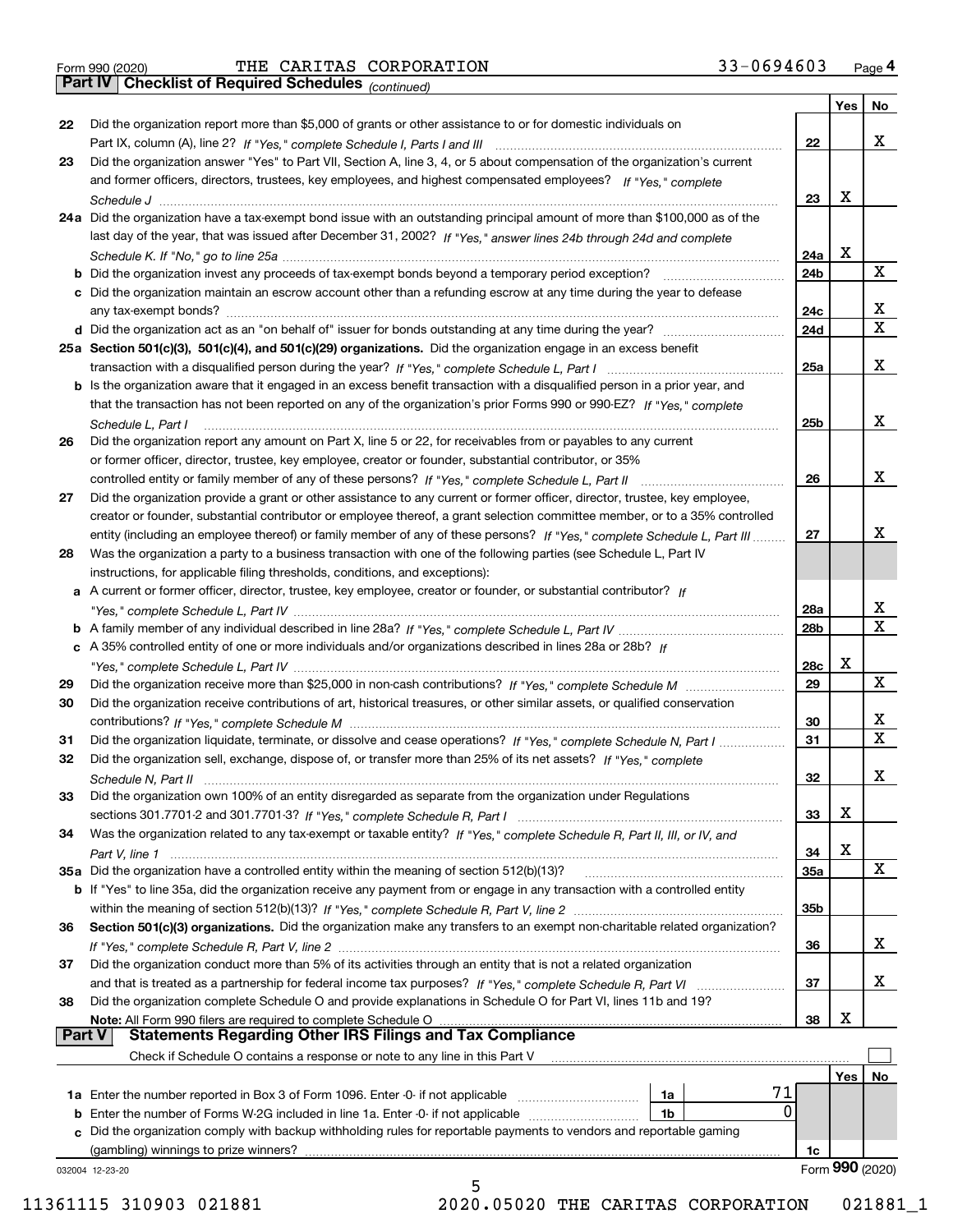|               | $33 - 0694603$<br>THE CARITAS CORPORATION<br>Form 990 (2020)                                                                                    |                | Page <sub>5</sub> |
|---------------|-------------------------------------------------------------------------------------------------------------------------------------------------|----------------|-------------------|
| <b>Part V</b> | Statements Regarding Other IRS Filings and Tax Compliance (continued)                                                                           |                |                   |
|               |                                                                                                                                                 |                | Yes   No          |
|               | 2a Enter the number of employees reported on Form W-3, Transmittal of Wage and Tax Statements,                                                  |                |                   |
|               | 0<br>filed for the calendar year ending with or within the year covered by this return <i>manumumumum</i><br>2a                                 |                |                   |
|               |                                                                                                                                                 | 2 <sub>b</sub> |                   |
|               |                                                                                                                                                 |                |                   |
|               | 3a Did the organization have unrelated business gross income of \$1,000 or more during the year?                                                | 3a             | х                 |
|               |                                                                                                                                                 | 3 <sub>b</sub> |                   |
|               | 4a At any time during the calendar year, did the organization have an interest in, or a signature or other authority over, a                    |                |                   |
|               |                                                                                                                                                 | 4a             | х                 |
|               | <b>b</b> If "Yes," enter the name of the foreign country $\blacktriangleright$                                                                  |                |                   |
|               | See instructions for filing requirements for FinCEN Form 114, Report of Foreign Bank and Financial Accounts (FBAR).                             |                |                   |
| 5а            |                                                                                                                                                 | 5a             | х                 |
| b             |                                                                                                                                                 | 5b             | x                 |
| c             |                                                                                                                                                 | 5c             |                   |
|               | 6a Does the organization have annual gross receipts that are normally greater than \$100,000, and did the organization solicit                  |                |                   |
|               |                                                                                                                                                 | 6a             | х                 |
|               | <b>b</b> If "Yes," did the organization include with every solicitation an express statement that such contributions or gifts                   |                |                   |
|               | were not tax deductible?                                                                                                                        | 6b             |                   |
| 7             | Organizations that may receive deductible contributions under section 170(c).                                                                   |                |                   |
| а             | Did the organization receive a payment in excess of \$75 made partly as a contribution and partly for goods and services provided to the payor? | 7a             | х                 |
|               | <b>b</b> If "Yes," did the organization notify the donor of the value of the goods or services provided?                                        | 7b             |                   |
|               | c Did the organization sell, exchange, or otherwise dispose of tangible personal property for which it was required                             |                |                   |
|               |                                                                                                                                                 | 7c             | x                 |
|               | 7d                                                                                                                                              |                |                   |
| е             | Did the organization receive any funds, directly or indirectly, to pay premiums on a personal benefit contract?                                 | 7e             |                   |
| f             | Did the organization, during the year, pay premiums, directly or indirectly, on a personal benefit contract?                                    | 7f             |                   |
| g             | If the organization received a contribution of qualified intellectual property, did the organization file Form 8899 as required?                | 7g             |                   |
| h.            | If the organization received a contribution of cars, boats, airplanes, or other vehicles, did the organization file a Form 1098-C?              | 7h             |                   |
| 8             | Sponsoring organizations maintaining donor advised funds. Did a donor advised fund maintained by the                                            |                |                   |
|               | sponsoring organization have excess business holdings at any time during the year?                                                              | 8              |                   |
| 9             | Sponsoring organizations maintaining donor advised funds.                                                                                       |                |                   |
| а             | Did the sponsoring organization make any taxable distributions under section 4966?                                                              | 9а             |                   |
| b             | Did the sponsoring organization make a distribution to a donor, donor advisor, or related person?                                               | 9b             |                   |
| 10            | Section 501(c)(7) organizations. Enter:                                                                                                         |                |                   |
|               | 10a                                                                                                                                             |                |                   |
|               | 10b<br>Gross receipts, included on Form 990, Part VIII, line 12, for public use of club facilities                                              |                |                   |
| 11            | Section 501(c)(12) organizations. Enter:                                                                                                        |                |                   |
| a             | Gross income from members or shareholders<br>11a                                                                                                |                |                   |
|               | b Gross income from other sources (Do not net amounts due or paid to other sources against                                                      |                |                   |
|               | 11b                                                                                                                                             |                |                   |
|               | 12a Section 4947(a)(1) non-exempt charitable trusts. Is the organization filing Form 990 in lieu of Form 1041?                                  | 12a            |                   |
|               | 12b<br><b>b</b> If "Yes," enter the amount of tax-exempt interest received or accrued during the year                                           |                |                   |
| 13            | Section 501(c)(29) qualified nonprofit health insurance issuers.                                                                                |                |                   |
|               | a Is the organization licensed to issue qualified health plans in more than one state?                                                          | 13а            |                   |
|               | Note: See the instructions for additional information the organization must report on Schedule O.                                               |                |                   |
|               | <b>b</b> Enter the amount of reserves the organization is required to maintain by the states in which the                                       |                |                   |
|               | 13b                                                                                                                                             |                |                   |
|               | 13 <sub>c</sub>                                                                                                                                 |                |                   |
| 14a           | Did the organization receive any payments for indoor tanning services during the tax year?                                                      | 14a            | x                 |
|               | b If "Yes," has it filed a Form 720 to report these payments? If "No," provide an explanation on Schedule O                                     | 14b            |                   |
| 15            | Is the organization subject to the section 4960 tax on payment(s) of more than \$1,000,000 in remuneration or                                   |                |                   |
|               |                                                                                                                                                 | 15             | X                 |
|               | If "Yes," see instructions and file Form 4720, Schedule N.                                                                                      |                |                   |
| 16            | Is the organization an educational institution subject to the section 4968 excise tax on net investment income?                                 | 16             | х                 |
|               | If "Yes," complete Form 4720, Schedule O.                                                                                                       |                |                   |
|               |                                                                                                                                                 |                | $000 \times 000$  |

|  |  | Form 990 (2020) |
|--|--|-----------------|
|--|--|-----------------|

032005 12-23-20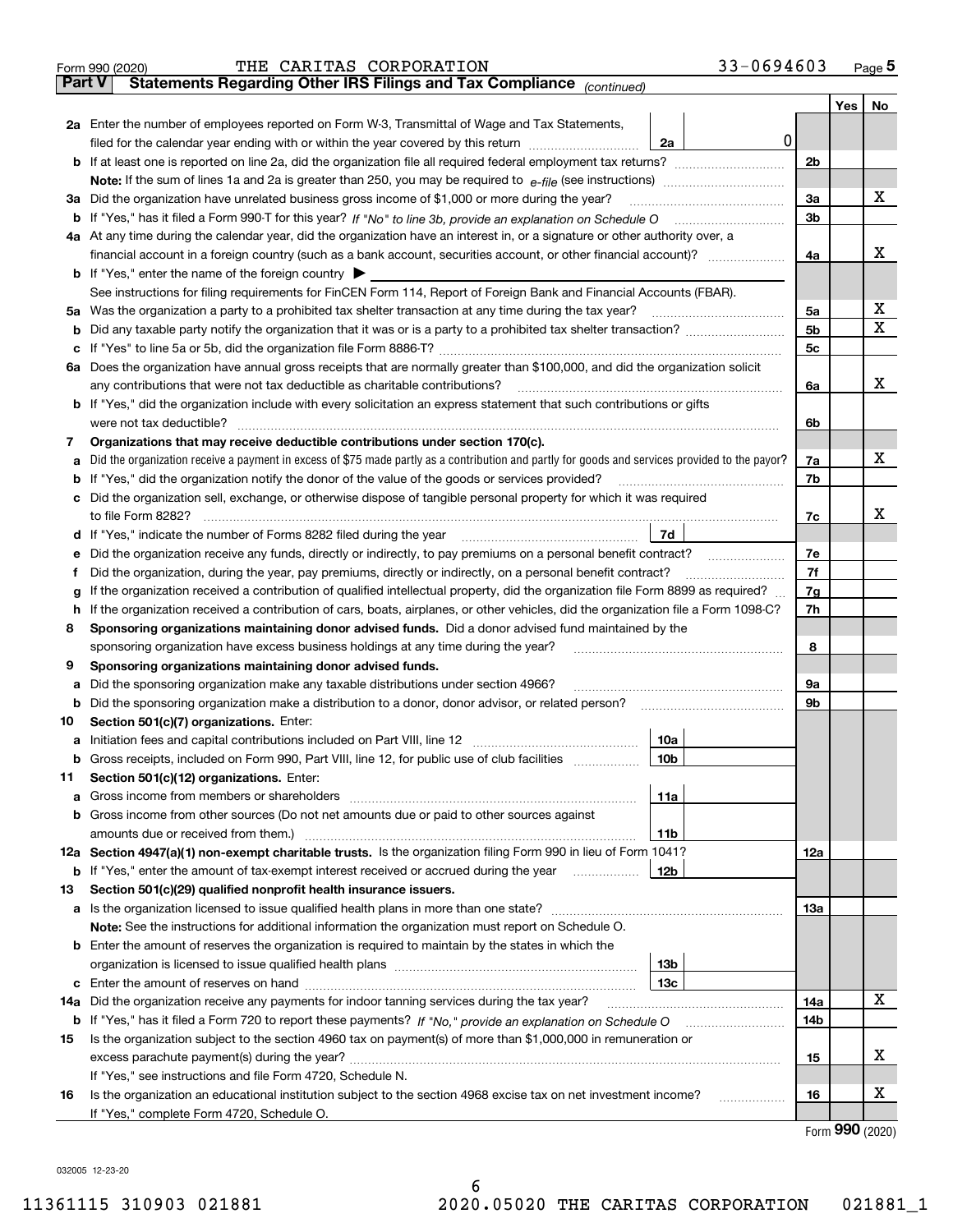|  | Form 990 (2020) |
|--|-----------------|
|  |                 |

# THE CARITAS CORPORATION 33-0694603

*For each "Yes" response to lines 2 through 7b below, and for a "No" response to line 8a, 8b, or 10b below, describe the circumstances, processes, or changes on Schedule O. See instructions.* Form 990 (2020) **Form 990 (2020)** THE CARITAS CORPORATION **1998 1-899 1-899 1-899 1-899 1-899 1-899 1-899 1-899**<br>**Part VI Governance, Management, and Disclosure** *For each "Yes" response to lines 2 through 7b below, and* 

|    |                                                                                                                                                                            |    |   |                 | Yes             | No          |
|----|----------------------------------------------------------------------------------------------------------------------------------------------------------------------------|----|---|-----------------|-----------------|-------------|
|    | <b>1a</b> Enter the number of voting members of the governing body at the end of the tax year                                                                              | 1a | 7 |                 |                 |             |
|    | If there are material differences in voting rights among members of the governing body, or if the governing                                                                |    |   |                 |                 |             |
|    | body delegated broad authority to an executive committee or similar committee, explain on Schedule O.                                                                      |    |   |                 |                 |             |
|    |                                                                                                                                                                            | 1b | 6 |                 |                 |             |
| 2  | Did any officer, director, trustee, or key employee have a family relationship or a business relationship with any other                                                   |    |   |                 |                 |             |
|    | officer, director, trustee, or key employee?                                                                                                                               |    |   | $\mathbf{2}$    | X               |             |
| 3  | Did the organization delegate control over management duties customarily performed by or under the direct supervision                                                      |    |   |                 |                 |             |
|    |                                                                                                                                                                            |    |   | 3               | X               |             |
| 4  | Did the organization make any significant changes to its governing documents since the prior Form 990 was filed?                                                           |    |   | 4               |                 | $\mathbf X$ |
| 5  |                                                                                                                                                                            |    |   | 5               |                 | $\mathbf X$ |
| 6  | Did the organization have members or stockholders?                                                                                                                         |    |   | 6               |                 | X           |
|    | 7a Did the organization have members, stockholders, or other persons who had the power to elect or appoint one or                                                          |    |   |                 |                 |             |
|    |                                                                                                                                                                            |    |   | 7a              |                 | X           |
|    | <b>b</b> Are any governance decisions of the organization reserved to (or subject to approval by) members, stockholders, or                                                |    |   |                 |                 |             |
|    | persons other than the governing body?                                                                                                                                     |    |   | 7b              |                 | X           |
| 8  | Did the organization contemporaneously document the meetings held or written actions undertaken during the year by the following:                                          |    |   |                 |                 |             |
| a  |                                                                                                                                                                            |    |   | 8a              | X               |             |
|    |                                                                                                                                                                            |    |   | 8b              | X               |             |
| 9  | Is there any officer, director, trustee, or key employee listed in Part VII, Section A, who cannot be reached at the                                                       |    |   |                 |                 |             |
|    |                                                                                                                                                                            |    |   | 9               |                 | x           |
|    | Section B. Policies (This Section B requests information about policies not required by the Internal Revenue Code.)                                                        |    |   |                 |                 |             |
|    |                                                                                                                                                                            |    |   |                 | Yes∣            | No          |
|    |                                                                                                                                                                            |    |   | 10a             |                 | X           |
|    | <b>b</b> If "Yes," did the organization have written policies and procedures governing the activities of such chapters, affiliates,                                        |    |   |                 |                 |             |
|    |                                                                                                                                                                            |    |   | 10 <sub>b</sub> |                 |             |
|    | 11a Has the organization provided a complete copy of this Form 990 to all members of its governing body before filing the form?                                            |    |   | 11a             | X               |             |
|    | <b>b</b> Describe in Schedule O the process, if any, used by the organization to review this Form 990.                                                                     |    |   |                 |                 |             |
|    |                                                                                                                                                                            |    |   | 12a             | X               |             |
| b  |                                                                                                                                                                            |    |   | 12b             | X               |             |
|    | c Did the organization regularly and consistently monitor and enforce compliance with the policy? If "Yes," describe                                                       |    |   |                 |                 |             |
|    | in Schedule O how this was done encourance and the control of the control of the control of the control of the                                                             |    |   | 12c             | X               |             |
| 13 |                                                                                                                                                                            |    |   | 13              | X               |             |
| 14 | Did the organization have a written document retention and destruction policy? manufactured and the organization have a written document retention and destruction policy? |    |   | 14              |                 | $\mathbf X$ |
| 15 | Did the process for determining compensation of the following persons include a review and approval by independent                                                         |    |   |                 |                 |             |
|    | persons, comparability data, and contemporaneous substantiation of the deliberation and decision?                                                                          |    |   |                 |                 |             |
|    |                                                                                                                                                                            |    |   | 15a             | X               |             |
|    | <b>b</b> Other officers or key employees of the organization                                                                                                               |    |   | 15 <sub>b</sub> |                 | $\mathbf X$ |
|    | If "Yes" to line 15a or 15b, describe the process in Schedule O (see instructions).                                                                                        |    |   |                 |                 |             |
|    | 16a Did the organization invest in, contribute assets to, or participate in a joint venture or similar arrangement with a                                                  |    |   |                 |                 |             |
|    | taxable entity during the year?                                                                                                                                            |    |   | 16a             |                 | X           |
|    | b If "Yes," did the organization follow a written policy or procedure requiring the organization to evaluate its participation                                             |    |   |                 |                 |             |
|    | in joint venture arrangements under applicable federal tax law, and take steps to safeguard the organization's                                                             |    |   |                 |                 |             |
|    |                                                                                                                                                                            |    |   | 16b             |                 |             |
|    | <b>Section C. Disclosure</b>                                                                                                                                               |    |   |                 |                 |             |
| 17 | List the states with which a copy of this Form 990 is required to be filed $\blacktriangleright$ CA                                                                        |    |   |                 |                 |             |
| 18 | Section 6104 requires an organization to make its Forms 1023 (1024 or 1024-A, if applicable), 990, and 990-T (Section 501(c)(3)s only) available                           |    |   |                 |                 |             |
|    | for public inspection. Indicate how you made these available. Check all that apply.                                                                                        |    |   |                 |                 |             |
|    | $X$ Upon request<br>  X   Own website<br>Another's website<br>Other (explain on Schedule O)                                                                                |    |   |                 |                 |             |
| 19 | Describe on Schedule O whether (and if so, how) the organization made its governing documents, conflict of interest policy, and financial                                  |    |   |                 |                 |             |
|    | statements available to the public during the tax year.                                                                                                                    |    |   |                 |                 |             |
| 20 | State the name, address, and telephone number of the person who possesses the organization's books and records                                                             |    |   |                 |                 |             |
|    | JENNIFER RIVA, CPA - 949-727-0568                                                                                                                                          |    |   |                 |                 |             |
|    | 92614<br>3 PARK PLAZA, SUITE 1700, IRVINE,<br>CA                                                                                                                           |    |   |                 |                 |             |
|    |                                                                                                                                                                            |    |   |                 | Form 990 (2020) |             |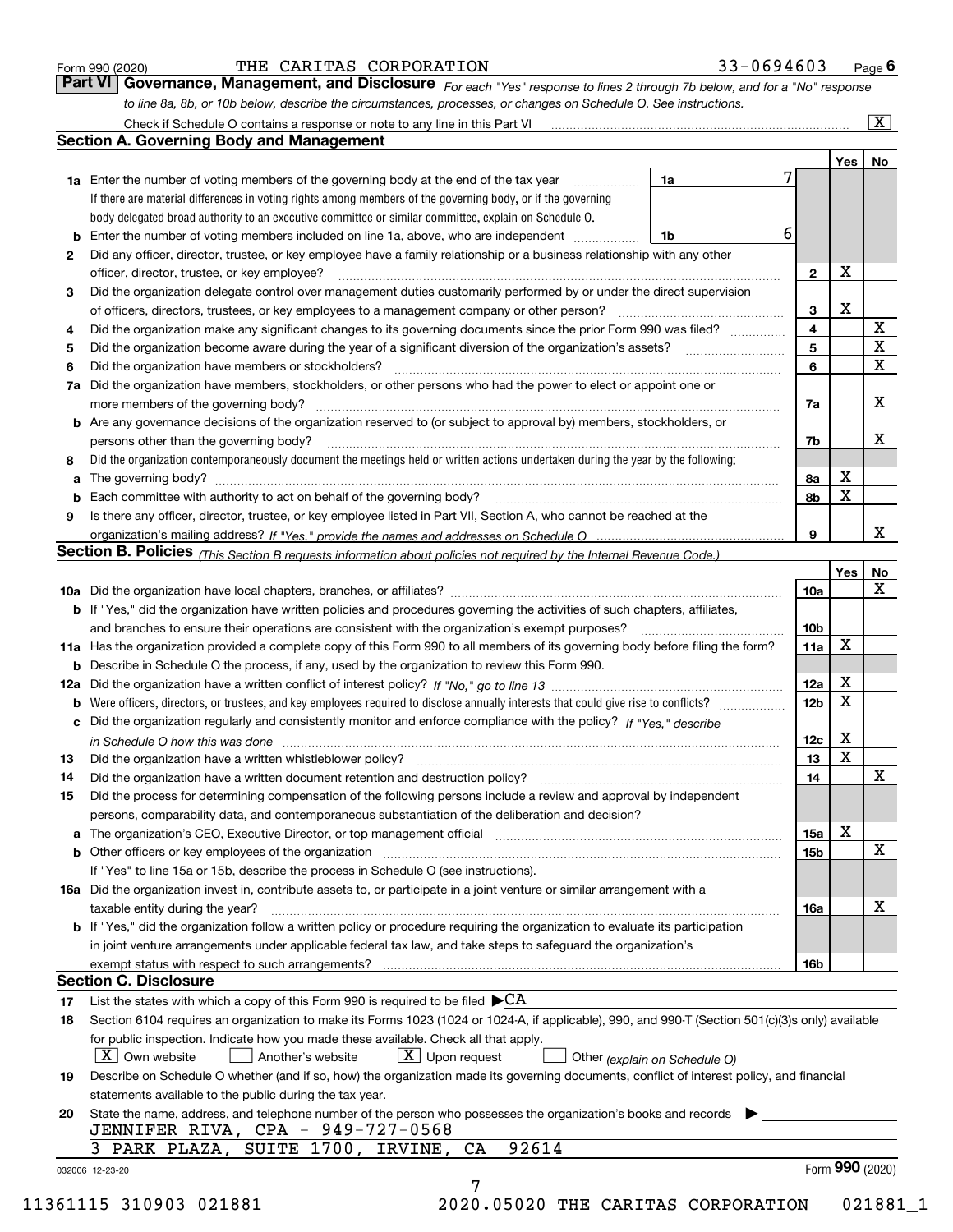$\mathcal{L}^{\text{max}}$ 

| Form 990 (2020) |                                               | THE CARITAS CORPORATION | $33 - 0694603$                                                                             | Page <i>I</i> |
|-----------------|-----------------------------------------------|-------------------------|--------------------------------------------------------------------------------------------|---------------|
|                 |                                               |                         | Part VII Compensation of Officers, Directors, Trustees, Key Employees, Highest Compensated |               |
|                 | <b>Employees, and Independent Contractors</b> |                         |                                                                                            |               |

Check if Schedule O contains a response or note to any line in this Part VII

**Section A. Officers, Directors, Trustees, Key Employees, and Highest Compensated Employees**

**1a**  Complete this table for all persons required to be listed. Report compensation for the calendar year ending with or within the organization's tax year. **•** List all of the organization's current officers, directors, trustees (whether individuals or organizations), regardless of amount of compensation.

Enter -0- in columns (D), (E), and (F) if no compensation was paid.

 $\bullet$  List all of the organization's  $\,$ current key employees, if any. See instructions for definition of "key employee."

**•** List the organization's five current highest compensated employees (other than an officer, director, trustee, or key employee) who received reportable compensation (Box 5 of Form W-2 and/or Box 7 of Form 1099-MISC) of more than \$100,000 from the organization and any related organizations.

**•** List all of the organization's former officers, key employees, and highest compensated employees who received more than \$100,000 of reportable compensation from the organization and any related organizations.

**former directors or trustees**  ¥ List all of the organization's that received, in the capacity as a former director or trustee of the organization, more than \$10,000 of reportable compensation from the organization and any related organizations.

See instructions for the order in which to list the persons above.

Check this box if neither the organization nor any related organization compensated any current officer, director, or trustee.  $\mathcal{L}^{\text{max}}$ 

| (A)                        | (B)                      | (C)                            |                       |                                         |              |                                  |        | (D)             | (E)             | (F)                         |  |  |  |
|----------------------------|--------------------------|--------------------------------|-----------------------|-----------------------------------------|--------------|----------------------------------|--------|-----------------|-----------------|-----------------------------|--|--|--|
| Name and title             | Average                  |                                |                       | Position<br>(do not check more than one |              |                                  |        | Reportable      | Reportable      | Estimated                   |  |  |  |
|                            | hours per                |                                |                       | box, unless person is both an           |              |                                  |        | compensation    | compensation    | amount of                   |  |  |  |
|                            | week                     |                                |                       | officer and a director/trustee)         |              |                                  |        | from            | from related    | other                       |  |  |  |
|                            | (list any                |                                |                       |                                         |              |                                  |        | the             | organizations   | compensation                |  |  |  |
|                            | hours for                |                                |                       |                                         |              |                                  |        | organization    | (W-2/1099-MISC) | from the                    |  |  |  |
|                            | related<br>organizations |                                |                       |                                         |              |                                  |        | (W-2/1099-MISC) |                 | organization<br>and related |  |  |  |
|                            | below                    |                                |                       |                                         |              |                                  |        |                 |                 | organizations               |  |  |  |
|                            | line)                    | Individual trustee or director | Institutional trustee | Officer                                 | Key employee | Highest compensated<br> employee | Former |                 |                 |                             |  |  |  |
| THERESE BEJOTTE<br>(1)     | 40.00                    |                                |                       |                                         |              |                                  |        |                 |                 |                             |  |  |  |
| CHIEF OPERATING OFFICER    |                          |                                |                       | X                                       |              |                                  |        | 204, 102.       | 0.              | 1,448.                      |  |  |  |
| (2)<br>JOHN WOOLLEY        | 40.00                    |                                |                       |                                         |              |                                  |        |                 |                 |                             |  |  |  |
| CHIEF INVESTING OFFICER    |                          |                                |                       | Χ                                       |              |                                  |        | 172,683.        | 0.              | 0.                          |  |  |  |
| PENNY SERNA<br>(3)         | 40.00                    |                                |                       |                                         |              |                                  |        |                 |                 |                             |  |  |  |
| CHIEF FINANCIAL OFFICER    |                          |                                |                       | X                                       |              |                                  |        | 148,608.        | 0.              | 1,463.                      |  |  |  |
| THOMAS MAURO<br>(4)        | 40.00                    |                                |                       |                                         |              |                                  |        |                 |                 |                             |  |  |  |
| CHIEF MISSION OFFICER      |                          |                                |                       | X                                       |              |                                  |        | 142,916.        | 0.              | 1,754.                      |  |  |  |
| CAROL MCDERMOTT<br>(5)     | 0.00                     |                                |                       |                                         |              |                                  |        |                 |                 |                             |  |  |  |
| <b>BOARD MEMBER</b>        |                          | $\mathbf X$                    |                       |                                         |              |                                  |        | $0$ .           | $0$ .           | $\mathbf 0$ .               |  |  |  |
| ROBERT THIERGARTNER<br>(6) | 0.00                     |                                |                       |                                         |              |                                  |        |                 |                 |                             |  |  |  |
| BOARD MEMBER               |                          | $\mathbf X$                    |                       |                                         |              |                                  |        | 0.              | 0.              | 0.                          |  |  |  |
| TOM REDWITZ<br>(7)         | 0.00                     |                                |                       |                                         |              |                                  |        |                 |                 |                             |  |  |  |
| <b>BOARD MEMBER</b>        |                          | $\mathbf X$                    |                       |                                         |              |                                  |        | $\mathbf 0$ .   | 0.              | $\mathbf 0$ .               |  |  |  |
| CHRISTINE DUNFEY<br>(8)    | 0.00                     |                                |                       |                                         |              |                                  |        |                 |                 |                             |  |  |  |
| <b>BOARD MEMBER</b>        |                          | $\mathbf X$                    |                       |                                         |              |                                  |        | 0.              | 0.              | 0.                          |  |  |  |
| CHARLES E. PACKARD<br>(9)  | 0.00                     |                                |                       |                                         |              |                                  |        |                 |                 |                             |  |  |  |
| <b>BOARD MEMBER</b>        |                          | $\mathbf X$                    |                       |                                         |              |                                  |        | 0.              | 0.              | $\mathbf 0$ .               |  |  |  |
| (10) TIM CANNON            | 0.00                     |                                |                       |                                         |              |                                  |        |                 |                 |                             |  |  |  |
| BOARD MEMBER               |                          | $\overline{\mathbf{X}}$        |                       |                                         |              |                                  |        | 0.              | 0.              | 0.                          |  |  |  |
| (12) ROBERT R. REDWITZ     | 8.00                     |                                |                       |                                         |              |                                  |        |                 |                 |                             |  |  |  |
| CEO & CHAIRMAN OF BOARD    |                          | $\mathbf X$                    |                       | X                                       |              |                                  |        | $0$ .           | 0.              | 0.                          |  |  |  |
| (13) JENNIFER E. RIVA      | 2.00                     |                                |                       |                                         |              |                                  |        |                 |                 |                             |  |  |  |
| VP OF FINANCE              |                          |                                |                       | $\overline{\textbf{X}}$                 |              |                                  |        | 0.              | 0.              | 0.                          |  |  |  |
|                            |                          |                                |                       |                                         |              |                                  |        |                 |                 |                             |  |  |  |
|                            |                          |                                |                       |                                         |              |                                  |        |                 |                 |                             |  |  |  |
|                            |                          |                                |                       |                                         |              |                                  |        |                 |                 |                             |  |  |  |
|                            |                          |                                |                       |                                         |              |                                  |        |                 |                 |                             |  |  |  |
|                            |                          |                                |                       |                                         |              |                                  |        |                 |                 |                             |  |  |  |
|                            |                          |                                |                       |                                         |              |                                  |        |                 |                 |                             |  |  |  |
|                            |                          |                                |                       |                                         |              |                                  |        |                 |                 |                             |  |  |  |
|                            |                          |                                |                       |                                         |              |                                  |        |                 |                 |                             |  |  |  |
|                            |                          |                                |                       |                                         |              |                                  |        |                 |                 |                             |  |  |  |
|                            |                          |                                |                       |                                         |              |                                  |        |                 |                 | $\overline{2}$              |  |  |  |

8

032007 12-23-20

Form (2020) **990**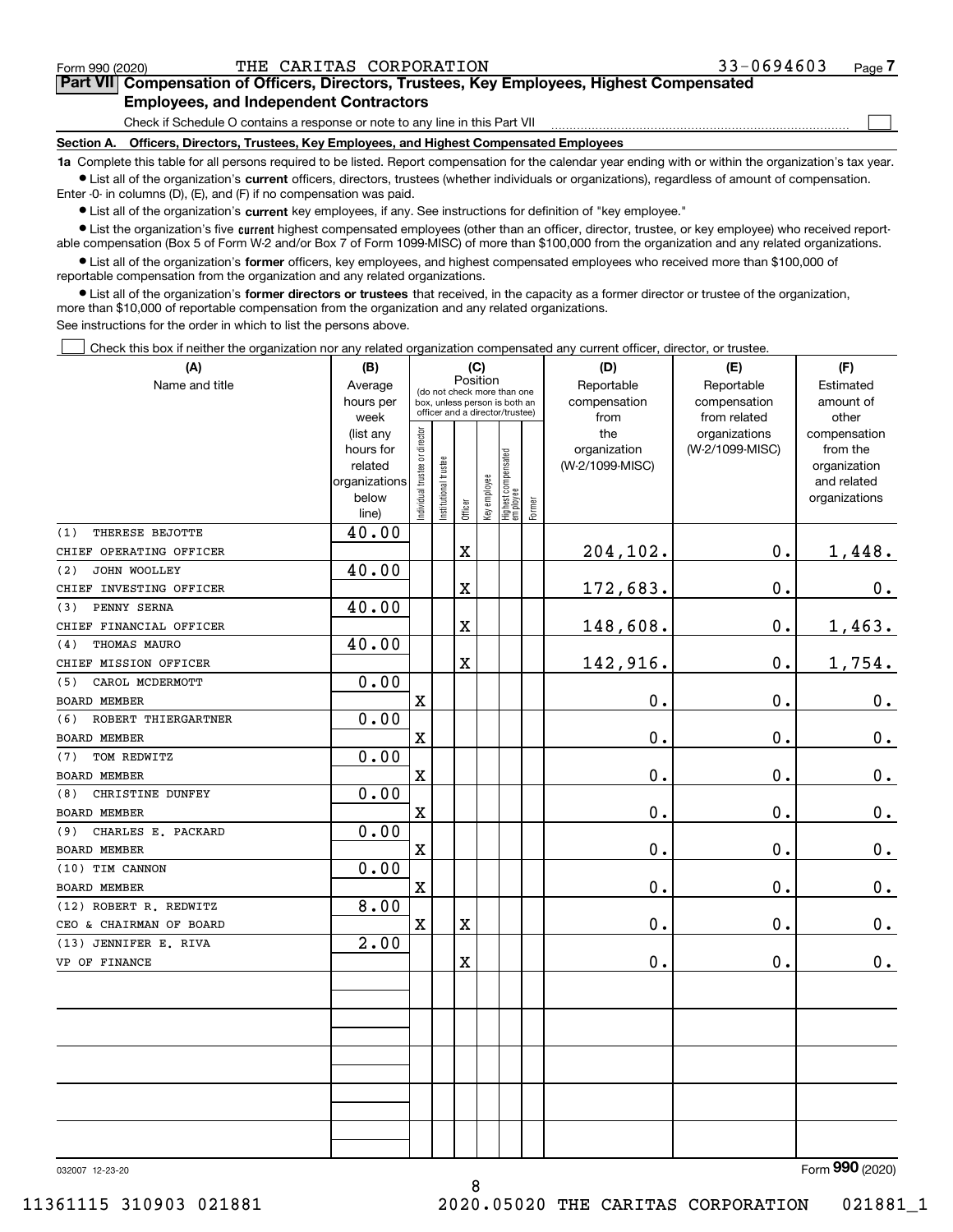|                                                             | THE CARITAS CORPORATION<br>Form 990 (2020)                                                                                                          |               |                                |                       |          |              |                                                              |        |                           | 33-0694603      |                  |              |               | Page 8    |
|-------------------------------------------------------------|-----------------------------------------------------------------------------------------------------------------------------------------------------|---------------|--------------------------------|-----------------------|----------|--------------|--------------------------------------------------------------|--------|---------------------------|-----------------|------------------|--------------|---------------|-----------|
| <b>Part VII</b>                                             | Section A. Officers, Directors, Trustees, Key Employees, and Highest Compensated Employees (continued)                                              |               |                                |                       |          |              |                                                              |        |                           |                 |                  |              |               |           |
|                                                             | (A)                                                                                                                                                 | (B)           |                                |                       | (C)      |              |                                                              |        | (D)                       | (E)             |                  |              | (F)           |           |
|                                                             | Name and title                                                                                                                                      | Average       |                                |                       | Position |              |                                                              |        | Reportable                | Reportable      |                  |              | Estimated     |           |
|                                                             |                                                                                                                                                     | hours per     |                                |                       |          |              | (do not check more than one<br>box, unless person is both an |        | compensation              | compensation    |                  |              | amount of     |           |
|                                                             |                                                                                                                                                     | week          |                                |                       |          |              | officer and a director/trustee)                              |        | from                      | from related    |                  |              | other         |           |
|                                                             |                                                                                                                                                     | (list any     |                                |                       |          |              |                                                              |        | the                       | organizations   |                  |              | compensation  |           |
|                                                             |                                                                                                                                                     | hours for     |                                |                       |          |              |                                                              |        | organization              | (W-2/1099-MISC) |                  |              | from the      |           |
|                                                             |                                                                                                                                                     | related       |                                |                       |          |              |                                                              |        | (W-2/1099-MISC)           |                 |                  |              | organization  |           |
|                                                             |                                                                                                                                                     | organizations |                                |                       |          |              |                                                              |        |                           |                 |                  |              | and related   |           |
|                                                             |                                                                                                                                                     | below         |                                |                       |          |              |                                                              |        |                           |                 |                  |              | organizations |           |
|                                                             |                                                                                                                                                     | line)         | Individual trustee or director | Institutional trustee | Officer  | key employee | Highest compensated<br> employee                             | Former |                           |                 |                  |              |               |           |
|                                                             |                                                                                                                                                     |               |                                |                       |          |              |                                                              |        |                           |                 |                  |              |               |           |
|                                                             |                                                                                                                                                     |               |                                |                       |          |              |                                                              |        |                           |                 |                  |              |               |           |
|                                                             |                                                                                                                                                     |               |                                |                       |          |              |                                                              |        |                           |                 |                  |              |               |           |
|                                                             |                                                                                                                                                     |               |                                |                       |          |              |                                                              |        |                           |                 |                  |              |               |           |
|                                                             |                                                                                                                                                     |               |                                |                       |          |              |                                                              |        |                           |                 |                  |              |               |           |
|                                                             |                                                                                                                                                     |               |                                |                       |          |              |                                                              |        |                           |                 |                  |              |               |           |
|                                                             |                                                                                                                                                     |               |                                |                       |          |              |                                                              |        |                           |                 |                  |              |               |           |
|                                                             |                                                                                                                                                     |               |                                |                       |          |              |                                                              |        |                           |                 |                  |              |               |           |
|                                                             |                                                                                                                                                     |               |                                |                       |          |              |                                                              |        |                           |                 |                  |              |               |           |
|                                                             |                                                                                                                                                     |               |                                |                       |          |              |                                                              |        |                           |                 |                  |              |               |           |
|                                                             |                                                                                                                                                     |               |                                |                       |          |              |                                                              |        |                           |                 |                  |              |               |           |
|                                                             |                                                                                                                                                     |               |                                |                       |          |              |                                                              |        |                           |                 |                  |              |               |           |
|                                                             |                                                                                                                                                     |               |                                |                       |          |              |                                                              |        |                           |                 |                  |              |               |           |
|                                                             |                                                                                                                                                     |               |                                |                       |          |              |                                                              |        |                           |                 |                  |              |               |           |
|                                                             |                                                                                                                                                     |               |                                |                       |          |              |                                                              |        |                           |                 |                  |              |               |           |
|                                                             |                                                                                                                                                     |               |                                |                       |          |              |                                                              |        |                           |                 |                  |              |               |           |
|                                                             |                                                                                                                                                     |               |                                |                       |          |              |                                                              |        |                           |                 |                  |              |               |           |
|                                                             |                                                                                                                                                     |               |                                |                       |          |              |                                                              |        |                           |                 |                  |              |               |           |
|                                                             |                                                                                                                                                     |               |                                |                       |          |              |                                                              |        |                           |                 |                  |              |               |           |
|                                                             |                                                                                                                                                     |               |                                |                       |          |              |                                                              |        |                           |                 |                  |              |               |           |
|                                                             | 1b Subtotal                                                                                                                                         |               |                                |                       |          |              |                                                              |        | 668,309.                  |                 | 0.               |              |               | 4,665.    |
|                                                             | c Total from continuation sheets to Part VII, Section A manufactured by                                                                             |               |                                |                       |          |              |                                                              |        | 0.                        |                 | $\overline{0}$ . |              |               | $0$ .     |
|                                                             |                                                                                                                                                     |               |                                |                       |          |              |                                                              |        | 668,309.                  |                 | 0.               |              | 4,665.        |           |
| 2                                                           | Total number of individuals (including but not limited to those listed above) who received more than \$100,000 of reportable                        |               |                                |                       |          |              |                                                              |        |                           |                 |                  |              |               |           |
|                                                             | compensation from the organization                                                                                                                  |               |                                |                       |          |              |                                                              |        |                           |                 |                  |              |               | 4         |
|                                                             |                                                                                                                                                     |               |                                |                       |          |              |                                                              |        |                           |                 |                  |              | Yes           | No        |
| 3                                                           |                                                                                                                                                     |               |                                |                       |          |              |                                                              |        |                           |                 |                  |              |               |           |
|                                                             | Did the organization list any former officer, director, trustee, key employee, or highest compensated employee on                                   |               |                                |                       |          |              |                                                              |        |                           |                 |                  |              |               |           |
|                                                             | line 1a? If "Yes," complete Schedule J for such individual manumanamental communities and the 1a? If "Yes," complete Schedule J for such individual |               |                                |                       |          |              |                                                              |        |                           |                 |                  | 3            |               | х         |
|                                                             | For any individual listed on line 1a, is the sum of reportable compensation and other compensation from the organization                            |               |                                |                       |          |              |                                                              |        |                           |                 |                  |              |               |           |
|                                                             |                                                                                                                                                     |               |                                |                       |          |              |                                                              |        |                           |                 |                  | 4            | X             |           |
| 5                                                           | Did any person listed on line 1a receive or accrue compensation from any unrelated organization or individual for services                          |               |                                |                       |          |              |                                                              |        |                           |                 |                  |              |               |           |
|                                                             | rendered to the organization? If "Yes." complete Schedule J for such person                                                                         |               |                                |                       |          |              |                                                              |        |                           |                 |                  | 5            |               | X         |
|                                                             | <b>Section B. Independent Contractors</b>                                                                                                           |               |                                |                       |          |              |                                                              |        |                           |                 |                  |              |               |           |
| 1.                                                          | Complete this table for your five highest compensated independent contractors that received more than \$100,000 of compensation from                |               |                                |                       |          |              |                                                              |        |                           |                 |                  |              |               |           |
|                                                             | the organization. Report compensation for the calendar year ending with or within the organization's tax year.                                      |               |                                |                       |          |              |                                                              |        |                           |                 |                  |              |               |           |
|                                                             | (A)                                                                                                                                                 |               |                                |                       |          |              |                                                              |        | (B)                       |                 |                  | (C)          |               |           |
|                                                             | Name and business address                                                                                                                           |               |                                |                       |          |              |                                                              |        | Description of services   |                 |                  | Compensation |               |           |
|                                                             | REDWITZ, INC                                                                                                                                        |               |                                |                       |          |              |                                                              |        | CEO,CHAIRMAN OF           |                 |                  |              |               |           |
|                                                             | 3 PARK PLAZA, SUITE 1700, IRVINE, CA 92614                                                                                                          |               |                                |                       |          |              |                                                              |        | BOARD, CFO, ACCT & TAX    |                 |                  |              | 810,781.      |           |
|                                                             |                                                                                                                                                     |               |                                |                       |          |              |                                                              |        |                           |                 |                  |              |               |           |
|                                                             | BIRTCHER ANDERSON REALTY MANAGEMENT, 31920                                                                                                          |               |                                |                       |          |              |                                                              |        |                           |                 |                  |              |               |           |
|                                                             | DEL OBISPO ROAD #260, SAN JUAN CAPISTRANO,                                                                                                          |               |                                |                       |          |              |                                                              |        | PROPERTY MANAGEMENT       |                 |                  |              | 592,988.      |           |
|                                                             | JB-TC VENTURES, INC BOSTICK                                                                                                                         |               |                                |                       |          |              |                                                              |        | <b>ASPHALT AND PAVING</b> |                 |                  |              |               |           |
|                                                             | 2175 PFE ROAD, SUITE C, ROSEVILLE, CA 95747                                                                                                         |               |                                |                       |          |              |                                                              |        | SERVICES                  |                 |                  |              | 209, 240.     |           |
|                                                             | HUNTER FENCE COMPANY                                                                                                                                |               |                                |                       |          |              |                                                              |        |                           |                 |                  |              |               |           |
| FENCING SERVICES<br>15956 FORMBY DRIVE, LA MIRADA, CA 90638 |                                                                                                                                                     |               |                                |                       |          |              |                                                              |        |                           | 194,370.        |                  |              |               |           |
|                                                             | REDWITZ, INC                                                                                                                                        |               |                                |                       |          |              |                                                              |        | <b>CEO, CHAIRMAN OF</b>   |                 |                  |              |               |           |
|                                                             | 3 PARK PLAZA, SUITE 1700, IRVINE, CA 92614                                                                                                          |               |                                |                       |          |              |                                                              |        | BOARD, RENT               |                 |                  |              | 141,858.      |           |
|                                                             |                                                                                                                                                     |               |                                |                       |          |              |                                                              |        |                           |                 |                  |              |               |           |
| $\mathbf{2}$                                                | Total number of independent contractors (including but not limited to those listed above) who received more than                                    |               |                                |                       |          |              |                                                              |        |                           |                 |                  |              |               |           |
|                                                             | \$100,000 of compensation from the organization                                                                                                     |               |                                |                       |          | 9            |                                                              |        |                           |                 |                  |              |               | $QQ$ $QQ$ |

9

032008 12-23-20

Form (2020) **990**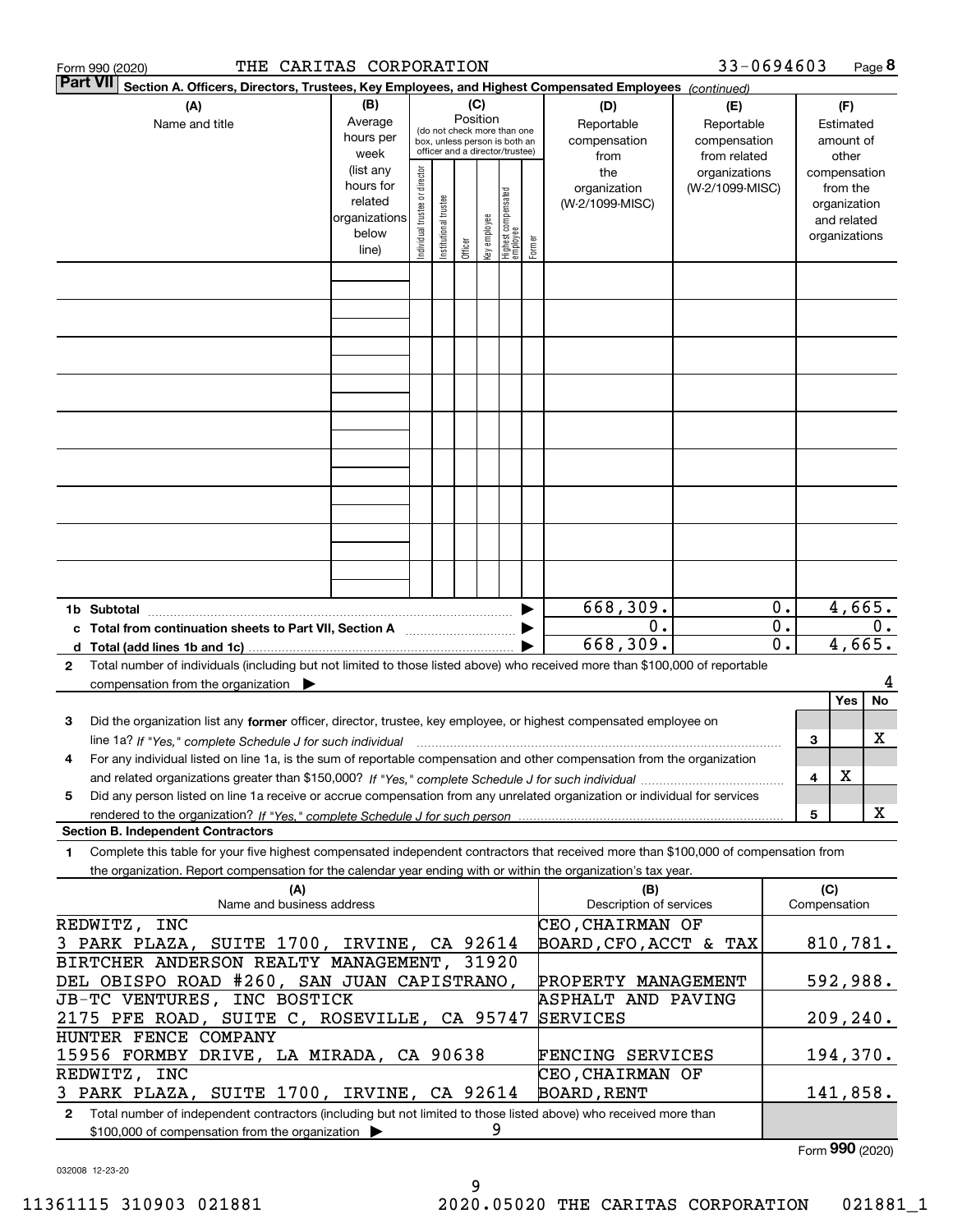|                                                           | <b>Part VIII</b> |                 | <b>Statement of Revenue</b>                                                   |                |                    |      |                      |                      |                                              |                                                 |                                                                 |
|-----------------------------------------------------------|------------------|-----------------|-------------------------------------------------------------------------------|----------------|--------------------|------|----------------------|----------------------|----------------------------------------------|-------------------------------------------------|-----------------------------------------------------------------|
|                                                           |                  |                 | Check if Schedule O contains a response or note to any line in this Part VIII |                |                    |      |                      |                      |                                              |                                                 |                                                                 |
|                                                           |                  |                 |                                                                               |                |                    |      |                      | (A)<br>Total revenue | (B)<br>Related or exempt<br>function revenue | $\overline{C}$<br>Unrelated<br>business revenue | (D)<br>Revenue excluded<br>from tax under<br>sections 512 - 514 |
|                                                           |                  |                 | 1 a Federated campaigns                                                       |                | 1a                 |      |                      |                      |                                              |                                                 |                                                                 |
|                                                           |                  | b               | Membership dues                                                               |                | 1 <sub>b</sub>     |      |                      |                      |                                              |                                                 |                                                                 |
|                                                           |                  | c               | Fundraising events                                                            |                | 1 <sub>c</sub>     |      |                      |                      |                                              |                                                 |                                                                 |
|                                                           |                  |                 | d Related organizations                                                       | .              | 1 <sub>d</sub>     |      | 70,905.              |                      |                                              |                                                 |                                                                 |
|                                                           |                  |                 | Government grants (contributions)                                             |                | 1e                 |      |                      |                      |                                              |                                                 |                                                                 |
|                                                           |                  |                 | All other contributions, gifts, grants, and                                   |                |                    |      |                      |                      |                                              |                                                 |                                                                 |
|                                                           |                  |                 | similar amounts not included above                                            |                | 1f                 |      | 10,000.              |                      |                                              |                                                 |                                                                 |
| Contributions, Gifts, Grants<br>and Other Similar Amounts |                  | g               | Noncash contributions included in lines 1a-1f                                 |                | $1g$ $\frac{1}{3}$ |      |                      |                      |                                              |                                                 |                                                                 |
|                                                           |                  | h.              |                                                                               |                |                    |      |                      | 80,905.              |                                              |                                                 |                                                                 |
|                                                           |                  |                 |                                                                               |                |                    |      | <b>Business Code</b> |                      |                                              |                                                 |                                                                 |
|                                                           |                  | 2 a             | RENTAL INCOME                                                                 |                |                    |      | 531310               | 13,595,691.          | 13,595,691.                                  |                                                 |                                                                 |
| Program Service<br>Revenue                                |                  | b               | ANCILLARY FEES                                                                |                |                    |      | 531390               | 3,974,351.           | 3,974,351.                                   |                                                 |                                                                 |
|                                                           |                  | c               |                                                                               |                |                    |      |                      |                      |                                              |                                                 |                                                                 |
|                                                           |                  | d               |                                                                               |                |                    |      |                      |                      |                                              |                                                 |                                                                 |
|                                                           |                  | е               |                                                                               |                |                    |      |                      |                      |                                              |                                                 |                                                                 |
|                                                           |                  |                 | All other program service revenue                                             |                |                    |      |                      | 17,570,042.          |                                              |                                                 |                                                                 |
|                                                           | 3                |                 | Investment income (including dividends, interest, and                         |                |                    |      |                      |                      |                                              |                                                 |                                                                 |
|                                                           |                  |                 |                                                                               |                |                    |      |                      | 874, 353.            |                                              |                                                 | 874, 353.                                                       |
|                                                           | 4                |                 | Income from investment of tax-exempt bond proceeds                            |                |                    |      |                      |                      |                                              |                                                 |                                                                 |
|                                                           | 5                |                 |                                                                               |                |                    |      |                      |                      |                                              |                                                 |                                                                 |
|                                                           |                  |                 |                                                                               |                | (i) Real           |      | (ii) Personal        |                      |                                              |                                                 |                                                                 |
|                                                           |                  | 6а              | Gross rents<br>.                                                              | 6a             |                    |      |                      |                      |                                              |                                                 |                                                                 |
|                                                           |                  |                 | Less: rental expenses                                                         | 6 <sub>b</sub> |                    |      |                      |                      |                                              |                                                 |                                                                 |
|                                                           |                  | с               | Rental income or (loss)                                                       | 6c             |                    |      |                      |                      |                                              |                                                 |                                                                 |
|                                                           |                  |                 | d Net rental income or (loss)                                                 |                |                    |      |                      |                      |                                              |                                                 |                                                                 |
|                                                           |                  |                 | 7 a Gross amount from sales of                                                |                | (i) Securities     |      | (ii) Other           |                      |                                              |                                                 |                                                                 |
|                                                           |                  |                 | assets other than inventory                                                   | 7a             |                    |      |                      |                      |                                              |                                                 |                                                                 |
|                                                           |                  |                 | <b>b</b> Less: cost or other basis                                            |                |                    |      |                      |                      |                                              |                                                 |                                                                 |
| evenue                                                    |                  |                 | and sales expenses                                                            | 7b             |                    |      |                      |                      |                                              |                                                 |                                                                 |
|                                                           |                  |                 | c Gain or (loss)                                                              | 7c             |                    |      |                      |                      |                                              |                                                 |                                                                 |
| œ                                                         |                  |                 |                                                                               |                |                    |      |                      |                      |                                              |                                                 |                                                                 |
| <b>Other</b>                                              |                  |                 | 8 a Gross income from fundraising events (not                                 |                |                    |      |                      |                      |                                              |                                                 |                                                                 |
|                                                           |                  |                 | including \$<br>contributions reported on line 1c). See                       |                | оf                 |      |                      |                      |                                              |                                                 |                                                                 |
|                                                           |                  |                 |                                                                               |                |                    | 8a   |                      |                      |                                              |                                                 |                                                                 |
|                                                           |                  |                 | <b>b</b> Less: direct expenses <i>manually contained</i>                      |                |                    | 8b   |                      |                      |                                              |                                                 |                                                                 |
|                                                           |                  |                 | c Net income or (loss) from fundraising events                                |                |                    |      |                      |                      |                                              |                                                 |                                                                 |
|                                                           |                  |                 | 9 a Gross income from gaming activities. See                                  |                |                    |      |                      |                      |                                              |                                                 |                                                                 |
|                                                           |                  |                 |                                                                               |                |                    | 9a   |                      |                      |                                              |                                                 |                                                                 |
|                                                           |                  |                 | <b>b</b> Less: direct expenses <b>manually</b>                                |                |                    | 9b   |                      |                      |                                              |                                                 |                                                                 |
|                                                           |                  |                 | c Net income or (loss) from gaming activities                                 |                |                    |      |                      |                      |                                              |                                                 |                                                                 |
|                                                           |                  |                 | 10 a Gross sales of inventory, less returns                                   |                |                    |      |                      |                      |                                              |                                                 |                                                                 |
|                                                           |                  |                 |                                                                               |                |                    | 10a  |                      |                      |                                              |                                                 |                                                                 |
|                                                           |                  |                 | <b>b</b> Less: cost of goods sold                                             |                |                    | 10bl |                      |                      |                                              |                                                 |                                                                 |
|                                                           |                  |                 | c Net income or (loss) from sales of inventory                                |                |                    |      |                      |                      |                                              |                                                 |                                                                 |
|                                                           |                  |                 |                                                                               |                |                    |      | <b>Business Code</b> |                      |                                              |                                                 |                                                                 |
| Miscellaneous<br>Revenue                                  |                  |                 | 11 a MANAGEMENT FEES                                                          |                |                    |      | 531310               | 278,521.             | 278,521.                                     |                                                 |                                                                 |
|                                                           |                  | b               | OTHER INCOME                                                                  |                |                    |      | 531310               | 83,920.              | 83,920.                                      |                                                 |                                                                 |
|                                                           |                  |                 | GAIN ON DISPOSAL                                                              |                |                    |      | 531310               | 62,162.              | 62,162.                                      |                                                 |                                                                 |
|                                                           |                  |                 |                                                                               |                |                    |      |                      |                      |                                              |                                                 |                                                                 |
|                                                           |                  |                 |                                                                               |                |                    |      |                      | 424,603.             |                                              | 0.                                              |                                                                 |
|                                                           | 12               | 032009 12-23-20 |                                                                               |                |                    |      |                      | 18,949,903.          | 17,994,645.                                  |                                                 | 874, 353.<br>Form 990 (2020)                                    |

10

Form 990 (2020) Page THE CARITAS CORPORATION

**9** 33-0694603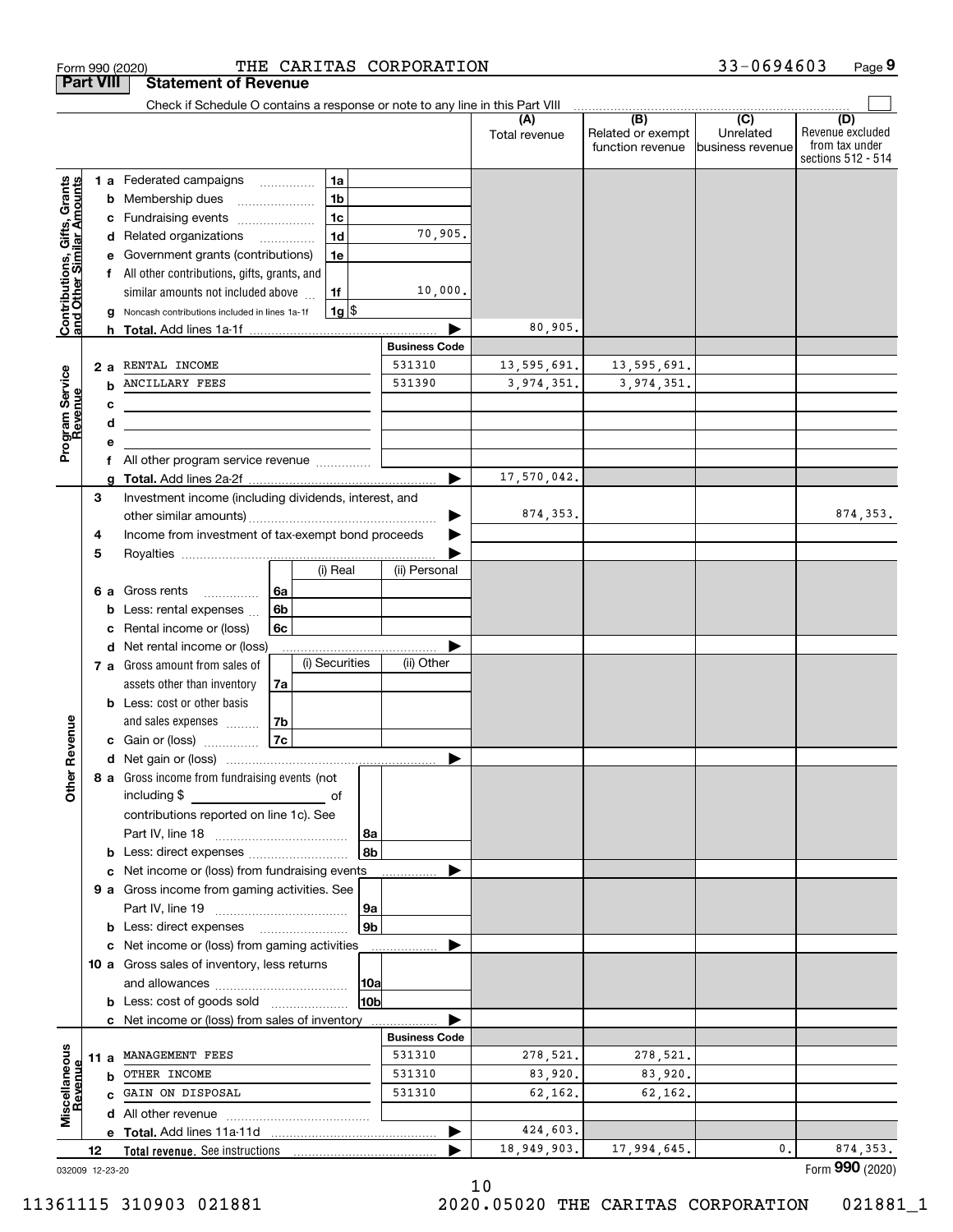Form 990 (2020) Page THE CARITAS CORPORATION 33-0694603 **Part IX Statement of Functional Expenses**

|              | Section 501(c)(3) and 501(c)(4) organizations must complete all columns. All other organizations must complete column (A).                                                                                 |                        |                                    |                                           |                                |
|--------------|------------------------------------------------------------------------------------------------------------------------------------------------------------------------------------------------------------|------------------------|------------------------------------|-------------------------------------------|--------------------------------|
|              | Check if Schedule O contains a response or note to any line in this Part IX                                                                                                                                |                        |                                    |                                           |                                |
|              | Do not include amounts reported on lines 6b,<br>7b, 8b, 9b, and 10b of Part VIII.                                                                                                                          | (A)<br>Total expenses  | (B)<br>Program service<br>expenses | (C)<br>Management and<br>general expenses | (D)<br>Fundraising<br>expenses |
| 1.           | Grants and other assistance to domestic organizations                                                                                                                                                      |                        |                                    |                                           |                                |
|              | and domestic governments. See Part IV, line 21                                                                                                                                                             | 178,930.               | 178,930.                           |                                           |                                |
| $\mathbf{2}$ | Grants and other assistance to domestic                                                                                                                                                                    |                        |                                    |                                           |                                |
|              | individuals. See Part IV, line 22                                                                                                                                                                          |                        |                                    |                                           |                                |
| 3            | Grants and other assistance to foreign                                                                                                                                                                     |                        |                                    |                                           |                                |
|              | organizations, foreign governments, and foreign                                                                                                                                                            |                        |                                    |                                           |                                |
|              | individuals. See Part IV, lines 15 and 16                                                                                                                                                                  |                        |                                    |                                           |                                |
| 4            | Benefits paid to or for members                                                                                                                                                                            |                        |                                    |                                           |                                |
| 5            | Compensation of current officers, directors,                                                                                                                                                               |                        |                                    |                                           |                                |
|              | trustees, and key employees                                                                                                                                                                                | 668,309.               | 668,309.                           |                                           |                                |
| 6            | Compensation not included above to disqualified                                                                                                                                                            |                        |                                    |                                           |                                |
|              | persons (as defined under section 4958(f)(1)) and                                                                                                                                                          |                        |                                    |                                           |                                |
|              | persons described in section 4958(c)(3)(B)                                                                                                                                                                 | 1,414,113.             | 1,101,461.                         | 312,652.                                  |                                |
| 7            | Other salaries and wages                                                                                                                                                                                   |                        |                                    |                                           |                                |
| 8            | Pension plan accruals and contributions (include                                                                                                                                                           |                        |                                    |                                           |                                |
|              | section 401(k) and 403(b) employer contributions)                                                                                                                                                          |                        |                                    |                                           |                                |
| 9            |                                                                                                                                                                                                            | 471,988.               | 378, 377.                          | 93,611.                                   |                                |
| 10           |                                                                                                                                                                                                            | 265,600.               | 189, 298.                          | 76, 302.                                  |                                |
| 11           | Fees for services (nonemployees):                                                                                                                                                                          |                        |                                    |                                           |                                |
| a            |                                                                                                                                                                                                            | 592,993.               | 592,993.                           |                                           |                                |
| b            |                                                                                                                                                                                                            | 174,080.               | 162, 283.                          | 11,797.                                   |                                |
| c            |                                                                                                                                                                                                            | $\overline{579,228}$ . | 294,085.                           | 285, 143.                                 |                                |
| d            |                                                                                                                                                                                                            |                        |                                    |                                           |                                |
| e            | Professional fundraising services. See Part IV, line 17                                                                                                                                                    |                        |                                    |                                           |                                |
| f            | Investment management fees                                                                                                                                                                                 |                        |                                    |                                           |                                |
| $\mathbf{q}$ | Other. (If line 11g amount exceeds 10% of line 25,                                                                                                                                                         |                        |                                    |                                           |                                |
|              | column (A) amount, list line 11g expenses on Sch O.)                                                                                                                                                       |                        |                                    |                                           |                                |
| 12           |                                                                                                                                                                                                            | 124,662.               | 47,341.                            | 77,321.                                   |                                |
| 13           |                                                                                                                                                                                                            | 82,954.                | 63,878.                            | 19,076.                                   |                                |
| 14           |                                                                                                                                                                                                            | 89,078.                | 56, 248.                           | 32,830.                                   |                                |
| 15           |                                                                                                                                                                                                            |                        |                                    |                                           |                                |
| 16           |                                                                                                                                                                                                            | 12,901,488.            | 12,759,630.                        | 141,858.                                  |                                |
| 17           |                                                                                                                                                                                                            | 13,286.                | 7,578.                             | $\overline{5,708}$ .                      |                                |
| 18           | Payments of travel or entertainment expenses                                                                                                                                                               |                        |                                    |                                           |                                |
|              | for any federal, state, or local public officials                                                                                                                                                          |                        |                                    |                                           |                                |
| 19           | Conferences, conventions, and meetings                                                                                                                                                                     | 7,460.                 | 7,460.                             |                                           |                                |
| 20           | Interest                                                                                                                                                                                                   |                        |                                    |                                           |                                |
| 21           |                                                                                                                                                                                                            | 1,842,289.             |                                    |                                           |                                |
| 22           | Depreciation, depletion, and amortization                                                                                                                                                                  |                        | 1,839,505.                         | 2,784.                                    |                                |
| 23           | Insurance                                                                                                                                                                                                  |                        |                                    |                                           |                                |
| 24           | Other expenses. Itemize expenses not covered<br>above (List miscellaneous expenses on line 24e. If<br>line 24e amount exceeds 10% of line 25, column (A)<br>amount, list line 24e expenses on Schedule 0.) |                        |                                    |                                           |                                |
| a            | CONSULTING                                                                                                                                                                                                 | 238,995.               | 79,495.                            | 159,500.                                  |                                |
| b            | <b>BOND SERVICE FEE</b>                                                                                                                                                                                    | 184, 553.              | 5,400.                             | 179, 153.                                 |                                |
| C            | LICENSES & FEES                                                                                                                                                                                            | 144, 173.              | 139, 174.                          | 4,999.                                    |                                |
| d            | <b>OUTSIDE SERVICES</b>                                                                                                                                                                                    | 114, 517.              | 114, 517.                          |                                           |                                |
|              | e All other expenses                                                                                                                                                                                       | 160, 245.              | 31,100.                            | 129,145.                                  |                                |
| 25           | Total functional expenses. Add lines 1 through 24e                                                                                                                                                         | 20, 248, 941.          | 18,717,062.                        | 1,531,879.                                | $0$ .                          |
| 26           | Joint costs. Complete this line only if the organization                                                                                                                                                   |                        |                                    |                                           |                                |
|              | reported in column (B) joint costs from a combined                                                                                                                                                         |                        |                                    |                                           |                                |
|              | educational campaign and fundraising solicitation.                                                                                                                                                         |                        |                                    |                                           |                                |
|              | Check here $\blacktriangleright$<br>if following SOP 98-2 (ASC 958-720)                                                                                                                                    |                        |                                    |                                           |                                |

11

032010 12-23-20

Form (2020) **990**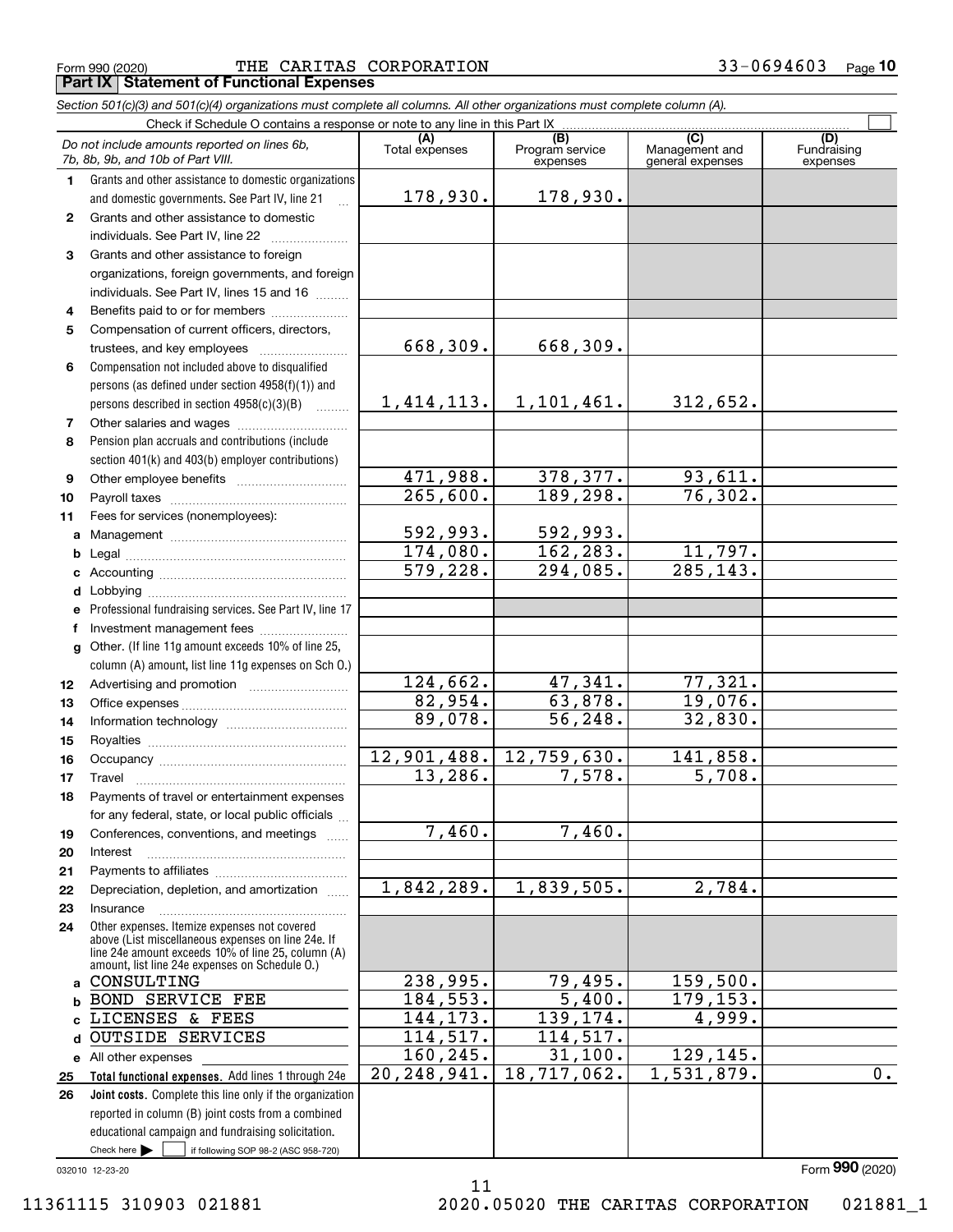Form 990 (2020) Page THE CARITAS CORPORATION 33-0694603 **Part X** Balance Sheet

Check if Schedule O contains a response or note to any line in this Part X

**(A) (B)** Beginning of year | | End of year  $1,623,104.$  1,830,546. **11**Cash - non-interest-bearing ~~~~~~~~~~~~~~~~~~~~~~~~~  $3,083,130.$  2 3,327,344. **22**Savings and temporary cash investments ~~~~~~~~~~~~~~~~~~**33** Pledges and grants receivable, net  $\ldots$  **multimes contained and grants receivable**, net **multimes contained and grants receivable**, net **multimes contained and grants receivable** 1,567. 4 84,119. Accounts receivable, net ~~~~~~~~~~~~~~~~~~~~~~~~~~ **445**Loans and other receivables from any current or former officer, director, trustee, key employee, creator or founder, substantial contributor, or 35% controlled entity or family member of any of these persons ~~~~~~~~~ **5**Loans and other receivables from other disqualified persons (as defined **6**under section  $4958(f)(1)$ , and persons described in section  $4958(c)(3)(B)$ **6** $426, 160. |7| 362, 116.$ **77**Notes and loans receivable, net ~~~~~~~~~~~~~~~~~~~~~~~**Assets**  $28,000.$  8  $2,200.$ **88**Inventories for sale or use ~~~~~~~~~~~~~~~~~~~~~~~~~~  $96,984.$   $9$   $117,357.$ **99**Prepaid expenses and deferred charges ~~~~~~~~~~~~~~~~~~ **10a**Land, buildings, and equipment: cost or other basis. Complete Part VI of Schedule D ............ | 10a <sup>|</sup> 150 **,** 080 **,** 953 **.** 16,311,513. | 100,188,069. | <sub>10c</sub> | 133,769,440. **10cb** Less: accumulated depreciation  $\ldots$  **10b 1111**Investments - publicly traded securities ~~~~~~~~~~~~~~~~~~~ **1212**Investments - other securities. See Part IV, line 11 ~~~~~~~~~~~~~~**1313**Investments - program-related. See Part IV, line 11 ~~~~~~~~~~~~~2,703,027. 2,114,352. **1414**Intangible assets ~~~~~~~~~~~~~~~~~~~~~~~~~~~~~~ Other assets. See Part IV, line 11 ~~~~~~~~~~~~~~~~~~~~~~  $59,651,293.$   $15$   $\mid$   $13,660,012.$ **1515**167,212,659. 155,856,161. **1616Total assets.**  Add lines 1 through 15 (must equal line 33)  $4,394,411.$   $|17|$  2,869,716. **1717**Accounts payable and accrued expenses ~~~~~~~~~~~~~~~~~~**1818**Grants payable ~~~~~~~~~~~~~~~~~~~~~~~~~~~~~~~ 10,887. **1919**Deferred revenue ~~~~~~~~~~~~~~~~~~~~~~~~~~~~~~ $158,036,633.$  20 148,246,359. **2020**Tax-exempt bond liabilities …………………………………………………………… Escrow or custodial account liability. Complete Part IV of Schedule D **212122**Loans and other payables to any current or former officer, director, **Liabilities** iabilities trustee, key employee, creator or founder, substantial contributor, or 35% controlled entity or family member of any of these persons ~~~~~~~~~**22** $4,331,163. |23 | 5,253,164.$ **2323**Secured mortgages and notes payable to unrelated third parties Unsecured notes and loans payable to unrelated third parties **242425**Other liabilities (including federal income tax, payables to related third parties, and other liabilities not included on lines 17-24). Complete Part X of Schedule D ~~~~~~~~~~~~~~~~~~~~~~~~~~~~~~~  $8,358,313. |25 | 8,682,934.$ **25** $175, 120, 520. |26 | 165, 063, 060.$ **2626Total liabilities.**  Add lines 17 through 25 **Organizations that follow FASB ASC 958, check here** | X Assets or Fund Balances **Net Assets or Fund Balances and complete lines 27, 28, 32, and 33.**  $-7,907,861.$   $27$   $-9,206,899.$ **2727**Net assets without donor restrictions <sub>…………………………………………………</sub>…… **2828**Net assets with donor restrictions ~~~~~~~~~~~~~~~~~~~~~~**Organizations that do not follow FASB ASC 958, check here** | **and complete lines 29 through 33. 2929**Capital stock or trust principal, or current funds ~~~~~~~~~~~~~~~ **3030**Paid-in or capital surplus, or land, building, or equipment fund www.commun.com **31**Retained earnings, endowment, accumulated income, or other funds **31**ξ Total net assets or fund balances ~~~~~~~~~~~~~~~~~~~~~~  $-7,907,861.$   $32$   $-9,206,899.$ **3232** $167, 212, 659.$  33 | 155,856,161. Total liabilities and net assets/fund balances **3333**

33-0694603 <sub>Page</sub> 11

 $\mathcal{L}^{\text{max}}$ 

Form (2020) **990**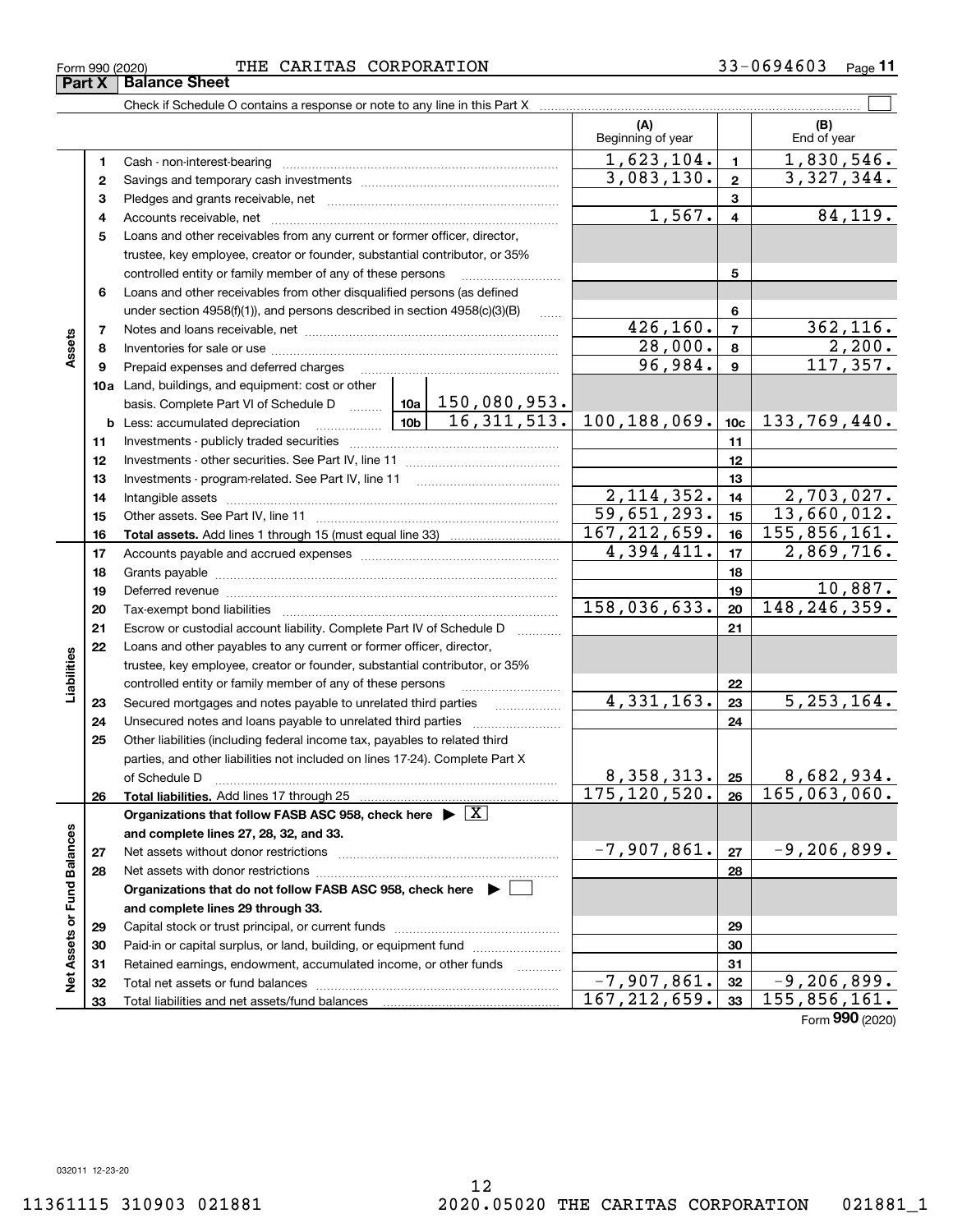|    | THE CARITAS CORPORATION<br>Form 990 (2020)                                                                                      |                 | 33-0694603 |                 |      | Page $12$ |
|----|---------------------------------------------------------------------------------------------------------------------------------|-----------------|------------|-----------------|------|-----------|
|    | Part XI<br><b>Reconciliation of Net Assets</b>                                                                                  |                 |            |                 |      |           |
|    |                                                                                                                                 |                 |            |                 |      |           |
|    |                                                                                                                                 |                 |            |                 |      |           |
| 1  |                                                                                                                                 | 1               |            | 18,949,903.     |      |           |
| 2  |                                                                                                                                 | $\mathbf{2}$    |            | 20, 248, 941.   |      |           |
| з  | Revenue less expenses. Subtract line 2 from line 1                                                                              | 3               |            | $-1, 299, 038.$ |      |           |
| 4  |                                                                                                                                 | 4               |            | $-7,907,861.$   |      |           |
| 5  | Net unrealized gains (losses) on investments                                                                                    | 5               |            |                 |      |           |
| 6  |                                                                                                                                 | 6               |            |                 |      |           |
| 7  |                                                                                                                                 | $\overline{7}$  |            |                 |      |           |
| 8  | Prior period adjustments www.communication.communication.com/news/communication.com/news/communication.com/new                  | 8               |            |                 |      |           |
| 9  | Other changes in net assets or fund balances (explain on Schedule O)                                                            | 9               |            |                 |      | 0.        |
| 10 | Net assets or fund balances at end of year. Combine lines 3 through 9 (must equal Part X, line 32,                              |                 |            |                 |      |           |
|    |                                                                                                                                 | 10 <sup>1</sup> |            | $-9, 206, 899.$ |      |           |
|    | <b>Part XII</b> Financial Statements and Reporting                                                                              |                 |            |                 |      |           |
|    |                                                                                                                                 |                 |            |                 |      |           |
|    |                                                                                                                                 |                 |            |                 | Yes  | <b>No</b> |
| 1. | $\boxed{\mathbf{X}}$ Accrual<br>Accounting method used to prepare the Form 990: <u>[</u> Cash<br>Other                          |                 |            |                 |      |           |
|    | If the organization changed its method of accounting from a prior year or checked "Other," explain in Schedule O.               |                 |            |                 |      |           |
|    | 2a Were the organization's financial statements compiled or reviewed by an independent accountant?                              |                 |            | 2a              |      | Х         |
|    | If "Yes," check a box below to indicate whether the financial statements for the year were compiled or reviewed on a            |                 |            |                 |      |           |
|    | separate basis, consolidated basis, or both:                                                                                    |                 |            |                 |      |           |
|    | Separate basis<br><b>Consolidated basis</b><br>Both consolidated and separate basis                                             |                 |            |                 |      |           |
|    | b Were the organization's financial statements audited by an independent accountant?                                            |                 |            | 2 <sub>b</sub>  | х    |           |
|    | If "Yes," check a box below to indicate whether the financial statements for the year were audited on a separate basis,         |                 |            |                 |      |           |
|    | consolidated basis, or both:                                                                                                    |                 |            |                 |      |           |
|    | $\boxed{\mathbf{X}}$ Consolidated basis<br>Both consolidated and separate basis<br>Separate basis                               |                 |            |                 |      |           |
|    | c If "Yes" to line 2a or 2b, does the organization have a committee that assumes responsibility for oversight of the audit,     |                 |            |                 |      |           |
|    |                                                                                                                                 |                 |            | 2c              | х    |           |
|    | If the organization changed either its oversight process or selection process during the tax year, explain on Schedule O.       |                 |            |                 |      |           |
|    | 3a As a result of a federal award, was the organization required to undergo an audit or audits as set forth in the Single Audit |                 |            |                 |      |           |
|    |                                                                                                                                 |                 |            | За              |      | x         |
|    | b If "Yes," did the organization undergo the required audit or audits? If the organization did not undergo the required audit   |                 |            |                 |      |           |
|    |                                                                                                                                 |                 |            | 3b              | nnn. |           |

Form (2020) **990**

032012 12-23-20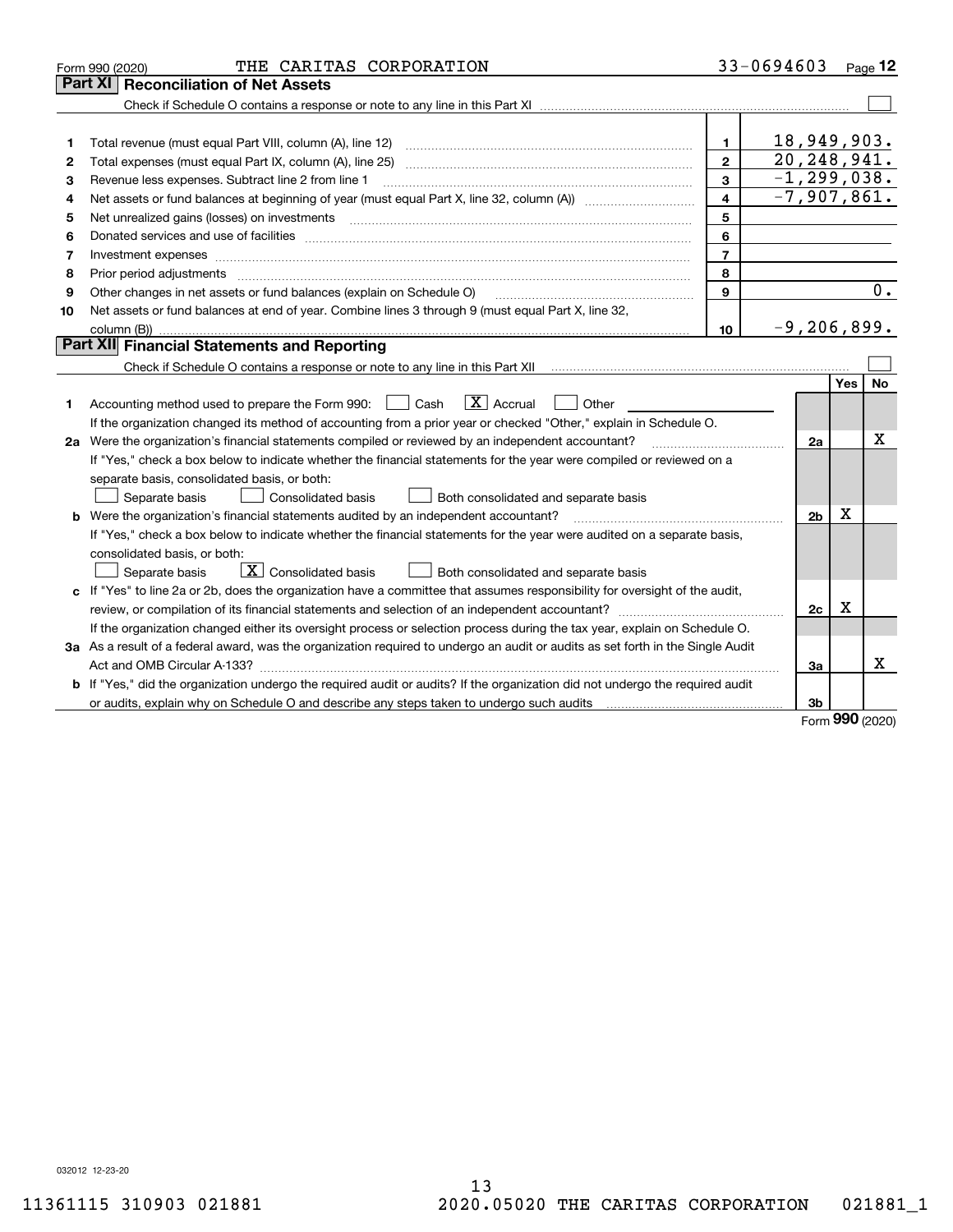| <b>SCHEDULE A</b> |
|-------------------|
|-------------------|

Department of the Treasury Internal Revenue Service

**(Form 990 or 990-EZ)**

# **Public Charity Status and Public Support**

**Complete if the organization is a section 501(c)(3) organization or a section 4947(a)(1) nonexempt charitable trust.**

**| Attach to Form 990 or Form 990-EZ.** 

**| Go to www.irs.gov/Form990 for instructions and the latest information.**

| OMB No. 1545-0047                   |
|-------------------------------------|
| U                                   |
| <b>Open to Public</b><br>Inspection |

| Name of the organization |  |
|--------------------------|--|
|--------------------------|--|

|                      | Name of the organization                                                                                                                     | THE CARITAS CORPORATION |                            |                                    |                                 |                            | <b>Employer identification number</b><br>33-0694603 |
|----------------------|----------------------------------------------------------------------------------------------------------------------------------------------|-------------------------|----------------------------|------------------------------------|---------------------------------|----------------------------|-----------------------------------------------------|
| Part I               | Reason for Public Charity Status. (All organizations must complete this part.) See instructions.                                             |                         |                            |                                    |                                 |                            |                                                     |
|                      |                                                                                                                                              |                         |                            |                                    |                                 |                            |                                                     |
|                      | The organization is not a private foundation because it is: (For lines 1 through 12, check only one box.)                                    |                         |                            |                                    |                                 |                            |                                                     |
| 1                    | A church, convention of churches, or association of churches described in section 170(b)(1)(A)(i).                                           |                         |                            |                                    |                                 |                            |                                                     |
| 2                    | A school described in section 170(b)(1)(A)(ii). (Attach Schedule E (Form 990 or 990-EZ).)                                                    |                         |                            |                                    |                                 |                            |                                                     |
| 3                    | A hospital or a cooperative hospital service organization described in section $170(b)(1)(A)(iii)$ .                                         |                         |                            |                                    |                                 |                            |                                                     |
| 4                    | A medical research organization operated in conjunction with a hospital described in section 170(b)(1)(A)(iii). Enter the hospital's name,   |                         |                            |                                    |                                 |                            |                                                     |
|                      | city, and state:                                                                                                                             |                         |                            |                                    |                                 |                            |                                                     |
| 5                    | An organization operated for the benefit of a college or university owned or operated by a governmental unit described in                    |                         |                            |                                    |                                 |                            |                                                     |
|                      | section 170(b)(1)(A)(iv). (Complete Part II.)                                                                                                |                         |                            |                                    |                                 |                            |                                                     |
| 6                    | A federal, state, or local government or governmental unit described in section 170(b)(1)(A)(v).                                             |                         |                            |                                    |                                 |                            |                                                     |
| 7                    | An organization that normally receives a substantial part of its support from a governmental unit or from the general public described in    |                         |                            |                                    |                                 |                            |                                                     |
|                      | section 170(b)(1)(A)(vi). (Complete Part II.)                                                                                                |                         |                            |                                    |                                 |                            |                                                     |
| 8                    | A community trust described in section 170(b)(1)(A)(vi). (Complete Part II.)                                                                 |                         |                            |                                    |                                 |                            |                                                     |
| 9                    | An agricultural research organization described in section 170(b)(1)(A)(ix) operated in conjunction with a land-grant college                |                         |                            |                                    |                                 |                            |                                                     |
|                      | or university or a non-land-grant college of agriculture (see instructions). Enter the name, city, and state of the college or               |                         |                            |                                    |                                 |                            |                                                     |
|                      | university:                                                                                                                                  |                         |                            |                                    |                                 |                            |                                                     |
| $10 \quad \boxed{X}$ | An organization that normally receives (1) more than 33 1/3% of its support from contributions, membership fees, and gross receipts from     |                         |                            |                                    |                                 |                            |                                                     |
|                      | activities related to its exempt functions, subject to certain exceptions; and (2) no more than 33 1/3% of its support from gross investment |                         |                            |                                    |                                 |                            |                                                     |
|                      | income and unrelated business taxable income (less section 511 tax) from businesses acquired by the organization after June 30, 1975.        |                         |                            |                                    |                                 |                            |                                                     |
|                      | See section 509(a)(2). (Complete Part III.)                                                                                                  |                         |                            |                                    |                                 |                            |                                                     |
| 11                   | An organization organized and operated exclusively to test for public safety. See section 509(a)(4).                                         |                         |                            |                                    |                                 |                            |                                                     |
| 12                   | An organization organized and operated exclusively for the benefit of, to perform the functions of, or to carry out the purposes of one or   |                         |                            |                                    |                                 |                            |                                                     |
|                      | more publicly supported organizations described in section 509(a)(1) or section 509(a)(2). See section 509(a)(3). Check the box in           |                         |                            |                                    |                                 |                            |                                                     |
|                      | lines 12a through 12d that describes the type of supporting organization and complete lines 12e, 12f, and 12g.                               |                         |                            |                                    |                                 |                            |                                                     |
| а                    | Type I. A supporting organization operated, supervised, or controlled by its supported organization(s), typically by giving                  |                         |                            |                                    |                                 |                            |                                                     |
|                      | the supported organization(s) the power to regularly appoint or elect a majority of the directors or trustees of the supporting              |                         |                            |                                    |                                 |                            |                                                     |
|                      | organization. You must complete Part IV, Sections A and B.                                                                                   |                         |                            |                                    |                                 |                            |                                                     |
| b                    | Type II. A supporting organization supervised or controlled in connection with its supported organization(s), by having                      |                         |                            |                                    |                                 |                            |                                                     |
|                      | control or management of the supporting organization vested in the same persons that control or manage the supported                         |                         |                            |                                    |                                 |                            |                                                     |
|                      | organization(s). You must complete Part IV, Sections A and C.                                                                                |                         |                            |                                    |                                 |                            |                                                     |
| с                    | Type III functionally integrated. A supporting organization operated in connection with, and functionally integrated with,                   |                         |                            |                                    |                                 |                            |                                                     |
|                      | its supported organization(s) (see instructions). You must complete Part IV, Sections A, D, and E.                                           |                         |                            |                                    |                                 |                            |                                                     |
| d                    | Type III non-functionally integrated. A supporting organization operated in connection with its supported organization(s)                    |                         |                            |                                    |                                 |                            |                                                     |
|                      | that is not functionally integrated. The organization generally must satisfy a distribution requirement and an attentiveness                 |                         |                            |                                    |                                 |                            |                                                     |
|                      | requirement (see instructions). You must complete Part IV, Sections A and D, and Part V.                                                     |                         |                            |                                    |                                 |                            |                                                     |
|                      | Check this box if the organization received a written determination from the IRS that it is a Type I, Type II, Type III                      |                         |                            |                                    |                                 |                            |                                                     |
|                      | functionally integrated, or Type III non-functionally integrated supporting organization.                                                    |                         |                            |                                    |                                 |                            |                                                     |
|                      | f Enter the number of supported organizations                                                                                                |                         |                            |                                    |                                 |                            |                                                     |
|                      | g Provide the following information about the supported organization(s).<br>(i) Name of supported                                            | (ii) EIN                | (iii) Type of organization |                                    | (iv) Is the organization listed | (v) Amount of monetary     | (vi) Amount of other                                |
|                      | organization                                                                                                                                 |                         | (described on lines 1-10   | in your governing document?<br>Yes | No                              | support (see instructions) | support (see instructions)                          |
|                      |                                                                                                                                              |                         | above (see instructions))  |                                    |                                 |                            |                                                     |
|                      |                                                                                                                                              |                         |                            |                                    |                                 |                            |                                                     |
|                      |                                                                                                                                              |                         |                            |                                    |                                 |                            |                                                     |
|                      |                                                                                                                                              |                         |                            |                                    |                                 |                            |                                                     |
|                      |                                                                                                                                              |                         |                            |                                    |                                 |                            |                                                     |
|                      |                                                                                                                                              |                         |                            |                                    |                                 |                            |                                                     |
|                      |                                                                                                                                              |                         |                            |                                    |                                 |                            |                                                     |
|                      |                                                                                                                                              |                         |                            |                                    |                                 |                            |                                                     |
|                      |                                                                                                                                              |                         |                            |                                    |                                 |                            |                                                     |
|                      |                                                                                                                                              |                         |                            |                                    |                                 |                            |                                                     |
| Total                |                                                                                                                                              |                         |                            |                                    |                                 |                            |                                                     |

LHA For Paperwork Reduction Act Notice, see the Instructions for Form 990 or 990-EZ. <sub>032021</sub> o1-25-21 Schedule A (Form 990 or 990-EZ) 2020 14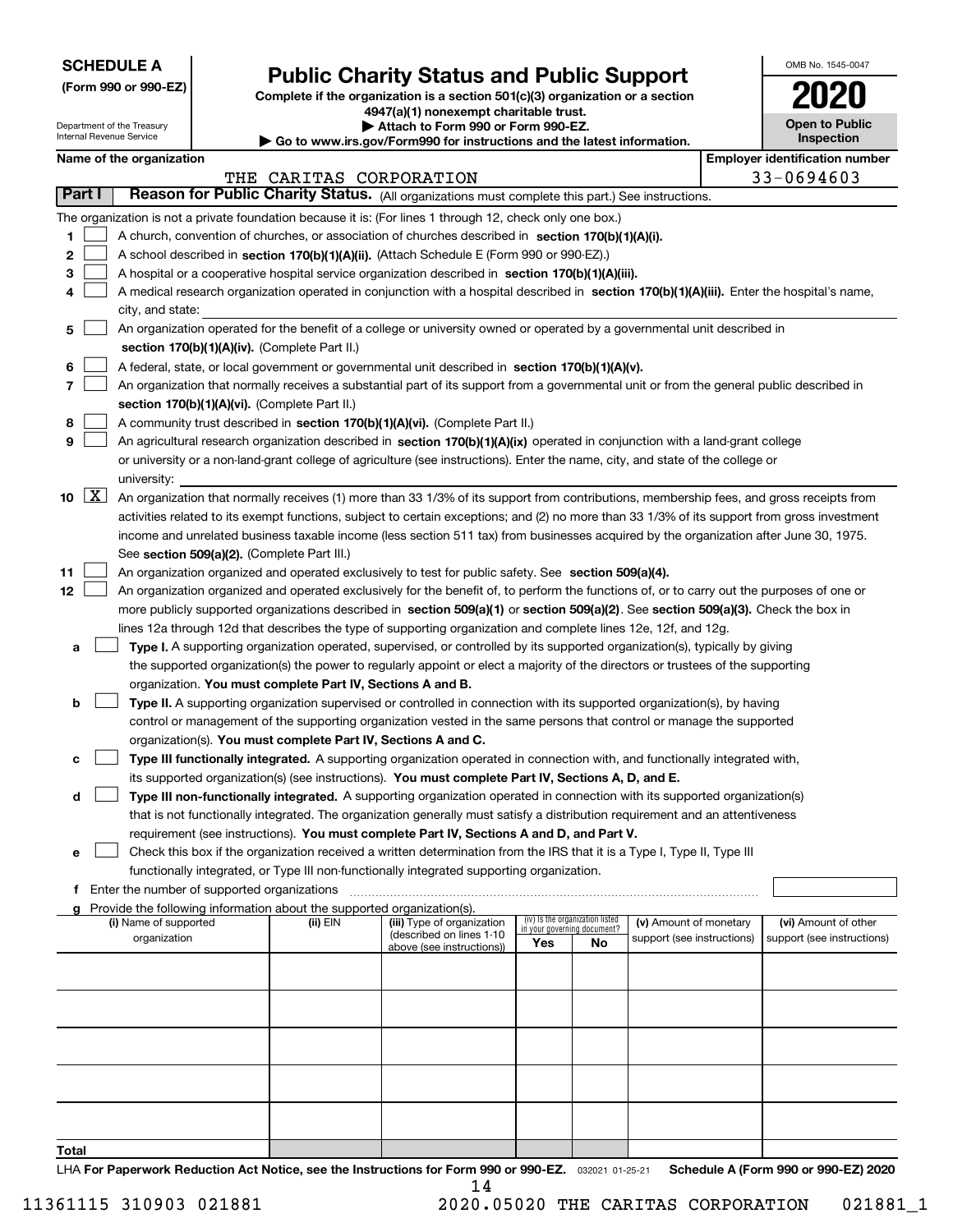33-0694603 Page 2

(Complete only if you checked the box on line 5, 7, or 8 of Part I or if the organization failed to qualify under Part III. If the organization fails to qualify under the tests listed below, please complete Part III.) **Part II** Support Schedule for Organizations Described in Sections 170(b)(1)(A)(iv) and 170(b)(1)(A)(vi)

|    | <b>Section A. Public Support</b>                                                                                                               |          |          |            |            |          |                                      |
|----|------------------------------------------------------------------------------------------------------------------------------------------------|----------|----------|------------|------------|----------|--------------------------------------|
|    | Calendar year (or fiscal year beginning in) $\blacktriangleright$                                                                              | (a) 2016 | (b) 2017 | $(c)$ 2018 | $(d)$ 2019 | (e) 2020 | (f) Total                            |
|    | <b>1</b> Gifts, grants, contributions, and                                                                                                     |          |          |            |            |          |                                      |
|    | membership fees received. (Do not                                                                                                              |          |          |            |            |          |                                      |
|    | include any "unusual grants.")                                                                                                                 |          |          |            |            |          |                                      |
|    | <b>2</b> Tax revenues levied for the organ-                                                                                                    |          |          |            |            |          |                                      |
|    | ization's benefit and either paid to                                                                                                           |          |          |            |            |          |                                      |
|    | or expended on its behalf                                                                                                                      |          |          |            |            |          |                                      |
|    | 3 The value of services or facilities                                                                                                          |          |          |            |            |          |                                      |
|    | furnished by a governmental unit to                                                                                                            |          |          |            |            |          |                                      |
|    | the organization without charge                                                                                                                |          |          |            |            |          |                                      |
|    | 4 Total. Add lines 1 through 3                                                                                                                 |          |          |            |            |          |                                      |
| 5. | The portion of total contributions                                                                                                             |          |          |            |            |          |                                      |
|    | by each person (other than a                                                                                                                   |          |          |            |            |          |                                      |
|    | governmental unit or publicly                                                                                                                  |          |          |            |            |          |                                      |
|    | supported organization) included                                                                                                               |          |          |            |            |          |                                      |
|    | on line 1 that exceeds 2% of the                                                                                                               |          |          |            |            |          |                                      |
|    | amount shown on line 11,                                                                                                                       |          |          |            |            |          |                                      |
|    | column (f)                                                                                                                                     |          |          |            |            |          |                                      |
|    | 6 Public support. Subtract line 5 from line 4.                                                                                                 |          |          |            |            |          |                                      |
|    | <b>Section B. Total Support</b>                                                                                                                |          |          |            |            |          |                                      |
|    | Calendar year (or fiscal year beginning in)                                                                                                    | (a) 2016 | (b) 2017 | $(c)$ 2018 | $(d)$ 2019 | (e) 2020 | (f) Total                            |
|    | 7 Amounts from line 4                                                                                                                          |          |          |            |            |          |                                      |
|    | 8 Gross income from interest,                                                                                                                  |          |          |            |            |          |                                      |
|    | dividends, payments received on                                                                                                                |          |          |            |            |          |                                      |
|    | securities loans, rents, royalties,                                                                                                            |          |          |            |            |          |                                      |
|    | and income from similar sources                                                                                                                |          |          |            |            |          |                                      |
| 9. | Net income from unrelated business                                                                                                             |          |          |            |            |          |                                      |
|    | activities, whether or not the                                                                                                                 |          |          |            |            |          |                                      |
|    | business is regularly carried on                                                                                                               |          |          |            |            |          |                                      |
|    | <b>10</b> Other income. Do not include gain                                                                                                    |          |          |            |            |          |                                      |
|    | or loss from the sale of capital                                                                                                               |          |          |            |            |          |                                      |
|    | assets (Explain in Part VI.)                                                                                                                   |          |          |            |            |          |                                      |
|    | <b>11 Total support.</b> Add lines 7 through 10                                                                                                |          |          |            |            |          |                                      |
|    | <b>12</b> Gross receipts from related activities, etc. (see instructions)                                                                      |          |          |            |            | 12       |                                      |
|    | 13 First 5 years. If the Form 990 is for the organization's first, second, third, fourth, or fifth tax year as a section 501(c)(3)             |          |          |            |            |          |                                      |
|    | organization, check this box and <b>stop here</b> www.communication.communication.communication.communication.communic                         |          |          |            |            |          |                                      |
|    | <b>Section C. Computation of Public Support Percentage</b>                                                                                     |          |          |            |            |          |                                      |
|    |                                                                                                                                                |          |          |            |            | 14       | %                                    |
|    |                                                                                                                                                |          |          |            |            | 15       | $\%$                                 |
|    | 16a 33 1/3% support test - 2020. If the organization did not check the box on line 13, and line 14 is 33 1/3% or more, check this box and      |          |          |            |            |          |                                      |
|    | stop here. The organization qualifies as a publicly supported organization                                                                     |          |          |            |            |          |                                      |
|    | b 33 1/3% support test - 2019. If the organization did not check a box on line 13 or 16a, and line 15 is 33 1/3% or more, check this box       |          |          |            |            |          |                                      |
|    | and stop here. The organization qualifies as a publicly supported organization                                                                 |          |          |            |            |          |                                      |
|    | 17a 10% -facts-and-circumstances test - 2020. If the organization did not check a box on line 13, 16a, or 16b, and line 14 is 10% or more,     |          |          |            |            |          |                                      |
|    | and if the organization meets the facts-and-circumstances test, check this box and stop here. Explain in Part VI how the organization          |          |          |            |            |          |                                      |
|    | meets the facts-and-circumstances test. The organization qualifies as a publicly supported organization                                        |          |          |            |            |          |                                      |
|    | <b>b 10% -facts-and-circumstances test - 2019.</b> If the organization did not check a box on line 13, 16a, 16b, or 17a, and line 15 is 10% or |          |          |            |            |          |                                      |
|    | more, and if the organization meets the facts-and-circumstances test, check this box and stop here. Explain in Part VI how the                 |          |          |            |            |          |                                      |
|    | organization meets the facts-and-circumstances test. The organization qualifies as a publicly supported organization                           |          |          |            |            |          |                                      |
|    | 18 Private foundation. If the organization did not check a box on line 13, 16a, 16b, 17a, or 17b, check this box and see instructions          |          |          |            |            |          |                                      |
|    |                                                                                                                                                |          |          |            |            |          | Schedule A (Form 990 or 990-F7) 2020 |

**Schedule A (Form 990 or 990-EZ) 2020**

032022 01-25-21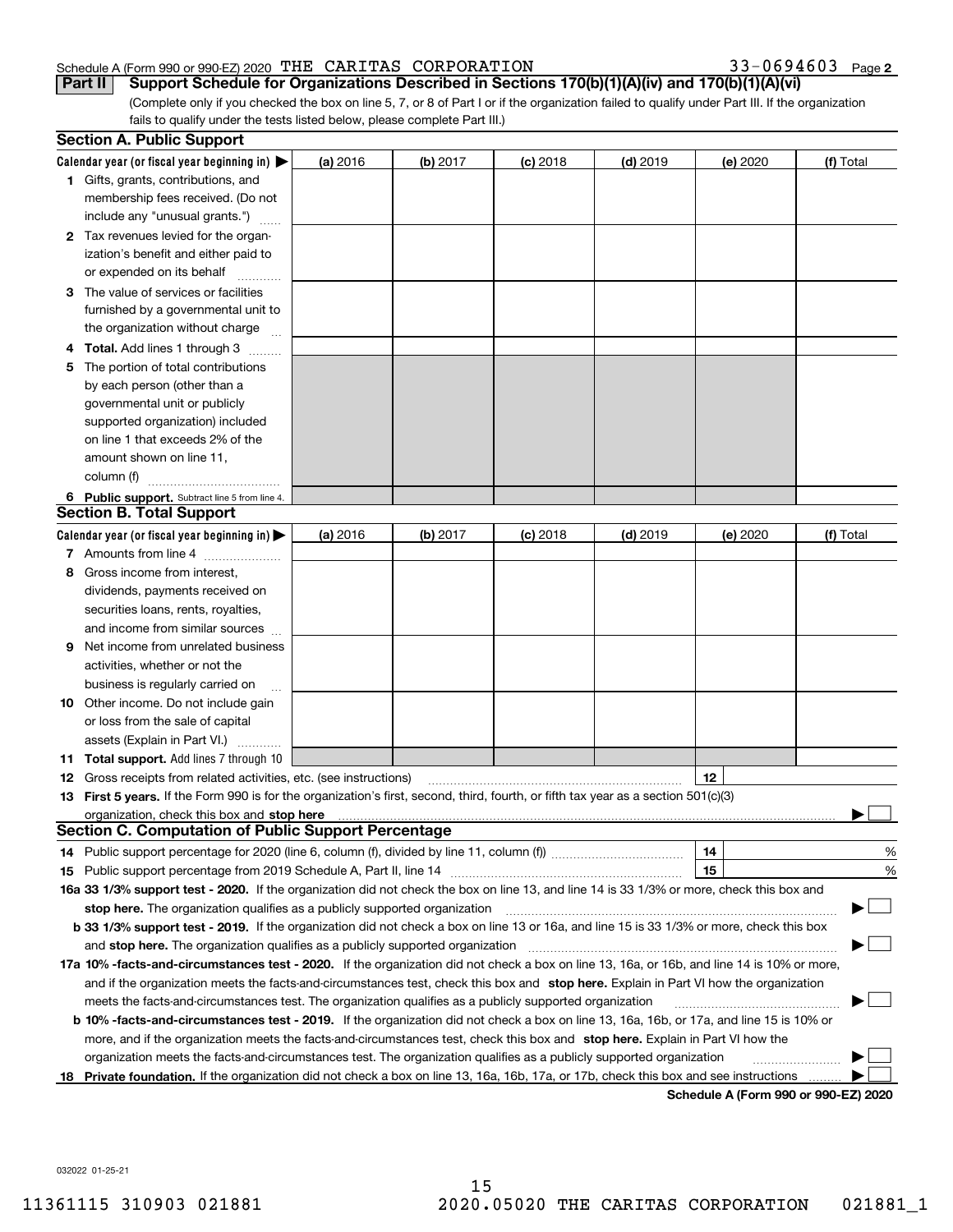(Complete only if you checked the box on line 10 of Part I or if the organization failed to qualify under Part II. If the organization fails to qualify under the tests listed below, please complete Part II.)

|    | <b>Section A. Public Support</b>                                                                                                                                                                                               |                        |           |                                 |                                                        |           |                                      |
|----|--------------------------------------------------------------------------------------------------------------------------------------------------------------------------------------------------------------------------------|------------------------|-----------|---------------------------------|--------------------------------------------------------|-----------|--------------------------------------|
|    | Calendar year (or fiscal year beginning in)                                                                                                                                                                                    | (a) 2016               | (b) 2017  | $(c)$ 2018                      | $(d)$ 2019                                             | (e) 2020  | (f) Total                            |
|    | 1 Gifts, grants, contributions, and                                                                                                                                                                                            |                        |           |                                 |                                                        |           |                                      |
|    | membership fees received. (Do not                                                                                                                                                                                              |                        |           |                                 |                                                        |           |                                      |
|    | include any "unusual grants.")                                                                                                                                                                                                 | 12,379.                | 24,526.   | 4080719.                        | 202,339.                                               | 80,905.   | 4400868.                             |
|    | 2 Gross receipts from admissions,<br>merchandise sold or services per-<br>formed, or facilities furnished in<br>any activity that is related to the<br>organization's tax-exempt purpose                                       |                        |           |                                 | 15215339.15880343.17708886.19147159.17994645.85946372. |           |                                      |
|    | 3 Gross receipts from activities that                                                                                                                                                                                          |                        |           |                                 |                                                        |           |                                      |
|    | are not an unrelated trade or bus-<br>iness under section 513                                                                                                                                                                  |                        |           |                                 |                                                        |           |                                      |
|    | 4 Tax revenues levied for the organ-                                                                                                                                                                                           |                        |           |                                 |                                                        |           |                                      |
|    | ization's benefit and either paid to<br>or expended on its behalf                                                                                                                                                              |                        |           |                                 |                                                        |           |                                      |
|    | 5 The value of services or facilities                                                                                                                                                                                          |                        |           |                                 |                                                        |           |                                      |
|    | furnished by a governmental unit to                                                                                                                                                                                            |                        |           |                                 |                                                        |           |                                      |
|    | the organization without charge                                                                                                                                                                                                |                        |           |                                 |                                                        |           |                                      |
|    | 6 Total. Add lines 1 through 5                                                                                                                                                                                                 |                        |           |                                 | 15227718.15904869.21789605.19349498.18075550.90347240. |           |                                      |
|    | 7a Amounts included on lines 1, 2, and                                                                                                                                                                                         |                        |           |                                 |                                                        |           |                                      |
|    | 3 received from disqualified persons                                                                                                                                                                                           |                        |           |                                 |                                                        |           | 0.                                   |
|    | <b>b</b> Amounts included on lines 2 and 3 received<br>from other than disqualified persons that<br>exceed the greater of \$5,000 or 1% of the                                                                                 |                        |           |                                 |                                                        |           | 0.                                   |
|    | amount on line 13 for the year<br>c Add lines 7a and 7b                                                                                                                                                                        |                        |           |                                 |                                                        |           | $\overline{0}$ .                     |
|    | 8 Public support. (Subtract line 7c from line 6.)                                                                                                                                                                              |                        |           |                                 |                                                        |           | 90347240.                            |
|    | <b>Section B. Total Support</b>                                                                                                                                                                                                |                        |           |                                 |                                                        |           |                                      |
|    | Calendar year (or fiscal year beginning in)                                                                                                                                                                                    | (a) 2016               | (b) 2017  | $(c)$ 2018                      | $(d)$ 2019                                             | (e) 2020  | (f) Total                            |
|    | <b>9</b> Amounts from line 6                                                                                                                                                                                                   |                        |           |                                 | 15227718.15904869.21789605.19349498.18075550.90347240. |           |                                      |
|    | 10a Gross income from interest,<br>dividends, payments received on<br>securities loans, rents, royalties,<br>and income from similar sources                                                                                   |                        |           | $232, 200.$ 252, 357. 872, 573. | 1045084.                                               | 874,353.  | 3276567.                             |
|    | <b>b</b> Unrelated business taxable income                                                                                                                                                                                     |                        |           |                                 |                                                        |           |                                      |
|    | (less section 511 taxes) from businesses                                                                                                                                                                                       |                        |           |                                 |                                                        |           |                                      |
|    | acquired after June 30, 1975                                                                                                                                                                                                   |                        |           |                                 |                                                        |           |                                      |
|    | c Add lines 10a and 10b                                                                                                                                                                                                        | $\overline{232,200}$ . | 252, 357. | 872,573.                        | 1045084.                                               | 874, 353. | 3276567.                             |
|    | 11 Net income from unrelated business<br>activities not included in line 10b,<br>whether or not the business is<br>regularly carried on                                                                                        |                        |           |                                 |                                                        |           |                                      |
|    | <b>12</b> Other income. Do not include gain<br>or loss from the sale of capital<br>assets (Explain in Part VI.)                                                                                                                |                        |           |                                 |                                                        |           |                                      |
|    | 13 Total support. (Add lines 9, 10c, 11, and 12.) [15459918. [16157226. 22662178. 20394582. [18949903. 93623807.                                                                                                               |                        |           |                                 |                                                        |           |                                      |
|    | 14 First 5 years. If the Form 990 is for the organization's first, second, third, fourth, or fifth tax year as a section 501(c)(3) organization,                                                                               |                        |           |                                 |                                                        |           |                                      |
|    | check this box and stop here with the continuum control of the state of the state of the state of the state of the state of the state of the state of the state of the state of the state of the state of the state of the sta |                        |           |                                 |                                                        |           |                                      |
|    | <b>Section C. Computation of Public Support Percentage</b>                                                                                                                                                                     |                        |           |                                 |                                                        |           |                                      |
|    |                                                                                                                                                                                                                                |                        |           |                                 |                                                        | 15        | 96.50<br>%                           |
|    | 16 Public support percentage from 2019 Schedule A, Part III, line 15                                                                                                                                                           |                        |           |                                 |                                                        | 16        | 97.01<br>$\%$                        |
|    | <b>Section D. Computation of Investment Income Percentage</b>                                                                                                                                                                  |                        |           |                                 |                                                        |           |                                      |
|    | 17 Investment income percentage for 2020 (line 10c, column (f), divided by line 13, column (f))                                                                                                                                |                        |           |                                 |                                                        | 17        | 3.50<br>$\%$                         |
|    | 18 Investment income percentage from 2019 Schedule A, Part III, line 17                                                                                                                                                        |                        |           |                                 |                                                        | 18        | 2.99<br>$\%$                         |
|    | 19a 33 1/3% support tests - 2020. If the organization did not check the box on line 14, and line 15 is more than 33 1/3%, and line 17 is not                                                                                   |                        |           |                                 |                                                        |           |                                      |
|    | more than 33 1/3%, check this box and stop here. The organization qualifies as a publicly supported organization                                                                                                               |                        |           |                                 |                                                        |           | $\blacktriangleright$ $\vert$ X      |
|    | <b>b 33 1/3% support tests - 2019.</b> If the organization did not check a box on line 14 or line 19a, and line 16 is more than 33 1/3%, and                                                                                   |                        |           |                                 |                                                        |           |                                      |
|    | line 18 is not more than 33 1/3%, check this box and stop here. The organization qualifies as a publicly supported organization                                                                                                |                        |           |                                 |                                                        |           |                                      |
| 20 | Private foundation. If the organization did not check a box on line 14, 19a, or 19b, check this box and see instructions                                                                                                       |                        |           |                                 |                                                        |           |                                      |
|    | 032023 01-25-21                                                                                                                                                                                                                |                        |           |                                 |                                                        |           | Schedule A (Form 990 or 990-EZ) 2020 |

16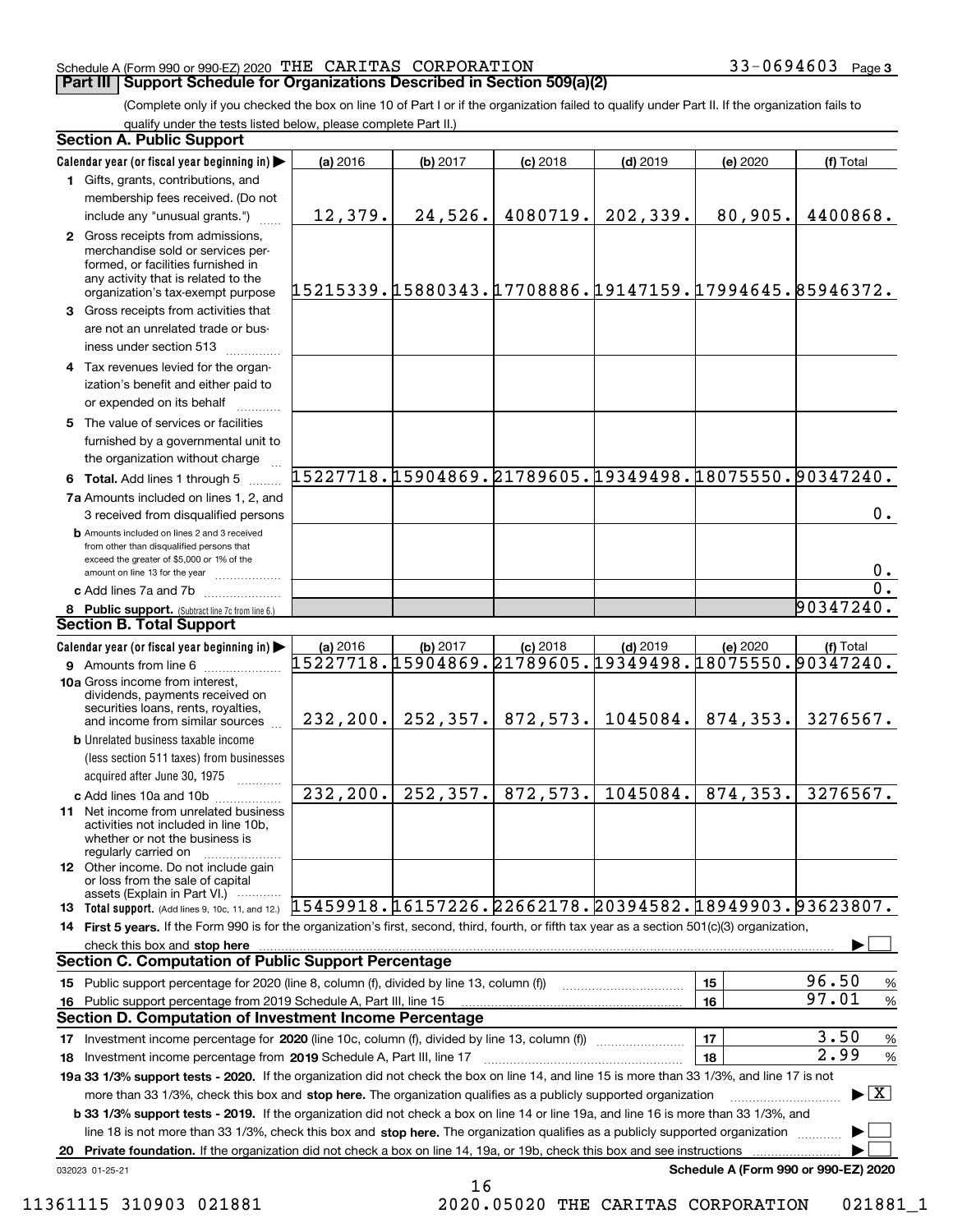# **Part IV Supporting Organizations**

(Complete only if you checked a box in line 12 on Part I. If you checked box 12a, Part I, complete Sections A and B. If you checked box 12b, Part I, complete Sections A and C. If you checked box 12c, Part I, complete Sections A, D, and E. If you checked box 12d, Part I, complete Sections A and D, and complete Part V.)

# **Section A. All Supporting Organizations**

- **1** Are all of the organization's supported organizations listed by name in the organization's governing documents? If "No," describe in **Part VI** how the supported organizations are designated. If designated by *class or purpose, describe the designation. If historic and continuing relationship, explain.*
- **2** Did the organization have any supported organization that does not have an IRS determination of status under section 509(a)(1) or (2)? If "Yes," explain in Part VI how the organization determined that the supported *organization was described in section 509(a)(1) or (2).*
- **3a** Did the organization have a supported organization described in section 501(c)(4), (5), or (6)? If "Yes," answer *lines 3b and 3c below.*
- **b** Did the organization confirm that each supported organization qualified under section 501(c)(4), (5), or (6) and satisfied the public support tests under section 509(a)(2)? If "Yes," describe in **Part VI** when and how the *organization made the determination.*
- **c**Did the organization ensure that all support to such organizations was used exclusively for section 170(c)(2)(B) purposes? If "Yes," explain in **Part VI** what controls the organization put in place to ensure such use.
- **4a***If* Was any supported organization not organized in the United States ("foreign supported organization")? *"Yes," and if you checked box 12a or 12b in Part I, answer lines 4b and 4c below.*
- **b** Did the organization have ultimate control and discretion in deciding whether to make grants to the foreign supported organization? If "Yes," describe in **Part VI** how the organization had such control and discretion *despite being controlled or supervised by or in connection with its supported organizations.*
- **c** Did the organization support any foreign supported organization that does not have an IRS determination under sections 501(c)(3) and 509(a)(1) or (2)? If "Yes," explain in **Part VI** what controls the organization used *to ensure that all support to the foreign supported organization was used exclusively for section 170(c)(2)(B) purposes.*
- **5a** Did the organization add, substitute, or remove any supported organizations during the tax year? If "Yes," answer lines 5b and 5c below (if applicable). Also, provide detail in **Part VI,** including (i) the names and EIN *numbers of the supported organizations added, substituted, or removed; (ii) the reasons for each such action; (iii) the authority under the organization's organizing document authorizing such action; and (iv) how the action was accomplished (such as by amendment to the organizing document).*
- **b** Type I or Type II only. Was any added or substituted supported organization part of a class already designated in the organization's organizing document?
- **cSubstitutions only.**  Was the substitution the result of an event beyond the organization's control?
- **6** Did the organization provide support (whether in the form of grants or the provision of services or facilities) to **Part VI.** *If "Yes," provide detail in* support or benefit one or more of the filing organization's supported organizations? anyone other than (i) its supported organizations, (ii) individuals that are part of the charitable class benefited by one or more of its supported organizations, or (iii) other supporting organizations that also
- **7**Did the organization provide a grant, loan, compensation, or other similar payment to a substantial contributor *If "Yes," complete Part I of Schedule L (Form 990 or 990-EZ).* regard to a substantial contributor? (as defined in section 4958(c)(3)(C)), a family member of a substantial contributor, or a 35% controlled entity with
- **8** Did the organization make a loan to a disqualified person (as defined in section 4958) not described in line 7? *If "Yes," complete Part I of Schedule L (Form 990 or 990-EZ).*
- **9a** Was the organization controlled directly or indirectly at any time during the tax year by one or more in section 509(a)(1) or (2))? If "Yes," *provide detail in* <code>Part VI.</code> disqualified persons, as defined in section 4946 (other than foundation managers and organizations described
- **b** Did one or more disqualified persons (as defined in line 9a) hold a controlling interest in any entity in which the supporting organization had an interest? If "Yes," provide detail in P**art VI**.
- **c**Did a disqualified person (as defined in line 9a) have an ownership interest in, or derive any personal benefit from, assets in which the supporting organization also had an interest? If "Yes," provide detail in P**art VI.**
- **10a** Was the organization subject to the excess business holdings rules of section 4943 because of section supporting organizations)? If "Yes," answer line 10b below. 4943(f) (regarding certain Type II supporting organizations, and all Type III non-functionally integrated
- **b** Did the organization have any excess business holdings in the tax year? (Use Schedule C, Form 4720, to *determine whether the organization had excess business holdings.)*

032024 01-25-21

**1**

**YesNo**

**Schedule A (Form 990 or 990-EZ) 2020**

17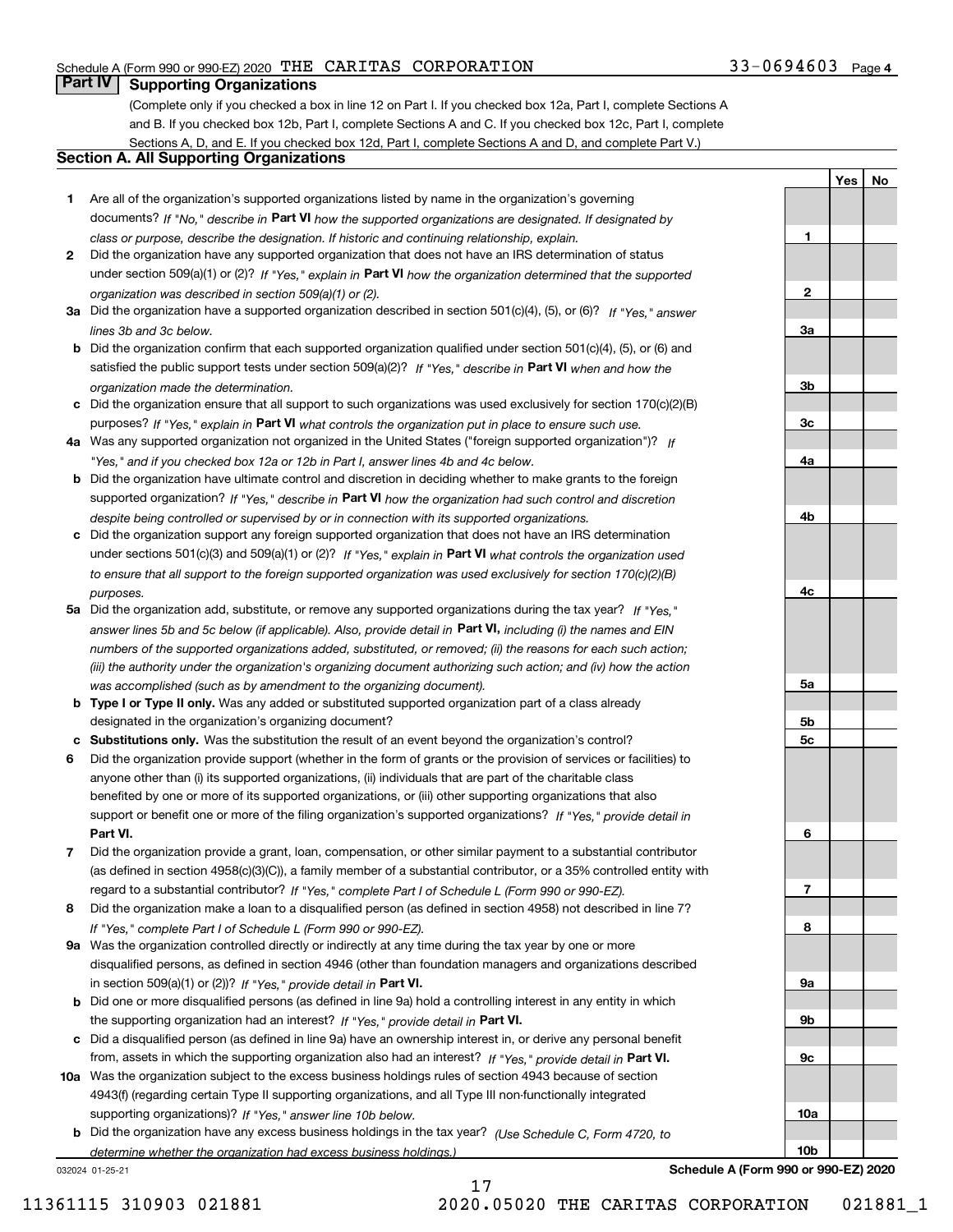|              | Part IV | <b>Supporting Organizations (continued)</b>                                                                                                                                                                                                                                                                                                                                                                                                                                                                                                                                                                                                          |                 |     |    |
|--------------|---------|------------------------------------------------------------------------------------------------------------------------------------------------------------------------------------------------------------------------------------------------------------------------------------------------------------------------------------------------------------------------------------------------------------------------------------------------------------------------------------------------------------------------------------------------------------------------------------------------------------------------------------------------------|-----------------|-----|----|
|              |         |                                                                                                                                                                                                                                                                                                                                                                                                                                                                                                                                                                                                                                                      |                 | Yes | No |
| 11           |         | Has the organization accepted a gift or contribution from any of the following persons?                                                                                                                                                                                                                                                                                                                                                                                                                                                                                                                                                              |                 |     |    |
|              |         | a A person who directly or indirectly controls, either alone or together with persons described in lines 11b and                                                                                                                                                                                                                                                                                                                                                                                                                                                                                                                                     |                 |     |    |
|              |         | 11c below, the governing body of a supported organization?                                                                                                                                                                                                                                                                                                                                                                                                                                                                                                                                                                                           | 11a             |     |    |
|              |         | <b>b</b> A family member of a person described in line 11a above?                                                                                                                                                                                                                                                                                                                                                                                                                                                                                                                                                                                    | 11 <sub>b</sub> |     |    |
|              |         | c A 35% controlled entity of a person described in line 11a or 11b above? If "Yes" to line 11a, 11b, or 11c, provide                                                                                                                                                                                                                                                                                                                                                                                                                                                                                                                                 |                 |     |    |
|              |         | detail in Part VI.                                                                                                                                                                                                                                                                                                                                                                                                                                                                                                                                                                                                                                   | 11c             |     |    |
|              |         | <b>Section B. Type I Supporting Organizations</b>                                                                                                                                                                                                                                                                                                                                                                                                                                                                                                                                                                                                    |                 |     |    |
|              |         |                                                                                                                                                                                                                                                                                                                                                                                                                                                                                                                                                                                                                                                      |                 | Yes | No |
| 1            |         | Did the governing body, members of the governing body, officers acting in their official capacity, or membership of one or<br>more supported organizations have the power to regularly appoint or elect at least a majority of the organization's officers,<br>directors, or trustees at all times during the tax year? If "No," describe in Part VI how the supported organization(s)<br>effectively operated, supervised, or controlled the organization's activities. If the organization had more than one supported<br>organization, describe how the powers to appoint and/or remove officers, directors, or trustees were allocated among the |                 |     |    |
|              |         | supported organizations and what conditions or restrictions, if any, applied to such powers during the tax year.                                                                                                                                                                                                                                                                                                                                                                                                                                                                                                                                     | 1               |     |    |
| $\mathbf{2}$ |         | Did the organization operate for the benefit of any supported organization other than the supported                                                                                                                                                                                                                                                                                                                                                                                                                                                                                                                                                  |                 |     |    |
|              |         | organization(s) that operated, supervised, or controlled the supporting organization? If "Yes," explain in                                                                                                                                                                                                                                                                                                                                                                                                                                                                                                                                           |                 |     |    |
|              |         | Part VI how providing such benefit carried out the purposes of the supported organization(s) that operated,                                                                                                                                                                                                                                                                                                                                                                                                                                                                                                                                          |                 |     |    |
|              |         | supervised, or controlled the supporting organization.                                                                                                                                                                                                                                                                                                                                                                                                                                                                                                                                                                                               | $\overline{2}$  |     |    |
|              |         | Section C. Type II Supporting Organizations                                                                                                                                                                                                                                                                                                                                                                                                                                                                                                                                                                                                          |                 |     |    |
|              |         |                                                                                                                                                                                                                                                                                                                                                                                                                                                                                                                                                                                                                                                      |                 | Yes | No |
| 1.           |         | Were a majority of the organization's directors or trustees during the tax year also a majority of the directors                                                                                                                                                                                                                                                                                                                                                                                                                                                                                                                                     |                 |     |    |
|              |         | or trustees of each of the organization's supported organization(s)? If "No," describe in Part VI how control                                                                                                                                                                                                                                                                                                                                                                                                                                                                                                                                        |                 |     |    |
|              |         | or management of the supporting organization was vested in the same persons that controlled or managed                                                                                                                                                                                                                                                                                                                                                                                                                                                                                                                                               |                 |     |    |
|              |         | the supported organization(s).                                                                                                                                                                                                                                                                                                                                                                                                                                                                                                                                                                                                                       | 1               |     |    |
|              |         | <b>Section D. All Type III Supporting Organizations</b>                                                                                                                                                                                                                                                                                                                                                                                                                                                                                                                                                                                              |                 |     |    |
|              |         |                                                                                                                                                                                                                                                                                                                                                                                                                                                                                                                                                                                                                                                      |                 | Yes | No |
| 1            |         | Did the organization provide to each of its supported organizations, by the last day of the fifth month of the                                                                                                                                                                                                                                                                                                                                                                                                                                                                                                                                       |                 |     |    |
|              |         | organization's tax year, (i) a written notice describing the type and amount of support provided during the prior tax                                                                                                                                                                                                                                                                                                                                                                                                                                                                                                                                |                 |     |    |
|              |         | year, (ii) a copy of the Form 990 that was most recently filed as of the date of notification, and (iii) copies of the                                                                                                                                                                                                                                                                                                                                                                                                                                                                                                                               |                 |     |    |
|              |         | organization's governing documents in effect on the date of notification, to the extent not previously provided?                                                                                                                                                                                                                                                                                                                                                                                                                                                                                                                                     | 1               |     |    |
| 2            |         | Were any of the organization's officers, directors, or trustees either (i) appointed or elected by the supported                                                                                                                                                                                                                                                                                                                                                                                                                                                                                                                                     |                 |     |    |
|              |         | organization(s) or (ii) serving on the governing body of a supported organization? If "No." explain in Part VI how                                                                                                                                                                                                                                                                                                                                                                                                                                                                                                                                   |                 |     |    |
|              |         | the organization maintained a close and continuous working relationship with the supported organization(s).                                                                                                                                                                                                                                                                                                                                                                                                                                                                                                                                          | $\mathbf{2}$    |     |    |
| 3            |         | By reason of the relationship described in line 2, above, did the organization's supported organizations have a                                                                                                                                                                                                                                                                                                                                                                                                                                                                                                                                      |                 |     |    |
|              |         | significant voice in the organization's investment policies and in directing the use of the organization's                                                                                                                                                                                                                                                                                                                                                                                                                                                                                                                                           |                 |     |    |
|              |         | income or assets at all times during the tax year? If "Yes," describe in Part VI the role the organization's                                                                                                                                                                                                                                                                                                                                                                                                                                                                                                                                         |                 |     |    |
|              |         | supported organizations played in this regard.                                                                                                                                                                                                                                                                                                                                                                                                                                                                                                                                                                                                       | 3               |     |    |
|              |         | Section E. Type III Functionally Integrated Supporting Organizations                                                                                                                                                                                                                                                                                                                                                                                                                                                                                                                                                                                 |                 |     |    |
| 1.           |         | Check the box next to the method that the organization used to satisfy the Integral Part Test during the year (see instructions).                                                                                                                                                                                                                                                                                                                                                                                                                                                                                                                    |                 |     |    |
| а            |         | The organization satisfied the Activities Test. Complete line 2 below.                                                                                                                                                                                                                                                                                                                                                                                                                                                                                                                                                                               |                 |     |    |
| b            |         | The organization is the parent of each of its supported organizations. Complete line 3 below.                                                                                                                                                                                                                                                                                                                                                                                                                                                                                                                                                        |                 |     |    |
| c            |         | The organization supported a governmental entity. Describe in Part VI how you supported a governmental entity (see instructions)                                                                                                                                                                                                                                                                                                                                                                                                                                                                                                                     |                 |     |    |
| 2            |         | Activities Test. Answer lines 2a and 2b below.                                                                                                                                                                                                                                                                                                                                                                                                                                                                                                                                                                                                       |                 | Yes | No |
| а            |         | Did substantially all of the organization's activities during the tax year directly further the exempt purposes of                                                                                                                                                                                                                                                                                                                                                                                                                                                                                                                                   |                 |     |    |
|              |         | the supported organization(s) to which the organization was responsive? If "Yes," then in Part VI identify                                                                                                                                                                                                                                                                                                                                                                                                                                                                                                                                           |                 |     |    |
|              |         | those supported organizations and explain how these activities directly furthered their exempt purposes,                                                                                                                                                                                                                                                                                                                                                                                                                                                                                                                                             |                 |     |    |
|              |         | how the organization was responsive to those supported organizations, and how the organization determined                                                                                                                                                                                                                                                                                                                                                                                                                                                                                                                                            |                 |     |    |
|              |         | that these activities constituted substantially all of its activities.                                                                                                                                                                                                                                                                                                                                                                                                                                                                                                                                                                               | 2a              |     |    |
| b            |         | Did the activities described in line 2a, above, constitute activities that, but for the organization's involvement,                                                                                                                                                                                                                                                                                                                                                                                                                                                                                                                                  |                 |     |    |
|              |         | one or more of the organization's supported organization(s) would have been engaged in? If "Yes." explain in                                                                                                                                                                                                                                                                                                                                                                                                                                                                                                                                         |                 |     |    |

- **3** Parent of Supported Organizations. Answer lines 3a and 3b below. *these activities but for the organization's involvement.*
- **a** Did the organization have the power to regularly appoint or elect a majority of the officers, directors, or trustees of each of the supported organizations? If "Yes" or "No" provide details in P**art VI.**

**Part VI**  *the reasons for the organization's position that its supported organization(s) would have engaged in*

032025 01-25-21 **b** Did the organization exercise a substantial degree of direction over the policies, programs, and activities of each of its supported organizations? If "Yes," describe in Part VI the role played by the organization in this regard.

18

**Schedule A (Form 990 or 990-EZ) 2020**

**2b**

**3a**

**3b**

11361115 310903 021881 2020.05020 THE CARITAS CORPORATION 021881\_1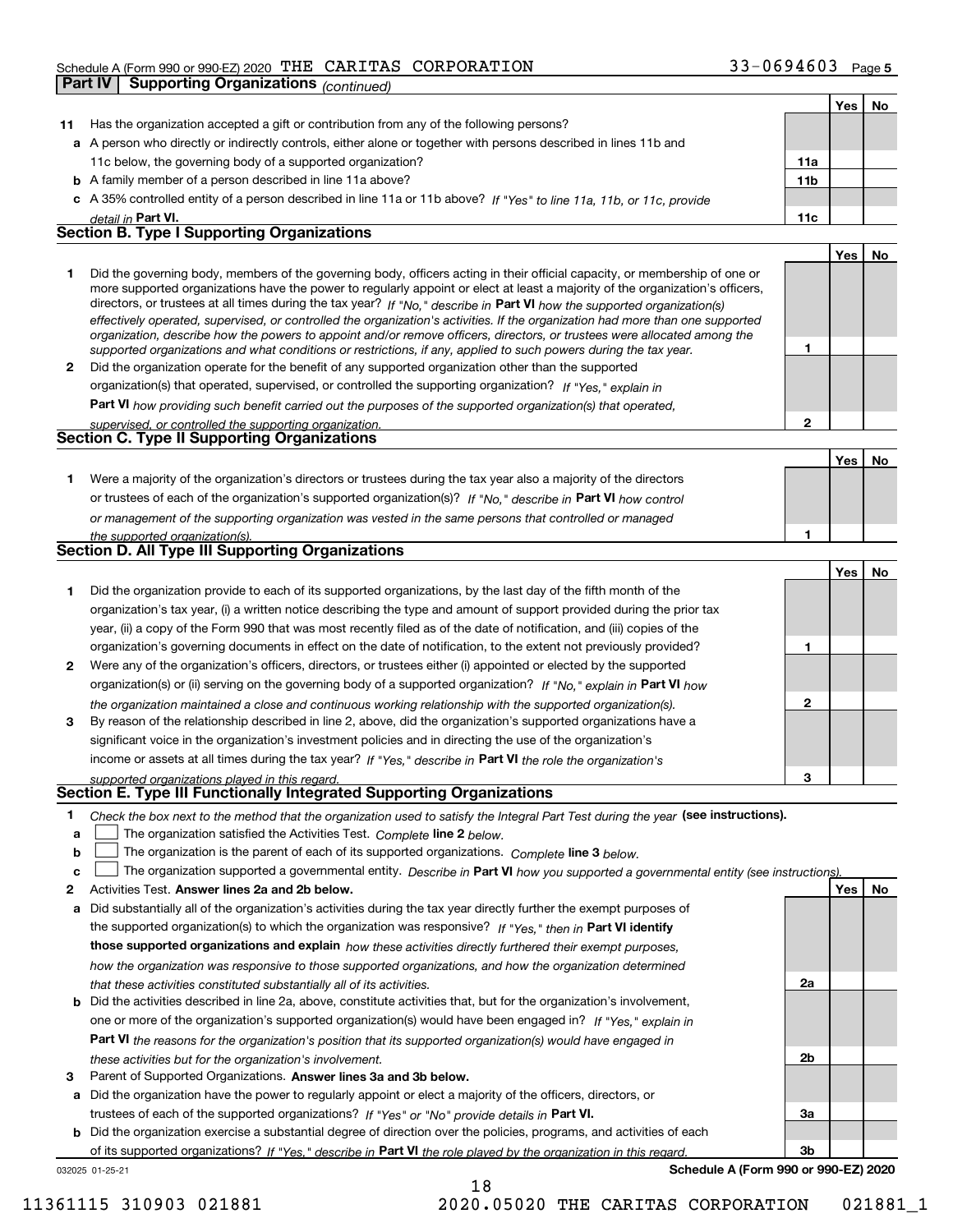|                                                              |  | <b>Part V</b> Type III Non-Functionally Integrated 509(a)(3) Supporting Organizations |                       |  |
|--------------------------------------------------------------|--|---------------------------------------------------------------------------------------|-----------------------|--|
| Schedule A (Form 990 or 990-EZ) 2020 THE CARITAS CORPORATION |  |                                                                                       | $33 - 0694603$ Page 6 |  |

1 Check here if the organization satisfied the Integral Part Test as a qualifying trust on Nov. 20, 1970 (explain in Part VI). See instructions. All other Type III non-functionally integrated supporting organizations must complete Sections A through E.

|              | Section A - Adjusted Net Income                                                                                                   | (A) Prior Year | (B) Current Year<br>(optional) |                                |
|--------------|-----------------------------------------------------------------------------------------------------------------------------------|----------------|--------------------------------|--------------------------------|
| 1            | Net short-term capital gain                                                                                                       | 1              |                                |                                |
| 2            | Recoveries of prior-year distributions                                                                                            | $\overline{2}$ |                                |                                |
| З            | Other gross income (see instructions)                                                                                             | 3              |                                |                                |
| 4            | Add lines 1 through 3.                                                                                                            | 4              |                                |                                |
| 5            | Depreciation and depletion                                                                                                        | 5              |                                |                                |
| 6            | Portion of operating expenses paid or incurred for production or                                                                  |                |                                |                                |
|              | collection of gross income or for management, conservation, or                                                                    |                |                                |                                |
|              | maintenance of property held for production of income (see instructions)                                                          | 6              |                                |                                |
| 7            | Other expenses (see instructions)                                                                                                 | $\overline{7}$ |                                |                                |
| 8            | Adjusted Net Income (subtract lines 5, 6, and 7 from line 4)                                                                      | 8              |                                |                                |
|              | <b>Section B - Minimum Asset Amount</b>                                                                                           |                | (A) Prior Year                 | (B) Current Year<br>(optional) |
| 1            | Aggregate fair market value of all non-exempt-use assets (see                                                                     |                |                                |                                |
|              | instructions for short tax year or assets held for part of year):                                                                 |                |                                |                                |
|              | <b>a</b> Average monthly value of securities                                                                                      | 1a             |                                |                                |
|              | <b>b</b> Average monthly cash balances                                                                                            | 1b             |                                |                                |
|              | c Fair market value of other non-exempt-use assets                                                                                | 1c             |                                |                                |
|              | d Total (add lines 1a, 1b, and 1c)                                                                                                | 1d             |                                |                                |
|              | e Discount claimed for blockage or other factors                                                                                  |                |                                |                                |
|              | (explain in detail in Part VI):                                                                                                   |                |                                |                                |
| $\mathbf{2}$ | Acquisition indebtedness applicable to non-exempt-use assets                                                                      | 2              |                                |                                |
| 3            | Subtract line 2 from line 1d.                                                                                                     | 3              |                                |                                |
| 4            | Cash deemed held for exempt use. Enter 0.015 of line 3 (for greater amount,                                                       |                |                                |                                |
|              | see instructions).                                                                                                                | 4              |                                |                                |
| 5            | Net value of non-exempt-use assets (subtract line 4 from line 3)                                                                  | 5              |                                |                                |
| 6            | Multiply line 5 by 0.035.                                                                                                         | 6              |                                |                                |
| 7            | Recoveries of prior-year distributions                                                                                            | $\overline{7}$ |                                |                                |
| 8            | Minimum Asset Amount (add line 7 to line 6)                                                                                       | 8              |                                |                                |
|              | <b>Section C - Distributable Amount</b>                                                                                           |                |                                | <b>Current Year</b>            |
| 1            | Adjusted net income for prior year (from Section A, line 8, column A)                                                             | $\mathbf{1}$   |                                |                                |
| 2            | Enter 0.85 of line 1.                                                                                                             | $\overline{2}$ |                                |                                |
| з            | Minimum asset amount for prior year (from Section B, line 8, column A)                                                            | 3              |                                |                                |
| 4            | Enter greater of line 2 or line 3.                                                                                                | 4              |                                |                                |
| 5            | Income tax imposed in prior year                                                                                                  | 5              |                                |                                |
| 6            | <b>Distributable Amount.</b> Subtract line 5 from line 4, unless subject to                                                       |                |                                |                                |
|              | emergency temporary reduction (see instructions).                                                                                 | 6              |                                |                                |
| 7            | Check here if the current year is the organization's first as a non-functionally integrated Type III supporting organization (see |                |                                |                                |

instructions).

**1**

**Schedule A (Form 990 or 990-EZ) 2020**

032026 01-25-21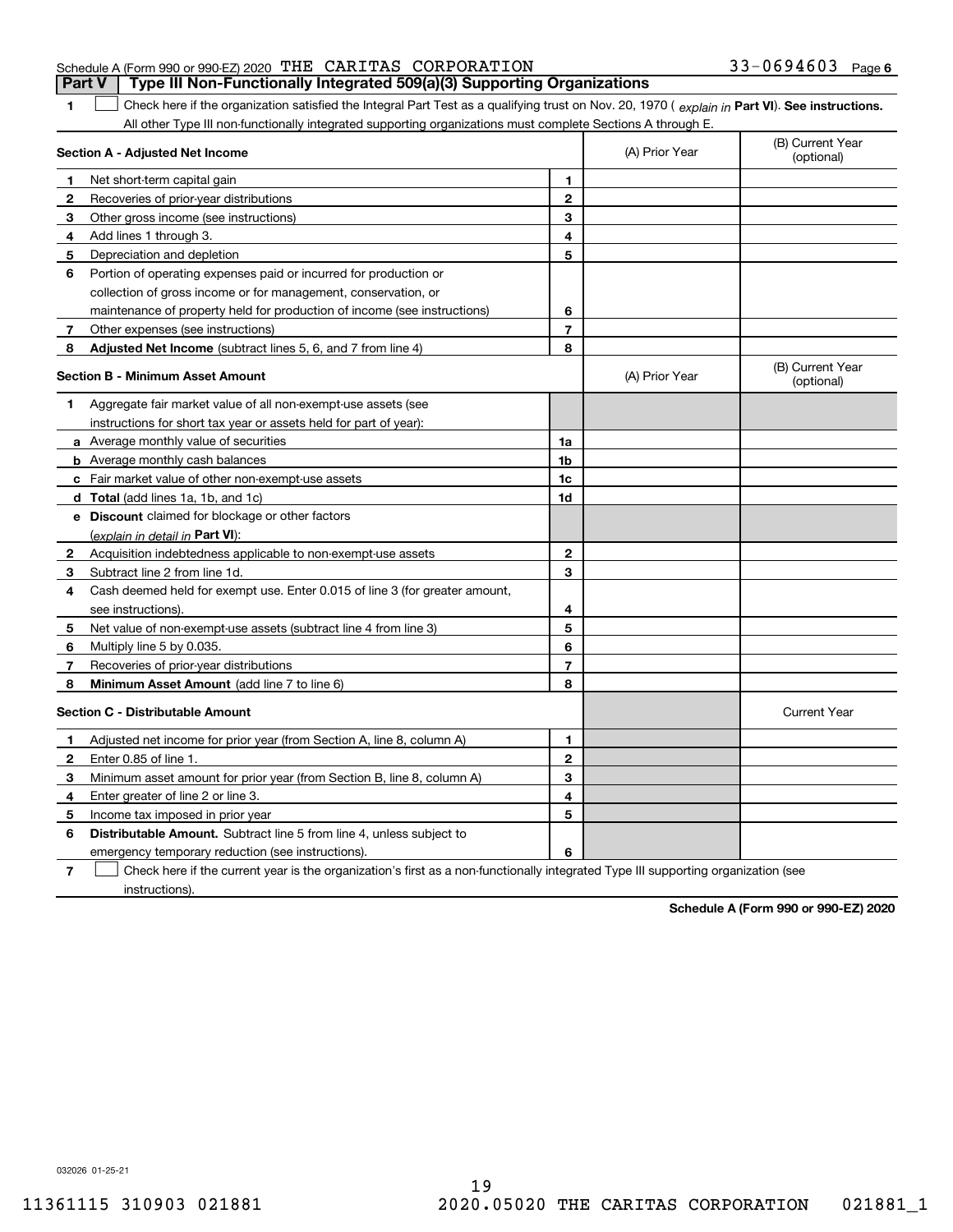| <b>Part V</b> | Type III Non-Functionally Integrated 509(a)(3) Supporting Organizations                    |                             | (continued)                           |                |                                         |
|---------------|--------------------------------------------------------------------------------------------|-----------------------------|---------------------------------------|----------------|-----------------------------------------|
|               | <b>Section D - Distributions</b>                                                           |                             |                                       |                | <b>Current Year</b>                     |
| 1             | Amounts paid to supported organizations to accomplish exempt purposes                      |                             | 1                                     |                |                                         |
| 2             | Amounts paid to perform activity that directly furthers exempt purposes of supported       |                             |                                       |                |                                         |
|               | organizations, in excess of income from activity                                           |                             | 2                                     |                |                                         |
| 3             | Administrative expenses paid to accomplish exempt purposes of supported organizations      |                             |                                       | 3              |                                         |
| 4             | Amounts paid to acquire exempt-use assets                                                  |                             |                                       | 4              |                                         |
| 5             | Qualified set-aside amounts (prior IRS approval required - provide details in Part VI)     |                             |                                       | 5              |                                         |
| 6             | Other distributions ( <i>describe in</i> Part VI). See instructions.                       |                             |                                       | 6              |                                         |
| 7             | Total annual distributions. Add lines 1 through 6.                                         |                             |                                       | $\overline{7}$ |                                         |
| 8             | Distributions to attentive supported organizations to which the organization is responsive |                             |                                       |                |                                         |
|               | (provide details in Part VI). See instructions.                                            |                             |                                       | 8              |                                         |
| 9             | Distributable amount for 2020 from Section C, line 6                                       |                             |                                       | 9              |                                         |
| 10            | Line 8 amount divided by line 9 amount                                                     |                             |                                       | 10             |                                         |
|               |                                                                                            | (i)                         | (ii)                                  |                | (iii)                                   |
|               | <b>Section E - Distribution Allocations</b> (see instructions)                             | <b>Excess Distributions</b> | <b>Underdistributions</b><br>Pre-2020 |                | <b>Distributable</b><br>Amount for 2020 |
| 1             | Distributable amount for 2020 from Section C, line 6                                       |                             |                                       |                |                                         |
| 2             | Underdistributions, if any, for years prior to 2020 (reason-                               |                             |                                       |                |                                         |
|               | able cause required - explain in Part VI). See instructions.                               |                             |                                       |                |                                         |
| 3             | Excess distributions carryover, if any, to 2020                                            |                             |                                       |                |                                         |
|               | <b>a</b> From 2015                                                                         |                             |                                       |                |                                         |
|               | <b>b</b> From 2016                                                                         |                             |                                       |                |                                         |
|               | c From 2017                                                                                |                             |                                       |                |                                         |
|               | <b>d</b> From 2018                                                                         |                             |                                       |                |                                         |
|               | e From 2019                                                                                |                             |                                       |                |                                         |
|               | f Total of lines 3a through 3e                                                             |                             |                                       |                |                                         |
|               | g Applied to underdistributions of prior years                                             |                             |                                       |                |                                         |
|               | <b>h</b> Applied to 2020 distributable amount                                              |                             |                                       |                |                                         |
|               | Carryover from 2015 not applied (see instructions)                                         |                             |                                       |                |                                         |
|               | Remainder. Subtract lines 3g, 3h, and 3i from line 3f.                                     |                             |                                       |                |                                         |
| 4             | Distributions for 2020 from Section D,                                                     |                             |                                       |                |                                         |
|               | line $7:$                                                                                  |                             |                                       |                |                                         |
|               | a Applied to underdistributions of prior years                                             |                             |                                       |                |                                         |
|               | <b>b</b> Applied to 2020 distributable amount                                              |                             |                                       |                |                                         |
|               | c Remainder. Subtract lines 4a and 4b from line 4.                                         |                             |                                       |                |                                         |
| 5             | Remaining underdistributions for years prior to 2020, if                                   |                             |                                       |                |                                         |
|               | any. Subtract lines 3g and 4a from line 2. For result greater                              |                             |                                       |                |                                         |
|               | than zero, explain in Part VI. See instructions.                                           |                             |                                       |                |                                         |
| 6             | Remaining underdistributions for 2020. Subtract lines 3h                                   |                             |                                       |                |                                         |
|               | and 4b from line 1. For result greater than zero, explain in                               |                             |                                       |                |                                         |
|               | Part VI. See instructions.                                                                 |                             |                                       |                |                                         |
| 7             | Excess distributions carryover to 2021. Add lines 3j                                       |                             |                                       |                |                                         |
|               | and 4c.                                                                                    |                             |                                       |                |                                         |
| 8             | Breakdown of line 7:                                                                       |                             |                                       |                |                                         |
|               | a Excess from 2016                                                                         |                             |                                       |                |                                         |
|               | <b>b</b> Excess from 2017                                                                  |                             |                                       |                |                                         |
|               | c Excess from 2018                                                                         |                             |                                       |                |                                         |
|               | d Excess from 2019                                                                         |                             |                                       |                |                                         |
|               | e Excess from 2020                                                                         |                             |                                       |                |                                         |
|               |                                                                                            |                             |                                       |                |                                         |

**Schedule A (Form 990 or 990-EZ) 2020**

032027 01-25-21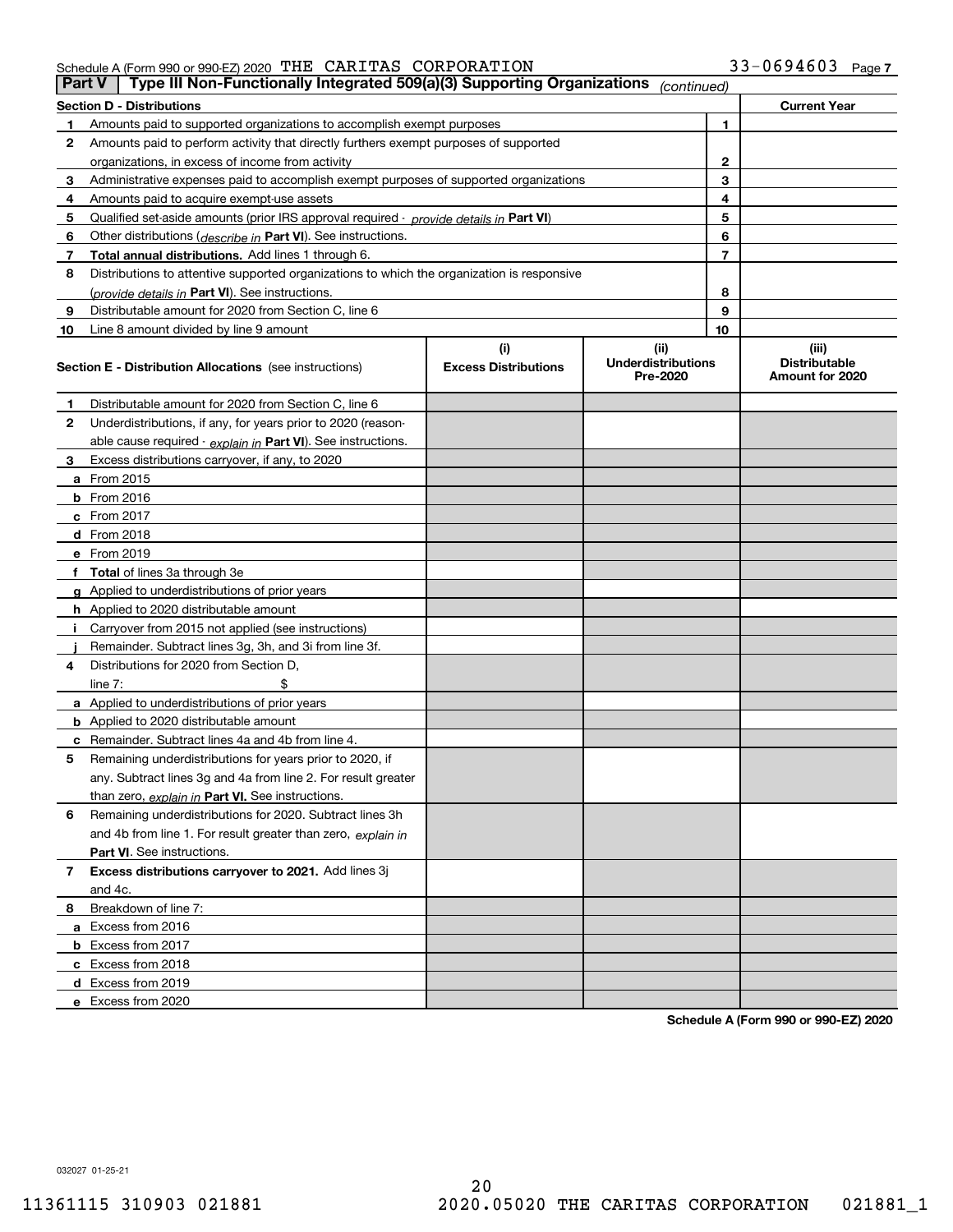|                 | Schedule A (Form 990 or 990-EZ) 2020 THE CARITAS CORPORATION                                                                                                                                                                                                                                                                                                                                                                                                                                                                                                         |    | 33-0694603 Page 8                    |  |
|-----------------|----------------------------------------------------------------------------------------------------------------------------------------------------------------------------------------------------------------------------------------------------------------------------------------------------------------------------------------------------------------------------------------------------------------------------------------------------------------------------------------------------------------------------------------------------------------------|----|--------------------------------------|--|
| <b>Part VI</b>  | Supplemental Information. Provide the explanations required by Part II, line 10; Part II, line 17a or 17b; Part III, line 12;<br>Part IV, Section A, lines 1, 2, 3b, 3c, 4b, 4c, 5a, 6, 9a, 9b, 9c, 11a, 11b, and 11c; Part IV, Section B, lines 1 and 2; Part IV, Section C,<br>line 1; Part IV, Section D, lines 2 and 3; Part IV, Section E, lines 1c, 2a, 2b, 3a, and 3b; Part V, line 1; Part V, Section B, line 1e; Part V,<br>Section D, lines 5, 6, and 8; and Part V, Section E, lines 2, 5, and 6. Also complete this part for any additional information. |    |                                      |  |
|                 | (See instructions.)                                                                                                                                                                                                                                                                                                                                                                                                                                                                                                                                                  |    |                                      |  |
|                 |                                                                                                                                                                                                                                                                                                                                                                                                                                                                                                                                                                      |    |                                      |  |
|                 |                                                                                                                                                                                                                                                                                                                                                                                                                                                                                                                                                                      |    |                                      |  |
|                 |                                                                                                                                                                                                                                                                                                                                                                                                                                                                                                                                                                      |    |                                      |  |
|                 |                                                                                                                                                                                                                                                                                                                                                                                                                                                                                                                                                                      |    |                                      |  |
|                 |                                                                                                                                                                                                                                                                                                                                                                                                                                                                                                                                                                      |    |                                      |  |
|                 |                                                                                                                                                                                                                                                                                                                                                                                                                                                                                                                                                                      |    |                                      |  |
|                 |                                                                                                                                                                                                                                                                                                                                                                                                                                                                                                                                                                      |    |                                      |  |
|                 |                                                                                                                                                                                                                                                                                                                                                                                                                                                                                                                                                                      |    |                                      |  |
|                 |                                                                                                                                                                                                                                                                                                                                                                                                                                                                                                                                                                      |    |                                      |  |
|                 |                                                                                                                                                                                                                                                                                                                                                                                                                                                                                                                                                                      |    |                                      |  |
|                 |                                                                                                                                                                                                                                                                                                                                                                                                                                                                                                                                                                      |    |                                      |  |
|                 |                                                                                                                                                                                                                                                                                                                                                                                                                                                                                                                                                                      |    |                                      |  |
|                 |                                                                                                                                                                                                                                                                                                                                                                                                                                                                                                                                                                      |    |                                      |  |
|                 |                                                                                                                                                                                                                                                                                                                                                                                                                                                                                                                                                                      |    |                                      |  |
|                 |                                                                                                                                                                                                                                                                                                                                                                                                                                                                                                                                                                      |    |                                      |  |
|                 |                                                                                                                                                                                                                                                                                                                                                                                                                                                                                                                                                                      |    |                                      |  |
|                 |                                                                                                                                                                                                                                                                                                                                                                                                                                                                                                                                                                      |    |                                      |  |
|                 |                                                                                                                                                                                                                                                                                                                                                                                                                                                                                                                                                                      |    |                                      |  |
|                 |                                                                                                                                                                                                                                                                                                                                                                                                                                                                                                                                                                      |    |                                      |  |
|                 |                                                                                                                                                                                                                                                                                                                                                                                                                                                                                                                                                                      |    |                                      |  |
|                 |                                                                                                                                                                                                                                                                                                                                                                                                                                                                                                                                                                      |    |                                      |  |
|                 |                                                                                                                                                                                                                                                                                                                                                                                                                                                                                                                                                                      |    |                                      |  |
|                 |                                                                                                                                                                                                                                                                                                                                                                                                                                                                                                                                                                      |    |                                      |  |
|                 |                                                                                                                                                                                                                                                                                                                                                                                                                                                                                                                                                                      |    |                                      |  |
|                 |                                                                                                                                                                                                                                                                                                                                                                                                                                                                                                                                                                      |    |                                      |  |
| 032028 01-25-21 |                                                                                                                                                                                                                                                                                                                                                                                                                                                                                                                                                                      | 21 | Schedule A (Form 990 or 990-EZ) 2020 |  |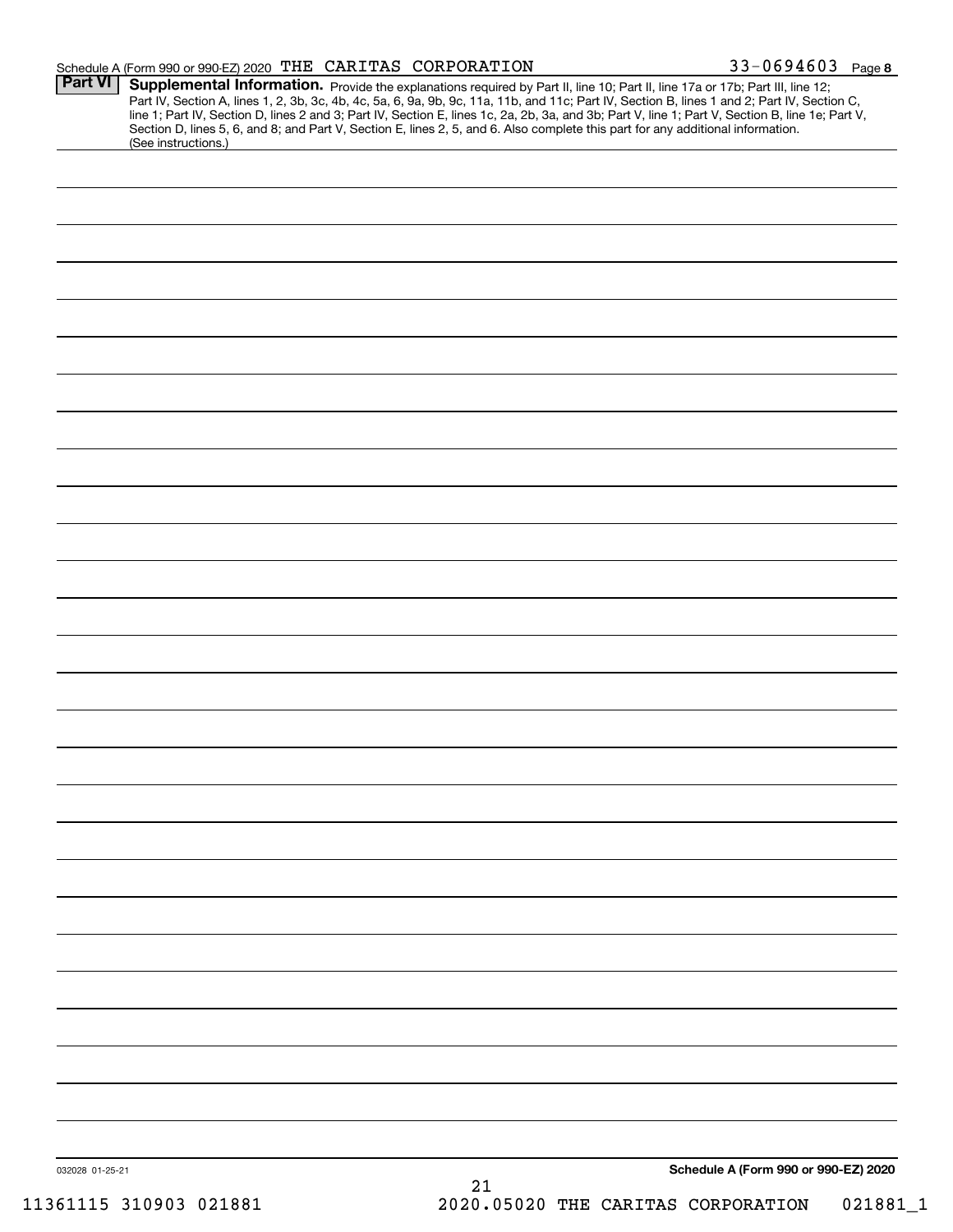Department of the Treasury Internal Revenue Service **(Form 990, 990-EZ, or 990-PF)**

Name of the organization

**Organization type** (check one):

# **Schedule B Schedule of Contributors**

**| Attach to Form 990, Form 990-EZ, or Form 990-PF. | Go to www.irs.gov/Form990 for the latest information.** OMB No. 1545-0047

**2020**

**Employer identification number**

33-0694603

| THE CARITAS CORPORATION |  |
|-------------------------|--|
|-------------------------|--|

| Filers of:         | Section:                                                                    |  |  |  |
|--------------------|-----------------------------------------------------------------------------|--|--|--|
| Form 990 or 990-FZ | $\mid X \mid 501(c)$<br>$3$ ) (enter number) organization                   |  |  |  |
|                    | $4947(a)(1)$ nonexempt charitable trust not treated as a private foundation |  |  |  |
|                    | 527 political organization                                                  |  |  |  |
| Form 990-PF        | 501(c)(3) exempt private foundation                                         |  |  |  |
|                    | 4947(a)(1) nonexempt charitable trust treated as a private foundation       |  |  |  |
|                    | 501(c)(3) taxable private foundation                                        |  |  |  |

Check if your organization is covered by the **General Rule** or a **Special Rule. Note:**  Only a section 501(c)(7), (8), or (10) organization can check boxes for both the General Rule and a Special Rule. See instructions.

#### **General Rule**

 $\boxed{\textbf{X}}$  For an organization filing Form 990, 990-EZ, or 990-PF that received, during the year, contributions totaling \$5,000 or more (in money or property) from any one contributor. Complete Parts I and II. See instructions for determining a contributor's total contributions.

#### **Special Rules**

| For an organization described in section 501(c)(3) filing Form 990 or 990-EZ that met the 33 1/3% support test of the regulations under               |
|-------------------------------------------------------------------------------------------------------------------------------------------------------|
| sections 509(a)(1) and 170(b)(1)(A)(vi), that checked Schedule A (Form 990 or 990-EZ), Part II, line 13, 16a, or 16b, and that received from          |
| any one contributor, during the year, total contributions of the greater of (1) \$5,000; or (2) 2% of the amount on (i) Form 990, Part VIII, line 1h; |
| or (ii) Form 990-EZ, line 1. Complete Parts I and II.                                                                                                 |

For an organization described in section 501(c)(7), (8), or (10) filing Form 990 or 990-EZ that received from any one contributor, during the year, total contributions of more than \$1,000 exclusively for religious, charitable, scientific, literary, or educational purposes, or for the prevention of cruelty to children or animals. Complete Parts I (entering "N/A" in column (b) instead of the contributor name and address), II, and III.  $\mathcal{L}^{\text{max}}$ 

purpose. Don't complete any of the parts unless the **General Rule** applies to this organization because it received *nonexclusively* year, contributions <sub>exclusively</sub> for religious, charitable, etc., purposes, but no such contributions totaled more than \$1,000. If this box is checked, enter here the total contributions that were received during the year for an  $\;$ exclusively religious, charitable, etc., For an organization described in section 501(c)(7), (8), or (10) filing Form 990 or 990-EZ that received from any one contributor, during the religious, charitable, etc., contributions totaling \$5,000 or more during the year  $\Box$ — $\Box$   $\Box$  $\mathcal{L}^{\text{max}}$ 

**Caution:**  An organization that isn't covered by the General Rule and/or the Special Rules doesn't file Schedule B (Form 990, 990-EZ, or 990-PF),  **must** but it answer "No" on Part IV, line 2, of its Form 990; or check the box on line H of its Form 990-EZ or on its Form 990-PF, Part I, line 2, to certify that it doesn't meet the filing requirements of Schedule B (Form 990, 990-EZ, or 990-PF).

**For Paperwork Reduction Act Notice, see the instructions for Form 990, 990-EZ, or 990-PF. Schedule B (Form 990, 990-EZ, or 990-PF) (2020)** LHA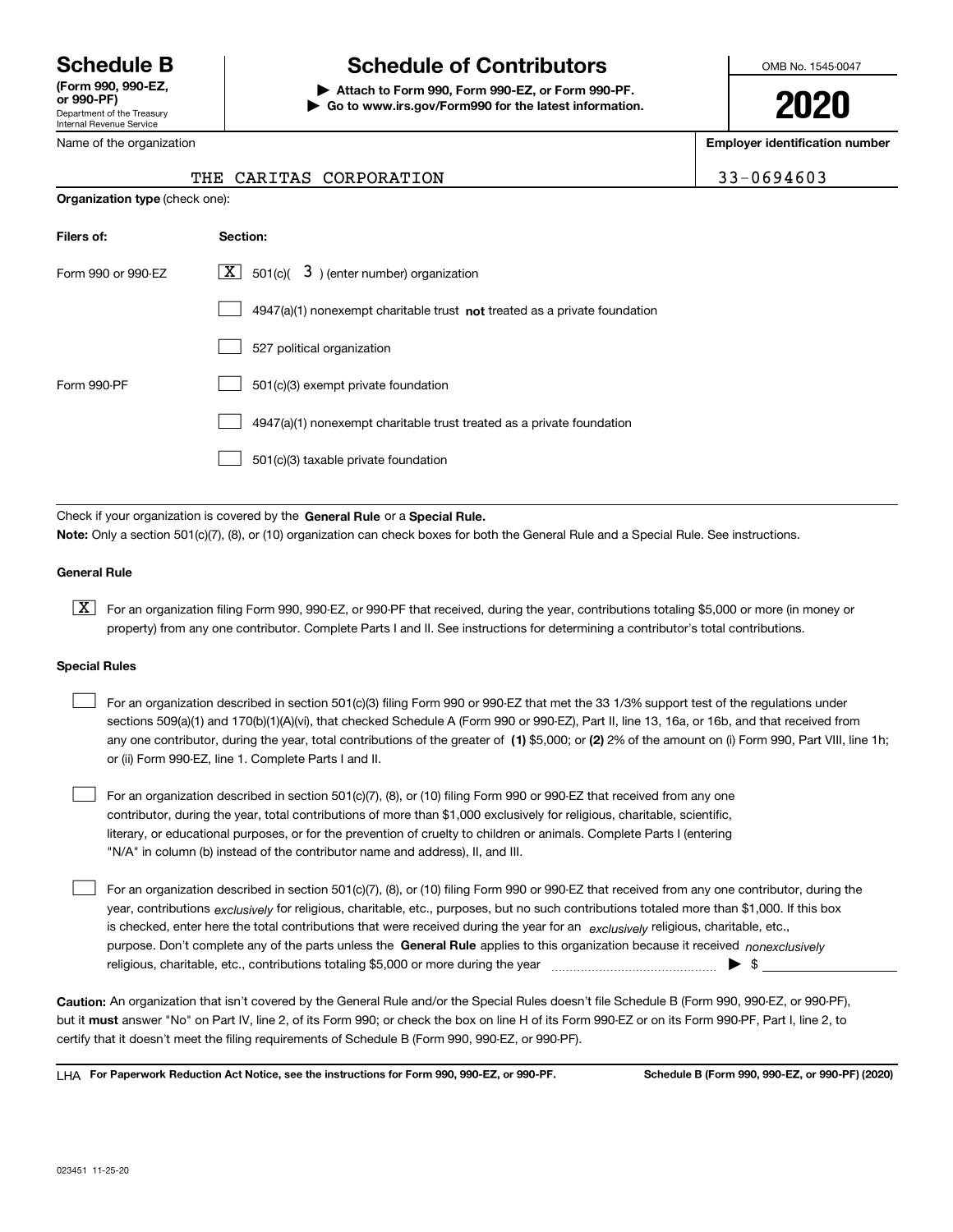#### Schedule B (Form 990, 990-EZ, or 990-PF) (2020) **Page 2** Page 2 and the state of the state of the state of the state of the state of the state of the state of the state of the state of the state of the state of the state o

Name of organization

 $|X|$  $\mathcal{L}^{\text{max}}$  $\mathcal{L}^{\text{max}}$ 

 $\boxed{\text{X}}$  $\mathcal{L}^{\text{max}}$  $\mathcal{L}^{\text{max}}$ 

 $\mathcal{L}^{\text{max}}$  $\mathcal{L}^{\text{max}}$  $\mathcal{L}^{\text{max}}$ 

 $\mathcal{L}^{\text{max}}$  $\mathcal{L}^{\text{max}}$  $\mathcal{L}^{\text{max}}$ 

 $\mathcal{L}^{\text{max}}$  $\mathcal{L}^{\text{max}}$  $\mathcal{L}^{\text{max}}$ 

 $\mathcal{L}^{\text{max}}$  $\mathcal{L}^{\text{max}}$  $\mathcal{L}^{\text{max}}$ 

**Employer identification number**

THE CARITAS CORPORATION **1999** 23-0694603

#### **(a)No.(b)Name, address, and ZIP + 4 (c)Total contributions (d)Type of contribution PersonPayrollNoncash (a)No.(b)Name, address, and ZIP + 4 (c)Total contributions (d)Type of contribution PersonPayrollNoncash (a)No.(b)Name, address, and ZIP + 4 (c)Total contributions (d)Type of contribution PersonPayrollNoncash (a) No.(b)Name, address, and ZIP + 4 (c) Total contributions (d) Type of contribution PersonPayrollNoncash (a) No.(b)Name, address, and ZIP + 4 (c) Total contributions (d) Type of contribution PersonPayrollNoncash(a) No.(b)Name, address, and ZIP + 4 (c)Total contributions (d)Type of contribution PersonPayrollNoncash Contributors** (see instructions). Use duplicate copies of Part I if additional space is needed. \$(Complete Part II for noncash contributions.) \$(Complete Part II for noncash contributions.) \$(Complete Part II for noncash contributions.) \$(Complete Part II for noncash contributions.) \$(Complete Part II for noncash contributions.) \$(Complete Part II for Employer identification Page 2<br>
Iame of organization<br> **2Part I** CARITAS CORPORATION<br> **2Part I** Contributors (see instructions). Use duplicate copies of Part I if additional space is needed. 1 THE CARITAS FOUNDATION THE SERVICE SERVICE SERVICE SERVICE SERVICE SERVICE SERVICE SERVICE SERVICE SERVICE S 70,905. 3 PARK PLAZA SUITE 1700 IRVINE, CA 92614 2 X KINNEY MEMORIAL FOUNDATION 10,000. PO BOX 185 PITTSBURGH, PA 15230

noncash contributions.)

023452 11-25-20 **Schedule B (Form 990, 990-EZ, or 990-PF) (2020)**

11361115 310903 021881 2020.05020 THE CARITAS CORPORATION 021881\_1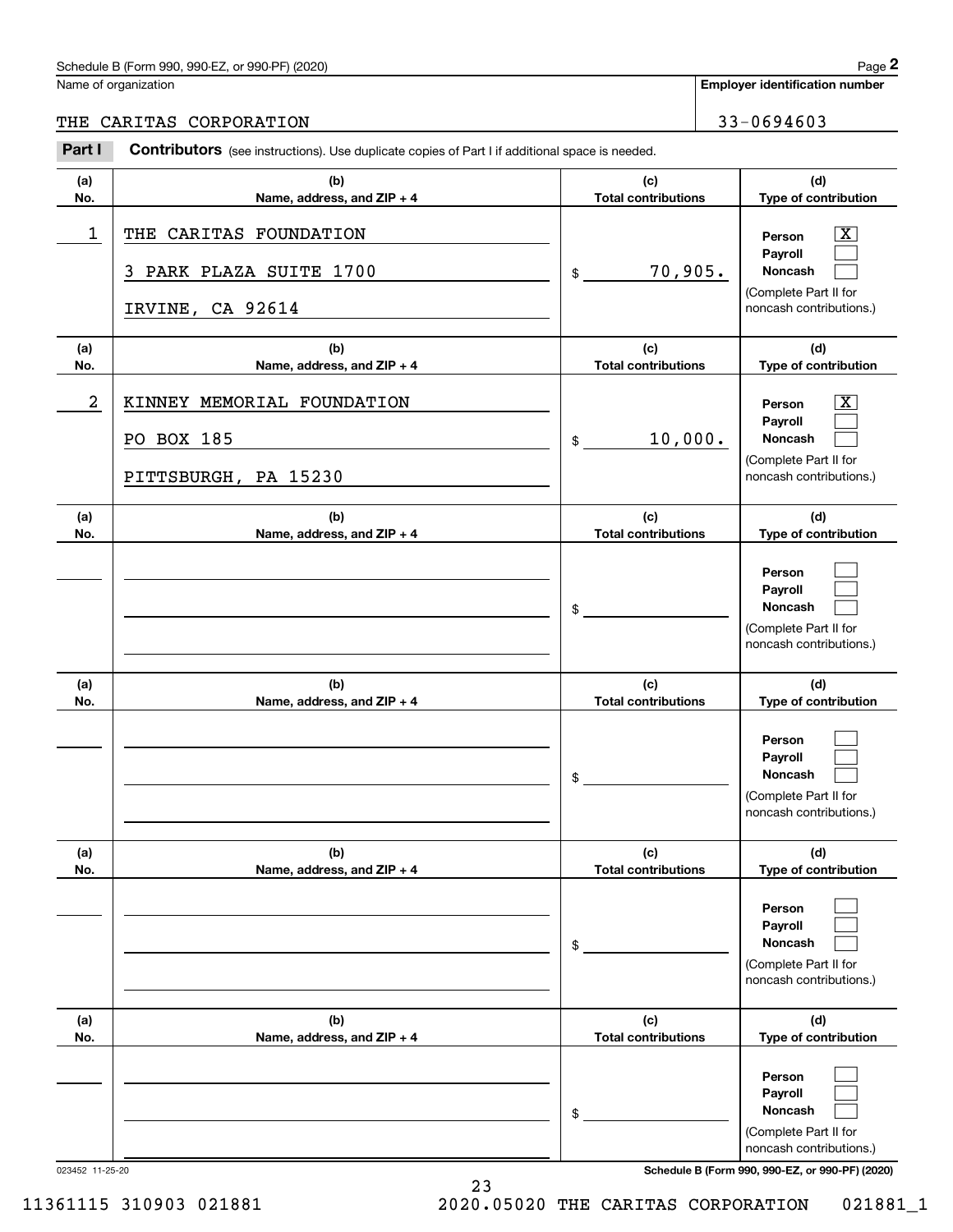Name of organization

**Employer identification number**

THE CARITAS CORPORATION 33-0694603

(see instructions). Use duplicate copies of Part II if additional space is needed.<br> **2Part II Noncash Property** (see instructions). Use duplicate copies of Part II if additional space is needed.<br>
2Part II **Noncash Proper** 

| (a)<br>No.<br>from<br>Part I | (b)<br>Description of noncash property given | (c)<br>FMV (or estimate)<br>(See instructions.) | (d)<br>Date received                            |
|------------------------------|----------------------------------------------|-------------------------------------------------|-------------------------------------------------|
|                              |                                              |                                                 |                                                 |
|                              |                                              | $\frac{1}{2}$                                   |                                                 |
| (a)<br>No.<br>from<br>Part I | (b)<br>Description of noncash property given | (c)<br>FMV (or estimate)<br>(See instructions.) | (d)<br>Date received                            |
|                              |                                              |                                                 |                                                 |
|                              |                                              | $\mathfrak s$                                   |                                                 |
| (a)<br>No.<br>from<br>Part I | (b)<br>Description of noncash property given | (c)<br>FMV (or estimate)<br>(See instructions.) | (d)<br>Date received                            |
|                              |                                              |                                                 |                                                 |
|                              |                                              | $\mathfrak s$                                   |                                                 |
| (a)<br>No.<br>from<br>Part I | (b)<br>Description of noncash property given | (c)<br>FMV (or estimate)<br>(See instructions.) | (d)<br>Date received                            |
|                              |                                              |                                                 |                                                 |
|                              |                                              | $\mathfrak s$                                   |                                                 |
| (a)<br>No.<br>from<br>Part I | (b)<br>Description of noncash property given | (c)<br>FMV (or estimate)<br>(See instructions.) | (d)<br>Date received                            |
|                              |                                              |                                                 |                                                 |
|                              |                                              |                                                 |                                                 |
|                              |                                              | \$                                              |                                                 |
| (a)<br>No.<br>from<br>Part I | (b)<br>Description of noncash property given | (c)<br>FMV (or estimate)<br>(See instructions.) | (d)<br>Date received                            |
|                              |                                              |                                                 |                                                 |
|                              |                                              |                                                 |                                                 |
| 023453 11-25-20              |                                              | \$                                              | Schedule B (Form 990, 990-EZ, or 990-PF) (2020) |

24

11361115 310903 021881 2020.05020 THE CARITAS CORPORATION 021881\_1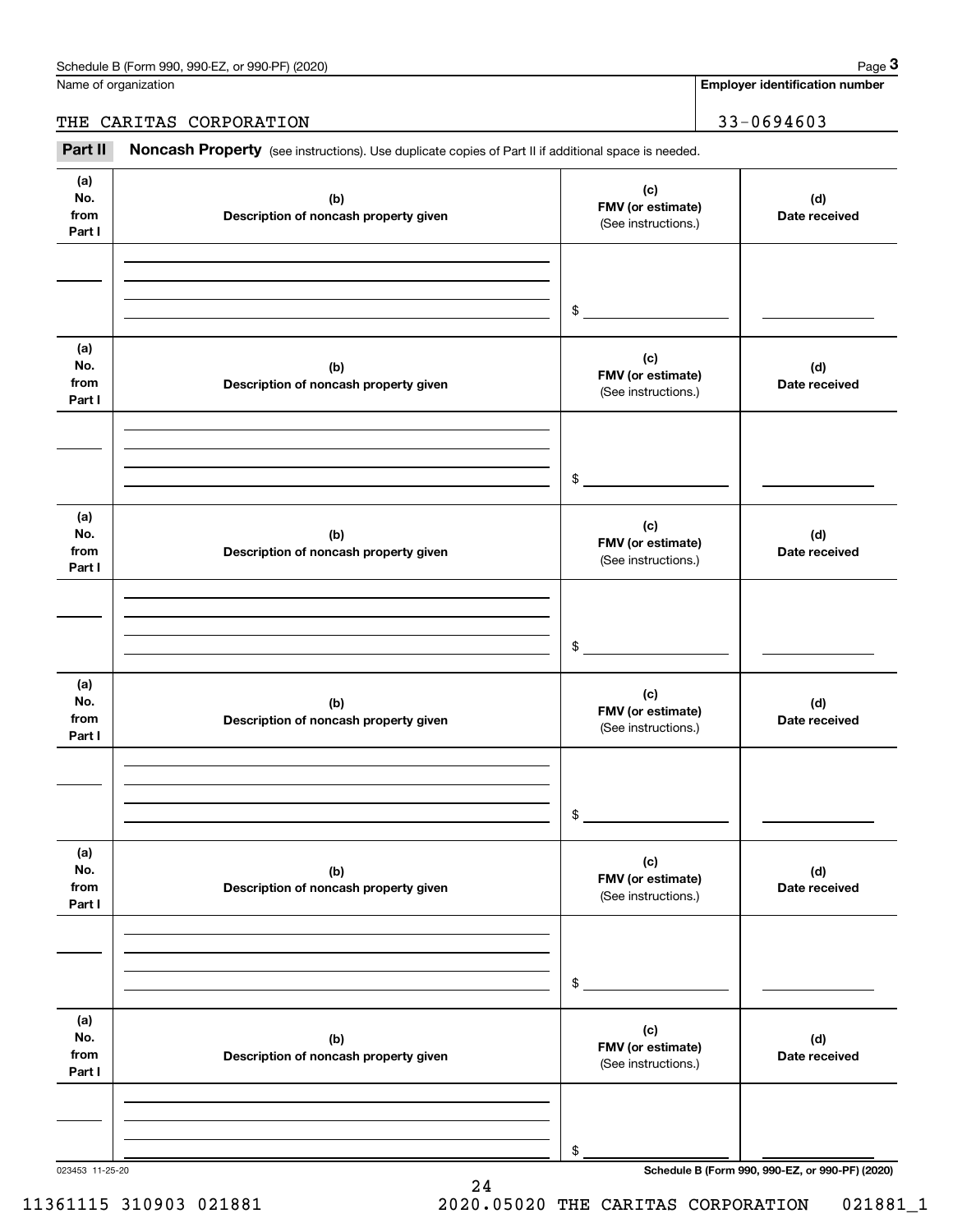|                           | Schedule B (Form 990, 990-EZ, or 990-PF) (2020)                                                                                                                                                                                                                                                 |                      |                                          | Page 4                                          |  |  |  |  |
|---------------------------|-------------------------------------------------------------------------------------------------------------------------------------------------------------------------------------------------------------------------------------------------------------------------------------------------|----------------------|------------------------------------------|-------------------------------------------------|--|--|--|--|
|                           | Name of organization                                                                                                                                                                                                                                                                            |                      |                                          | <b>Employer identification number</b>           |  |  |  |  |
|                           | THE CARITAS CORPORATION                                                                                                                                                                                                                                                                         |                      |                                          | 33-0694603                                      |  |  |  |  |
| <b>Part III</b>           | Exclusively religious, charitable, etc., contributions to organizations described in section 501(c)(7), (8), or (10) that total more than \$1,000 for the year                                                                                                                                  |                      |                                          |                                                 |  |  |  |  |
|                           | from any one contributor. Complete columns (a) through (e) and the following line entry. For organizations<br>completing Part III, enter the total of exclusively religious, charitable, etc., contributions of \$1,000 or less for the year. (Enter this info. once.) $\blacktriangleright$ \$ |                      |                                          |                                                 |  |  |  |  |
|                           | Use duplicate copies of Part III if additional space is needed.                                                                                                                                                                                                                                 |                      |                                          |                                                 |  |  |  |  |
| (a) No.<br>from<br>Part I | (b) Purpose of gift                                                                                                                                                                                                                                                                             | (c) Use of gift      |                                          | (d) Description of how gift is held             |  |  |  |  |
|                           |                                                                                                                                                                                                                                                                                                 |                      |                                          |                                                 |  |  |  |  |
|                           |                                                                                                                                                                                                                                                                                                 |                      |                                          |                                                 |  |  |  |  |
|                           |                                                                                                                                                                                                                                                                                                 | (e) Transfer of gift |                                          |                                                 |  |  |  |  |
|                           | Transferee's name, address, and ZIP + 4                                                                                                                                                                                                                                                         |                      |                                          | Relationship of transferor to transferee        |  |  |  |  |
| (a) No.                   |                                                                                                                                                                                                                                                                                                 |                      |                                          |                                                 |  |  |  |  |
| from<br>Part I            | (b) Purpose of gift                                                                                                                                                                                                                                                                             | (c) Use of gift      |                                          | (d) Description of how gift is held             |  |  |  |  |
|                           |                                                                                                                                                                                                                                                                                                 |                      |                                          |                                                 |  |  |  |  |
|                           | (e) Transfer of gift                                                                                                                                                                                                                                                                            |                      |                                          |                                                 |  |  |  |  |
|                           | Transferee's name, address, and ZIP + 4                                                                                                                                                                                                                                                         |                      | Relationship of transferor to transferee |                                                 |  |  |  |  |
|                           |                                                                                                                                                                                                                                                                                                 |                      |                                          |                                                 |  |  |  |  |
| (a) No.                   |                                                                                                                                                                                                                                                                                                 |                      |                                          |                                                 |  |  |  |  |
| from<br>Part I            | (b) Purpose of gift                                                                                                                                                                                                                                                                             | (c) Use of gift      |                                          | (d) Description of how gift is held             |  |  |  |  |
|                           |                                                                                                                                                                                                                                                                                                 |                      |                                          |                                                 |  |  |  |  |
|                           | (e) Transfer of gift                                                                                                                                                                                                                                                                            |                      |                                          |                                                 |  |  |  |  |
|                           | Transferee's name, address, and $ZIP + 4$                                                                                                                                                                                                                                                       |                      | Relationship of transferor to transferee |                                                 |  |  |  |  |
|                           |                                                                                                                                                                                                                                                                                                 |                      |                                          |                                                 |  |  |  |  |
|                           |                                                                                                                                                                                                                                                                                                 |                      |                                          |                                                 |  |  |  |  |
| (a) No.<br>from<br>Part I | (b) Purpose of gift                                                                                                                                                                                                                                                                             | (c) Use of gift      |                                          | (d) Description of how gift is held             |  |  |  |  |
|                           |                                                                                                                                                                                                                                                                                                 |                      |                                          |                                                 |  |  |  |  |
|                           | (e) Transfer of gift                                                                                                                                                                                                                                                                            |                      |                                          |                                                 |  |  |  |  |
|                           |                                                                                                                                                                                                                                                                                                 |                      |                                          |                                                 |  |  |  |  |
|                           | Transferee's name, address, and $ZIP + 4$                                                                                                                                                                                                                                                       |                      |                                          | Relationship of transferor to transferee        |  |  |  |  |
|                           |                                                                                                                                                                                                                                                                                                 |                      |                                          |                                                 |  |  |  |  |
| 023454 11-25-20           |                                                                                                                                                                                                                                                                                                 |                      |                                          | Schedule B (Form 990, 990-EZ, or 990-PF) (2020) |  |  |  |  |

25

**Schedule B (Form 990, 990-EZ, or 990-PF) (2020)**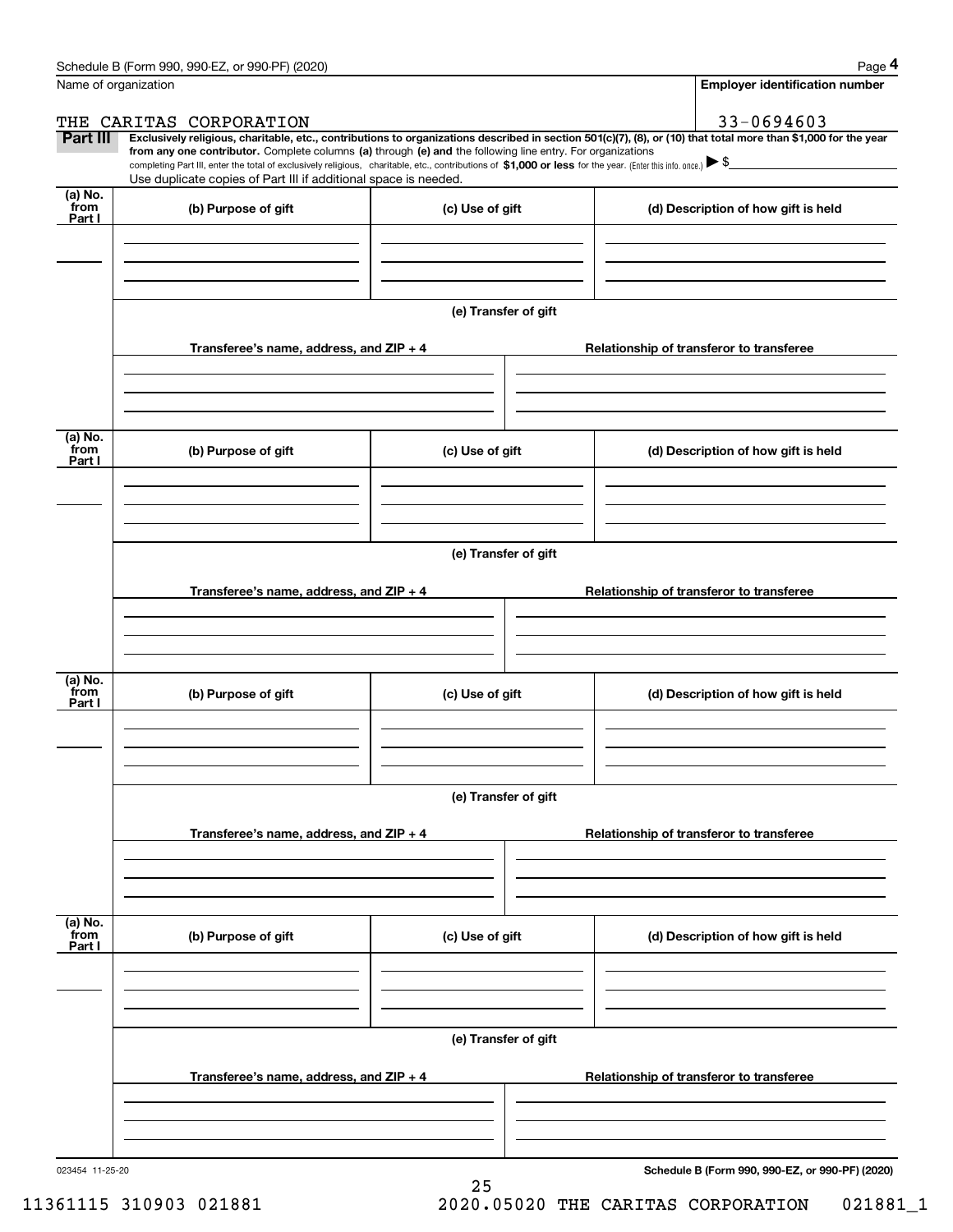|  | <b>SCHEDULE D</b> |  |  |
|--|-------------------|--|--|
|  |                   |  |  |

# **Supplemental Financial Statements**

(Form 990)<br>
Pepartment of the Treasury<br>
Department of the Treasury<br>
Department of the Treasury<br>
Department of the Treasury<br> **Co to www.irs.gov/Form990 for instructions and the latest information.**<br> **Co to www.irs.gov/Form9** 

THE CARITAS CORPORATION 33-0694603



Department of the Treasury Internal Revenue Service **Name of the organization Employer identification number**

| Part I  | <b>Organizations Maintaining Donor Advised Funds or Other Similar Funds or Accounts.</b> Complete if the                                                          |                         |                                                    |
|---------|-------------------------------------------------------------------------------------------------------------------------------------------------------------------|-------------------------|----------------------------------------------------|
|         | organization answered "Yes" on Form 990, Part IV, line 6.                                                                                                         | (a) Donor advised funds | (b) Funds and other accounts                       |
| 1       |                                                                                                                                                                   |                         |                                                    |
| 2       | Aggregate value of contributions to (during year)                                                                                                                 |                         |                                                    |
| 3       | Aggregate value of grants from (during year)                                                                                                                      |                         |                                                    |
| 4       |                                                                                                                                                                   |                         |                                                    |
| 5       | Did the organization inform all donors and donor advisors in writing that the assets held in donor advised funds                                                  |                         |                                                    |
|         |                                                                                                                                                                   |                         | Yes<br>No                                          |
| 6       | Did the organization inform all grantees, donors, and donor advisors in writing that grant funds can be used only                                                 |                         |                                                    |
|         | for charitable purposes and not for the benefit of the donor or donor advisor, or for any other purpose conferring                                                |                         |                                                    |
|         | impermissible private benefit?                                                                                                                                    |                         | Yes<br>No                                          |
| Part II | Conservation Easements. Complete if the organization answered "Yes" on Form 990, Part IV, line 7.                                                                 |                         |                                                    |
| 1       | Purpose(s) of conservation easements held by the organization (check all that apply).                                                                             |                         |                                                    |
|         | Preservation of land for public use (for example, recreation or education)                                                                                        |                         | Preservation of a historically important land area |
|         | Protection of natural habitat                                                                                                                                     |                         | Preservation of a certified historic structure     |
|         | Preservation of open space                                                                                                                                        |                         |                                                    |
| 2       | Complete lines 2a through 2d if the organization held a qualified conservation contribution in the form of a conservation easement on the last                    |                         |                                                    |
|         | day of the tax year.                                                                                                                                              |                         | Held at the End of the Tax Year                    |
|         |                                                                                                                                                                   |                         | 2a                                                 |
| b       | Total acreage restricted by conservation easements                                                                                                                |                         | 2 <sub>b</sub>                                     |
| c       |                                                                                                                                                                   |                         | 2c                                                 |
|         | d Number of conservation easements included in (c) acquired after 7/25/06, and not on a historic structure                                                        |                         |                                                    |
|         |                                                                                                                                                                   |                         | 2d                                                 |
| 3       | Number of conservation easements modified, transferred, released, extinguished, or terminated by the organization during the tax                                  |                         |                                                    |
|         | $year \blacktriangleright$                                                                                                                                        |                         |                                                    |
| 4       | Number of states where property subject to conservation easement is located $\blacktriangleright$                                                                 |                         |                                                    |
| 5       | Does the organization have a written policy regarding the periodic monitoring, inspection, handling of                                                            |                         |                                                    |
|         | violations, and enforcement of the conservation easements it holds?                                                                                               |                         | Yes<br><b>No</b>                                   |
| 6       | Staff and volunteer hours devoted to monitoring, inspecting, handling of violations, and enforcing conservation easements during the year                         |                         |                                                    |
|         |                                                                                                                                                                   |                         |                                                    |
| 7       | Amount of expenses incurred in monitoring, inspecting, handling of violations, and enforcing conservation easements during the year                               |                         |                                                    |
|         | $\blacktriangleright$ s                                                                                                                                           |                         |                                                    |
| 8       | Does each conservation easement reported on line 2(d) above satisfy the requirements of section 170(h)(4)(B)(i)                                                   |                         |                                                    |
|         |                                                                                                                                                                   |                         | Yes<br>No                                          |
| 9       | In Part XIII, describe how the organization reports conservation easements in its revenue and expense statement and                                               |                         |                                                    |
|         | balance sheet, and include, if applicable, the text of the footnote to the organization's financial statements that describes the                                 |                         |                                                    |
|         | organization's accounting for conservation easements.<br>Organizations Maintaining Collections of Art, Historical Treasures, or Other Similar Assets.<br>Part III |                         |                                                    |
|         | Complete if the organization answered "Yes" on Form 990, Part IV, line 8.                                                                                         |                         |                                                    |
|         | 1a If the organization elected, as permitted under FASB ASC 958, not to report in its revenue statement and balance sheet works                                   |                         |                                                    |
|         | of art, historical treasures, or other similar assets held for public exhibition, education, or research in furtherance of public                                 |                         |                                                    |
|         | service, provide in Part XIII the text of the footnote to its financial statements that describes these items.                                                    |                         |                                                    |
|         | <b>b</b> If the organization elected, as permitted under FASB ASC 958, to report in its revenue statement and balance sheet works of                              |                         |                                                    |
|         | art, historical treasures, or other similar assets held for public exhibition, education, or research in furtherance of public service,                           |                         |                                                    |
|         | provide the following amounts relating to these items:                                                                                                            |                         |                                                    |
|         |                                                                                                                                                                   |                         | $\blacktriangleright$ \$                           |
|         | (ii) Assets included in Form 990, Part X                                                                                                                          |                         | $\triangleright$ \$                                |
| 2       | If the organization received or held works of art, historical treasures, or other similar assets for financial gain, provide                                      |                         |                                                    |
|         | the following amounts required to be reported under FASB ASC 958 relating to these items:                                                                         |                         |                                                    |
|         |                                                                                                                                                                   |                         |                                                    |
|         |                                                                                                                                                                   |                         | $\blacktriangleright$ \$                           |
|         | LHA For Paperwork Reduction Act Notice, see the Instructions for Form 990.                                                                                        |                         | Schedule D (Form 990) 2020                         |
|         | 032051 12-01-20                                                                                                                                                   |                         |                                                    |
|         |                                                                                                                                                                   | 26                      |                                                    |

| ∠ ∪ |  |              |  |  |
|-----|--|--------------|--|--|
| n.  |  | <b>OEOOO</b> |  |  |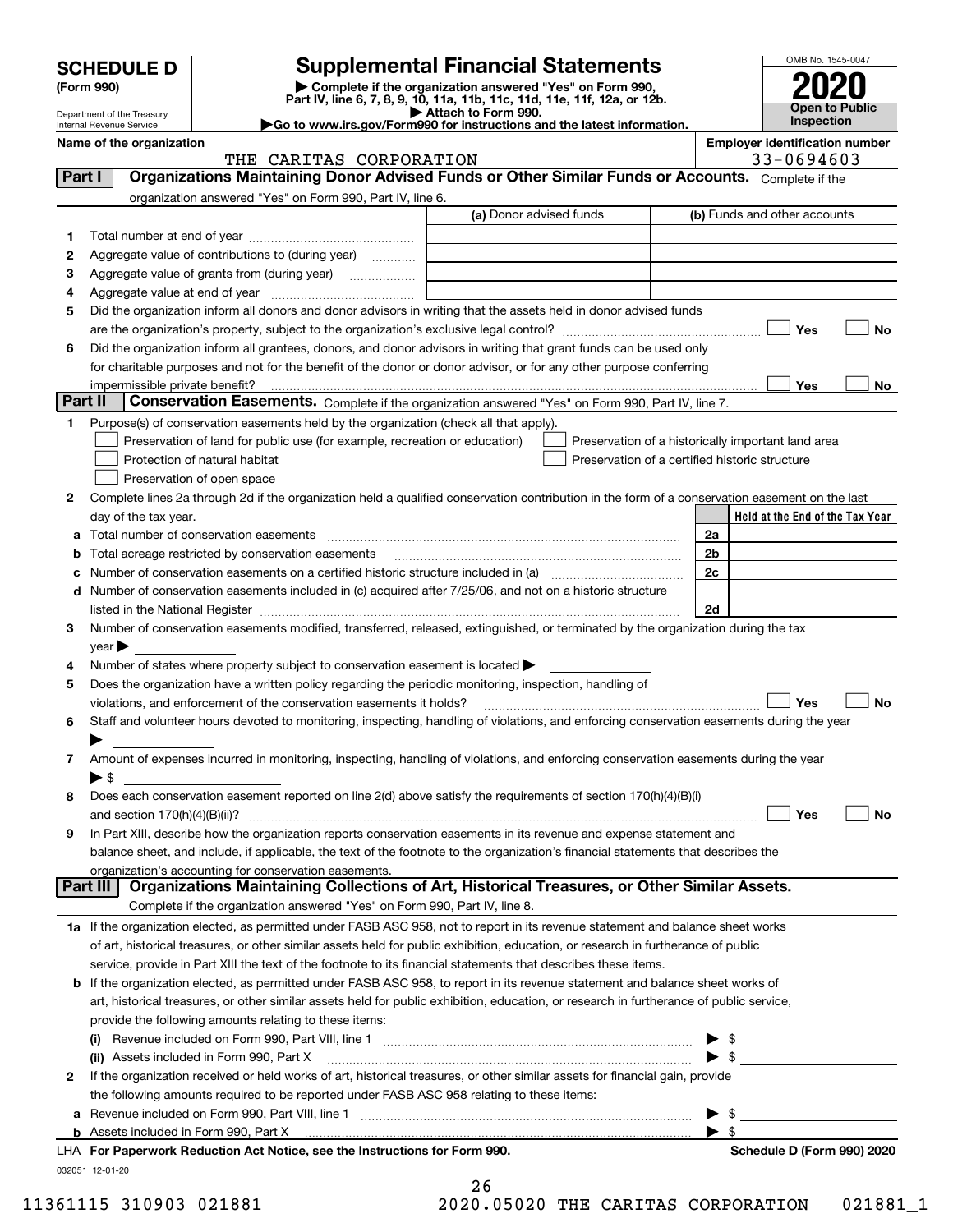|        | Schedule D (Form 990) 2020                                                                                                                                                                                                                                                                                                                           | THE CARITAS CORPORATION |   |                |                                                      |                          | 33-0694603 $_{Page}$ 2             |         |    |
|--------|------------------------------------------------------------------------------------------------------------------------------------------------------------------------------------------------------------------------------------------------------------------------------------------------------------------------------------------------------|-------------------------|---|----------------|------------------------------------------------------|--------------------------|------------------------------------|---------|----|
|        | Part III<br>Organizations Maintaining Collections of Art, Historical Treasures, or Other Similar Assets (continued)                                                                                                                                                                                                                                  |                         |   |                |                                                      |                          |                                    |         |    |
| 3      | Using the organization's acquisition, accession, and other records, check any of the following that make significant use of its                                                                                                                                                                                                                      |                         |   |                |                                                      |                          |                                    |         |    |
|        | collection items (check all that apply):                                                                                                                                                                                                                                                                                                             |                         |   |                |                                                      |                          |                                    |         |    |
| a      | Public exhibition                                                                                                                                                                                                                                                                                                                                    | d                       |   |                | Loan or exchange program                             |                          |                                    |         |    |
| b      | Scholarly research                                                                                                                                                                                                                                                                                                                                   | е                       |   |                | Other <b>Committee Committee Committee Committee</b> |                          |                                    |         |    |
| c      | Preservation for future generations                                                                                                                                                                                                                                                                                                                  |                         |   |                |                                                      |                          |                                    |         |    |
| 4      | Provide a description of the organization's collections and explain how they further the organization's exempt purpose in Part XIII.                                                                                                                                                                                                                 |                         |   |                |                                                      |                          |                                    |         |    |
| 5      | During the year, did the organization solicit or receive donations of art, historical treasures, or other similar assets                                                                                                                                                                                                                             |                         |   |                |                                                      |                          |                                    |         |    |
|        | to be sold to raise funds rather than to be maintained as part of the organization's collection?                                                                                                                                                                                                                                                     |                         |   |                |                                                      |                          | Yes                                |         | No |
|        | <b>Part IV</b><br>Escrow and Custodial Arrangements. Complete if the organization answered "Yes" on Form 990, Part IV, line 9, or                                                                                                                                                                                                                    |                         |   |                |                                                      |                          |                                    |         |    |
|        | reported an amount on Form 990, Part X, line 21.                                                                                                                                                                                                                                                                                                     |                         |   |                |                                                      |                          |                                    |         |    |
|        | 1a Is the organization an agent, trustee, custodian or other intermediary for contributions or other assets not included                                                                                                                                                                                                                             |                         |   |                |                                                      |                          |                                    |         |    |
|        | on Form 990, Part X? [11] matter and the contract of the contract of the contract of the contract of the contract of the contract of the contract of the contract of the contract of the contract of the contract of the contr                                                                                                                       |                         |   |                |                                                      |                          | Yes                                |         | No |
|        | If "Yes," explain the arrangement in Part XIII and complete the following table:                                                                                                                                                                                                                                                                     |                         |   |                |                                                      |                          |                                    |         |    |
|        |                                                                                                                                                                                                                                                                                                                                                      |                         |   |                |                                                      |                          | Amount                             |         |    |
| c      | Beginning balance                                                                                                                                                                                                                                                                                                                                    |                         |   |                |                                                      | 1c                       |                                    |         |    |
| d      | Additions during the year manufactured and an annual contract of the year manufactured and all the year manufactured and all the year manufactured and all the year manufactured and all the year manufactured and all the yea                                                                                                                       |                         |   |                |                                                      | 1d                       |                                    |         |    |
| е      | Distributions during the year manufactured and continuum and contained and the year manufactured and contained                                                                                                                                                                                                                                       |                         |   |                |                                                      | 1e<br>1f                 |                                    |         |    |
|        | Ending balance manufacture contract contract and contract contract contract contract contract contract contract contract contract contract contract contract contract contract contract contract contract contract contract co<br>2a Did the organization include an amount on Form 990, Part X, line 21, for escrow or custodial account liability? |                         |   |                |                                                      |                          | Yes                                |         | No |
|        | <b>b</b> If "Yes," explain the arrangement in Part XIII. Check here if the explanation has been provided on Part XIII                                                                                                                                                                                                                                |                         |   |                |                                                      |                          |                                    |         |    |
| Part V | Endowment Funds. Complete if the organization answered "Yes" on Form 990, Part IV, line 10.                                                                                                                                                                                                                                                          |                         |   |                |                                                      |                          |                                    |         |    |
|        |                                                                                                                                                                                                                                                                                                                                                      | (a) Current year        |   | (b) Prior year | (c) Two years back                                   | (d) Three years back     | (e) Four years back                |         |    |
| 1a     | Beginning of year balance                                                                                                                                                                                                                                                                                                                            |                         |   |                |                                                      |                          |                                    |         |    |
| b      |                                                                                                                                                                                                                                                                                                                                                      |                         |   |                |                                                      |                          |                                    |         |    |
|        | Net investment earnings, gains, and losses                                                                                                                                                                                                                                                                                                           |                         |   |                |                                                      |                          |                                    |         |    |
| a      |                                                                                                                                                                                                                                                                                                                                                      |                         |   |                |                                                      |                          |                                    |         |    |
| е      | Other expenditures for facilities                                                                                                                                                                                                                                                                                                                    |                         |   |                |                                                      |                          |                                    |         |    |
|        | and programs                                                                                                                                                                                                                                                                                                                                         |                         |   |                |                                                      |                          |                                    |         |    |
| Ť.     | Administrative expenses                                                                                                                                                                                                                                                                                                                              |                         |   |                |                                                      |                          |                                    |         |    |
| g      | End of year balance                                                                                                                                                                                                                                                                                                                                  |                         |   |                |                                                      |                          |                                    |         |    |
| 2      | Provide the estimated percentage of the current year end balance (line 1g, column (a)) held as:                                                                                                                                                                                                                                                      |                         |   |                |                                                      |                          |                                    |         |    |
|        | Board designated or quasi-endowment > ____                                                                                                                                                                                                                                                                                                           |                         | % |                |                                                      |                          |                                    |         |    |
| b      | Permanent endowment > _______________                                                                                                                                                                                                                                                                                                                | %                       |   |                |                                                      |                          |                                    |         |    |
| c      | Term endowment $\blacktriangleright$                                                                                                                                                                                                                                                                                                                 | %                       |   |                |                                                      |                          |                                    |         |    |
|        | The percentages on lines 2a, 2b, and 2c should equal 100%.                                                                                                                                                                                                                                                                                           |                         |   |                |                                                      |                          |                                    |         |    |
|        | 3a Are there endowment funds not in the possession of the organization that are held and administered for the organization                                                                                                                                                                                                                           |                         |   |                |                                                      |                          |                                    |         |    |
|        | by:                                                                                                                                                                                                                                                                                                                                                  |                         |   |                |                                                      |                          |                                    | Yes     | No |
|        | (i)                                                                                                                                                                                                                                                                                                                                                  |                         |   |                |                                                      |                          | 3a(i)                              |         |    |
|        |                                                                                                                                                                                                                                                                                                                                                      |                         |   |                |                                                      |                          | 3a(ii)                             |         |    |
|        |                                                                                                                                                                                                                                                                                                                                                      |                         |   |                |                                                      |                          | 3b                                 |         |    |
|        | Describe in Part XIII the intended uses of the organization's endowment funds.<br>Land, Buildings, and Equipment.<br>Part VI                                                                                                                                                                                                                         |                         |   |                |                                                      |                          |                                    |         |    |
|        | Complete if the organization answered "Yes" on Form 990, Part IV, line 11a. See Form 990, Part X, line 10.                                                                                                                                                                                                                                           |                         |   |                |                                                      |                          |                                    |         |    |
|        | Description of property                                                                                                                                                                                                                                                                                                                              | (a) Cost or other       |   |                | (b) Cost or other                                    | (c) Accumulated          | (d) Book value                     |         |    |
|        |                                                                                                                                                                                                                                                                                                                                                      | basis (investment)      |   |                | basis (other)                                        | depreciation             |                                    |         |    |
|        |                                                                                                                                                                                                                                                                                                                                                      |                         |   |                | 89,470,601.                                          |                          | $\overline{89,470,601}$ .          |         |    |
| b      |                                                                                                                                                                                                                                                                                                                                                      |                         |   |                | 57,816,144.                                          | 14,839,818.              | 42,976,326.                        |         |    |
|        |                                                                                                                                                                                                                                                                                                                                                      |                         |   |                | 297,881.                                             | 205,276.                 |                                    | 92,605. |    |
|        |                                                                                                                                                                                                                                                                                                                                                      |                         |   |                | 2,496,327.                                           | $\overline{1,266,419}$ . | 1,229,908.                         |         |    |
|        | e Other                                                                                                                                                                                                                                                                                                                                              |                         |   |                |                                                      |                          |                                    |         |    |
|        |                                                                                                                                                                                                                                                                                                                                                      |                         |   |                |                                                      |                          | $\blacktriangleright$ 133,769,440. |         |    |
|        |                                                                                                                                                                                                                                                                                                                                                      |                         |   |                |                                                      |                          |                                    |         |    |

**Schedule D (Form 990) 2020**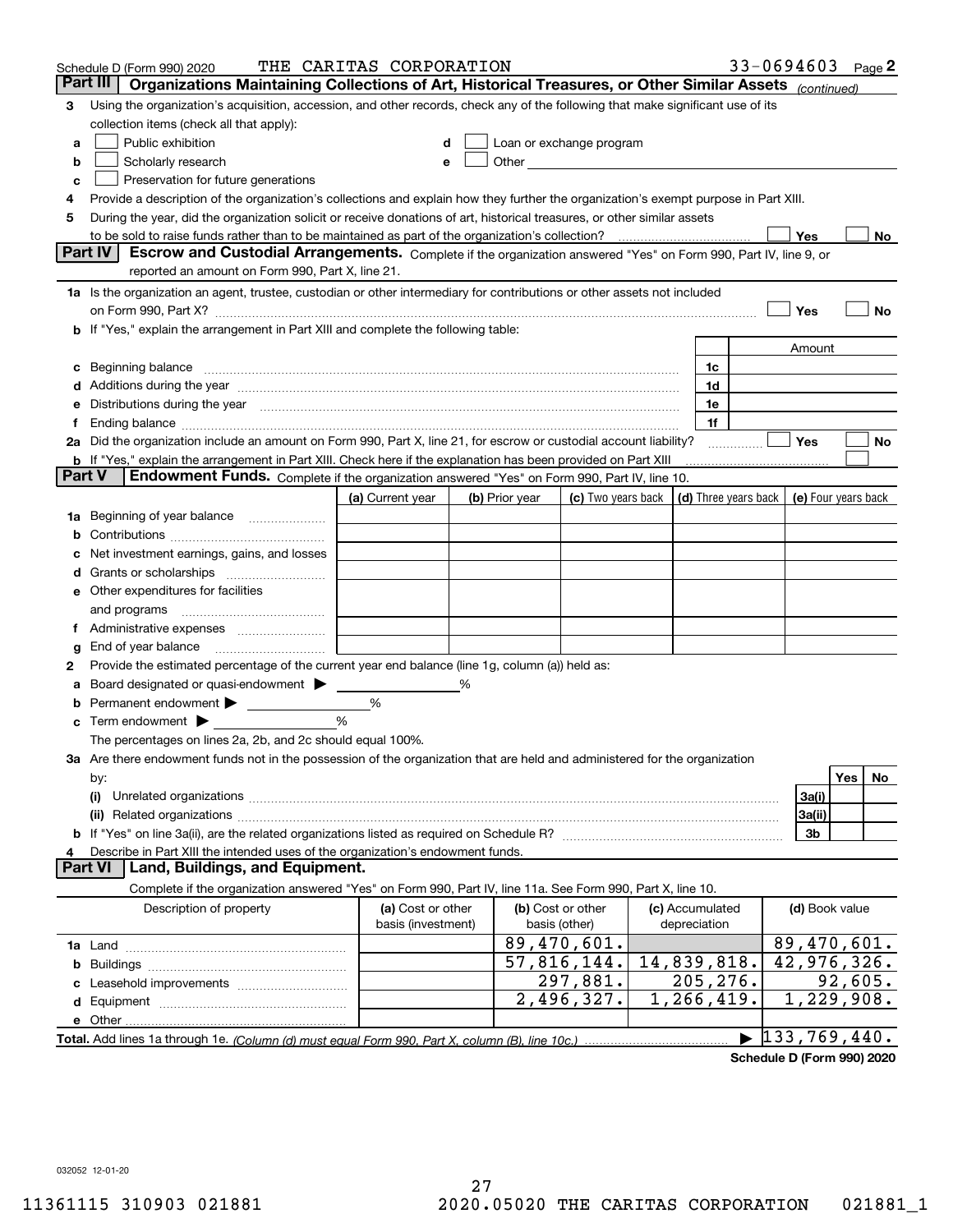| Schedule D (Form 990) 2020                      |  | THE CARITAS CORPORATION | 33-0694603 | Page |
|-------------------------------------------------|--|-------------------------|------------|------|
| <b>Part VII</b> Investments - Other Securities. |  |                         |            |      |

| rant vill<br><b>INVESTINGINS - OUTER OCCUTTUES.</b>                                                                                                                                |                 |                                                           |                          |
|------------------------------------------------------------------------------------------------------------------------------------------------------------------------------------|-----------------|-----------------------------------------------------------|--------------------------|
| Complete if the organization answered "Yes" on Form 990, Part IV, line 11b. See Form 990, Part X, line 12.<br>(a) Description of security or category (including name of security) | (b) Book value  | (c) Method of valuation: Cost or end-of-year market value |                          |
| (1) Financial derivatives                                                                                                                                                          |                 |                                                           |                          |
|                                                                                                                                                                                    |                 |                                                           |                          |
| (3) Other                                                                                                                                                                          |                 |                                                           |                          |
|                                                                                                                                                                                    |                 |                                                           |                          |
| (A)                                                                                                                                                                                |                 |                                                           |                          |
| (B)                                                                                                                                                                                |                 |                                                           |                          |
| (C)                                                                                                                                                                                |                 |                                                           |                          |
| (D)                                                                                                                                                                                |                 |                                                           |                          |
| (E)                                                                                                                                                                                |                 |                                                           |                          |
| (F)                                                                                                                                                                                |                 |                                                           |                          |
| (G)                                                                                                                                                                                |                 |                                                           |                          |
| (H)                                                                                                                                                                                |                 |                                                           |                          |
| Total. (Col. (b) must equal Form 990, Part X, col. (B) line 12.)                                                                                                                   |                 |                                                           |                          |
| Part VIII Investments - Program Related.                                                                                                                                           |                 |                                                           |                          |
| Complete if the organization answered "Yes" on Form 990, Part IV, line 11c. See Form 990, Part X, line 13.                                                                         |                 |                                                           |                          |
| (a) Description of investment                                                                                                                                                      | (b) Book value  | (c) Method of valuation: Cost or end-of-year market value |                          |
| (1)                                                                                                                                                                                |                 |                                                           |                          |
| (2)                                                                                                                                                                                |                 |                                                           |                          |
| (3)                                                                                                                                                                                |                 |                                                           |                          |
| (4)                                                                                                                                                                                |                 |                                                           |                          |
| (5)                                                                                                                                                                                |                 |                                                           |                          |
| (6)                                                                                                                                                                                |                 |                                                           |                          |
| (7)                                                                                                                                                                                |                 |                                                           |                          |
|                                                                                                                                                                                    |                 |                                                           |                          |
| (8)                                                                                                                                                                                |                 |                                                           |                          |
| (9)                                                                                                                                                                                |                 |                                                           |                          |
| Total. (Col. (b) must equal Form 990, Part X, col. (B) line 13.)<br>Part IX<br><b>Other Assets.</b>                                                                                |                 |                                                           |                          |
|                                                                                                                                                                                    |                 |                                                           |                          |
| Complete if the organization answered "Yes" on Form 990, Part IV, line 11d. See Form 990, Part X, line 15.                                                                         | (a) Description |                                                           | (b) Book value           |
|                                                                                                                                                                                    |                 |                                                           |                          |
| CONSTRUCTION IN PROGRESS<br>(1)                                                                                                                                                    |                 |                                                           | $\overline{1,194,251}$ . |
| DEPOSITS<br>(2)                                                                                                                                                                    |                 |                                                           | 18,679.                  |
| RESTRICTED CASH<br>(3)                                                                                                                                                             |                 |                                                           | 12,447,082.              |
| (4)                                                                                                                                                                                |                 |                                                           |                          |
| (5)                                                                                                                                                                                |                 |                                                           |                          |
| (6)                                                                                                                                                                                |                 |                                                           |                          |
| (7)                                                                                                                                                                                |                 |                                                           |                          |
| (8)                                                                                                                                                                                |                 |                                                           |                          |
| (9)                                                                                                                                                                                |                 |                                                           |                          |
| Part X<br><b>Other Liabilities.</b>                                                                                                                                                |                 |                                                           | 13,660,012.              |
|                                                                                                                                                                                    |                 |                                                           |                          |
| Complete if the organization answered "Yes" on Form 990, Part IV, line 11e or 11f. See Form 990, Part X, line 25.<br>(a) Description of liability                                  |                 |                                                           | (b) Book value           |
| 1.                                                                                                                                                                                 |                 |                                                           |                          |
| (1)<br>Federal income taxes                                                                                                                                                        |                 |                                                           |                          |
| SECURITY DEPOSITS<br>(2)                                                                                                                                                           |                 |                                                           | 422,847.                 |
| DUE TO AFFILIATE<br>(3)                                                                                                                                                            |                 |                                                           | 8, 260, 087.             |
| (4)                                                                                                                                                                                |                 |                                                           |                          |
| (5)                                                                                                                                                                                |                 |                                                           |                          |
| (6)                                                                                                                                                                                |                 |                                                           |                          |
| (7)                                                                                                                                                                                |                 |                                                           |                          |
| (8)                                                                                                                                                                                |                 |                                                           |                          |
| (9)                                                                                                                                                                                |                 |                                                           |                          |
|                                                                                                                                                                                    |                 |                                                           | 8,682,934.               |
|                                                                                                                                                                                    |                 |                                                           |                          |

**2.** Liability for uncertain tax positions. In Part XIII, provide the text of the footnote to the organization's financial statements that reports the organization's liability for uncertain tax positions under FASB ASC 740. Check here if the text of the footnote has been provided in Part XIII  $\boxed{\text{X}}$ 

**Schedule D (Form 990) 2020**

032053 12-01-20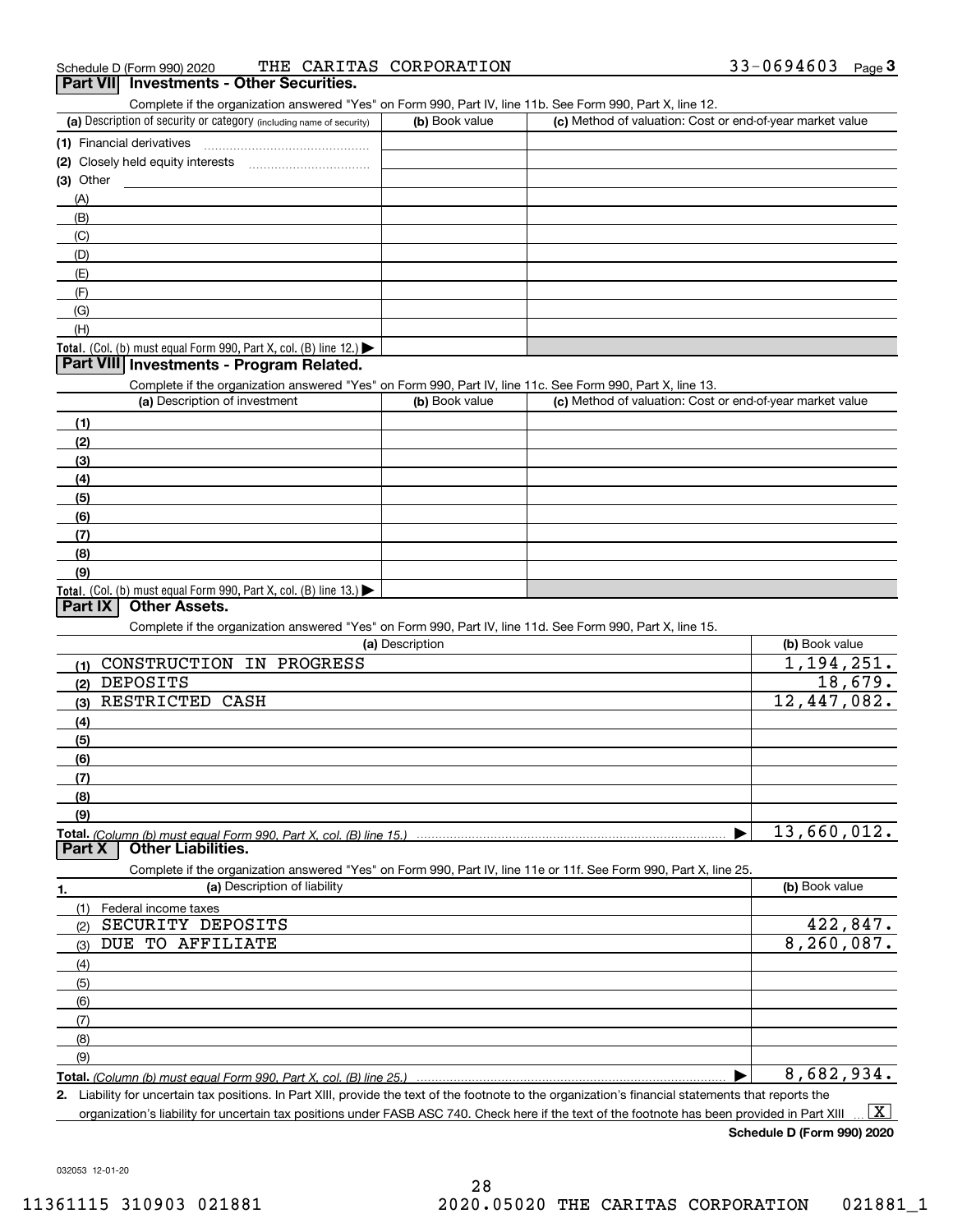|    | THE CARITAS CORPORATION<br>Schedule D (Form 990) 2020                                                                                        |                | 33-0694603<br>Page $\mathbf 4$ |
|----|----------------------------------------------------------------------------------------------------------------------------------------------|----------------|--------------------------------|
|    | <b>Part XI</b><br>Reconciliation of Revenue per Audited Financial Statements With Revenue per Return.                                        |                |                                |
|    | Complete if the organization answered "Yes" on Form 990, Part IV, line 12a.                                                                  |                |                                |
| 1  | Total revenue, gains, and other support per audited financial statements                                                                     |                | $\blacksquare$                 |
| 2  | Amounts included on line 1 but not on Form 990, Part VIII, line 12:                                                                          |                |                                |
| a  | Net unrealized gains (losses) on investments [11] matter contracts and the unrealized gains (losses) on investments                          | 2a             |                                |
|    |                                                                                                                                              | 2 <sub>b</sub> |                                |
|    |                                                                                                                                              | 2c             |                                |
| d  |                                                                                                                                              | 2d             |                                |
| е  | Add lines 2a through 2d                                                                                                                      |                | 2e                             |
| З  |                                                                                                                                              |                | 3                              |
| 4  | Amounts included on Form 990, Part VIII, line 12, but not on line 1:                                                                         |                |                                |
|    | Investment expenses not included on Form 990, Part VIII, line 7b [111] [11] Investment expenses not included on Form 990, Part VIII, line 7b | 4a             |                                |
|    |                                                                                                                                              | 4 <sub>b</sub> |                                |
| c. | Add lines 4a and 4b                                                                                                                          |                | 4с                             |
|    |                                                                                                                                              |                | 5                              |
|    | Part XII   Reconciliation of Expenses per Audited Financial Statements With Expenses per Return.                                             |                |                                |
|    | Complete if the organization answered "Yes" on Form 990, Part IV, line 12a.                                                                  |                |                                |
| 1  |                                                                                                                                              |                | $\mathbf{1}$                   |
| 2  | Amounts included on line 1 but not on Form 990, Part IX, line 25:                                                                            |                |                                |
| a  |                                                                                                                                              | 2a             |                                |
| b  |                                                                                                                                              | 2 <sub>b</sub> |                                |
|    | Other losses                                                                                                                                 | 2c             |                                |
| d  |                                                                                                                                              | 2d             |                                |
| е  | Add lines 2a through 2d <b>must be a constructed as the constant of the constant of the constant of the construction</b>                     |                | <b>2e</b>                      |
| з  |                                                                                                                                              |                | 3                              |
| 4  | Amounts included on Form 990, Part IX, line 25, but not on line 1:                                                                           |                |                                |
| a  | Investment expenses not included on Form 990, Part VIII, line 7b [111] [11] Investment expenses not included on Form 990, Part VIII, line 7b | 4a             |                                |
|    | Other (Describe in Part XIII.)                                                                                                               | 4 <sub>b</sub> |                                |
| c  | Add lines 4a and 4b                                                                                                                          |                | 4c                             |
|    |                                                                                                                                              |                | 5                              |
|    | Part XIII Supplemental Information.                                                                                                          |                |                                |

Provide the descriptions required for Part II, lines 3, 5, and 9; Part III, lines 1a and 4; Part IV, lines 1b and 2b; Part V, line 4; Part X, line 2; Part XI, lines 2d and 4b; and Part XII, lines 2d and 4b. Also complete this part to provide any additional information.

# PART X, LINE 2:

THE FOLLOWING IS DISCLOSED IN THE FOOTNOTES TO THE AUDITED FINANCIAL

STATEMENTS:

GENERALLY ACCEPTED ACCOUNTING PRINCIPLES PROVIDE ACCOUNTING AND DISCLOSURE

GUIDANCE ABOUT POSITIONS TAKEN BY AN ORGANIZATION IN ITS TAX RETURNS THAT

MIGHT BE UNCERTAIN. MANAGEMENT HAS CONSIDERED ITS TAX POSITIONS AND

BELIEVES THAT ALL OF THE POSITIONS TAKEN BY THE CORPORATION IN ITS FEDERAL

29

AND STATE TAX RETURNS ARE MORE LIKELY THAN NOT TO BE SUSTAINED UPON

EXAMINATION.

032054 12-01-20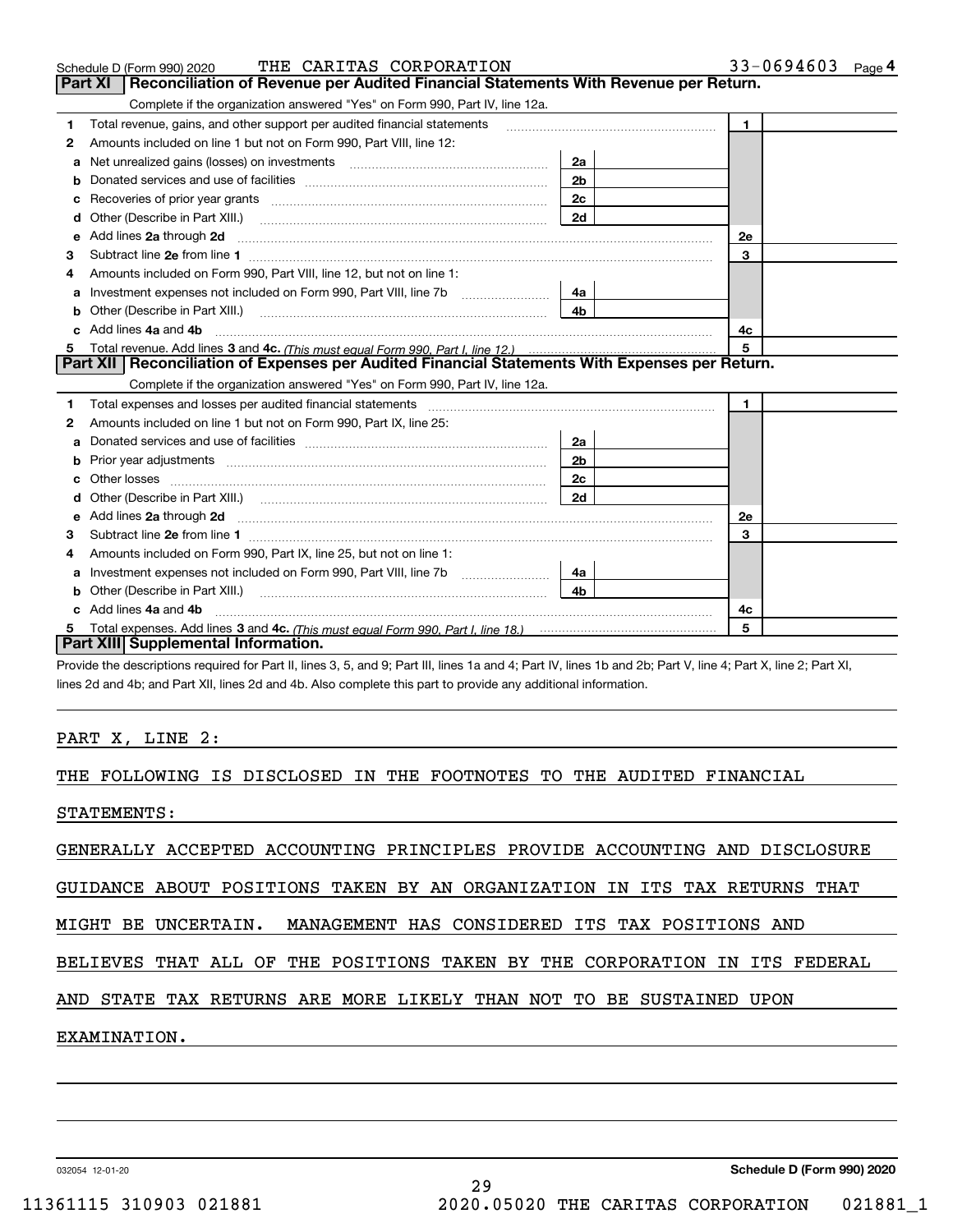| <b>Part AIII</b> Supplemental Information <sub>(continued)</sub> |                            |
|------------------------------------------------------------------|----------------------------|
|                                                                  |                            |
|                                                                  |                            |
|                                                                  |                            |
|                                                                  |                            |
|                                                                  |                            |
|                                                                  |                            |
|                                                                  |                            |
|                                                                  |                            |
|                                                                  |                            |
|                                                                  |                            |
|                                                                  |                            |
|                                                                  |                            |
|                                                                  |                            |
|                                                                  |                            |
|                                                                  |                            |
|                                                                  |                            |
|                                                                  |                            |
|                                                                  |                            |
|                                                                  |                            |
|                                                                  |                            |
|                                                                  |                            |
|                                                                  |                            |
|                                                                  |                            |
|                                                                  |                            |
|                                                                  |                            |
|                                                                  |                            |
|                                                                  |                            |
|                                                                  |                            |
|                                                                  |                            |
|                                                                  |                            |
|                                                                  |                            |
|                                                                  |                            |
|                                                                  | Schedule D (Form 990) 2020 |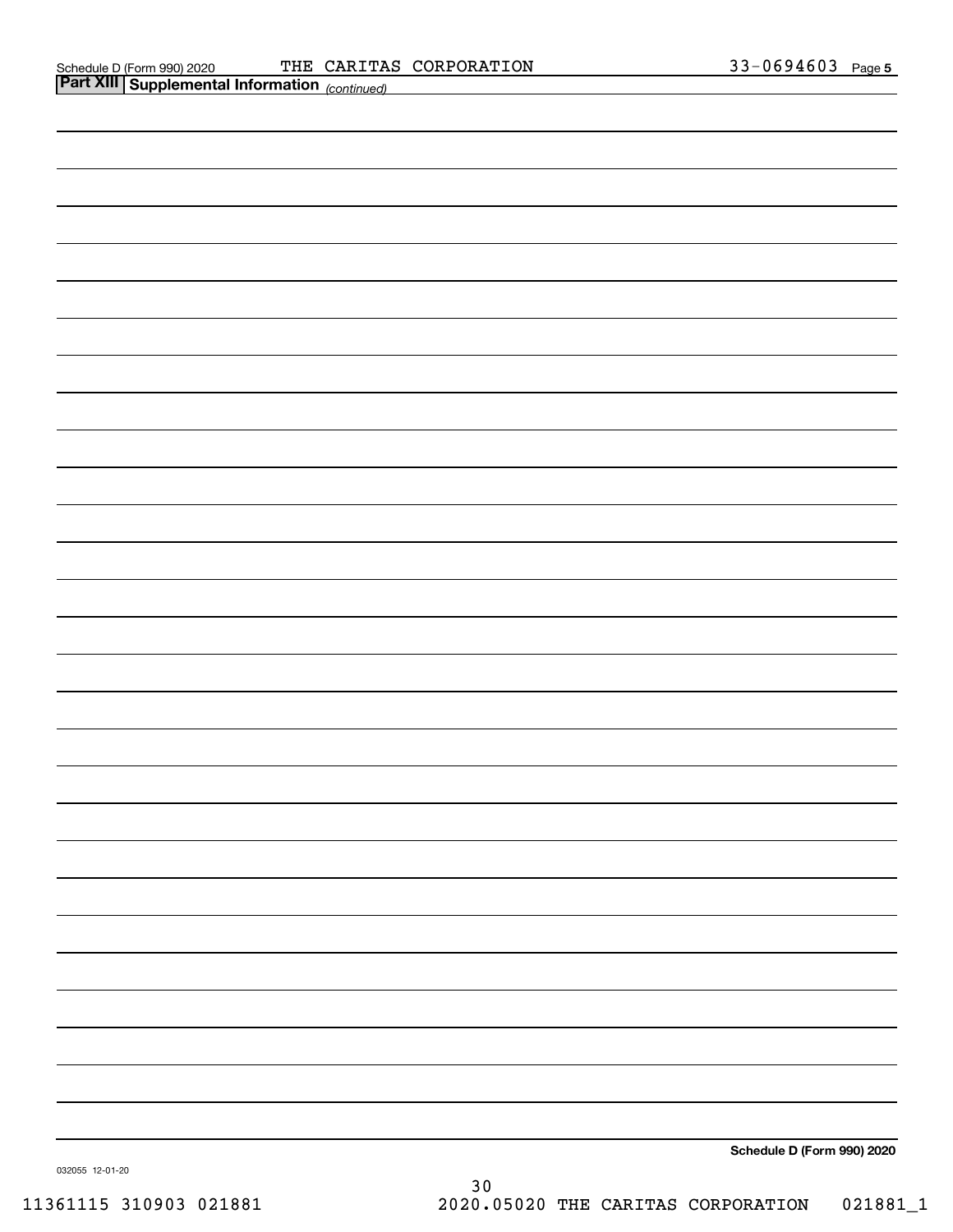| <b>SCHEDULE I</b><br>(Form 990)                                                                                                                                                                                                                                                                            | <b>Grants and Other Assistance to Organizations,</b><br>Governments, and Individuals in the United States<br>Complete if the organization answered "Yes" on Form 990, Part IV, line 21 or 22. |                                    |                                                       |                                         |                                                                |                                          |                                                                                   |  |  |
|------------------------------------------------------------------------------------------------------------------------------------------------------------------------------------------------------------------------------------------------------------------------------------------------------------|-----------------------------------------------------------------------------------------------------------------------------------------------------------------------------------------------|------------------------------------|-------------------------------------------------------|-----------------------------------------|----------------------------------------------------------------|------------------------------------------|-----------------------------------------------------------------------------------|--|--|
| Department of the Treasury<br>Internal Revenue Service                                                                                                                                                                                                                                                     |                                                                                                                                                                                               |                                    | Attach to Form 990.                                   |                                         |                                                                |                                          | <b>Open to Public</b><br>Inspection                                               |  |  |
| Name of the organization                                                                                                                                                                                                                                                                                   |                                                                                                                                                                                               |                                    | Go to www.irs.gov/Form990 for the latest information. |                                         |                                                                |                                          | <b>Employer identification number</b>                                             |  |  |
| THE CARITAS CORPORATION                                                                                                                                                                                                                                                                                    |                                                                                                                                                                                               |                                    |                                                       |                                         |                                                                |                                          | 33-0694603                                                                        |  |  |
| Part I<br><b>General Information on Grants and Assistance</b>                                                                                                                                                                                                                                              |                                                                                                                                                                                               |                                    |                                                       |                                         |                                                                |                                          |                                                                                   |  |  |
| Does the organization maintain records to substantiate the amount of the grants or assistance, the grantees' eligibility for the grants or assistance, and the selection<br>$\mathbf 1$<br>2 Describe in Part IV the organization's procedures for monitoring the use of grant funds in the United States. |                                                                                                                                                                                               |                                    |                                                       |                                         |                                                                |                                          | $\sqrt{X}$ Yes<br>$\overline{\phantom{a}}$ No                                     |  |  |
| Part II<br>Grants and Other Assistance to Domestic Organizations and Domestic Governments. Complete if the organization answered "Yes" on Form 990, Part IV, line 21, for any                                                                                                                              |                                                                                                                                                                                               |                                    |                                                       |                                         |                                                                |                                          |                                                                                   |  |  |
| recipient that received more than \$5,000. Part II can be duplicated if additional space is needed.                                                                                                                                                                                                        |                                                                                                                                                                                               |                                    |                                                       |                                         |                                                                |                                          |                                                                                   |  |  |
| <b>1 (a)</b> Name and address of organization<br>or government                                                                                                                                                                                                                                             | $(b)$ EIN                                                                                                                                                                                     | (c) IRC section<br>(if applicable) | (d) Amount of<br>cash grant                           | (e) Amount of<br>non-cash<br>assistance | (f) Method of<br>valuation (book,<br>FMV, appraisal,<br>other) | (g) Description of<br>noncash assistance | (h) Purpose of grant<br>or assistance                                             |  |  |
| THE CARITAS FOUNDATION<br>3 PARK PLAZA, SUITE 1700<br>IRVINE, CA 92614                                                                                                                                                                                                                                     | $47 - 4047515$ 501(C)(3)                                                                                                                                                                      |                                    | 145,000.                                              | $\mathbf{0}$                            |                                                                |                                          | RENTAL ASSISTANCE AND<br><b>EDUCATION PROGRAMS FOR</b><br>UNDERSERVED COMMUNITIES |  |  |
| SANTA MARGARITA CATHOLIC HIGH<br>SCHOOL - 22062 ANTONIO PARKWAY -<br>RANCHO SANTA MARGARITA, CA 92688                                                                                                                                                                                                      | $33 - 0235681$ $501(C)(3)$                                                                                                                                                                    |                                    | 12,500                                                | $\mathbf{0}$                            |                                                                |                                          | PROVIDING FUNDING FOR<br>STUDENTS                                                 |  |  |
| SISTERS OF ST. CLARE<br>10411 GARDEN GROVE, BLVD #27<br>GARDEN GROVE, CA 92843                                                                                                                                                                                                                             | $55-3910871$ $501(C)(3)$                                                                                                                                                                      |                                    | 8,930                                                 | $\mathbf{0}$                            |                                                                |                                          | PROVIDING FUNDING FOR<br>SISTER EYMARD                                            |  |  |
| BOYS & GIRLS CLUB OF SAN JUAN<br>CAPISTRANO - 1 VIA POSITIVA - SAN<br>JUAN CAPISTRANO, CA 92675                                                                                                                                                                                                            | $33 - 0529575$ 501(C)(3)                                                                                                                                                                      |                                    | 10,000                                                | 0                                       |                                                                |                                          | PROVIDE FUNDING FOR<br>STUDENTS                                                   |  |  |
|                                                                                                                                                                                                                                                                                                            |                                                                                                                                                                                               |                                    |                                                       |                                         |                                                                |                                          |                                                                                   |  |  |
|                                                                                                                                                                                                                                                                                                            |                                                                                                                                                                                               |                                    |                                                       |                                         |                                                                |                                          |                                                                                   |  |  |
| Enter total number of section $501(c)(3)$ and government organizations listed in the line 1 table<br>2<br>Enter total number of other organizations listed in the line 1 table<br>3                                                                                                                        |                                                                                                                                                                                               |                                    |                                                       |                                         |                                                                |                                          |                                                                                   |  |  |

**For Paperwork Reduction Act Notice, see the Instructions for Form 990. Schedule I (Form 990) 2020** LHA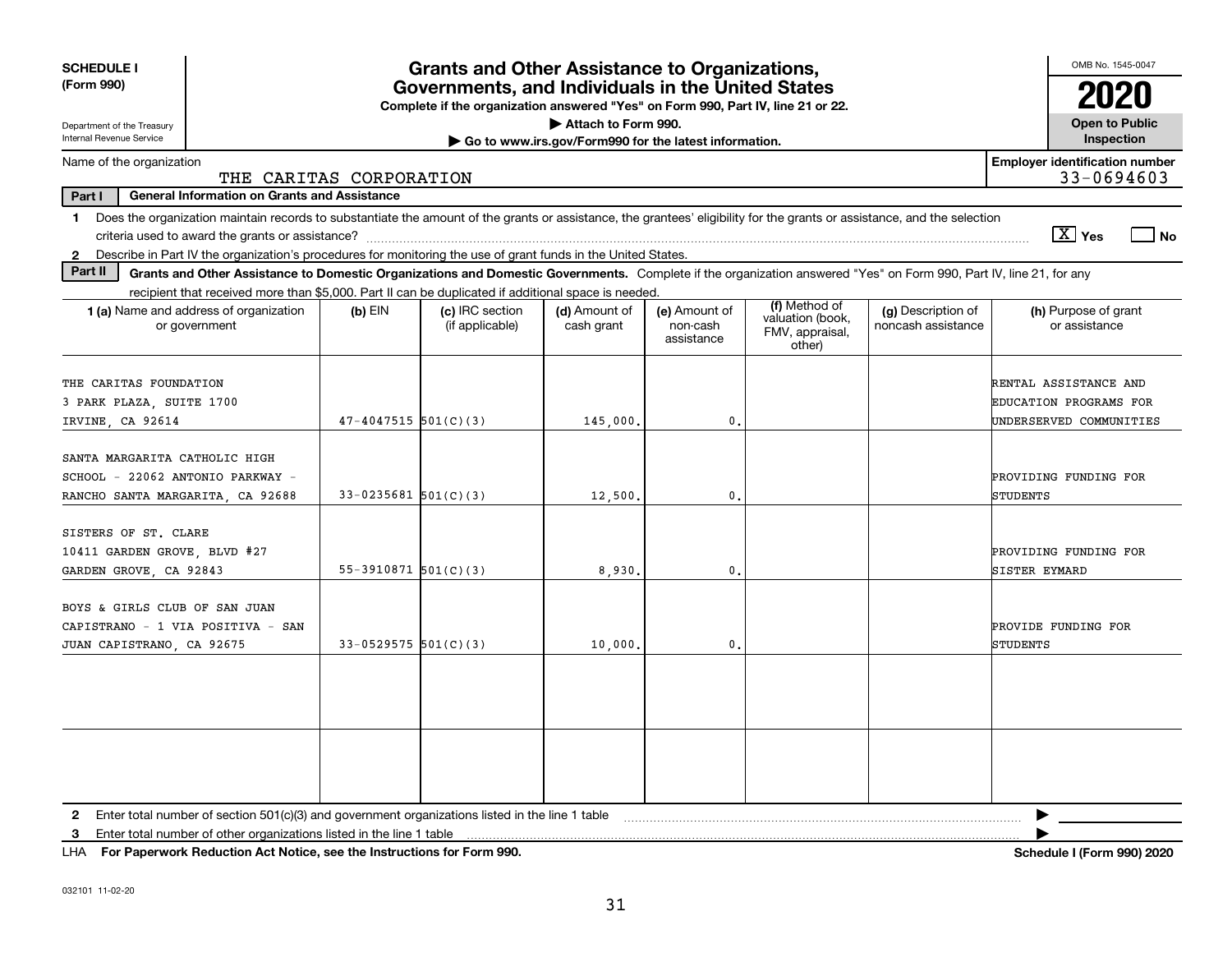| (a) Type of grant or assistance | (b) Number of<br>recipients | (c) Amount of<br>cash grant | (d) Amount of non-<br>cash assistance | (e) Method of valuation<br>(book, FMV, appraisal, other) | (f) Description of noncash assistance |
|---------------------------------|-----------------------------|-----------------------------|---------------------------------------|----------------------------------------------------------|---------------------------------------|
|                                 |                             |                             |                                       |                                                          |                                       |
|                                 |                             |                             |                                       |                                                          |                                       |
|                                 |                             |                             |                                       |                                                          |                                       |
|                                 |                             |                             |                                       |                                                          |                                       |
|                                 |                             |                             |                                       |                                                          |                                       |
|                                 |                             |                             |                                       |                                                          |                                       |
|                                 |                             |                             |                                       |                                                          |                                       |
|                                 |                             |                             |                                       |                                                          |                                       |
|                                 |                             |                             |                                       |                                                          |                                       |
|                                 |                             |                             |                                       |                                                          |                                       |

Part IV | Supplemental Information. Provide the information required in Part I, line 2; Part III, column (b); and any other additional information.

**2**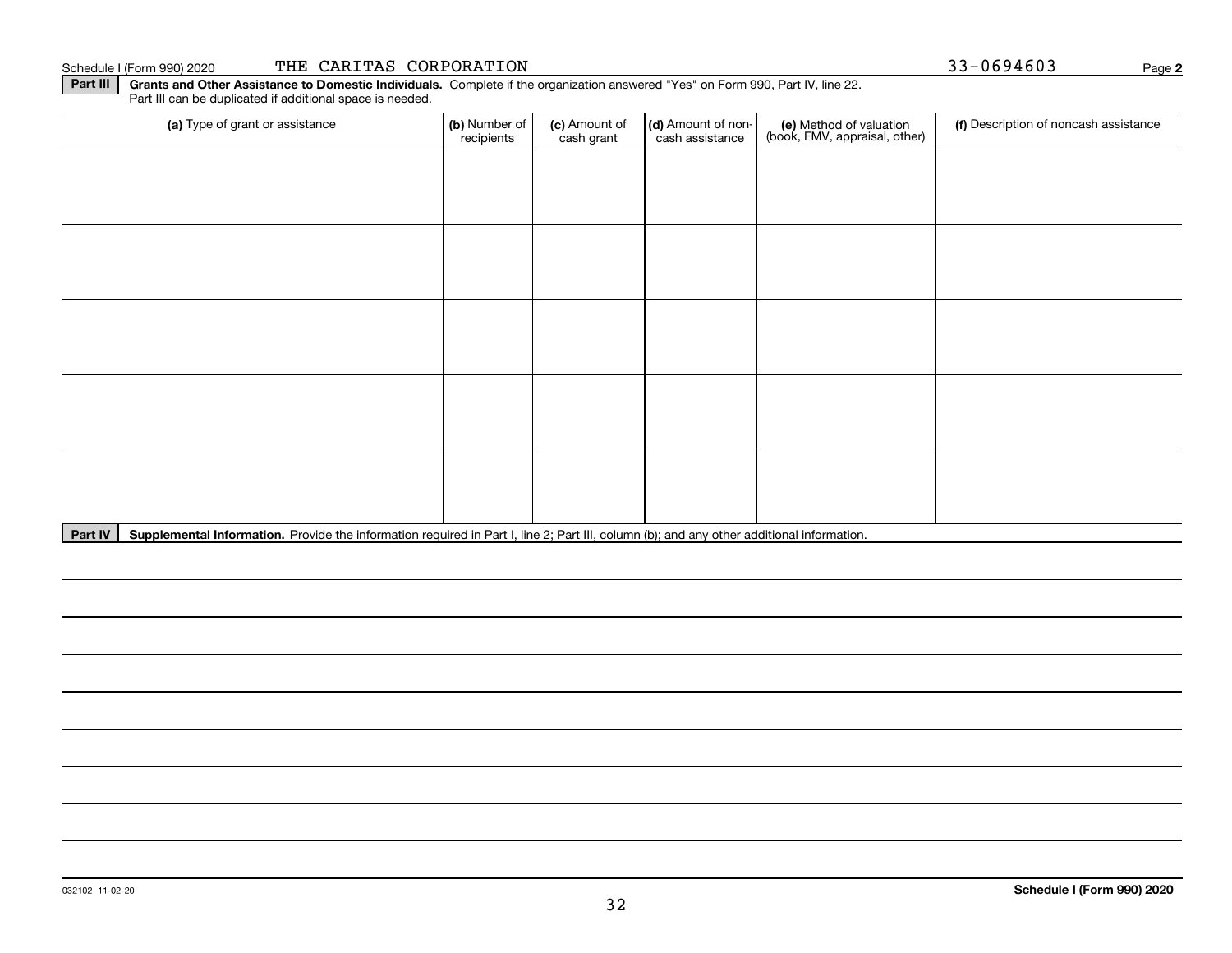|    | <b>SCHEDULE J</b><br>(Form 990)         | OMB No. 1545-0047                                                                                                      |                                       |            |             |  |  |
|----|-----------------------------------------|------------------------------------------------------------------------------------------------------------------------|---------------------------------------|------------|-------------|--|--|
|    |                                         | For certain Officers, Directors, Trustees, Key Employees, and Highest<br><b>Compensated Employees</b>                  |                                       | 2020       |             |  |  |
|    | Department of the Treasury              | Complete if the organization answered "Yes" on Form 990, Part IV, line 23.<br>Attach to Form 990.                      | <b>Open to Public</b>                 |            |             |  |  |
|    | Internal Revenue Service                | $\blacktriangleright$ Go to www.irs.gov/Form990 for instructions and the latest information.                           |                                       | Inspection |             |  |  |
|    | Name of the organization                |                                                                                                                        | <b>Employer identification number</b> |            |             |  |  |
|    |                                         | THE CARITAS CORPORATION                                                                                                | 33-0694603                            |            |             |  |  |
|    | Part I                                  | <b>Questions Regarding Compensation</b>                                                                                |                                       |            |             |  |  |
|    |                                         |                                                                                                                        |                                       | Yes        | No          |  |  |
|    |                                         | Check the appropriate box(es) if the organization provided any of the following to or for a person listed on Form 990, |                                       |            |             |  |  |
|    |                                         | Part VII, Section A, line 1a. Complete Part III to provide any relevant information regarding these items.             |                                       |            |             |  |  |
|    | First-class or charter travel           | Housing allowance or residence for personal use                                                                        |                                       |            |             |  |  |
|    | Travel for companions                   | Payments for business use of personal residence                                                                        |                                       |            |             |  |  |
|    |                                         | Health or social club dues or initiation fees<br>Tax indemnification and gross-up payments                             |                                       |            |             |  |  |
|    |                                         | Discretionary spending account<br>Personal services (such as maid, chauffeur, chef)                                    |                                       |            |             |  |  |
|    |                                         |                                                                                                                        |                                       |            |             |  |  |
|    |                                         | <b>b</b> If any of the boxes on line 1a are checked, did the organization follow a written policy regarding payment or |                                       |            |             |  |  |
|    |                                         | reimbursement or provision of all of the expenses described above? If "No," complete Part III to explain               | 1b                                    |            |             |  |  |
| 2  |                                         | Did the organization require substantiation prior to reimbursing or allowing expenses incurred by all directors,       |                                       |            |             |  |  |
|    |                                         |                                                                                                                        | $\mathbf{2}$                          |            |             |  |  |
|    |                                         |                                                                                                                        |                                       |            |             |  |  |
| з  |                                         | Indicate which, if any, of the following the organization used to establish the compensation of the organization's     |                                       |            |             |  |  |
|    |                                         | CEO/Executive Director. Check all that apply. Do not check any boxes for methods used by a related organization to     |                                       |            |             |  |  |
|    |                                         | establish compensation of the CEO/Executive Director, but explain in Part III.                                         |                                       |            |             |  |  |
|    | Compensation committee                  | Written employment contract                                                                                            |                                       |            |             |  |  |
|    |                                         | Compensation survey or study<br>Independent compensation consultant                                                    |                                       |            |             |  |  |
|    |                                         | Form 990 of other organizations<br>Approval by the board or compensation committee                                     |                                       |            |             |  |  |
| 4  |                                         | During the year, did any person listed on Form 990, Part VII, Section A, line 1a, with respect to the filing           |                                       |            |             |  |  |
|    | organization or a related organization: |                                                                                                                        |                                       |            |             |  |  |
| а  |                                         | Receive a severance payment or change-of-control payment?                                                              | 4a                                    |            | х           |  |  |
| b  |                                         | Participate in or receive payment from a supplemental nonqualified retirement plan?                                    | 4b                                    |            | X           |  |  |
| с  |                                         | Participate in or receive payment from an equity-based compensation arrangement?                                       | 4c                                    |            | $\mathbf X$ |  |  |
|    |                                         | If "Yes" to any of lines 4a-c, list the persons and provide the applicable amounts for each item in Part III.          |                                       |            |             |  |  |
|    |                                         |                                                                                                                        |                                       |            |             |  |  |
|    |                                         | Only section 501(c)(3), 501(c)(4), and 501(c)(29) organizations must complete lines 5-9.                               |                                       |            |             |  |  |
| 5  |                                         | For persons listed on Form 990, Part VII, Section A, line 1a, did the organization pay or accrue any compensation      |                                       |            |             |  |  |
|    | contingent on the revenues of:          |                                                                                                                        |                                       |            |             |  |  |
| a  |                                         |                                                                                                                        | 5a                                    |            | x           |  |  |
|    |                                         |                                                                                                                        | 5b                                    |            | $\mathbf X$ |  |  |
|    |                                         | If "Yes" on line 5a or 5b, describe in Part III.                                                                       |                                       |            |             |  |  |
| 6. |                                         | For persons listed on Form 990, Part VII, Section A, line 1a, did the organization pay or accrue any compensation      |                                       |            |             |  |  |
|    | contingent on the net earnings of:      |                                                                                                                        |                                       |            |             |  |  |
| a  |                                         |                                                                                                                        | 6a                                    |            | х           |  |  |
|    |                                         |                                                                                                                        | 6b                                    |            | $\mathbf X$ |  |  |
|    |                                         | If "Yes" on line 6a or 6b, describe in Part III.                                                                       |                                       |            |             |  |  |
|    |                                         | 7 For persons listed on Form 990, Part VII, Section A, line 1a, did the organization provide any nonfixed payments     |                                       |            |             |  |  |
|    |                                         |                                                                                                                        | $\overline{7}$                        |            | х           |  |  |
| 8  |                                         | Were any amounts reported on Form 990, Part VII, paid or accrued pursuant to a contract that was subject to the        |                                       |            |             |  |  |
|    |                                         | initial contract exception described in Regulations section 53.4958-4(a)(3)? If "Yes," describe in Part III            | 8                                     |            | х           |  |  |
| 9  |                                         | If "Yes" on line 8, did the organization also follow the rebuttable presumption procedure described in                 |                                       |            |             |  |  |
|    |                                         |                                                                                                                        | 9                                     |            |             |  |  |
|    |                                         | LHA For Paperwork Reduction Act Notice, see the Instructions for Form 990.                                             | Schedule J (Form 990) 2020            |            |             |  |  |

032111 12-07-20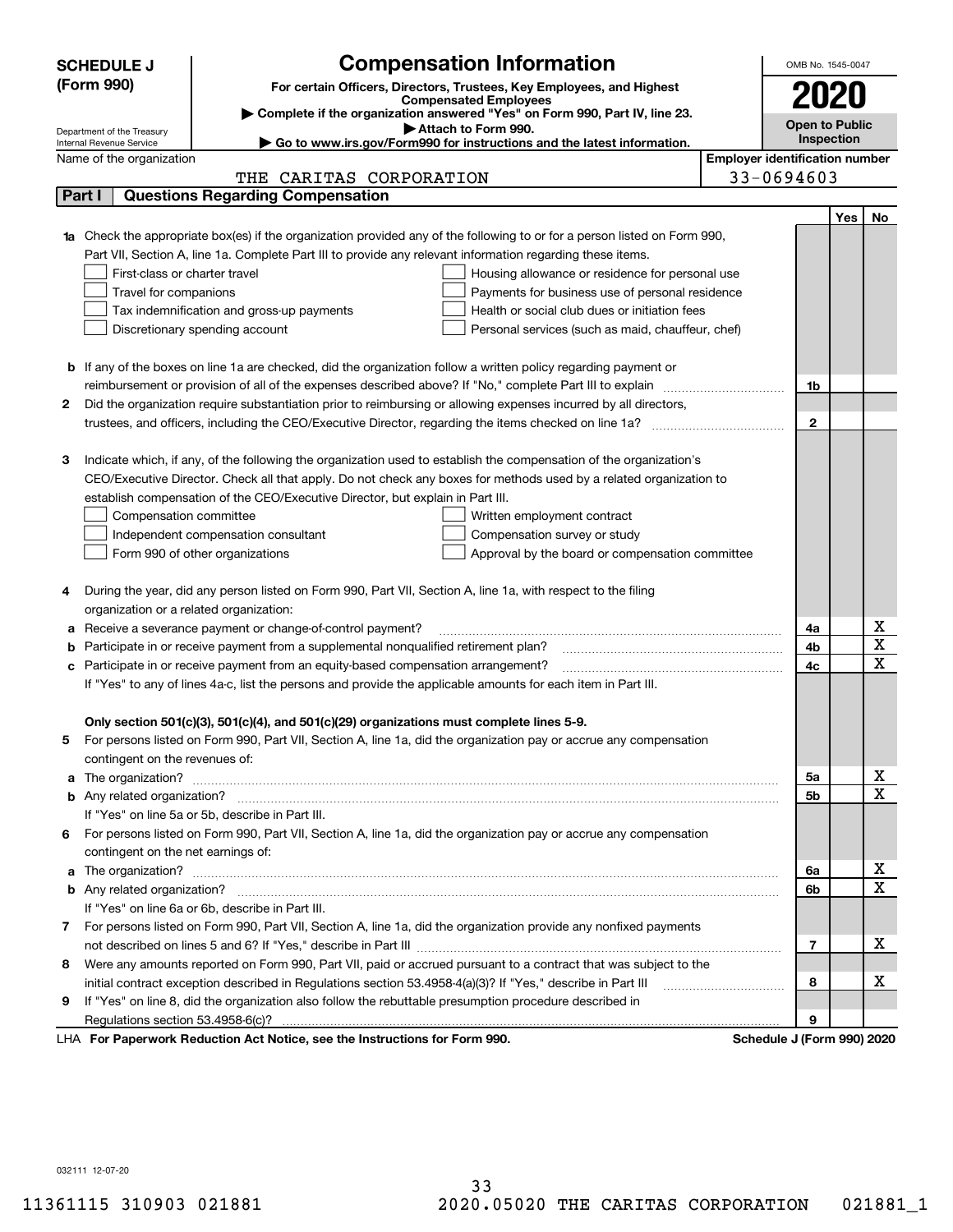#### 33-0694603

**2**

# **Part II Officers, Directors, Trustees, Key Employees, and Highest Compensated Employees.**  Schedule J (Form 990) 2020 Page Use duplicate copies if additional space is needed.

For each individual whose compensation must be reported on Schedule J, report compensation from the organization on row (i) and from related organizations, described in the instructions, on row (ii). Do not list any individuals that aren't listed on Form 990, Part VII.

**Note:**  The sum of columns (B)(i)-(iii) for each listed individual must equal the total amount of Form 990, Part VII, Section A, line 1a, applicable column (D) and (E) amounts for that individual.

|                         |      |                          | (B) Breakdown of W-2 and/or 1099-MISC compensation |                                           | (C) Retirement and<br>other deferred | (D) Nontaxable<br>benefits | (E) Total of columns<br>$(B)(i)-(D)$ | (F) Compensation<br>in column (B)         |
|-------------------------|------|--------------------------|----------------------------------------------------|-------------------------------------------|--------------------------------------|----------------------------|--------------------------------------|-------------------------------------------|
| (A) Name and Title      |      | (i) Base<br>compensation | (ii) Bonus &<br>incentive<br>compensation          | (iii) Other<br>reportable<br>compensation | compensation                         |                            |                                      | reported as deferred<br>on prior Form 990 |
| THERESE BEJOTTE<br>(1)  | (i)  | 204, 102.                | $\overline{0}$ .                                   | $\overline{0}$ .                          | $\overline{0}$ .                     | 1,448.                     | 205,550.                             | 0.                                        |
| CHIEF OPERATING OFFICER | (ii) | $\overline{0}$ .         | $\overline{0}$ .                                   | $\overline{0}$ .                          | $\overline{0}$ .                     | $\overline{0}$ .           | $\overline{0}$ .                     | $\overline{0}$ .                          |
| JOHN WOOLLEY<br>(2)     | (i)  | 172,683.                 | $\overline{0}$ .                                   | $\overline{0}$ .                          | $\overline{0}$ .                     | $\overline{0}$ .           | 172, 683.                            | $\overline{0}$ .                          |
| CHIEF INVESTING OFFICER | (ii) | $\overline{0}$ .         | $\overline{0}$ .                                   | $\overline{0}$ .                          | $\overline{0}$ .                     | $\overline{0}$ .           | $\overline{0}$ .                     | 0.                                        |
| PENNY SERNA<br>(3)      | (i)  | 148,608.                 | $\overline{0}$ .                                   | $\overline{0}$ .                          | $\overline{0}$ .                     | 1,463.                     | 150,071.                             | 0.                                        |
| CHIEF FINANCIAL OFFICER | (ii) | 0.                       | $\overline{0}$ .                                   | $\overline{0}$ .                          | $\overline{0}$ .                     | 0.                         | 0.                                   | $\overline{0}$ .                          |
|                         | (i)  |                          |                                                    |                                           |                                      |                            |                                      |                                           |
|                         | (ii) |                          |                                                    |                                           |                                      |                            |                                      |                                           |
|                         | (i)  |                          |                                                    |                                           |                                      |                            |                                      |                                           |
|                         | (ii) |                          |                                                    |                                           |                                      |                            |                                      |                                           |
|                         | (i)  |                          |                                                    |                                           |                                      |                            |                                      |                                           |
|                         | (ii) |                          |                                                    |                                           |                                      |                            |                                      |                                           |
|                         | (i)  |                          |                                                    |                                           |                                      |                            |                                      |                                           |
|                         | (ii) |                          |                                                    |                                           |                                      |                            |                                      |                                           |
|                         | (i)  |                          |                                                    |                                           |                                      |                            |                                      |                                           |
|                         | (ii) |                          |                                                    |                                           |                                      |                            |                                      |                                           |
|                         | (i)  |                          |                                                    |                                           |                                      |                            |                                      |                                           |
|                         | (ii) |                          |                                                    |                                           |                                      |                            |                                      |                                           |
|                         | (i)  |                          |                                                    |                                           |                                      |                            |                                      |                                           |
|                         | (ii) |                          |                                                    |                                           |                                      |                            |                                      |                                           |
|                         | (i)  |                          |                                                    |                                           |                                      |                            |                                      |                                           |
|                         | (ii) |                          |                                                    |                                           |                                      |                            |                                      |                                           |
|                         | (i)  |                          |                                                    |                                           |                                      |                            |                                      |                                           |
|                         | (ii) |                          |                                                    |                                           |                                      |                            |                                      |                                           |
|                         | (i)  |                          |                                                    |                                           |                                      |                            |                                      |                                           |
|                         | (ii) |                          |                                                    |                                           |                                      |                            |                                      |                                           |
|                         | (i)  |                          |                                                    |                                           |                                      |                            |                                      |                                           |
|                         | (ii) |                          |                                                    |                                           |                                      |                            |                                      |                                           |
|                         | (i)  |                          |                                                    |                                           |                                      |                            |                                      |                                           |
|                         | (ii) |                          |                                                    |                                           |                                      |                            |                                      |                                           |
|                         | (i)  |                          |                                                    |                                           |                                      |                            |                                      |                                           |
|                         | (ii) |                          |                                                    |                                           |                                      |                            |                                      |                                           |

**Schedule J (Form 990) 2020**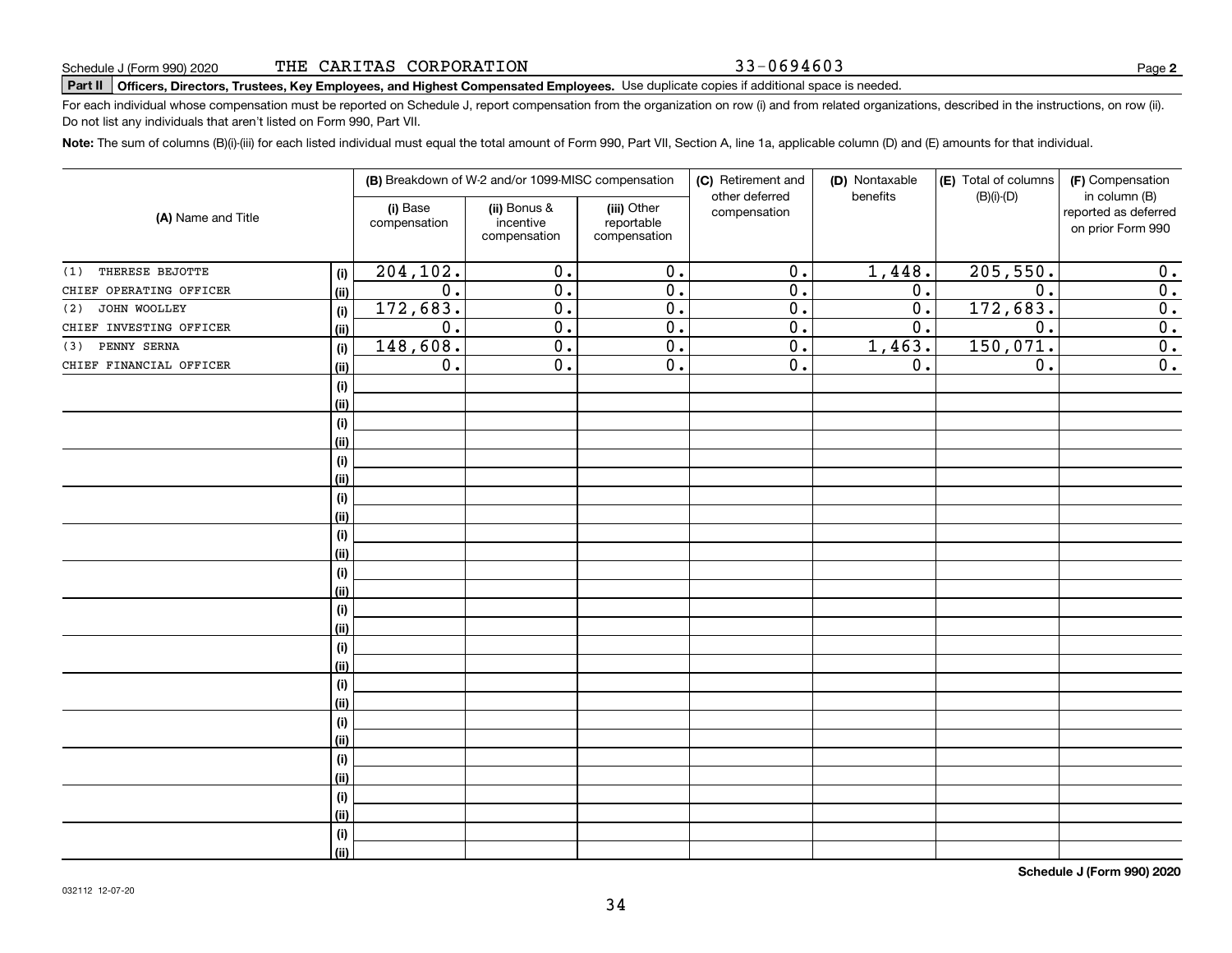### **Part III Supplemental Information**

Schedule J (Form 990) 2020 THE CARITAS CORPORATION 33-0694603<br>Part III Supplemental Information<br>Provide the information, explanation, or descriptions required for Part I, lines 1a, 1b, 3, 4a, 4b, 4c, 5a, 5b, 6a, 6b, 7, and

**Schedule J (Form 990) 2020**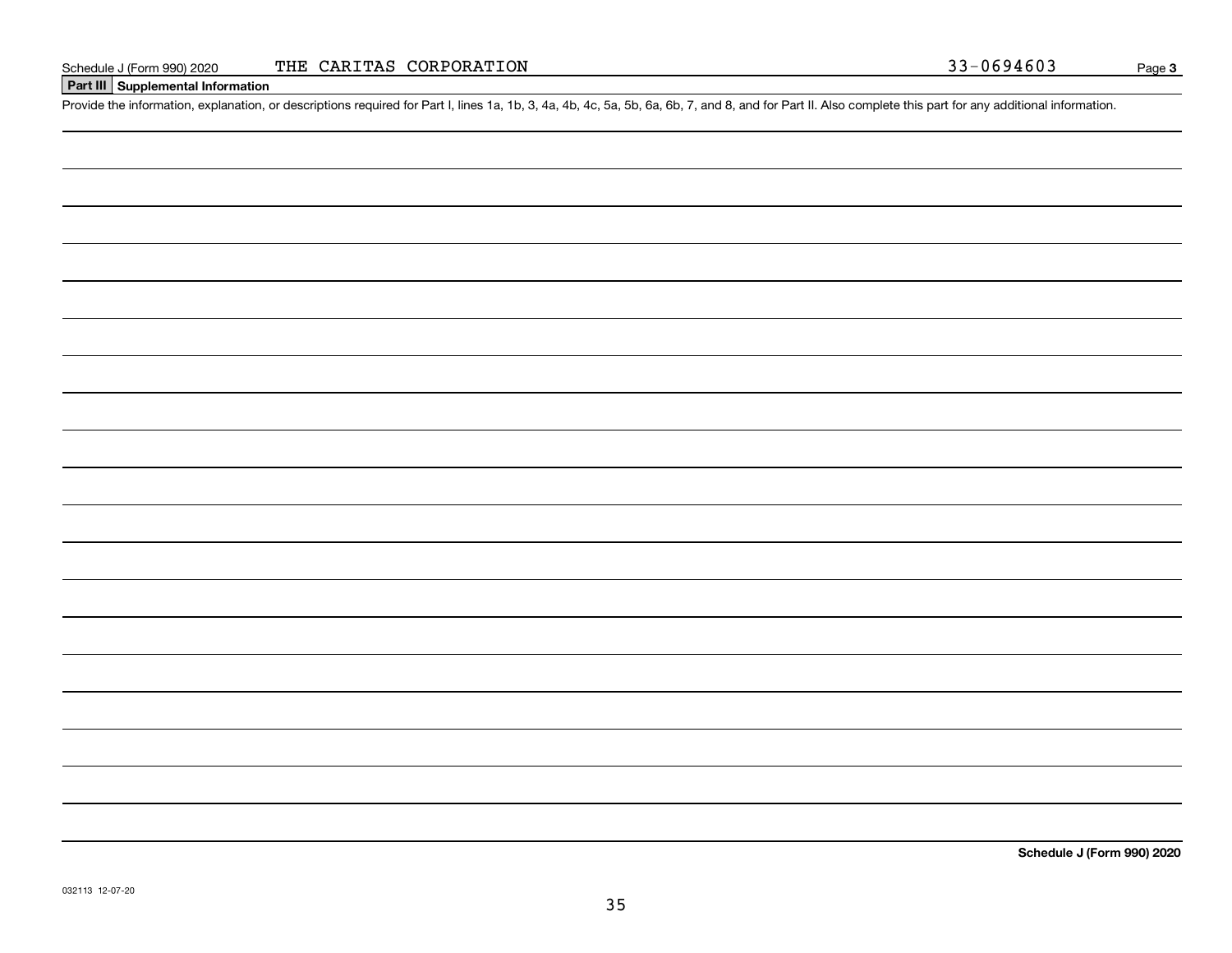| <b>SCHEDULE K</b>            |  |
|------------------------------|--|
| $(T_{\text{max}} \cap \cap)$ |  |

Internal Revenue Service

Department of the Treasury

# **Supplemental Information on Tax-Exempt Bonds**

**(Form 990) | Complete if the organization answered "Yes" on Form 990, Part IV, line 24a. Provide descriptions,**

**explanations, and any additional information in Part VI. Open to Public | Attach to Form 990. | Go to www.irs.gov/Form990 for instructions and the latest information. Inspection**

Name of the organization

#### THE CARITAS CORPORATION

#### **Employer identification number** 33-0694603

**Part I Bond Issues**

| (a) Issuer name                                                                   | (b) Issuer EIN               | $(c)$ CUSIP $#$ | (d) Date issued | (e) Issue price            |              | (f) Description of purpose |                       |           |             | (g) Defeased (h) On behalf<br>of issuer |               | (i) Pooled<br>financing |   |
|-----------------------------------------------------------------------------------|------------------------------|-----------------|-----------------|----------------------------|--------------|----------------------------|-----------------------|-----------|-------------|-----------------------------------------|---------------|-------------------------|---|
|                                                                                   |                              |                 |                 |                            |              |                            |                       | Yes       | No          | Yes                                     | <b>No</b>     | Yes   No                |   |
| CALIFORNIA MUNICIPAL                                                              |                              |                 |                 |                            |              | MOBILE HOME PARK           |                       |           |             |                                         |               |                         |   |
| A FINANCE AUTHORITY                                                               | 20-156346613049SABO 09/16/10 |                 |                 |                            |              | 49542170. PURCHASE         |                       |           | X           |                                         | X             | X                       |   |
| CALIFORNIA MUNICIPAL                                                              |                              |                 |                 |                            |              | MOBILE HOME PARK           |                       |           |             |                                         |               |                         |   |
| <b>B FINANCE AUTHORITY</b>                                                        | 20-156346613049SAF1 03/13/12 |                 |                 |                            |              | 44287500. PURCHASE         |                       |           | X           |                                         | X             | X                       |   |
| CALIFORNIA MUNICIPAL                                                              |                              |                 |                 |                            |              |                            |                       |           |             |                                         |               |                         |   |
| C FINANCE AUTHORITY                                                               | 20-156346613049SBZ6 11/16/17 |                 |                 |                            |              | 66383280.REFINANCE         |                       |           | х           |                                         | X             | X                       |   |
| NATIONAL FINANCE                                                                  |                              |                 |                 |                            |              | MOBILE HOME PARK           |                       |           |             |                                         |               |                         |   |
| <b>D AUTHORITY</b>                                                                | 52-130459863607YAK6 12/03/20 |                 |                 |                            |              | 37620000. PURCHASE         |                       |           | $\mathbf X$ |                                         | $\mathbf X$   | X                       |   |
| <b>Proceeds</b><br>Part II                                                        |                              |                 |                 |                            |              |                            |                       |           |             |                                         |               |                         |   |
|                                                                                   |                              |                 | A               |                            |              | B                          | C                     |           |             |                                         | D             |                         |   |
| Amount of bonds retired                                                           |                              |                 |                 | 50,080,000.                |              | 505,000.                   | 3,155,000.            |           |             |                                         |               |                         |   |
| Amount of bonds legally defeased                                                  |                              |                 |                 |                            |              |                            |                       |           |             |                                         |               |                         |   |
| 3                                                                                 |                              |                 |                 | 49,542,170.                |              | 44,287,500.                | 66, 383, 280.         |           |             |                                         | 37, 112, 130. |                         |   |
| Gross proceeds in reserve funds                                                   |                              |                 |                 | 3,773,870.                 |              | 3, 243, 213.               | 3,414,400.            |           |             |                                         |               | 2,466,900.              |   |
| Capitalized interest from proceeds<br>5                                           |                              |                 |                 |                            |              |                            |                       |           |             |                                         |               |                         |   |
| Proceeds in refunding escrows<br>6                                                |                              |                 |                 | 5,325,117.                 |              |                            | 61,013,399.           |           |             |                                         |               |                         |   |
| Issuance costs from proceeds<br>7                                                 |                              |                 |                 | 885,750.<br>990,843.       |              | 588,940.                   |                       |           | 562, 234.   |                                         |               |                         |   |
| Credit enhancement from proceeds<br>8                                             |                              |                 |                 |                            |              |                            |                       |           |             |                                         |               |                         |   |
| Working capital expenditures from proceeds<br>9                                   |                              |                 |                 |                            |              |                            |                       |           |             |                                         |               |                         |   |
| Capital expenditures from proceeds<br>10                                          |                              |                 |                 | 39,452,340.<br>40,158,537. |              | 1,542,432.                 |                       |           |             | 34,082,997.                             |               |                         |   |
| Other spent proceeds<br>11                                                        |                              |                 |                 |                            |              |                            |                       |           |             |                                         |               |                         |   |
| Other unspent proceeds<br>12                                                      |                              |                 |                 |                            |              |                            |                       |           |             |                                         |               |                         |   |
| Year of substantial completion<br>13                                              |                              |                 |                 | 2010                       |              | 2012                       | 2017                  |           |             |                                         |               | 2020                    |   |
|                                                                                   |                              |                 | Yes             | No                         | <b>Yes</b>   | No                         | Yes                   | <b>No</b> |             | <b>Yes</b>                              |               | No                      |   |
| Were the bonds issued as part of a refunding issue of tax-exempt bonds (or,<br>14 |                              |                 |                 |                            |              |                            |                       |           |             |                                         |               |                         |   |
| if issued prior to 2018, a current refunding issue)?                              |                              |                 | х               |                            |              | x                          |                       | x         |             |                                         |               |                         | X |
| Were the bonds issued as part of a refunding issue of taxable bonds (or, if<br>15 |                              |                 |                 |                            |              |                            |                       |           |             |                                         |               |                         |   |
| issued prior to 2018, an advance refunding issue)?                                |                              |                 |                 | X                          |              | x                          | x                     |           |             |                                         |               |                         | X |
| Has the final allocation of proceeds been made?<br>16                             |                              |                 | X               |                            | $\mathbf{x}$ |                            | $\overline{\text{X}}$ |           |             | $\mathbf x$                             |               |                         |   |
| Does the organization maintain adequate books and records to support the<br>17    |                              |                 |                 |                            |              |                            |                       |           |             |                                         |               |                         |   |
| final allocation of proceeds?                                                     |                              |                 | X               |                            | $\mathbf X$  |                            | x                     |           |             | X                                       |               |                         |   |

**For Paperwork Reduction Act Notice, see the Instructions for Form 990. Schedule K (Form 990) 2020** LHA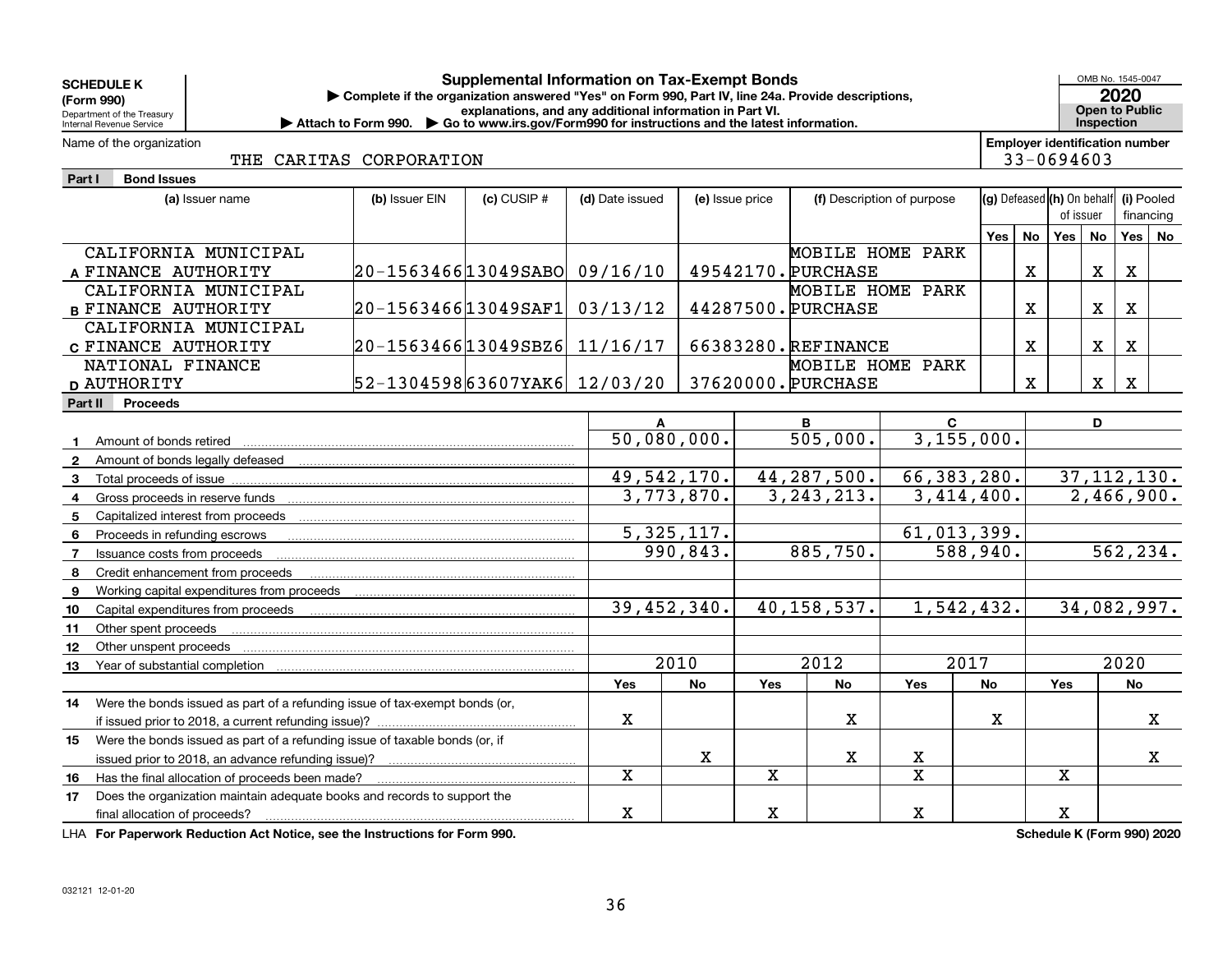| 33-0694603 |  |  |  |
|------------|--|--|--|
|------------|--|--|--|

|                | Part III Private Business Use                                                                      |             |             |             |                   |             |                   |             |               |
|----------------|----------------------------------------------------------------------------------------------------|-------------|-------------|-------------|-------------------|-------------|-------------------|-------------|---------------|
|                |                                                                                                    |             | Δ           |             | B                 | C           |                   | D           |               |
| 1.             | Was the organization a partner in a partnership, or a member of an LLC,                            | Yes         | <b>No</b>   | <b>Yes</b>  | No                | <b>Yes</b>  | No                | <b>Yes</b>  | No            |
|                | which owned property financed by tax-exempt bonds?                                                 |             | x           |             | X                 |             | x                 |             | x             |
|                | 2 Are there any lease arrangements that may result in private business use of                      |             |             |             |                   |             |                   |             |               |
|                |                                                                                                    |             | x           |             | X                 |             | х                 |             | x             |
|                | 3a Are there any management or service contracts that may result in private                        |             |             |             |                   |             |                   |             |               |
|                |                                                                                                    |             | x           |             | x                 |             | x                 |             | X.            |
|                | <b>b</b> If "Yes" to line 3a, does the organization routinely engage bond counsel or other outside |             |             |             |                   |             |                   |             |               |
|                | counsel to review any management or service contracts relating to the financed property?           |             |             |             |                   |             |                   |             |               |
|                | c Are there any research agreements that may result in private business use of                     |             |             |             |                   |             |                   |             |               |
|                |                                                                                                    |             | $\mathbf x$ |             | $\mathbf X$       |             | $\mathbf X$       |             | x             |
|                | d If "Yes" to line 3c, does the organization routinely engage bond counsel or other                |             |             |             |                   |             |                   |             |               |
|                | outside counsel to review any research agreements relating to the financed property?               |             |             |             |                   |             |                   |             |               |
| 4              | Enter the percentage of financed property used in a private business use by entities               |             |             |             |                   |             |                   |             |               |
|                | other than a section 501(c)(3) organization or a state or local government<br>▸                    |             | %           |             | %                 |             | %                 |             | %             |
| 5              | Enter the percentage of financed property used in a private business use as a                      |             |             |             |                   |             |                   |             |               |
|                | result of unrelated trade or business activity carried on by your organization,                    |             |             |             |                   |             |                   |             |               |
|                | another section 501(c)(3) organization, or a state or local government $\ldots$ $\blacksquare$     |             | %           |             | %                 |             | %                 |             | %             |
| 6              |                                                                                                    |             | %           |             | %                 |             | %                 |             | %             |
| $\overline{7}$ |                                                                                                    | X           |             | $\mathbf X$ |                   | $\mathbf X$ |                   | $\mathbf X$ |               |
|                | 8a Has there been a sale or disposition of any of the bond-financed property to a non-             |             |             |             |                   |             |                   |             |               |
|                | governmental person other than a 501(c)(3) organization since the bonds were issued?               |             | $\mathbf x$ |             | X                 |             | X                 |             | x             |
|                | <b>b</b> If "Yes" to line 8a, enter the percentage of bond-financed property sold or               |             |             |             |                   |             |                   |             |               |
|                | disposed of                                                                                        |             | %           |             | %                 |             | %                 |             | $\frac{0}{6}$ |
|                | c If "Yes" to line 8a, was any remedial action taken pursuant to Regulations                       |             |             |             |                   |             |                   |             |               |
|                |                                                                                                    |             |             |             |                   |             |                   |             |               |
|                | 9 Has the organization established written procedures to ensure that all                           |             |             |             |                   |             |                   |             |               |
|                |                                                                                                    |             |             |             |                   |             |                   |             |               |
|                | nonqualified bonds of the issue are remediated in accordance with the                              |             | X           |             | X                 |             | x                 |             | X.            |
|                | Part IV Arbitrage                                                                                  |             |             |             |                   |             |                   |             |               |
|                |                                                                                                    |             | A           |             | B                 |             | C                 | D           |               |
|                |                                                                                                    |             |             |             |                   |             |                   |             |               |
| 1              | Has the issuer filed Form 8038-T, Arbitrage Rebate, Yield Reduction and                            | Yes         | No<br>X.    | Yes         | No<br>$\mathbf x$ | <b>Yes</b>  | No<br>$\mathbf x$ | <b>Yes</b>  | No<br>х       |
|                | Penalty in Lieu of Arbitrage Rebate?                                                               |             |             |             |                   |             |                   |             |               |
|                | 2 If "No" to line 1, did the following apply?                                                      |             | $\mathbf X$ |             | $\mathbf X$       |             | X                 | X           |               |
|                |                                                                                                    |             | X           |             | $\mathbf X$       |             | $\mathbf X$       |             | $\mathbf X$   |
|                |                                                                                                    | $\mathbf X$ |             | $\mathbf X$ |                   |             |                   |             |               |
|                |                                                                                                    |             |             |             |                   | x           |                   | Χ           |               |
|                | If "Yes" to line 2c, provide in Part VI the date the rebate computation was                        |             |             |             |                   |             |                   |             |               |
|                | performed                                                                                          |             |             |             |                   |             |                   |             |               |
|                | 3 Is the bond issue a variable rate issue?                                                         |             | $\mathbf x$ |             | $\mathbf X$       | x           |                   | Χ           |               |

032122 12-01-20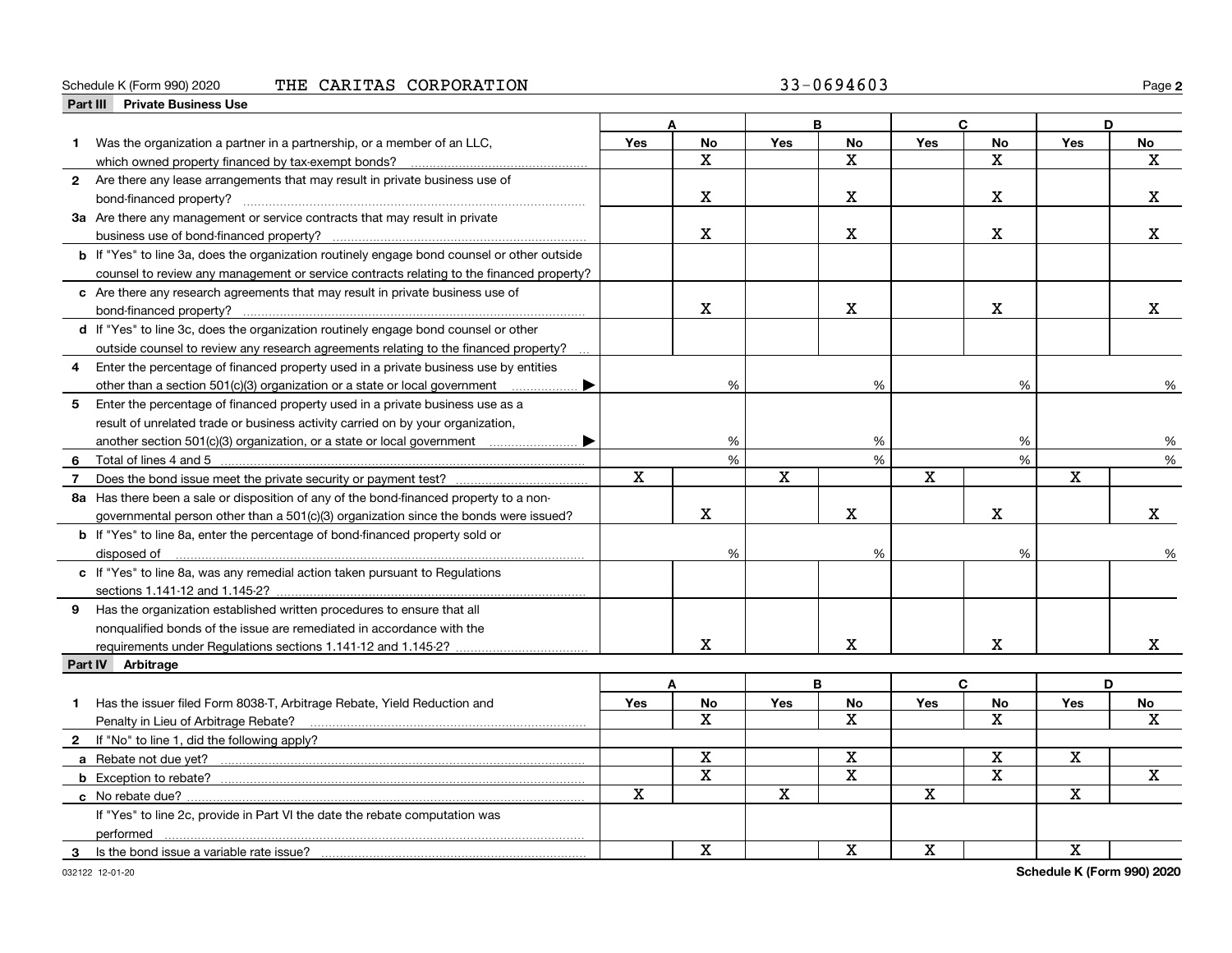**3**

| Part IV Arbitrage (continued)                                                                                                |              |                                             |                         |            |             |                         |            |             |  |
|------------------------------------------------------------------------------------------------------------------------------|--------------|---------------------------------------------|-------------------------|------------|-------------|-------------------------|------------|-------------|--|
|                                                                                                                              |              | A                                           |                         | В          |             | C                       | D          |             |  |
| 4a Has the organization or the governmental issuer entered into a qualified                                                  | Yes          | No                                          | Yes                     | <b>No</b>  | <b>Yes</b>  | No                      | <b>Yes</b> | No          |  |
| hedge with respect to the bond issue?                                                                                        |              | $\overline{\mathbf{x}}$                     |                         | X          |             | x                       |            | x           |  |
|                                                                                                                              | N/A          |                                             | N/A                     |            | N/A         |                         | N/A        |             |  |
|                                                                                                                              |              |                                             |                         |            |             |                         |            |             |  |
|                                                                                                                              |              | X                                           |                         | X          |             | X                       |            | $\mathbf x$ |  |
| e Was the hedge terminated?                                                                                                  |              | X                                           |                         | X          |             | X                       |            | X           |  |
| 5a Were gross proceeds invested in a guaranteed investment contract (GIC)?                                                   | $\mathbf{x}$ |                                             | $\overline{\mathbf{x}}$ |            |             | $\mathbf{x}$            |            | X           |  |
|                                                                                                                              |              | NATIXIS FUNDING COR NATIXIS FUNDING COR N/A |                         |            |             |                         | N/A        |             |  |
| c Term of GIC                                                                                                                |              | 20.0000000                                  |                         | 20.0000000 |             |                         |            |             |  |
| d Was the regulatory safe harbor for establishing the fair market value of the GIC satisfied?                                | X            |                                             | $\mathbf x$             |            |             | X                       |            | X           |  |
| Were any gross proceeds invested beyond an available temporary period?<br>6                                                  |              | $\mathbf X$                                 |                         | X          |             | $\overline{\mathbf{x}}$ |            | X.          |  |
| Has the organization established written procedures to monitor the<br>$7^{\circ}$                                            |              |                                             |                         |            |             |                         |            |             |  |
| requirements of section 148?                                                                                                 | $\mathbf X$  |                                             | X                       |            | $\mathbf X$ |                         | X          |             |  |
| <b>Procedures To Undertake Corrective Action</b><br>Part V                                                                   |              |                                             |                         |            |             |                         |            |             |  |
|                                                                                                                              |              | A                                           |                         | B          |             | $\mathbf{C}$            | D          |             |  |
| Has the organization established written procedures to ensure that violations                                                | <b>Yes</b>   | <b>No</b>                                   | <b>Yes</b>              | <b>No</b>  | <b>Yes</b>  | <b>No</b>               | <b>Yes</b> | No          |  |
| of federal tax requirements are timely identified and corrected through the                                                  |              |                                             |                         |            |             |                         |            |             |  |
| voluntary closing agreement program if self-remediation isn't available under                                                |              |                                             |                         |            |             |                         |            |             |  |
| applicable regulations?                                                                                                      | $\mathbf X$  |                                             | X                       |            | $\mathbf X$ |                         | x          |             |  |
| Part VI Supplemental Information. Provide additional information for responses to questions on Schedule K. See instructions. |              |                                             |                         |            |             |                         |            |             |  |
| SCHEDULE K, PART IV, ARBITRAGE, LINE 2C:                                                                                     |              |                                             |                         |            |             |                         |            |             |  |
| (A) ISSUER NAME: CALIFORNIA MUNICIPAL FINANCE AUTHORITY                                                                      |              |                                             |                         |            |             |                         |            |             |  |
| DATE THE REBATE COMPUTATION WAS PERFORMED: 08/20/2020                                                                        |              |                                             |                         |            |             |                         |            |             |  |
|                                                                                                                              |              |                                             |                         |            |             |                         |            |             |  |
| ISSUER NAME: CALIFORNIA MUNICIPAL FINANCE AUTHORITY<br>(A)                                                                   |              |                                             |                         |            |             |                         |            |             |  |
| DATE THE REBATE COMPUTATION WAS PERFORMED: 12/11/2019                                                                        |              |                                             |                         |            |             |                         |            |             |  |
|                                                                                                                              |              |                                             |                         |            |             |                         |            |             |  |
| ISSUER NAME: CALIFORNIA MUNICIPAL FINANCE AUTHORITY<br>(A)                                                                   |              |                                             |                         |            |             |                         |            |             |  |
| DATE THE REBATE COMPUTATION WAS PERFORMED: 06/01/2019                                                                        |              |                                             |                         |            |             |                         |            |             |  |
|                                                                                                                              |              |                                             |                         |            |             |                         |            |             |  |
|                                                                                                                              |              |                                             |                         |            |             |                         |            |             |  |
|                                                                                                                              |              |                                             |                         |            |             |                         |            |             |  |
|                                                                                                                              |              |                                             |                         |            |             |                         |            |             |  |
|                                                                                                                              |              |                                             |                         |            |             |                         |            |             |  |
|                                                                                                                              |              |                                             |                         |            |             |                         |            |             |  |
|                                                                                                                              |              |                                             |                         |            |             |                         |            |             |  |
|                                                                                                                              |              |                                             |                         |            |             |                         |            |             |  |
|                                                                                                                              |              |                                             |                         |            |             |                         |            |             |  |
|                                                                                                                              |              |                                             |                         |            |             |                         |            |             |  |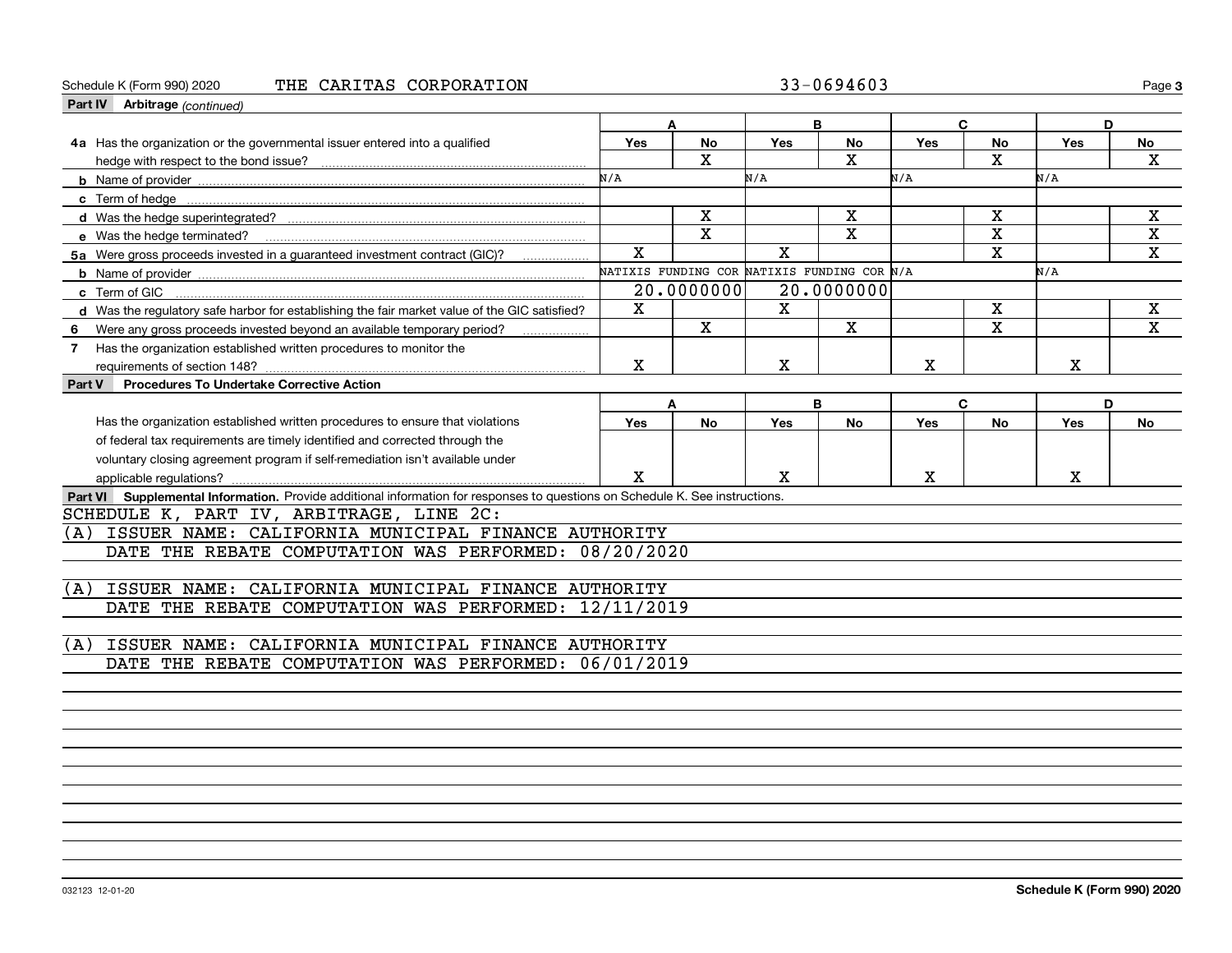| <b>SCHEDULE L</b>                                                                                                                                                                                                     |                   | <b>Transactions With Interested Persons</b>                                |                           |                |                                    |                                                                                                                                    |  |          |                                                     | OMB No. 1545-0047            |            |                |  |
|-----------------------------------------------------------------------------------------------------------------------------------------------------------------------------------------------------------------------|-------------------|----------------------------------------------------------------------------|---------------------------|----------------|------------------------------------|------------------------------------------------------------------------------------------------------------------------------------|--|----------|-----------------------------------------------------|------------------------------|------------|----------------|--|
| (Form 990 or 990-EZ)                                                                                                                                                                                                  |                   | 28b, or 28c, or Form 990-EZ, Part V, line 38a or 40b.                      |                           |                |                                    | ▶ Complete if the organization answered "Yes" on Form 990, Part IV, line 25a, 25b, 26, 27, 28a,                                    |  |          |                                                     |                              |            |                |  |
| Department of the Treasury                                                                                                                                                                                            |                   |                                                                            |                           |                | Attach to Form 990 or Form 990-EZ. |                                                                                                                                    |  |          |                                                     | <b>Open To Public</b>        |            |                |  |
| Internal Revenue Service<br>Name of the organization                                                                                                                                                                  |                   |                                                                            |                           |                |                                    | ► Go to www.irs.gov/Form990 for instructions and the latest information.                                                           |  |          |                                                     | Inspection                   |            |                |  |
|                                                                                                                                                                                                                       |                   | THE CARITAS CORPORATION                                                    |                           |                |                                    |                                                                                                                                    |  |          | <b>Employer identification number</b><br>33-0694603 |                              |            |                |  |
| Part I                                                                                                                                                                                                                |                   |                                                                            |                           |                |                                    | Excess Benefit Transactions (section 501(c)(3), section 501(c)(4), and section 501(c)(29) organizations only).                     |  |          |                                                     |                              |            |                |  |
|                                                                                                                                                                                                                       |                   |                                                                            |                           |                |                                    | Complete if the organization answered "Yes" on Form 990, Part IV, line 25a or 25b, or Form 990-EZ, Part V, line 40b.               |  |          |                                                     |                              |            |                |  |
| 1                                                                                                                                                                                                                     |                   | (b) Relationship between disqualified                                      |                           |                |                                    |                                                                                                                                    |  |          |                                                     |                              |            | (d) Corrected? |  |
| (a) Name of disqualified person                                                                                                                                                                                       |                   | person and organization                                                    |                           |                |                                    | (c) Description of transaction                                                                                                     |  |          |                                                     |                              | Yes        | No             |  |
|                                                                                                                                                                                                                       |                   |                                                                            |                           |                |                                    |                                                                                                                                    |  |          |                                                     |                              |            |                |  |
|                                                                                                                                                                                                                       |                   |                                                                            |                           |                |                                    |                                                                                                                                    |  |          |                                                     |                              |            |                |  |
|                                                                                                                                                                                                                       |                   |                                                                            |                           |                |                                    |                                                                                                                                    |  |          |                                                     |                              |            |                |  |
|                                                                                                                                                                                                                       |                   |                                                                            |                           |                |                                    |                                                                                                                                    |  |          |                                                     |                              |            |                |  |
|                                                                                                                                                                                                                       |                   |                                                                            |                           |                |                                    |                                                                                                                                    |  |          |                                                     |                              |            |                |  |
| 2 Enter the amount of tax incurred by the organization managers or disqualified persons during the year under                                                                                                         |                   |                                                                            |                           |                |                                    |                                                                                                                                    |  |          |                                                     |                              |            |                |  |
| section 4958                                                                                                                                                                                                          |                   |                                                                            |                           |                |                                    |                                                                                                                                    |  |          | $\frac{1}{2}$                                       |                              |            |                |  |
| 3 Enter the amount of tax, if any, on line 2, above, reimbursed by the organization match match contains an example the state of the container match of tax, if any, on line 2, above, reimbursed by the organization |                   |                                                                            |                           |                |                                    |                                                                                                                                    |  |          | $\blacktriangleright$ \$                            |                              |            |                |  |
|                                                                                                                                                                                                                       |                   | Loans to and/or From Interested Persons.                                   |                           |                |                                    |                                                                                                                                    |  |          |                                                     |                              |            |                |  |
| Part II                                                                                                                                                                                                               |                   |                                                                            |                           |                |                                    |                                                                                                                                    |  |          |                                                     |                              |            |                |  |
|                                                                                                                                                                                                                       |                   | reported an amount on Form 990, Part X, line 5, 6, or 22.                  |                           |                |                                    | Complete if the organization answered "Yes" on Form 990-EZ, Part V, line 38a or Form 990, Part IV, line 26; or if the organization |  |          |                                                     |                              |            |                |  |
| (a) Name of                                                                                                                                                                                                           | (b) Relationship  | (c) Purpose                                                                |                           | (d) Loan to or | (e) Original                       | (f) Balance due                                                                                                                    |  | $(g)$ In | <b>(h)</b> Approved                                 | (i) Written                  |            |                |  |
| interested person                                                                                                                                                                                                     | with organization | of loan                                                                    | from the<br>organization? |                | principal amount                   |                                                                                                                                    |  | default? | by board or<br>committee?                           |                              | agreement? |                |  |
|                                                                                                                                                                                                                       |                   |                                                                            | To                        | From           |                                    | Yes<br>No                                                                                                                          |  |          | Yes                                                 | No.                          | Yes        | No             |  |
|                                                                                                                                                                                                                       |                   |                                                                            |                           |                |                                    |                                                                                                                                    |  |          |                                                     |                              |            |                |  |
|                                                                                                                                                                                                                       |                   |                                                                            |                           |                |                                    |                                                                                                                                    |  |          |                                                     |                              |            |                |  |
|                                                                                                                                                                                                                       |                   |                                                                            |                           |                |                                    |                                                                                                                                    |  |          |                                                     |                              |            |                |  |
|                                                                                                                                                                                                                       |                   |                                                                            |                           |                |                                    |                                                                                                                                    |  |          |                                                     |                              |            |                |  |
|                                                                                                                                                                                                                       |                   |                                                                            |                           |                |                                    |                                                                                                                                    |  |          |                                                     |                              |            |                |  |
|                                                                                                                                                                                                                       |                   |                                                                            |                           |                |                                    |                                                                                                                                    |  |          |                                                     |                              |            |                |  |
|                                                                                                                                                                                                                       |                   |                                                                            |                           |                |                                    |                                                                                                                                    |  |          |                                                     |                              |            |                |  |
|                                                                                                                                                                                                                       |                   |                                                                            |                           |                |                                    |                                                                                                                                    |  |          |                                                     |                              |            |                |  |
|                                                                                                                                                                                                                       |                   |                                                                            |                           |                |                                    |                                                                                                                                    |  |          |                                                     |                              |            |                |  |
| Total                                                                                                                                                                                                                 |                   |                                                                            |                           |                | $\blacktriangleright$ \$           |                                                                                                                                    |  |          |                                                     |                              |            |                |  |
| Part II                                                                                                                                                                                                               |                   | <b>Grants or Assistance Benefiting Interested Persons.</b>                 |                           |                |                                    |                                                                                                                                    |  |          |                                                     |                              |            |                |  |
|                                                                                                                                                                                                                       |                   | Complete if the organization answered "Yes" on Form 990, Part IV, line 27. |                           |                |                                    |                                                                                                                                    |  |          |                                                     |                              |            |                |  |
| (a) Name of interested person                                                                                                                                                                                         |                   | (b) Relationship between<br>interested person and<br>the organization      |                           |                | (c) Amount of<br>assistance        | (d) Type of<br>assistance                                                                                                          |  |          |                                                     | (e) Purpose of<br>assistance |            |                |  |
|                                                                                                                                                                                                                       |                   |                                                                            |                           |                |                                    |                                                                                                                                    |  |          |                                                     |                              |            |                |  |
|                                                                                                                                                                                                                       |                   |                                                                            |                           |                |                                    |                                                                                                                                    |  |          |                                                     |                              |            |                |  |
|                                                                                                                                                                                                                       |                   |                                                                            |                           |                |                                    |                                                                                                                                    |  |          |                                                     |                              |            |                |  |
|                                                                                                                                                                                                                       |                   |                                                                            |                           |                |                                    |                                                                                                                                    |  |          |                                                     |                              |            |                |  |
|                                                                                                                                                                                                                       |                   |                                                                            |                           |                |                                    |                                                                                                                                    |  |          |                                                     |                              |            |                |  |
|                                                                                                                                                                                                                       |                   |                                                                            |                           |                |                                    |                                                                                                                                    |  |          |                                                     |                              |            |                |  |
|                                                                                                                                                                                                                       |                   |                                                                            |                           |                |                                    |                                                                                                                                    |  |          |                                                     |                              |            |                |  |
|                                                                                                                                                                                                                       |                   |                                                                            |                           |                |                                    |                                                                                                                                    |  |          |                                                     |                              |            |                |  |
|                                                                                                                                                                                                                       |                   |                                                                            |                           |                |                                    |                                                                                                                                    |  |          |                                                     |                              |            |                |  |
|                                                                                                                                                                                                                       |                   |                                                                            |                           |                |                                    |                                                                                                                                    |  |          |                                                     |                              |            |                |  |

LHA For Paperwork Reduction Act Notice, see the Instructions for Form 990 or 990-EZ. Schedule L (Form 990 or 990-EZ) 2020

032131 12-09-20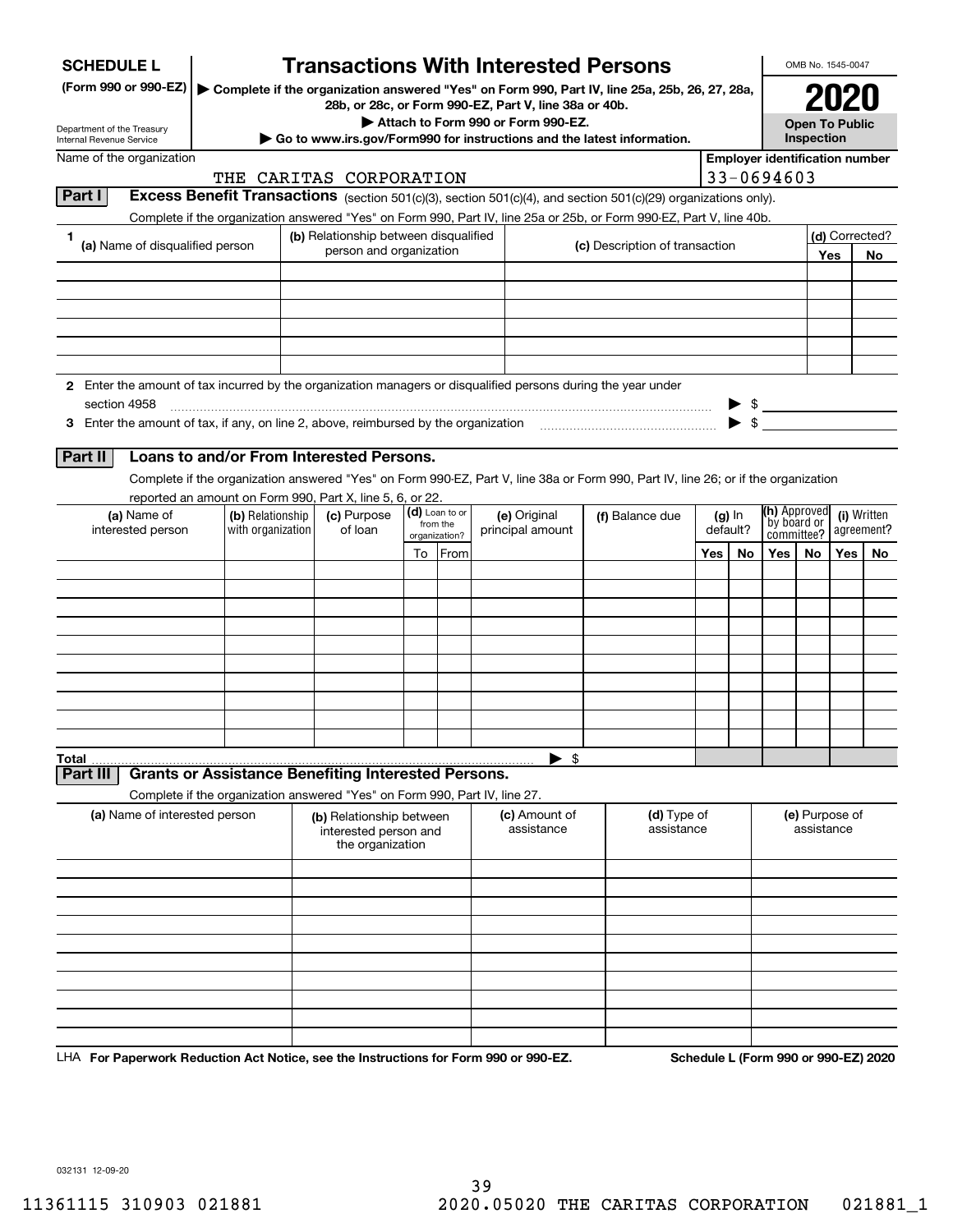#### Schedule L (Form 990 or 990-EZ) 2020 「THE CARITAS CORPORATION  $33-0694603$  Page

#### **Part IV** Business Transactions Involving Interested Persons.

| (a) Name of interested person | (b) Relationship between interested<br>person and the organization | (c) Amount of<br>transaction | (d) Description of<br>transaction | organization's<br>revenues? | (e) Sharing of |
|-------------------------------|--------------------------------------------------------------------|------------------------------|-----------------------------------|-----------------------------|----------------|
|                               |                                                                    |                              |                                   | Yes                         | No             |
| REDWITZ, INC.                 | <b>SERVICES</b><br><b>ACCOUNTING</b>                               |                              | 810,781. ACCOUNTING               |                             | х              |
| THE GDR<br>INC.<br>GROUP,     | TECHNOLOGY<br>SERVICES                                             |                              | 53,104. TECHNOLOGY                |                             | x              |
| ROBERT R.<br>REDWITZ          | CEO/BOARD CHAIRMAN                                                 |                              | 0. IN ADDITION                    |                             | X              |
| JENNIFER<br>E. RIVA           | FINANCE<br>OF<br>NP.                                               |                              | 0.MS.<br>IS<br>RIVA               |                             | X              |
| PARTNERS BANK                 | SERVICES<br>BANKING                                                |                              | 962. BANKING<br>FEEI              |                             | х              |
| REDWITZ, INC.                 | <b>RENT</b>                                                        |                              | 141,858. RENT PAID B              |                             | X              |
| TRIDENT LTD                   | <b>SERVICES</b>                                                    |                              | 16,500. SERVICES<br>PE            |                             | х              |
| BIRTCHER ANDERSON             | PROPERTY<br><b>MANAGEMENT</b>                                      |                              | 592,988. BIRTCHER AN              |                             | X              |
|                               |                                                                    |                              |                                   |                             |                |
|                               |                                                                    |                              |                                   |                             |                |

#### **Part V** Supplemental Information.

Provide additional information for responses to questions on Schedule L (see instructions).

SCH L, PART IV, BUSINESS TRANSACTIONS INVOLVING INTERESTED PERSONS:

(A) NAME OF PERSON: REDWITZ, INC.

(B) RELATIONSHIP BETWEEN INTERESTED PERSON AND ORGANIZATION:

ACCOUNTING SERVICES PROVIDED BY REDWITZ

(C) AMOUNT OF TRANSACTION \$ 810,781.

(D) DESCRIPTION OF TRANSACTION: ACCOUNTING AND MANAGEMENT SERVICES ARE

PROVIDED BY REDWITZ INC. TWO OF THE OWNERS OF RRR ARE OFFICERS OF

CARITAS; MR. ROBERT REDWITZ IS CEO/CHAIRMAN OF THE BOARD, AND MS.

JENNIFER RIVA IS VP OF FINANCE.

(E) SHARING OF ORGANIZATION REVENUES? = NO

(A) NAME OF PERSON: THE GDR GROUP, INC.

(B) RELATIONSHIP BETWEEN INTERESTED PERSON AND ORGANIZATION:

#### TECHNOLOGY SERVICES

(C) AMOUNT OF TRANSACTION \$ 53,104.

(D) DESCRIPTION OF TRANSACTION: TECHNOLOGY SERVICES ARE PROVIDED TO

CARITAS BY THE GDR GROUP, INC. ("GDR"). THE GDR GROUP, INC. IS A WHOLLY

40

OWNED SUBSIDIARY OF REDWITZ, INC.

(E) SHARING OF ORGANIZATION REVENUES? = NO

**Schedule L (Form 990 or 990-EZ) 2020**

032132 12-09-20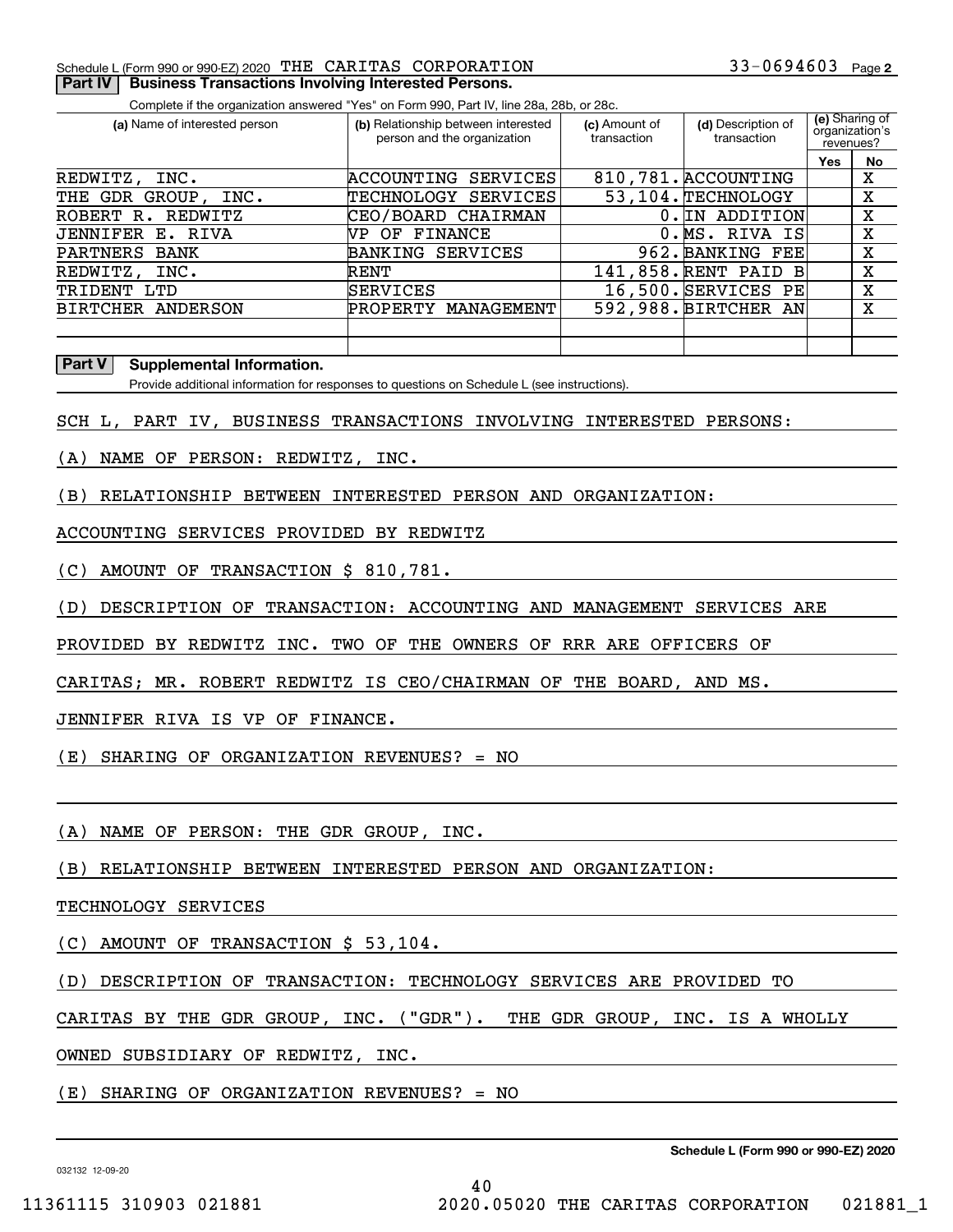**Part V Supplemental Information**

Complete this part to provide additional information for responses to questions on Schedule L (see instructions).

#### (A) NAME OF PERSON: ROBERT R. REDWITZ

# (B) RELATIONSHIP BETWEEN INTERESTED PERSON AND ORGANIZATION:

#### CEO/BOARD CHAIRMAN

(C) AMOUNT OF TRANSACTION \$ -0-

(D) DESCRIPTION OF TRANSACTION: IN ADDITION TO BEING CEO AND CHAIRMAN OF

THE BOARD, MR. REDWITZ IS AN OWNER OF REDWITZ, INC., THE FIRM PROVIDING

ACCOUNTING AND MANAGEMENT SERVICES TO CARITAS.

(E) SHARING OF ORGANIZATION REVENUES? = NO

(A) NAME OF PERSON: JENNIFER E. RIVA

(B) RELATIONSHIP BETWEEN INTERESTED PERSON AND ORGANIZATION:

VP OF FINANCE

(C) AMOUNT OF TRANSACTION \$ -0-

(D) DESCRIPTION OF TRANSACTION: MS. RIVA IS AN OWNER OF REDWITZ, INC.,

THE FIRM PROVIDING ACCOUNTING AND MANAGEMENT SERVICES TO CARITAS.

(E) SHARING OF ORGANIZATION REVENUES? = NO

(A) NAME OF PERSON: PARTNERS BANK

(B) RELATIONSHIP BETWEEN INTERESTED PERSON AND ORGANIZATION:

BANKING SERVICES

(C) AMOUNT OF TRANSACTION \$ 962.

(D) DESCRIPTION OF TRANSACTION: BANKING FEES PAID BY CARITAS' MOBILE

HOME PARKS; ONE OF THE SHAREHOLDERS OF PARTNERS BANK IS MR. ROBERT

REDWITZ, THE CEO/CHAIRMAN OF THE BOARD OF CARITAS.

(E) SHARING OF ORGANIZATION REVENUES? = NO

#### (A) NAME OF PERSON: REDWITZ, INC.

(B) RELATIONSHIP BETWEEN INTERESTED PERSON AND ORGANIZATION:

41

032461 04-01-20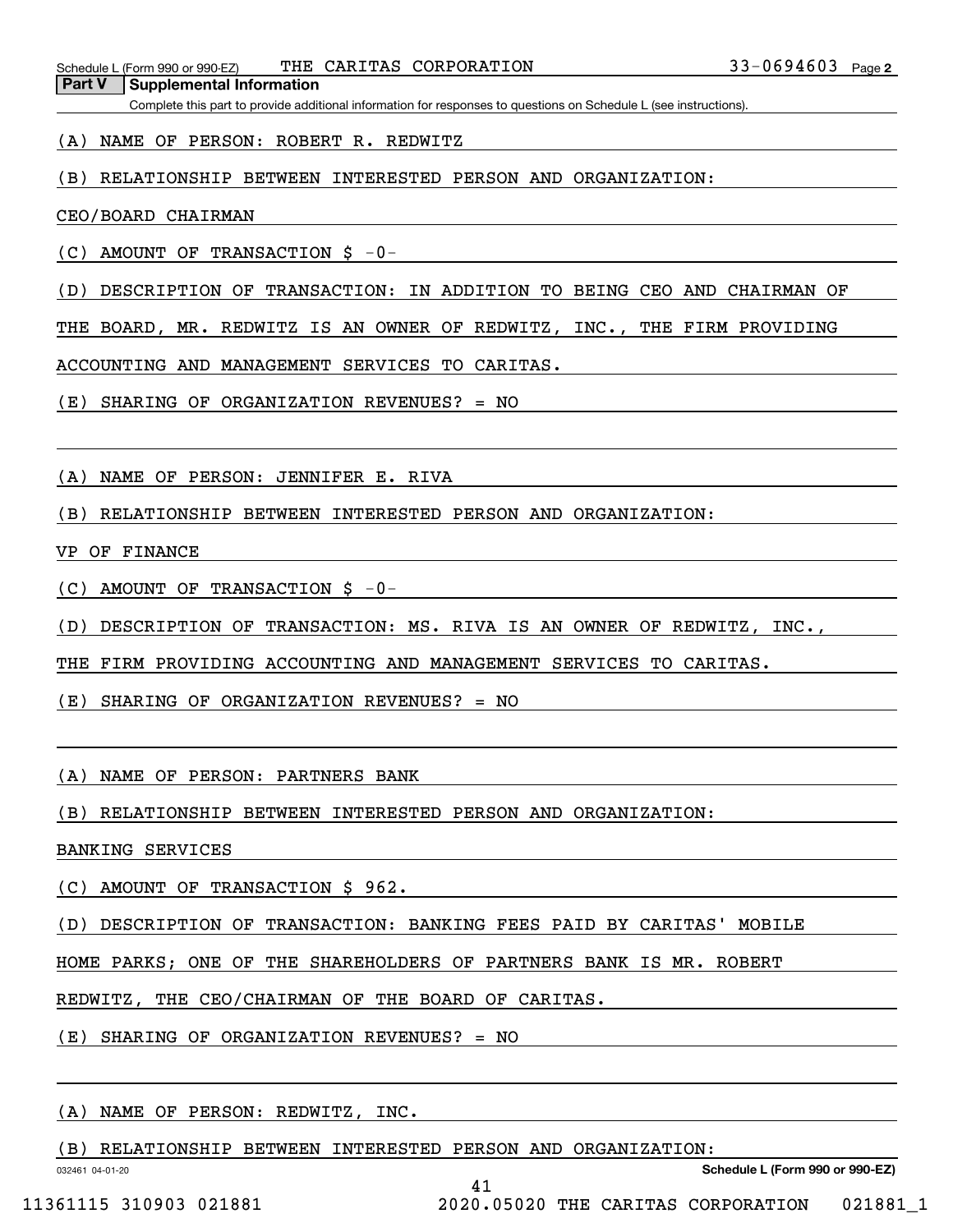**Part V Supplemental Information**

Complete this part to provide additional information for responses to questions on Schedule L (see instructions).

#### RENT

(C) AMOUNT OF TRANSACTION \$ 141,858.

(D) DESCRIPTION OF TRANSACTION: RENT PAID BY CARITAS' MOBILE HOME PARKS;

ONE OF THE SHAREHOLDERS OF REDWITZ, INC. IS MR. ROBERT REDWITZ, THE

CEO/CHAIRMAN OF THE BOARD OF CARITAS. ONE OF THE SHAREHOLDERS OF REDWITZ,

INC. IS AN OFFICER OF CARITAS; MS. JENNIFER RIVA IS VP OF FINANCE.

(E) SHARING OF ORGANIZATION REVENUES? = NO

(A) NAME OF PERSON: TRIDENT LTD

(B) RELATIONSHIP BETWEEN INTERESTED PERSON AND ORGANIZATION:

SERVICES

(C) AMOUNT OF TRANSACTION \$ 16,500.

(D) DESCRIPTION OF TRANSACTION: SERVICES PERTAINING TO NEWSLETTER AND

MEDIA ARTICLE PREPARATION. THE OWNER OF TRIDENT LTD, DR. MICHAEL HARRIS,

IS ONE OF THE FOUNDERS OF THE CARITAS CORPORATION.

(E) SHARING OF ORGANIZATION REVENUES? = NO

(A) NAME OF PERSON: BIRTCHER ANDERSON

(B) RELATIONSHIP BETWEEN INTERESTED PERSON AND ORGANIZATION:

PROPERTY MANAGEMENT SERVICES

(D) DESCRIPTION OF TRANSACTION: BIRTCHER ANDERSON PROVIDES PROPERTY

MANAGEMENT SERVICES; ONE OF THE OWNERS OF BIRTCHER ANDERSON, BOB

THIERGARTNER, IS A BOARD MEMBER OF CARITAS.

032461 04-01-20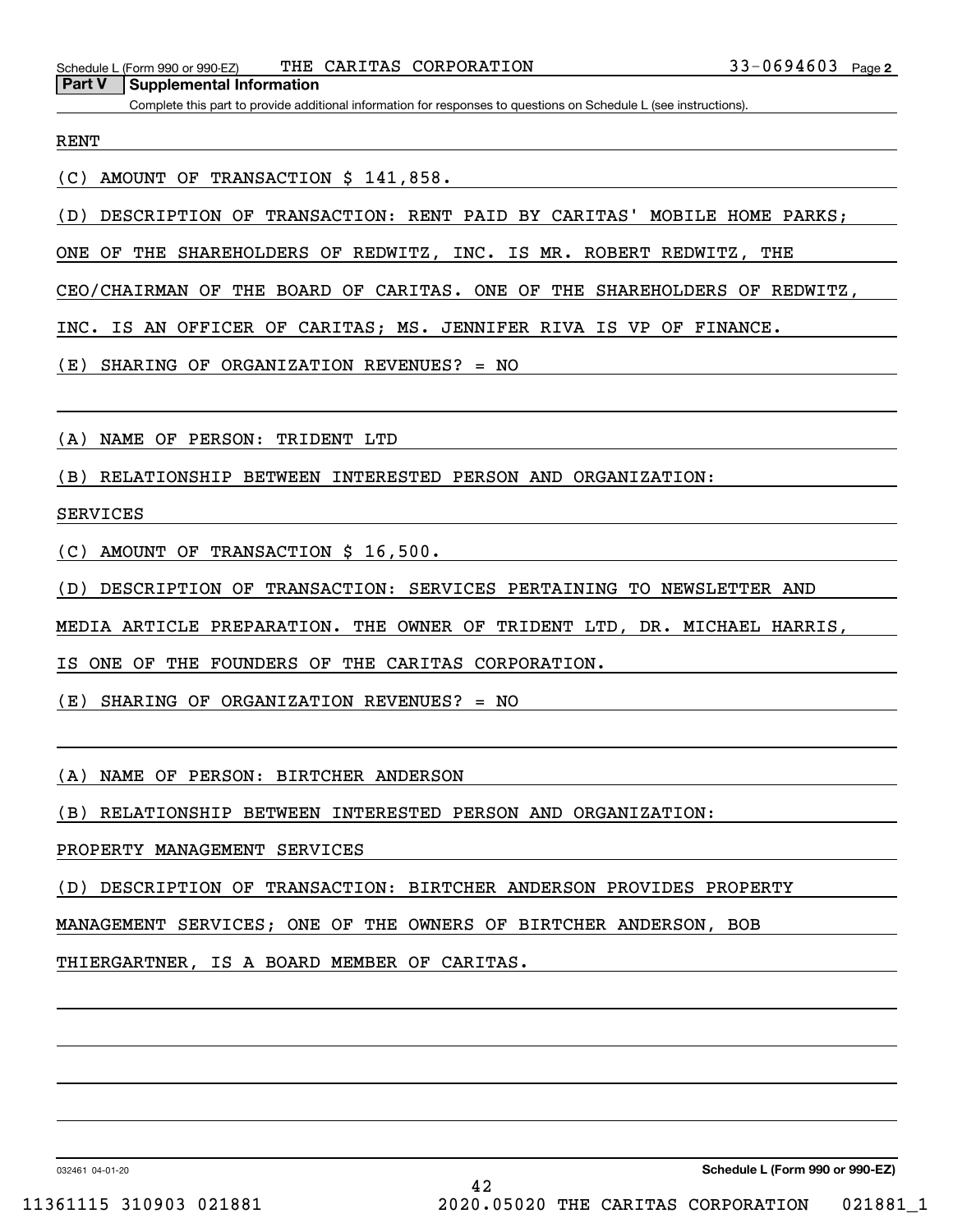**(Form 990 or 990-EZ)**

Department of the Treasury Internal Revenue Service Name of the organization

**Complete to provide information for responses to specific questions on Form 990 or 990-EZ or to provide any additional information. | Attach to Form 990 or 990-EZ. | Go to www.irs.gov/Form990 for the latest information. SCHEDULE O Supplemental Information to Form 990 or 990-EZ**



THE CARITAS CORPORATION THE 33-0694603

FORM 990, PART III, LINE 1, DESCRIPTION OF ORGANIZATION MISSION:

THE SCARCITY OF RELIABLE, LONG-TERM, REASONABLY PRICED HOUSING, CARITAS

ENDEAVORS TO CREATE VIBRANT COMMUNITIES WHERE QUALITY OF LIFE, RESIDENT

INVOLVEMENT, AND CARING ARE PRIORITIES.

FORM 990, PART III, LINE 4A, PROGRAM SERVICE ACCOMPLISHMENTS:

SPACES IN THE CITY OF LANCASTER, 203 MOBILE HOME SPACES IN THE CITY OF

NEWCASTLE, 120 MOBILE HOME SPACES IN THE CITY OF OCEANO, 298 MOBILE

HOME SPACES IN THE CITY OF PALMDALE, 117 MOBILE HOME SPACES IN THE CITY

OF PALO ALTO, 150 SPACES IN THE CITY OF SAN MARCOS, 153 MOBILE HOME

SPACES IN THE CITY OF VACAVILLE, 105 MOBILE HOMES SPACES IN THE CITY OF

SANTA MONICA, 217 MOBILE HOME SPACES IN THE CITY OF YUCAIPA, AND 35

MOBILE HOME SPACES IN THE CITY OF THERMAL. THERE ARE 7 AFFORDABLE

HOUSING PROJECTS LOCATED IN OREGON CITIES OF HUBBARD, HAPPY VALLEY, AND

WOODBURN. THERE ARE 121 MOBILE HOME SPACES IN THE CITY OF WOODBURN,

105 MOBILE HOME SPACES IN THE CITY OF HUBBARD, AND 68 MOBILE HOME

SPACES IN THE CITY OF HAPPY VALLEY.

FORM 990, PART VI, SECTION A, LINE 2:

ROBERT R. REDWITZ (CEO & CHAIRMAN OF THE BOARD) AND TOM REDWITZ (BOARD

MEMBER) ARE BROTHERS, BUT THEY DO NOT OTHERWISE TRANSACT BUSINESS TOGETHER.

ROBERT R. REDWITZ (CEO & CHAIRMAN OF THE BOARD) AND JENNIFER E. RIVA (VP OF FINANCE) ARE BOTH OWNERS OF THE ACCOUNTING FIRM (REDWITZ, INC.) THAT MANAGES THE OPERATIONS AND FINANCES OF THE ORGANIZATION.

43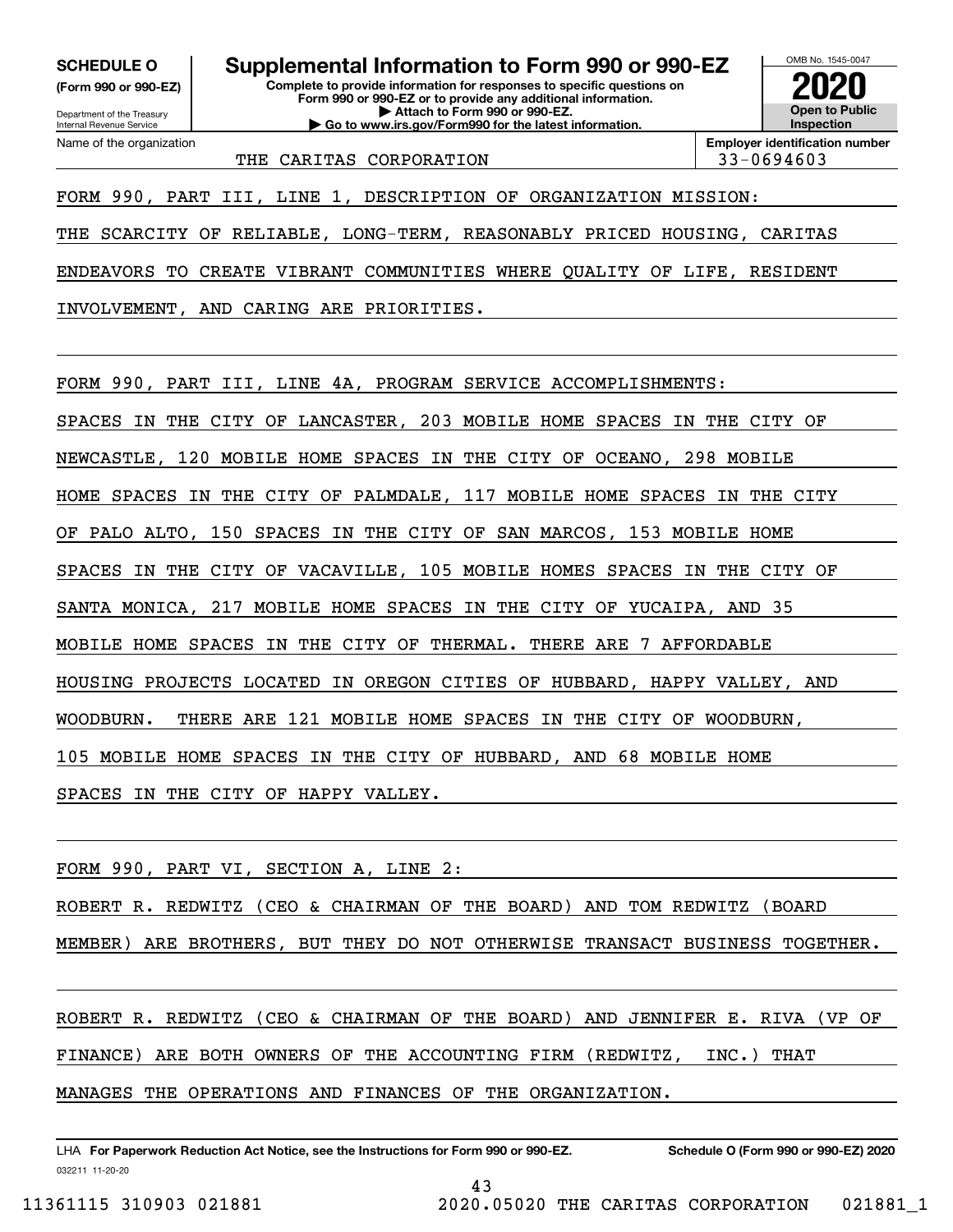BIRTCHER ANDERSON REALTY MANAGEMENT, INC. HAS TAKEN OVER THE

RESPONSIBILITIES OF PROPERTY MANAGEMENT AS OF NOVEMBER 2009. ITS DUTIES

INCLUDE MANAGING ON-SITE MOBILE HOME PARK EMPLOYEES, RESPONDING TO RESIDENT

QUESTIONS/CONCERNS, MANAGING REPAIR AND MAINTENANCE PROJECTS, COLLECTION OF

RENTS, RECORDING ACCOUNTING TRANSACTIONS, AND MONITORING COMPLIANCE WITH

MOBILE HOME PARK RULES AND REGULATIONS.

FORM 990, PART VI, SECTION B, LINE 11B:

A DRAFT WAS PROVIDED BY EMAIL TO THE BOARD OF DIRECTORS FOR THEM TO REVIEW.

ONCE THE BOARD HAD REVIEWED AND APPROVED THE FORM 990, A FINAL COPY WAS

FILED WITH THE APPROPRIATE AGENCIES.

FORM 990, PART VI, SECTION B, LINE 12C:

CONFLICT OF INTEREST POLICY IS REVIEWED AND MONITORED AT BOARD MEETINGS

FORM 990, PART VI, SECTION B, LINE 15A:

| DURING 2009, THE BOARD OF DIRECTORS INITIATED, IN COMPLIANCE WITH ITS       |
|-----------------------------------------------------------------------------|
| CONFLICT OF INTEREST POLICY, A FORMAL MARKET COMPETITIVE STUDY TO DETERMINE |
| THE REASONABLE COMPENSATION FOR ITS OFFICERS WHO WERE ALSO DIRECTORS. THIS  |
| STUDY WAS DONE BY OUTSIDE LEGAL COUNSEL AND RESULTED IN A COMPREHENSIVE     |
| COMPENSATION AGREEMENT THAT WAS DEEMED INDEPENDENT, COMPETITIVE AND         |
| MARKET-DRIVEN BY THE INDEPENDENT DIRECTORS ON THE BOARD. THE COMPENSATION   |
| AGREEMENT WAS FORMALLY APPROVED AND EXECUTED BY THE INDEPENDENT DIRECTORS   |
| IN SEPTEMBER 2010 AND IS IN EFFECT UNTIL TERMINATED BY THE BOARD OF         |
| DIRECTORS.                                                                  |

44

FORM 990, PART VI, SECTION C, LINE 19:

032212 11-20-20

**Schedule O (Form 990 or 990-EZ) 2020**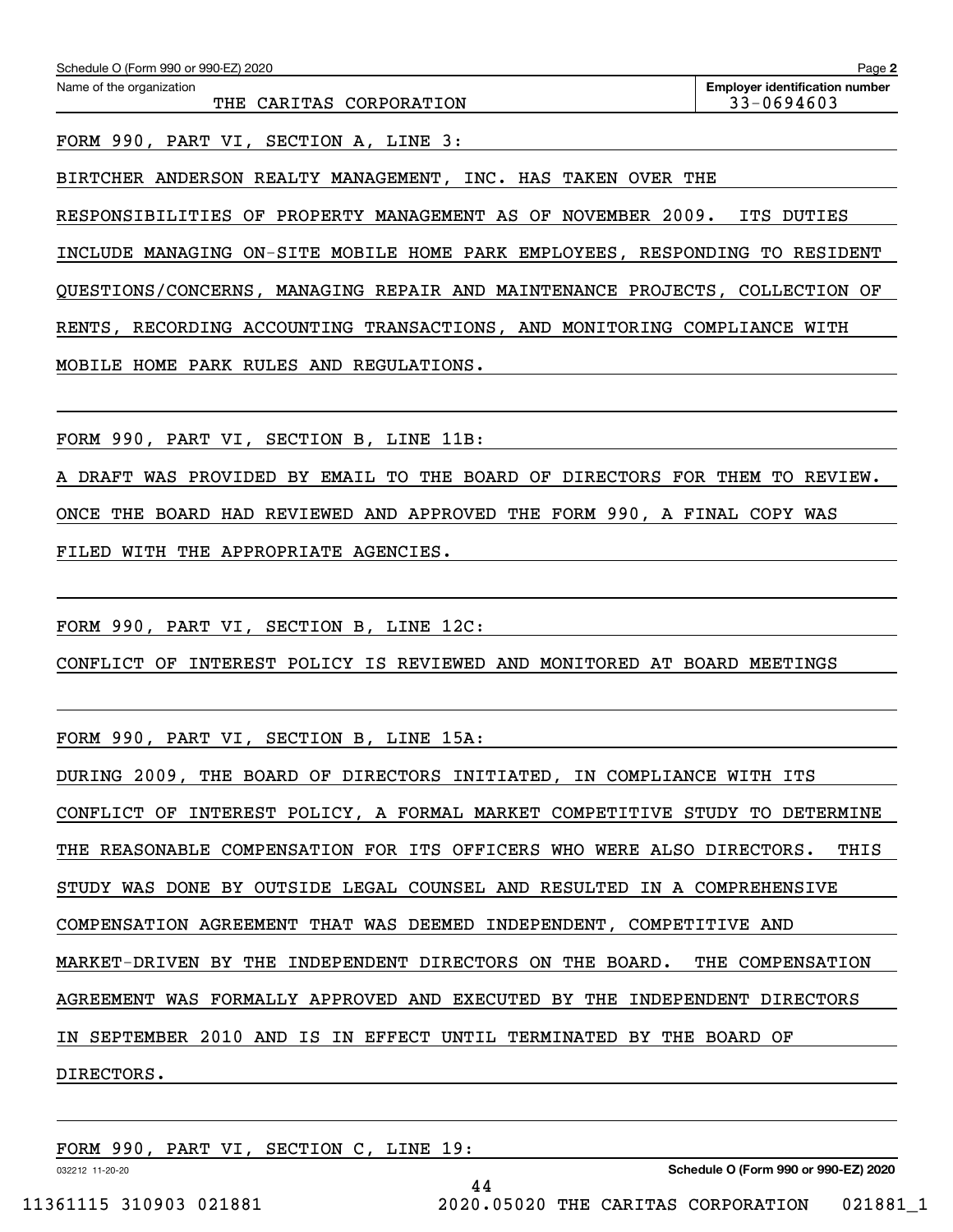| Schedule O (Form 990 or 990-EZ) 2020                                        | Page 2                                              |  |  |  |  |  |  |
|-----------------------------------------------------------------------------|-----------------------------------------------------|--|--|--|--|--|--|
| Name of the organization<br>THE CARITAS CORPORATION                         | <b>Employer identification number</b><br>33-0694603 |  |  |  |  |  |  |
|                                                                             |                                                     |  |  |  |  |  |  |
| THE ORGANIZATION WILL MAKE ITS GOVERNING DOCUMENTS AND CONFLICT OF INTEREST |                                                     |  |  |  |  |  |  |
| POLICY AVAILABLE UPON REQUEST. THE ANNUAL AUDITED FINANCIAL STATEMENTS ARE  |                                                     |  |  |  |  |  |  |
| POSTED ON THE ORGANIZATION'S WEBSITE AND ALSO AVAILABLE UPON REQUEST.       |                                                     |  |  |  |  |  |  |
|                                                                             |                                                     |  |  |  |  |  |  |
| FORM 990, PART VII CONTACT ADDRESSES FOR OFFICERS, DIRECTORS, ETC:          |                                                     |  |  |  |  |  |  |
| THERESE BEJOTTE - 3 PARK PLAZA, SUITE 1700, IRVINE, CA 92614                |                                                     |  |  |  |  |  |  |
| THOMAS MAURO - 3 PARK PLAZA, SUITE 1700, IRVINE, CA 92614                   |                                                     |  |  |  |  |  |  |
| JOHN WOOLLEY - 3 PARK PLAZA, SUITE 1700, IRVINE, CA 92614                   |                                                     |  |  |  |  |  |  |
| PENNY SERNA - 3 PARK PLAZA, SUITE 1700, IRVINE, CA 92614                    |                                                     |  |  |  |  |  |  |
| CAROL MCDERMOTT - 26465 W. COVEY LN., BUCKEYE, AZ 85396                     |                                                     |  |  |  |  |  |  |
| ROBERT THIERGARTNER - 1420 BRISTOL ST. NORTH #100, NEWPORT BEACH, CA 92660  |                                                     |  |  |  |  |  |  |
| TOM REDWITZ - 95 ENTERPRISE, SUITE 325, ALISO VIEJO, CA 92656               |                                                     |  |  |  |  |  |  |
| CHRISTINE DUNFEY - 3 PARK PLAZA, SUITE 750, LOS ANGELES, CA 90067           |                                                     |  |  |  |  |  |  |
| CHARLES E. PACKARD - 25 CENTAURUS, IRVINE, CA 92603                         |                                                     |  |  |  |  |  |  |
| TIM CANNON - 1861 E. MIRALOMA AVE, PLACENTIA, CA 92870                      |                                                     |  |  |  |  |  |  |
| ROBERT R. REDWITZ - 3 PARK PLAZA, SUITE 1700, IRVINE, CA 92614              |                                                     |  |  |  |  |  |  |
| JENNIFER E. RIVA - 1 ALMADEN BLVD #620, SAN JOSE, CA 95113                  |                                                     |  |  |  |  |  |  |
|                                                                             |                                                     |  |  |  |  |  |  |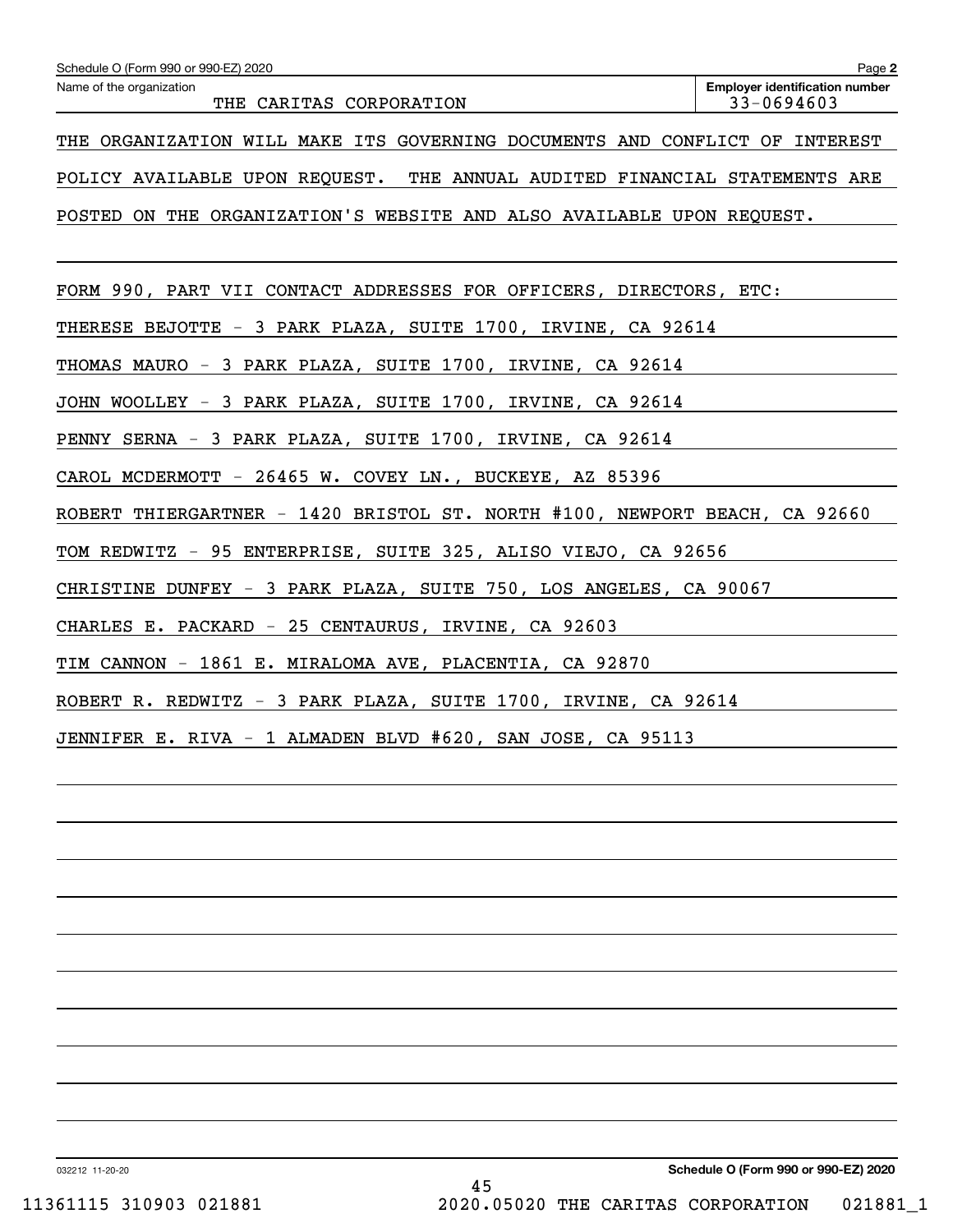**SCHEDULE R**

**(Form 990)**

# **Related Organizations and Unrelated Partnerships**

**Complete if the organization answered "Yes" on Form 990, Part IV, line 33, 34, 35b, 36, or 37.** |

**Attach to Form 990.**  |

OMB No. 1545-0047

**Open to Public 2020**

**Employer identification number**

33-0694603

Department of the Treasury Internal Revenue Service

# **| Go to www.irs.gov/Form990 for instructions and the latest information. Inspection**

Name of the organization

#### THE CARITAS CORPORATION

**Part I Identification of Disregarded Entities.**  Complete if the organization answered "Yes" on Form 990, Part IV, line 33.

| (a)<br>Name, address, and EIN (if applicable)<br>of disregarded entity | (b)<br>Primary activity | (c)<br>Legal domicile (state or<br>foreign country) | (d)<br>Total income | (e)<br>End-of-year assets | (f)<br>Direct controlling<br>entity |
|------------------------------------------------------------------------|-------------------------|-----------------------------------------------------|---------------------|---------------------------|-------------------------------------|
| CARITAS ACQUISITIONS I LLC - 27-3196236                                | ASSIST LOCAL GOV'T BY   |                                                     |                     |                           |                                     |
| 3 PARK PLAZA SUITE 1700                                                | PROVIDING AFFORDABLE    |                                                     |                     |                           |                                     |
| IRVINE, CA 92614                                                       | HOUSING                 | CALIFORNIA                                          |                     |                           | THE CARITAS CORPORATION             |
| CARITAS TOWNE & COUNTRY, LLC - 47-4768248                              | ASSIST LOCAL GOV'T BY   |                                                     |                     |                           |                                     |
| 3 PARK PLAZA SUITE 1700                                                | PROVIDING AFFORDABLE    |                                                     |                     |                           |                                     |
| IRVINE, CA 92614                                                       | HOUSING                 | DELAWARE                                            |                     |                           | THE CARITAS CORPORATION             |
| CARITAS RANCHO DEL ARROYO, LLC - 47-4765077                            | ASSIST LOCAL GOV'T BY   |                                                     |                     |                           |                                     |
| 3 PARK PLAZA SUITE 1700                                                | PROVIDING AFFORDABLE    |                                                     |                     |                           |                                     |
| IRVINE, CA 92614                                                       | HOUSING                 | DELAWARE                                            |                     |                           | THE CARITAS CORPORATION             |
| CARITAS ACQUISITIONS III LLC - 81-3473635                              | ASSIST LOCAL GOV'T BY   |                                                     |                     |                           |                                     |
| 3 PARK PLAZA SUITE 1700                                                | PROVIDING AFFORDABLE    |                                                     |                     |                           |                                     |
| IRVINE, CA 92614                                                       | HOUSING                 | CALIFORNIA                                          |                     |                           | THE CARITAS CORPORATION             |

**Identification of Related Tax-Exempt Organizations.** Complete if the organization answered "Yes" on Form 990, Part IV, line 34, because it had one or more related tax-exempt **Part II** organizations during the tax year.

| (a)<br>Name, address, and EIN<br>of related organization | (b)<br>Primary activity | (c)<br>Legal domicile (state or<br>foreign country) | (d)<br><b>Exempt Code</b><br>section | (e)<br>Public charity<br>status (if section | (f)<br>Direct controlling<br>entity | $(g)$<br>Section 512(b)(13)<br>controlled<br>entity? |    |
|----------------------------------------------------------|-------------------------|-----------------------------------------------------|--------------------------------------|---------------------------------------------|-------------------------------------|------------------------------------------------------|----|
|                                                          |                         |                                                     |                                      | 501(c)(3))                                  |                                     | Yes                                                  | No |
| CARITAS AFFORDABLE HOUSING, INC. -                       | ASSIST LOCAL GOV'T BY   |                                                     |                                      |                                             |                                     |                                                      |    |
| 33-0829212, 3 PARK PLAZA, SUITE 1700,                    | PROVIDING AFFORDABLE    |                                                     |                                      | SCH A, LINE                                 |                                     |                                                      |    |
| IRVINE, CA 92614                                         | HOUSING                 | CALIFORNIA                                          | 501(C)(3)                            |                                             | N/A                                 |                                                      | x  |
| THE CARITAS FOUNDATION - 47-4047515                      | ASSIST LOCAL GOV'T BY   |                                                     |                                      |                                             |                                     |                                                      |    |
| 3 PARK PLAZA, SUITE 1700                                 | PROVIDING AFFORDABLE    |                                                     |                                      | SCH A, LINE                                 |                                     |                                                      |    |
| IRVINE, CA 92614                                         | HOUSING                 | CALIFORNIA                                          | 501(C)(3)                            |                                             | N/A                                 |                                                      | x  |
|                                                          |                         |                                                     |                                      |                                             |                                     |                                                      |    |
|                                                          |                         |                                                     |                                      |                                             |                                     |                                                      |    |
|                                                          |                         |                                                     |                                      |                                             |                                     |                                                      |    |
|                                                          |                         |                                                     |                                      |                                             |                                     |                                                      |    |

**For Paperwork Reduction Act Notice, see the Instructions for Form 990. Schedule R (Form 990) 2020**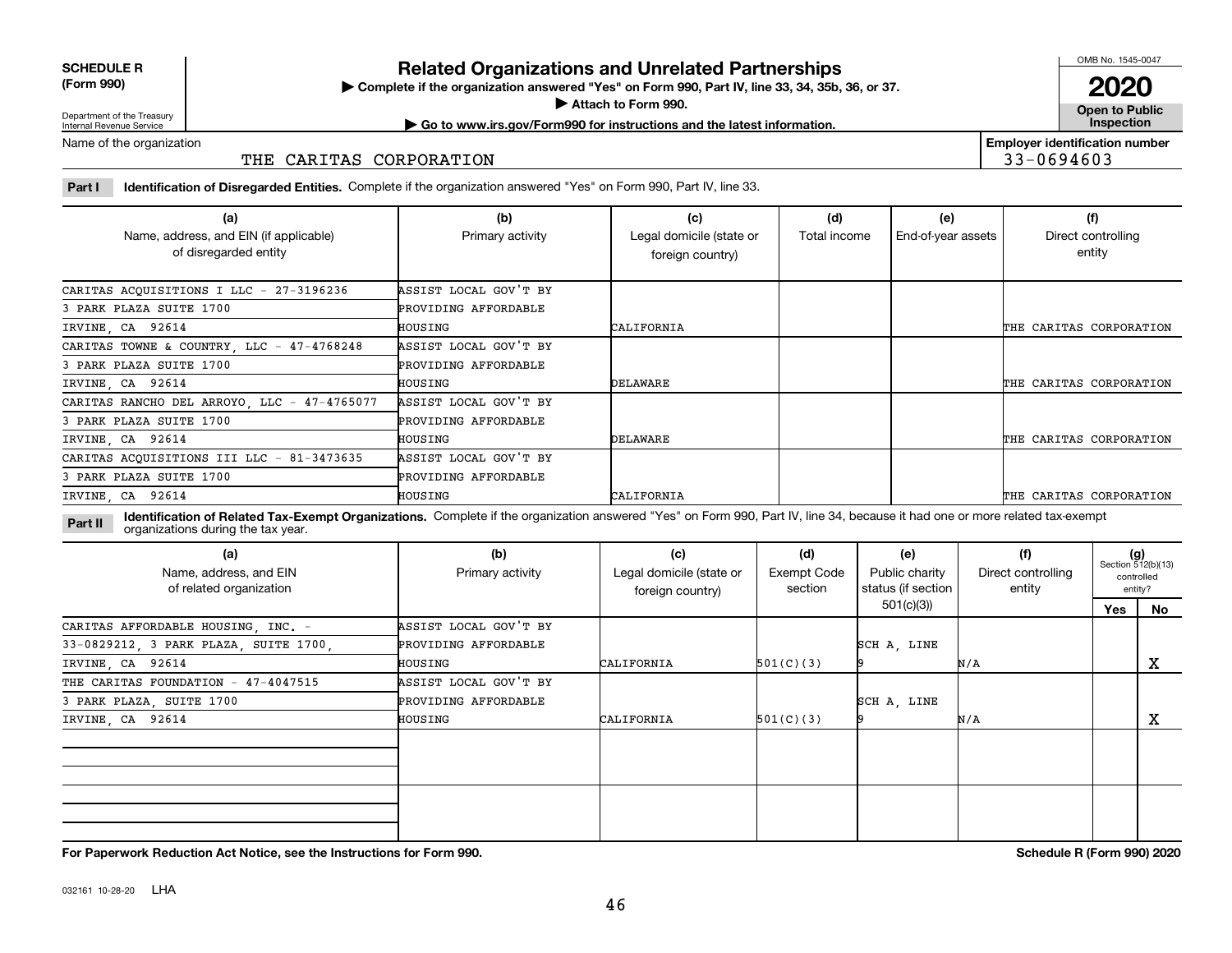# **Part I Continuation of Identification of Disregarded Entities**

| (a)                                       | (b)                   | (c)                      | (d)          | (e)                | (f)                     |
|-------------------------------------------|-----------------------|--------------------------|--------------|--------------------|-------------------------|
| Name, address, and EIN                    | Primary activity      | Legal domicile (state or | Total income | End-of-year assets | Direct controlling      |
| of disregarded entity                     |                       | foreign country)         |              |                    | entity                  |
|                                           |                       |                          |              |                    |                         |
| CARITAS ACQUISITIONS IV LLC - 81-3599615  | ASSIST LOCAL GOV'T BY |                          |              |                    |                         |
| 3 PARK PLAZA SUITE 1700                   | PROVIDING AFFORDABLE  |                          |              |                    |                         |
| IRVINE, CA 92614                          | HOUSING               | CALIFORNIA               |              |                    | THE CARITAS CORPORATION |
| CARITAS SILVER LANTERN LLC - 81-3642693   | ASSIST LOCAL GOV'T BY |                          |              |                    |                         |
| 3 PARK PLAZA SUITE 1700                   | PROVIDING AFFORDABLE  |                          |              |                    |                         |
| IRVINE, CA 92614                          | HOUSING               | CALIFORNIA               |              |                    | THE CARITAS CORPORATION |
| CARITAS ACQUISITIONS V LLC - 82-4366905   | ASSIST LOCAL GOV'T BY |                          |              |                    |                         |
| 3 PARK PLAZA SUITE 1700                   | PROVIDING AFFORDABLE  |                          |              |                    |                         |
| IRVINE, CA 92614                          | HOUSING               | CALIFORNIA               |              |                    | THE CARITAS CORPORATION |
| CARITAS ACQUISITIONS VI LLC - 83-2727707  | ASSIST LOCAL GOV'T BY |                          |              |                    |                         |
| 3 PARK PLAZA SUITE 1700                   | PROVIDING AFFORDABLE  |                          |              |                    |                         |
| IRVINE, CA 92614                          | HOUSING               | CALIFORNIA               |              |                    | THE CARITAS CORPORATION |
| CARITAS ACQUISITIONS VII LLC - 85-2901928 | ASSIST LOCAL GOV'T BY |                          |              |                    |                         |
| 3 PARK PLAZA SUITE 1700                   | PROVIDING AFFORDABLE  |                          |              |                    |                         |
| IRVINE, CA 92614                          | HOUSING               | CALIFORNIA               |              |                    | THE CARITAS CORPORATION |
|                                           |                       |                          |              |                    |                         |
|                                           |                       |                          |              |                    |                         |
|                                           |                       |                          |              |                    |                         |
|                                           |                       |                          |              |                    |                         |
|                                           |                       |                          |              |                    |                         |
|                                           |                       |                          |              |                    |                         |
|                                           |                       |                          |              |                    |                         |
|                                           |                       |                          |              |                    |                         |
|                                           |                       |                          |              |                    |                         |
|                                           |                       |                          |              |                    |                         |
|                                           |                       |                          |              |                    |                         |
|                                           |                       |                          |              |                    |                         |
|                                           |                       |                          |              |                    |                         |
|                                           |                       |                          |              |                    |                         |
|                                           |                       |                          |              |                    |                         |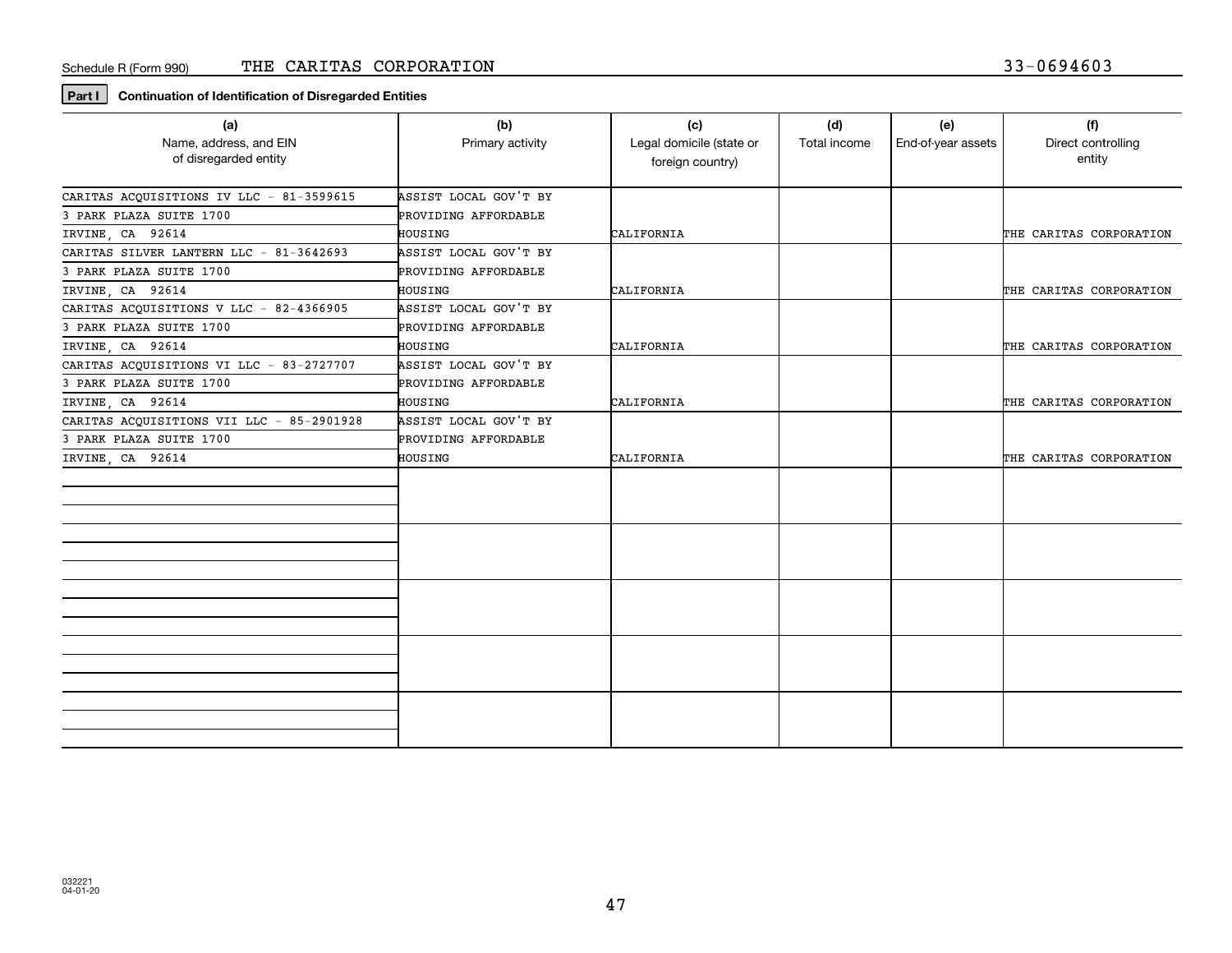#### Schedule R (Form 990) 2020 THE CARITAS CORPORATION 33-0694603 <sub>Page</sub>

**Identification of Related Organizations Taxable as a Partnership.** Complete if the organization answered "Yes" on Form 990, Part IV, line 34, because it had one or more related **Part III** organizations treated as a partnership during the tax year.

| (a)                                               | (b)              | (c)                  | (d)                          | (e)                                                                 | (f)                      | (g)                     |         | (h)              | (i)                                      | (j) | (k)                                                       |
|---------------------------------------------------|------------------|----------------------|------------------------------|---------------------------------------------------------------------|--------------------------|-------------------------|---------|------------------|------------------------------------------|-----|-----------------------------------------------------------|
| Name, address, and EIN<br>of related organization | Primary activity | Legal<br>domicile    | Direct controlling<br>entity | Predominant income                                                  | Share of total<br>income | Share of<br>end-of-year |         | Disproportionate | Code V-UBI<br>amount in box              |     | General or Percentage<br>managing<br>partner?<br>partner? |
|                                                   |                  | (state or<br>foreign |                              |                                                                     |                          | assets                  |         | allocations?     |                                          |     |                                                           |
|                                                   |                  | country)             |                              | related, unrelated,<br>excluded from tax under<br>sections 512-514) |                          |                         | Yes $ $ | No               | 20 of Schedule<br>K-1 (Form 1065) Yes No |     |                                                           |
|                                                   |                  |                      |                              |                                                                     |                          |                         |         |                  |                                          |     |                                                           |
|                                                   |                  |                      |                              |                                                                     |                          |                         |         |                  |                                          |     |                                                           |
|                                                   |                  |                      |                              |                                                                     |                          |                         |         |                  |                                          |     |                                                           |
|                                                   |                  |                      |                              |                                                                     |                          |                         |         |                  |                                          |     |                                                           |
|                                                   |                  |                      |                              |                                                                     |                          |                         |         |                  |                                          |     |                                                           |
|                                                   |                  |                      |                              |                                                                     |                          |                         |         |                  |                                          |     |                                                           |
|                                                   |                  |                      |                              |                                                                     |                          |                         |         |                  |                                          |     |                                                           |
|                                                   |                  |                      |                              |                                                                     |                          |                         |         |                  |                                          |     |                                                           |
|                                                   |                  |                      |                              |                                                                     |                          |                         |         |                  |                                          |     |                                                           |
|                                                   |                  |                      |                              |                                                                     |                          |                         |         |                  |                                          |     |                                                           |
|                                                   |                  |                      |                              |                                                                     |                          |                         |         |                  |                                          |     |                                                           |
|                                                   |                  |                      |                              |                                                                     |                          |                         |         |                  |                                          |     |                                                           |
|                                                   |                  |                      |                              |                                                                     |                          |                         |         |                  |                                          |     |                                                           |
|                                                   |                  |                      |                              |                                                                     |                          |                         |         |                  |                                          |     |                                                           |
|                                                   |                  |                      |                              |                                                                     |                          |                         |         |                  |                                          |     |                                                           |
|                                                   |                  |                      |                              |                                                                     |                          |                         |         |                  |                                          |     |                                                           |
|                                                   |                  |                      |                              |                                                                     |                          |                         |         |                  |                                          |     |                                                           |

**Identification of Related Organizations Taxable as a Corporation or Trust.** Complete if the organization answered "Yes" on Form 990, Part IV, line 34, because it had one or more related **Part IV** organizations treated as a corporation or trust during the tax year.

| (a)<br>Name, address, and EIN<br>of related organization | (b)<br>Primary activity | (c)<br>Legal domicile<br>(state or<br>foreign | (d)<br>Direct controlling<br>entity | (e)<br>Type of entity<br>(C corp, S corp,<br>or trust) | (f)<br>Share of total<br>income | (g)<br>Share of<br>end-of-year<br>assets | (h)<br>Percentage<br>ownership | (i)<br>Section<br>512(b)(13)<br>controlled | entity?  |
|----------------------------------------------------------|-------------------------|-----------------------------------------------|-------------------------------------|--------------------------------------------------------|---------------------------------|------------------------------------------|--------------------------------|--------------------------------------------|----------|
|                                                          |                         | country)                                      |                                     |                                                        |                                 |                                          |                                |                                            | Yes   No |
|                                                          |                         |                                               |                                     |                                                        |                                 |                                          |                                |                                            |          |
|                                                          |                         |                                               |                                     |                                                        |                                 |                                          |                                |                                            |          |
|                                                          |                         |                                               |                                     |                                                        |                                 |                                          |                                |                                            |          |
|                                                          |                         |                                               |                                     |                                                        |                                 |                                          |                                |                                            |          |
|                                                          |                         |                                               |                                     |                                                        |                                 |                                          |                                |                                            |          |
|                                                          |                         |                                               |                                     |                                                        |                                 |                                          |                                |                                            |          |
|                                                          |                         |                                               |                                     |                                                        |                                 |                                          |                                |                                            |          |
|                                                          |                         |                                               |                                     |                                                        |                                 |                                          |                                |                                            |          |
|                                                          |                         |                                               |                                     |                                                        |                                 |                                          |                                |                                            |          |
|                                                          |                         |                                               |                                     |                                                        |                                 |                                          |                                |                                            |          |
|                                                          |                         |                                               |                                     |                                                        |                                 |                                          |                                |                                            |          |
|                                                          |                         |                                               |                                     |                                                        |                                 |                                          |                                |                                            |          |
|                                                          |                         |                                               |                                     |                                                        |                                 |                                          |                                |                                            |          |
|                                                          |                         |                                               |                                     |                                                        |                                 |                                          |                                |                                            |          |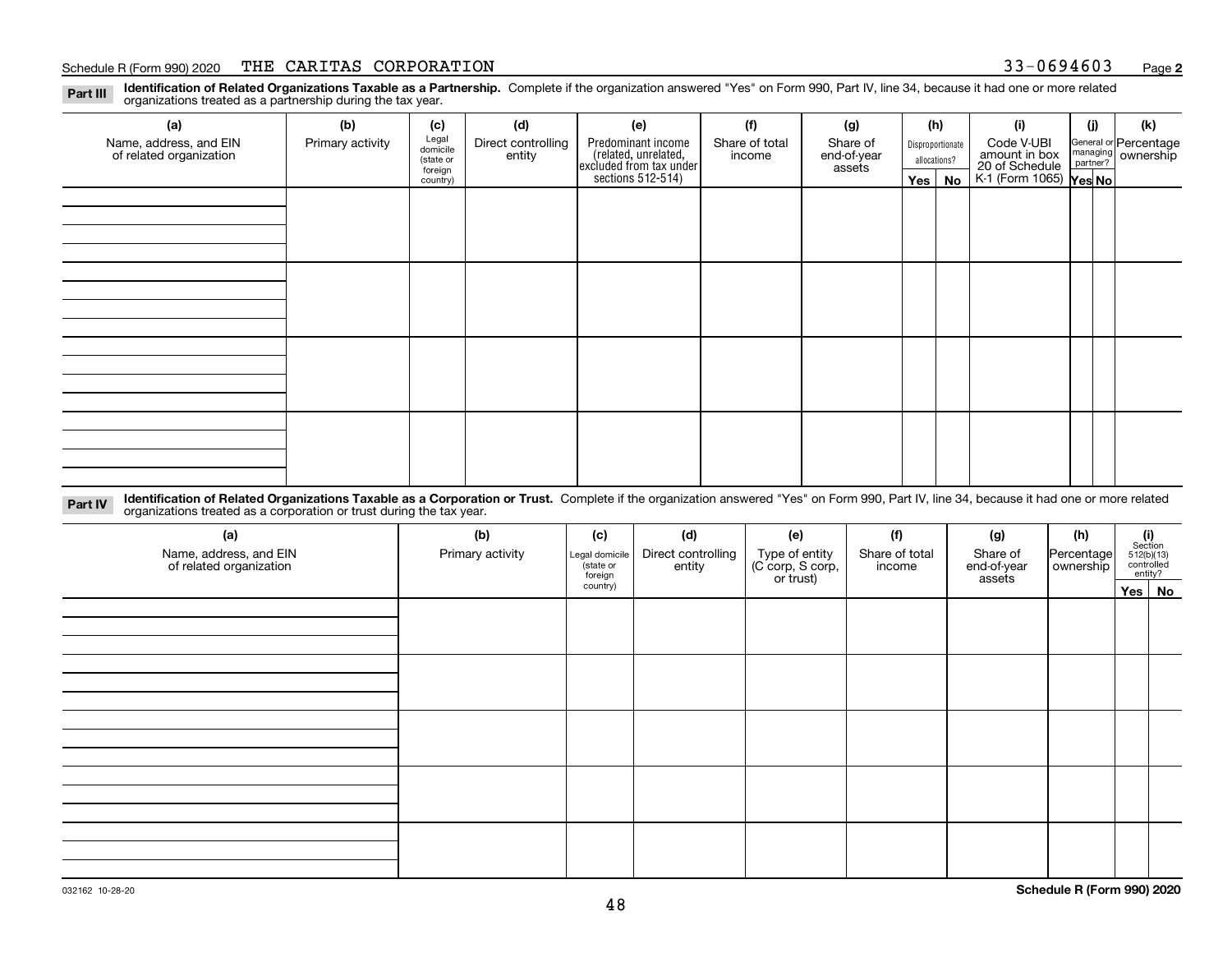#### Schedule R (Form 990) 2020 THE CARITAS CORPORATION 33-0694603 <sub>Page</sub>

**Part V** T**ransactions With Related Organizations.** Complete if the organization answered "Yes" on Form 990, Part IV, line 34, 35b, or 36.

| Note: Complete line 1 if any entity is listed in Parts II, III, or IV of this schedule.                                                               |                                                                                                                                                                                                                                |                |   |              |  |
|-------------------------------------------------------------------------------------------------------------------------------------------------------|--------------------------------------------------------------------------------------------------------------------------------------------------------------------------------------------------------------------------------|----------------|---|--------------|--|
| 1 During the tax year, did the organization engage in any of the following transactions with one or more related organizations listed in Parts II-IV? |                                                                                                                                                                                                                                |                |   |              |  |
|                                                                                                                                                       |                                                                                                                                                                                                                                |                |   | X            |  |
|                                                                                                                                                       | <b>b</b> Gift, grant, or capital contribution to related organization(s)                                                                                                                                                       | 1 <sub>b</sub> | х |              |  |
|                                                                                                                                                       | c Gift, grant, or capital contribution from related organization(s) manufaction(s) manufaction contribution from related organization(s) manufaction contribution from related organization(s) manufaction continuum contribut | 1c             | х |              |  |
|                                                                                                                                                       |                                                                                                                                                                                                                                | 1d             |   | х            |  |
|                                                                                                                                                       | e Loans or loan quarantees by related organization(s)                                                                                                                                                                          | 1е             |   | X            |  |
|                                                                                                                                                       |                                                                                                                                                                                                                                |                |   |              |  |
|                                                                                                                                                       | f Dividends from related organization(s) manufactured contains and contained a series of the contact of the contact of the contact of the contact of the contact of the contact of the contact of the contact of the contact o | 1f             |   | X            |  |
|                                                                                                                                                       |                                                                                                                                                                                                                                | 1g             |   | X            |  |
|                                                                                                                                                       |                                                                                                                                                                                                                                | 1h             |   | х            |  |
|                                                                                                                                                       | Exchange of assets with related organization(s) www.assettion.com/www.assettion.com/www.assettion.com/www.assettion.com/www.assettion.com/www.assettion.com/www.assettion.com/www.assettion.com/www.assettion.com/www.assettio | 1i.            |   | $\mathbf X$  |  |
|                                                                                                                                                       |                                                                                                                                                                                                                                | 1i.            |   | X            |  |
|                                                                                                                                                       |                                                                                                                                                                                                                                |                |   |              |  |
|                                                                                                                                                       |                                                                                                                                                                                                                                | 1k             |   | х            |  |
|                                                                                                                                                       | Performance of services or membership or fundraising solicitations for related organization(s)                                                                                                                                 | 11             | X |              |  |
|                                                                                                                                                       | m Performance of services or membership or fundraising solicitations by related organization(s)                                                                                                                                | 1m             |   | х            |  |
|                                                                                                                                                       |                                                                                                                                                                                                                                | 1n             |   | $\mathbf X$  |  |
|                                                                                                                                                       | o Sharing of paid employees with related organization(s) manufactured and content to the content of the content of the content of the content of the content of the content of the content of the content of the content of th | 10             |   | X            |  |
|                                                                                                                                                       |                                                                                                                                                                                                                                |                |   |              |  |
|                                                                                                                                                       |                                                                                                                                                                                                                                | 1p             |   | $\mathbf{x}$ |  |
|                                                                                                                                                       |                                                                                                                                                                                                                                | 1q             | х |              |  |
|                                                                                                                                                       |                                                                                                                                                                                                                                |                |   |              |  |
|                                                                                                                                                       |                                                                                                                                                                                                                                | 1r             | Χ |              |  |
|                                                                                                                                                       |                                                                                                                                                                                                                                | 1s             |   | X            |  |

**2**If the answer to any of the above is "Yes," see the instructions for information on who must complete this line, including covered relationships and transaction thresholds.

| (a)<br>Name of related organization  | (b)<br>Transaction<br>type (a-s) | (c)<br>Amount involved | (d)<br>Method of determining amount involved |
|--------------------------------------|----------------------------------|------------------------|----------------------------------------------|
| (1) CARITAS AFFORDABLE HOUSING, INC. |                                  | 278, 521. ACTUAL       |                                              |
| (2) CARITAS AFFORDABLE HOUSING, INC. |                                  | 114,967. ACTUAL        |                                              |
| (3) THE CARITAS FOUNDATION           | C                                | 70,905. ACTUAL         |                                              |
| (4) THE CARITAS FOUNDATION           | в                                | 145,000. ACTUAL        |                                              |
| (5) CARITAS AFFORDABLE HOUSING, INC. | R                                |                        | 800,000. EXCESS CASH FLOWS PER INDENTURE     |
| (6)                                  |                                  |                        |                                              |

 $\overline{\phantom{a}}$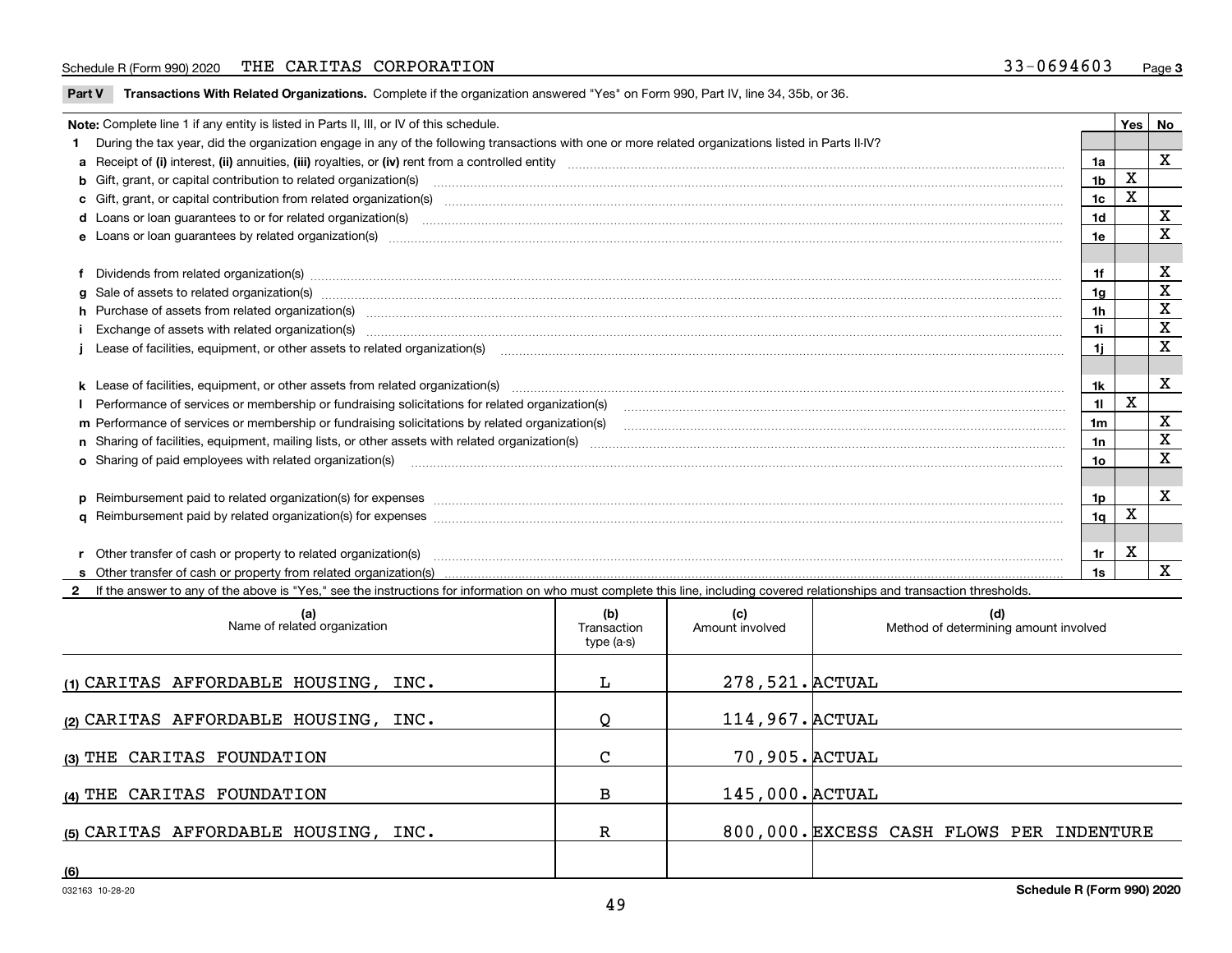#### Schedule R (Form 990) 2020 THE CARITAS CORPORATION 33-0694603 <sub>Page</sub>

**Part VI Unrelated Organizations Taxable as a Partnership. Complete if the organization answered "Yes" on Form 990, Part IV, line 37.** 

Provide the following information for each entity taxed as a partnership through which the organization conducted more than five percent of its activities (measured by total assets or gross revenue) that was not a related organization. See instructions regarding exclusion for certain investment partnerships.

| ັ                      | ັ<br>ັ           |                   |                                                                                            |                                                                                              |          |             |                                  |                                                                                                  |        |     |  |  |
|------------------------|------------------|-------------------|--------------------------------------------------------------------------------------------|----------------------------------------------------------------------------------------------|----------|-------------|----------------------------------|--------------------------------------------------------------------------------------------------|--------|-----|--|--|
| (a)                    | (b)              | (c)               | (d)                                                                                        | $(e)$<br>Are all                                                                             | (f)      | (g)         | (h)                              | (i)                                                                                              | (i)    | (k) |  |  |
| Name, address, and EIN | Primary activity | Legal domicile    | Predominant income<br>(related, unrelated,<br>excluded from tax under<br>sections 512-514) |                                                                                              | Share of | Share of    | Disproportionate<br>allocations? | Code V-UBI<br>amount in box 20 managing<br>of Schedule K-1<br>(Form 1065)<br>$\overline{Yes}$ No |        |     |  |  |
| of entity              |                  | (state or foreign |                                                                                            | $\begin{array}{c}\n\text{partners} & \text{sec.} \\ 501(c)(3) & \text{orgs.?} \n\end{array}$ | total    | end-of-year |                                  |                                                                                                  |        |     |  |  |
|                        |                  | country)          |                                                                                            |                                                                                              | income   | assets      |                                  |                                                                                                  |        |     |  |  |
|                        |                  |                   |                                                                                            | Yes No                                                                                       |          |             | Yes No                           |                                                                                                  | Yes No |     |  |  |
|                        |                  |                   |                                                                                            |                                                                                              |          |             |                                  |                                                                                                  |        |     |  |  |
|                        |                  |                   |                                                                                            |                                                                                              |          |             |                                  |                                                                                                  |        |     |  |  |
|                        |                  |                   |                                                                                            |                                                                                              |          |             |                                  |                                                                                                  |        |     |  |  |
|                        |                  |                   |                                                                                            |                                                                                              |          |             |                                  |                                                                                                  |        |     |  |  |
|                        |                  |                   |                                                                                            |                                                                                              |          |             |                                  |                                                                                                  |        |     |  |  |
|                        |                  |                   |                                                                                            |                                                                                              |          |             |                                  |                                                                                                  |        |     |  |  |
|                        |                  |                   |                                                                                            |                                                                                              |          |             |                                  |                                                                                                  |        |     |  |  |
|                        |                  |                   |                                                                                            |                                                                                              |          |             |                                  |                                                                                                  |        |     |  |  |
|                        |                  |                   |                                                                                            |                                                                                              |          |             |                                  |                                                                                                  |        |     |  |  |
|                        |                  |                   |                                                                                            |                                                                                              |          |             |                                  |                                                                                                  |        |     |  |  |
|                        |                  |                   |                                                                                            |                                                                                              |          |             |                                  |                                                                                                  |        |     |  |  |
|                        |                  |                   |                                                                                            |                                                                                              |          |             |                                  |                                                                                                  |        |     |  |  |
|                        |                  |                   |                                                                                            |                                                                                              |          |             |                                  |                                                                                                  |        |     |  |  |
|                        |                  |                   |                                                                                            |                                                                                              |          |             |                                  |                                                                                                  |        |     |  |  |
|                        |                  |                   |                                                                                            |                                                                                              |          |             |                                  |                                                                                                  |        |     |  |  |
|                        |                  |                   |                                                                                            |                                                                                              |          |             |                                  |                                                                                                  |        |     |  |  |
|                        |                  |                   |                                                                                            |                                                                                              |          |             |                                  |                                                                                                  |        |     |  |  |
|                        |                  |                   |                                                                                            |                                                                                              |          |             |                                  |                                                                                                  |        |     |  |  |
|                        |                  |                   |                                                                                            |                                                                                              |          |             |                                  |                                                                                                  |        |     |  |  |
|                        |                  |                   |                                                                                            |                                                                                              |          |             |                                  |                                                                                                  |        |     |  |  |
|                        |                  |                   |                                                                                            |                                                                                              |          |             |                                  |                                                                                                  |        |     |  |  |
|                        |                  |                   |                                                                                            |                                                                                              |          |             |                                  |                                                                                                  |        |     |  |  |
|                        |                  |                   |                                                                                            |                                                                                              |          |             |                                  |                                                                                                  |        |     |  |  |
|                        |                  |                   |                                                                                            |                                                                                              |          |             |                                  |                                                                                                  |        |     |  |  |
|                        |                  |                   |                                                                                            |                                                                                              |          |             |                                  |                                                                                                  |        |     |  |  |
|                        |                  |                   |                                                                                            |                                                                                              |          |             |                                  |                                                                                                  |        |     |  |  |
|                        |                  |                   |                                                                                            |                                                                                              |          |             |                                  |                                                                                                  |        |     |  |  |
|                        |                  |                   |                                                                                            |                                                                                              |          |             |                                  |                                                                                                  |        |     |  |  |
|                        |                  |                   |                                                                                            |                                                                                              |          |             |                                  |                                                                                                  |        |     |  |  |
|                        |                  |                   |                                                                                            |                                                                                              |          |             |                                  |                                                                                                  |        |     |  |  |
|                        |                  |                   |                                                                                            |                                                                                              |          |             |                                  |                                                                                                  |        |     |  |  |
|                        |                  |                   |                                                                                            |                                                                                              |          |             |                                  |                                                                                                  |        |     |  |  |
|                        |                  |                   |                                                                                            |                                                                                              |          |             |                                  |                                                                                                  |        |     |  |  |
|                        |                  |                   |                                                                                            |                                                                                              |          |             |                                  |                                                                                                  |        |     |  |  |
|                        |                  |                   |                                                                                            |                                                                                              |          |             |                                  |                                                                                                  |        |     |  |  |
|                        |                  |                   |                                                                                            |                                                                                              |          |             |                                  |                                                                                                  |        |     |  |  |
|                        |                  |                   |                                                                                            |                                                                                              |          |             |                                  |                                                                                                  |        |     |  |  |
|                        |                  |                   |                                                                                            |                                                                                              |          |             |                                  |                                                                                                  |        |     |  |  |
|                        |                  |                   |                                                                                            |                                                                                              |          |             |                                  |                                                                                                  |        |     |  |  |
|                        |                  |                   |                                                                                            |                                                                                              |          |             |                                  |                                                                                                  |        |     |  |  |
|                        |                  |                   |                                                                                            |                                                                                              |          |             |                                  |                                                                                                  |        |     |  |  |
|                        |                  |                   |                                                                                            |                                                                                              |          |             |                                  |                                                                                                  |        |     |  |  |
|                        |                  |                   |                                                                                            |                                                                                              |          |             |                                  |                                                                                                  |        |     |  |  |

**Schedule R (Form 990) 2020**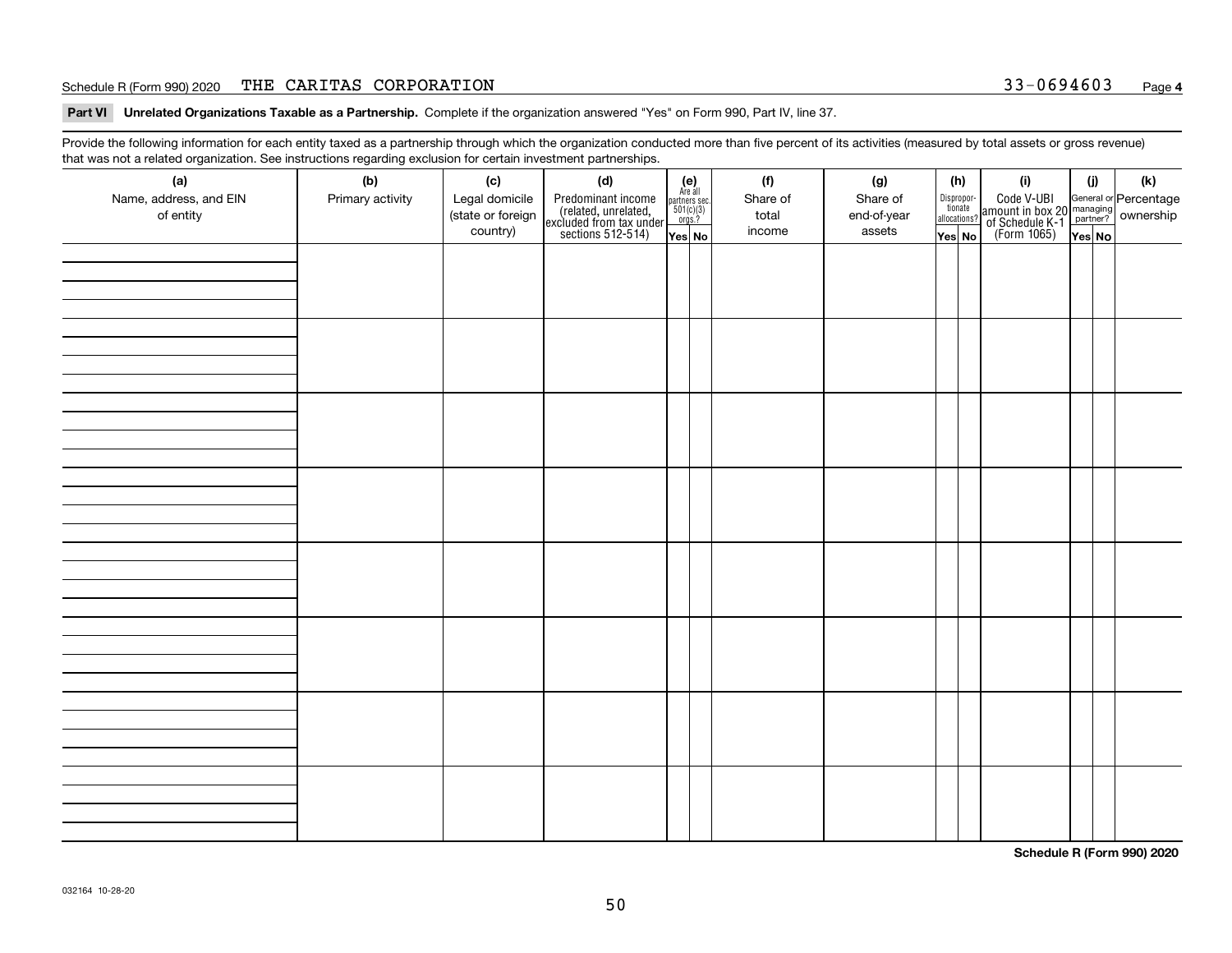**Part VII Supplemental Information**

Provide additional information for responses to questions on Schedule R. See instructions.

**Schedule R (Form 990) 2020**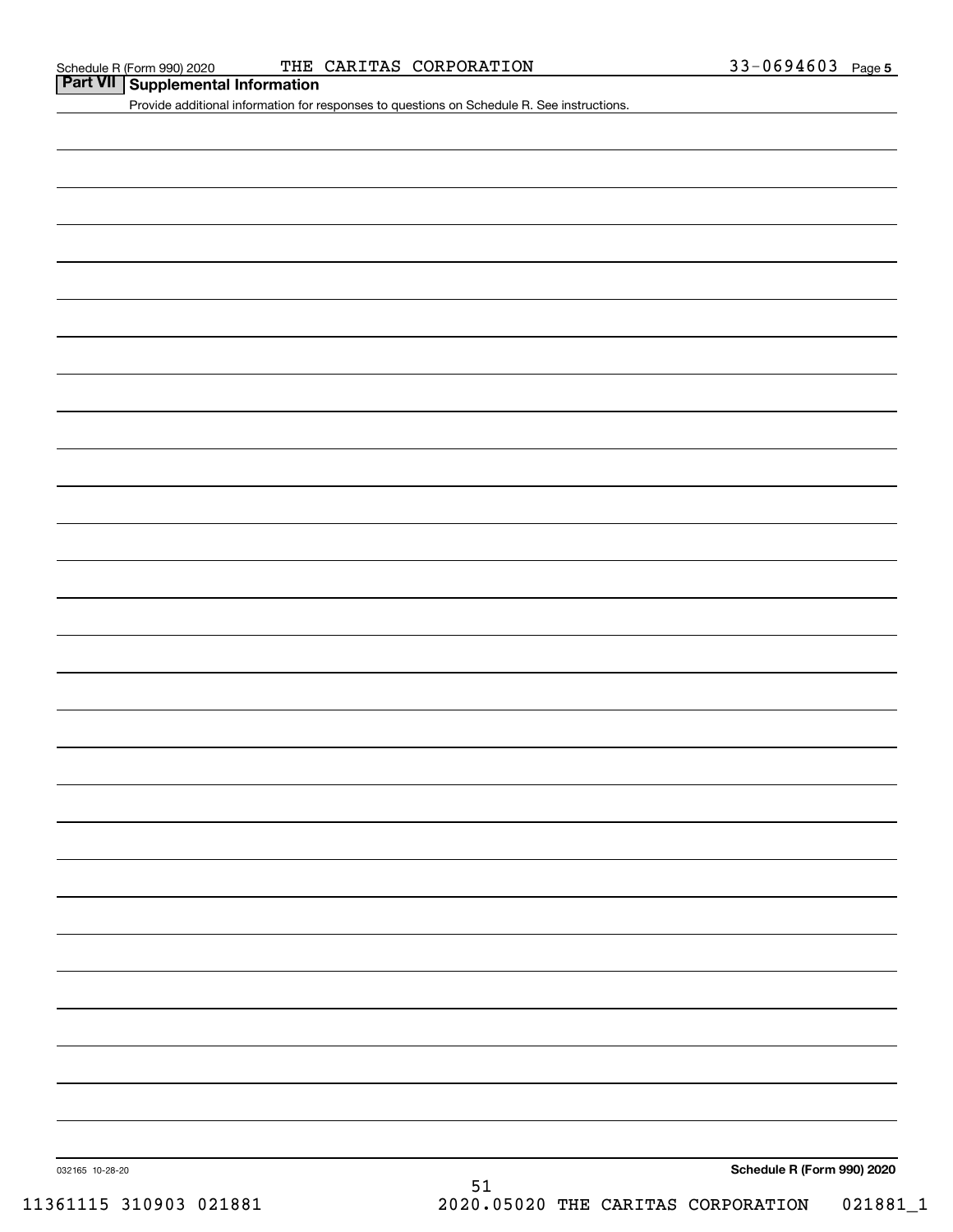# **TAX RETURN FILING INSTRUCTIONS**

CALIFORNIA FORM 199

# **FOR THE YEAR ENDING**

DECEMBER 31, 2020

### **PREPARED FOR:**

THE CARITAS CORPORATION 3 PARK PLAZA NO. 1700 IRVINE, CA 92614

## **PREPARED BY:**

REDWITZ, INC 3 PARK PLAZA, SUITE 1700 IRVINE, CA 92614

# **TO BE SIGNED AND DATED BY:**

NOT APPLICABLE

## **AMOUNT OF TAX:**

| TOTAI TAX                    |  |
|------------------------------|--|
| LESS: PAYMENTS AND CREDITS   |  |
| PLUS: OTHER AMOUNT           |  |
| PLUS: INTEREST AND PENALTIES |  |
| NO PAYMENT IS REQUIRED       |  |

## **OVERPAYMENT:**

| CREDITED TO YOUR ESTIMATED.<br>TAX |  |
|------------------------------------|--|
| OTHER AMOUNT                       |  |
| REFUNDED TO YOU                    |  |

# **MAKE CHECK PAYABLE TO:**

NOT APPLICABLE

# **MAIL TAX RETURN AND CHECK (IF APPLICABLE) TO:**

THIS RETURN HAS BEEN PREPARED FOR ELECTRONIC FILING. IF YOU WISH TO HAVE IT TRANSMITTED ELECTRONICALLY TO THE FTB, PLEASE CONTACT OUR OFFICE. WE WILL THEN SUBMIT THE ELECTRONIC RETURN TO THE FTB. DO NOT MAIL THE PAPER COPY OF THE RETURN TO THE FTB.

## **RETURN MUST BE MAILED ON OR BEFORE:**

NOT APPLICABLE

# **SPECIAL INSTRUCTIONS:**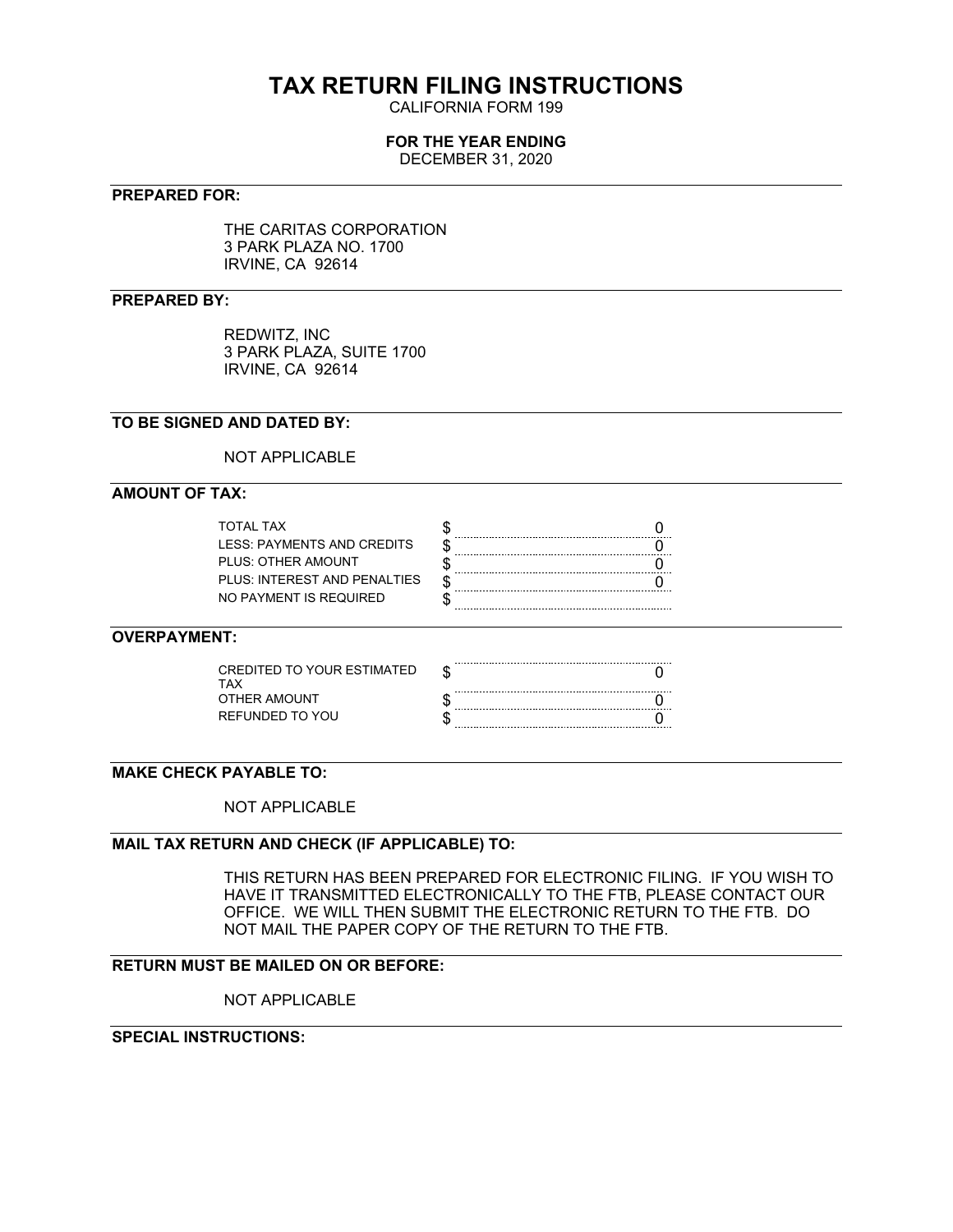# **TAX RETURN FILING INSTRUCTIONS**

CALIFORNIA FORM RRF-1

# **FOR THE YEAR ENDING**

DECEMBER 31, 2020

# **PREPARED FOR:**

THE CARITAS CORPORATION 3 PARK PLAZA NO. 1700 IRVINE, CA 92614

# **PREPARED BY:**

REDWITZ, INC 3 PARK PLAZA, SUITE 1700 IRVINE, CA 92614

# **AMOUNT OF TAX:**

BALANCE DUE OF \$225

### **MAKE CHECK PAYABLE TO:**

DEPARTMENT OF JUSTICE

# **MAIL TAX RETURN TO:**

REGISTRY OF CHARITABLE TRUSTS P.O. BOX 903447 SACRAMENTO, CA 94203-4470

# **RETURN MUST BE MAILED ON OR BEFORE:**

PLEASE MAIL AS SOON AS POSSIBLE.

# **SPECIAL INSTRUCTIONS:**

THE REPORT SHOULD BE SIGNED AND DATED BY AN AUTHORIZED INDIVIDUAL(S).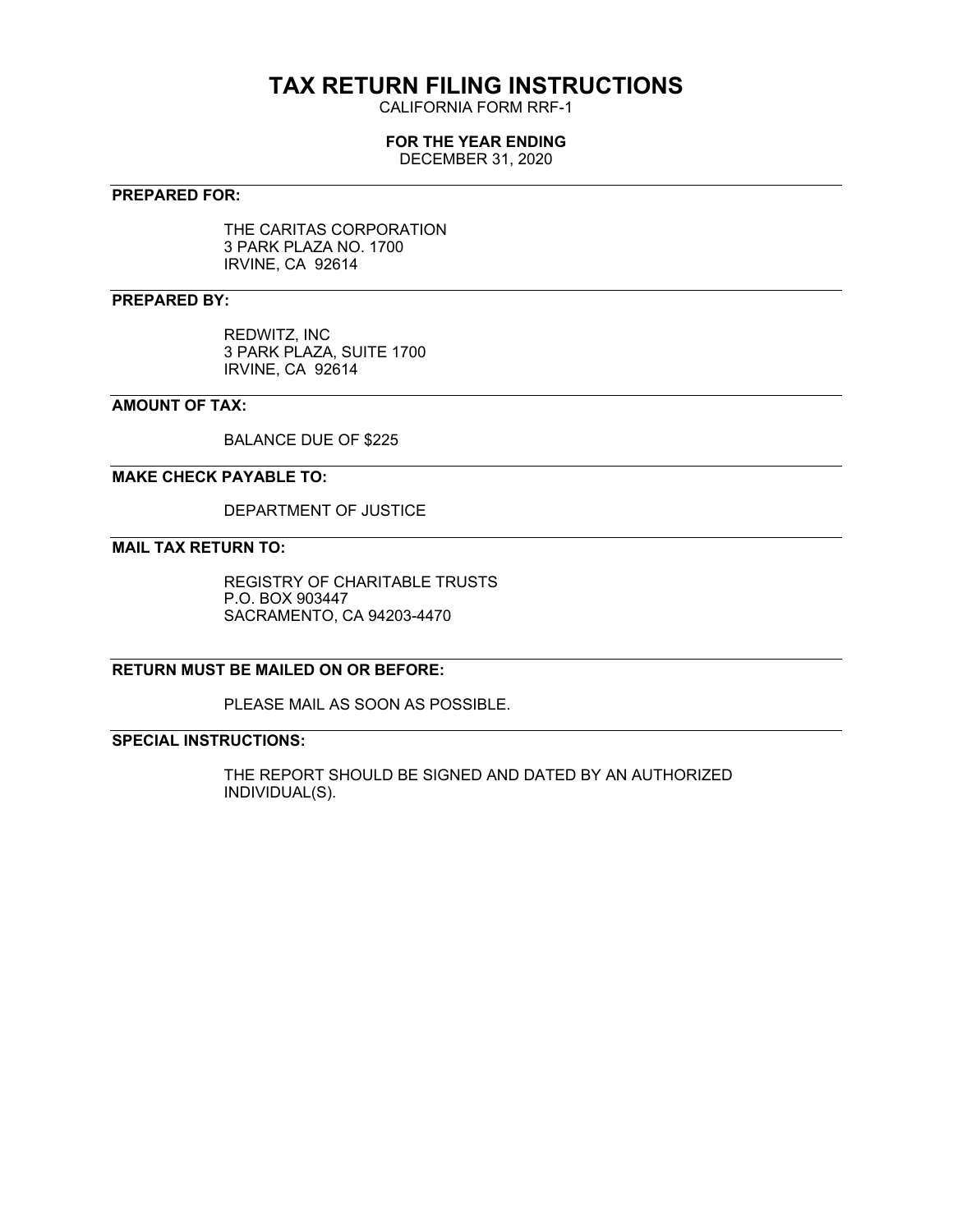### TAXABLE YEAR FORM **California Exempt Organization 2020Annual Information Return <sup>199</sup>**

|                      | , and ending (mm/dd/yyyy)<br>Calendar Year 2020 or fiscal year beginning (mm/dd/yyyy)                                                                                                                                            |             |                                   |                         |                                |
|----------------------|----------------------------------------------------------------------------------------------------------------------------------------------------------------------------------------------------------------------------------|-------------|-----------------------------------|-------------------------|--------------------------------|
|                      | Corporation/Organization name                                                                                                                                                                                                    |             | California corporation number     |                         |                                |
|                      |                                                                                                                                                                                                                                  |             |                                   |                         |                                |
|                      | THE CARITAS CORPORATION                                                                                                                                                                                                          |             | 1956973                           |                         |                                |
|                      | Additional information. See instructions.                                                                                                                                                                                        | <b>FEIN</b> |                                   |                         |                                |
|                      |                                                                                                                                                                                                                                  |             | 33-0694603                        |                         |                                |
|                      | Street address (suite or room)                                                                                                                                                                                                   |             | PMB no.                           |                         |                                |
|                      | 3 PARK PLAZA, NO. 1700                                                                                                                                                                                                           |             |                                   |                         |                                |
| City                 | State                                                                                                                                                                                                                            |             | ZIP code                          |                         |                                |
| IRVINE               |                                                                                                                                                                                                                                  | CA          | 92614                             |                         |                                |
| Foreign country name | Foreign province/state/county                                                                                                                                                                                                    |             | Foreign postal code               |                         |                                |
|                      |                                                                                                                                                                                                                                  |             |                                   |                         |                                |
| First return         | Yes $\boxed{\mathbf{X}}$ No   I Did the organization have any changes to its guidelines                                                                                                                                          |             |                                   |                         |                                |
|                      | Yes $\boxed{\mathbf{X}}$ No<br>────────────────────────── <sup>●</sup> [<br>Amended return                                                                                                                                       |             |                                   |                         | $Yes$ $\overline{X}$ No        |
| C                    | Yes $\boxed{\mathbf{X}}$ No $\boxed{\mathbf{J}}$ If exempt under R&TC Section 23701d, has the organization                                                                                                                       |             |                                   |                         |                                |
| D                    | engaged in political activities? See instructions. $\Box$ $\bullet$ $\Box$<br>Final information return?                                                                                                                          |             |                                   |                         | Yes $\boxed{\mathbf{X}}$ No    |
|                      | K Is the organization exempt under R&TC Section 23701g? $\bullet$   $\bullet$   Yes $\boxed{\mathbf{X}}$ No<br>Dissolved<br>Surrendered (Withdrawn)<br>Merged/Reorganized                                                        |             |                                   |                         |                                |
|                      | If "Yes," enter the gross receipts from nonmember sources \$<br>Enter date: (mm/dd/yyyy) ●<br>Check accounting method: (1) $\Box$ Cash (2) $\boxed{\mathbf{X}}$ Accrual (3) other                                                |             |                                   |                         | Yes $\boxed{\mathbf{X}}$ No    |
| Е                    | L Is the organization a limited liability company? $\Box$<br>Federal return filed? (1) $\bullet$ $\Box$ 990T (2) $\bullet$ $\Box$ 990PF (3) $\bullet$ $\Box$ Sch H (990)<br>M Did the organization file Form 100 or Form 109 to  |             |                                   |                         |                                |
| F.                   | $(4)$ X Other 990 series                                                                                                                                                                                                         |             |                                   |                         |                                |
| G                    | Is this a group filing? See instructions $\Box$ $\sim$ $\Box$ Yes $\Box$ No N is the organization under audit by the IRS or has the                                                                                              |             |                                   |                         |                                |
| H,                   | Yes $\boxed{\mathbf{X}}$ No<br>IRS audited in a prior year? $\Box$                                                                                                                                                               |             |                                   |                         | Yes $X$ No                     |
|                      | If "Yes," what is the parent's name?                                                                                                                                                                                             |             |                                   |                         | Yes $X$ No                     |
|                      |                                                                                                                                                                                                                                  |             |                                   |                         |                                |
|                      |                                                                                                                                                                                                                                  |             |                                   |                         |                                |
| Part I               | Complete Part I unless not required to file this form. See General Information B and C.                                                                                                                                          |             |                                   |                         |                                |
|                      | 1                                                                                                                                                                                                                                |             | $\bullet$                         | $\mathbf{1}$            | $3,375,436$ 00                 |
|                      | Gross dues and assessments from members and affiliates<br>2                                                                                                                                                                      |             |                                   | $\overline{2}$          | 00                             |
|                      | Gross contributions, gifts, grants, and similar amounts received<br>3                                                                                                                                                            |             |                                   | $\overline{\mathbf{3}}$ | $80,905$ 00                    |
| Receipts             | Total gross receipts for filing requirement test. Add line 1 through line 3.<br>4                                                                                                                                                |             |                                   | $\overline{4}$          | $3,456,341$ 00                 |
| and                  | This line must be completed. If the result is less than \$50,000, see General Information B                                                                                                                                      |             | $\bullet$<br>00                   |                         |                                |
| Revenues             | 5 <sup>5</sup><br>Cost of goods sold<br>5<br>$\overline{6}$<br>6                                                                                                                                                                 |             | 0 <sup>0</sup>                    |                         |                                |
|                      | Total costs. Add line 5 and line 6                                                                                                                                                                                               |             |                                   | $\overline{7}$          | 00                             |
|                      | Total gross income. Subtract line 7 from line 4 [11] matter in the state of the state of the state of the state of the state of the state of the state of the state of the state of the state of the state of the state of the   |             |                                   | 8                       | $3,456,341$ 00                 |
|                      | 9<br>Total expenses and disbursements. From Side 2, Part II, line 18                                                                                                                                                             |             | $\bullet$                         | 9                       | $3,090,638$ 00                 |
| Expenses             | Excess of receipts over expenses and disbursements. Subtract line 9 from line 8<br>10                                                                                                                                            |             | $\bullet$                         | 10                      | $\overline{365,703}$ 00        |
|                      | Total payments<br>11                                                                                                                                                                                                             |             |                                   | 11                      | 00                             |
|                      | Use tax. See General Information K<br>12                                                                                                                                                                                         |             |                                   | 12                      | 00                             |
|                      | 13                                                                                                                                                                                                                               |             |                                   | 13                      | 00                             |
| <b>Filing Fee</b>    | 14                                                                                                                                                                                                                               |             |                                   | 14                      | 00                             |
|                      | Penalties and Interest. See General Information J<br>15                                                                                                                                                                          |             |                                   | 15                      | 00                             |
|                      | 16 Balance due. Add line 12 and line 15. Then subtract line 11 from the result<br>Under penalties of perjury, I declare that I have examined this return, including accompanying schedules and statements, and to the best of my |             |                                   |                         | 00                             |
| Sign                 |                                                                                                                                                                                                                                  |             |                                   |                         |                                |
| Here                 | Title                                                                                                                                                                                                                            | Date        |                                   |                         | ● Telephone                    |
|                      | Signature<br>of officer<br><b>CHAIRMAN</b><br>Date                                                                                                                                                                               |             |                                   |                         | 949-753-1514<br>$\bullet$ PTIN |
|                      | Preparer's                                                                                                                                                                                                                       | Check if    |                                   |                         |                                |
|                      | $F_{\text{signature}}$ $\triangleright$ ROBERT R. REDWITZ, CPA<br>11/15/21                                                                                                                                                       |             | self-employed                     |                         | P01447663<br>● Firm's FEIN     |
| Paid<br>Preparer's   | Firm's name<br>(or yours,<br>REDWITZ, INC                                                                                                                                                                                        |             |                                   |                         | 33-0850406                     |
| Use Only             | if self-<br>PARK PLAZA, SUITE 1700<br>employed)<br>3.                                                                                                                                                                            |             |                                   |                         | <b>• Telephone</b>             |
|                      | and address<br>IRVINE, CA 92614                                                                                                                                                                                                  |             |                                   |                         | 949-753-1514                   |
|                      | May the FTB discuss this return with the preparer shown above? See instructions                                                                                                                                                  |             | $\bullet$ $\boxed{X}$ $\gamma$ es |                         | No                             |

 $\mathbf I$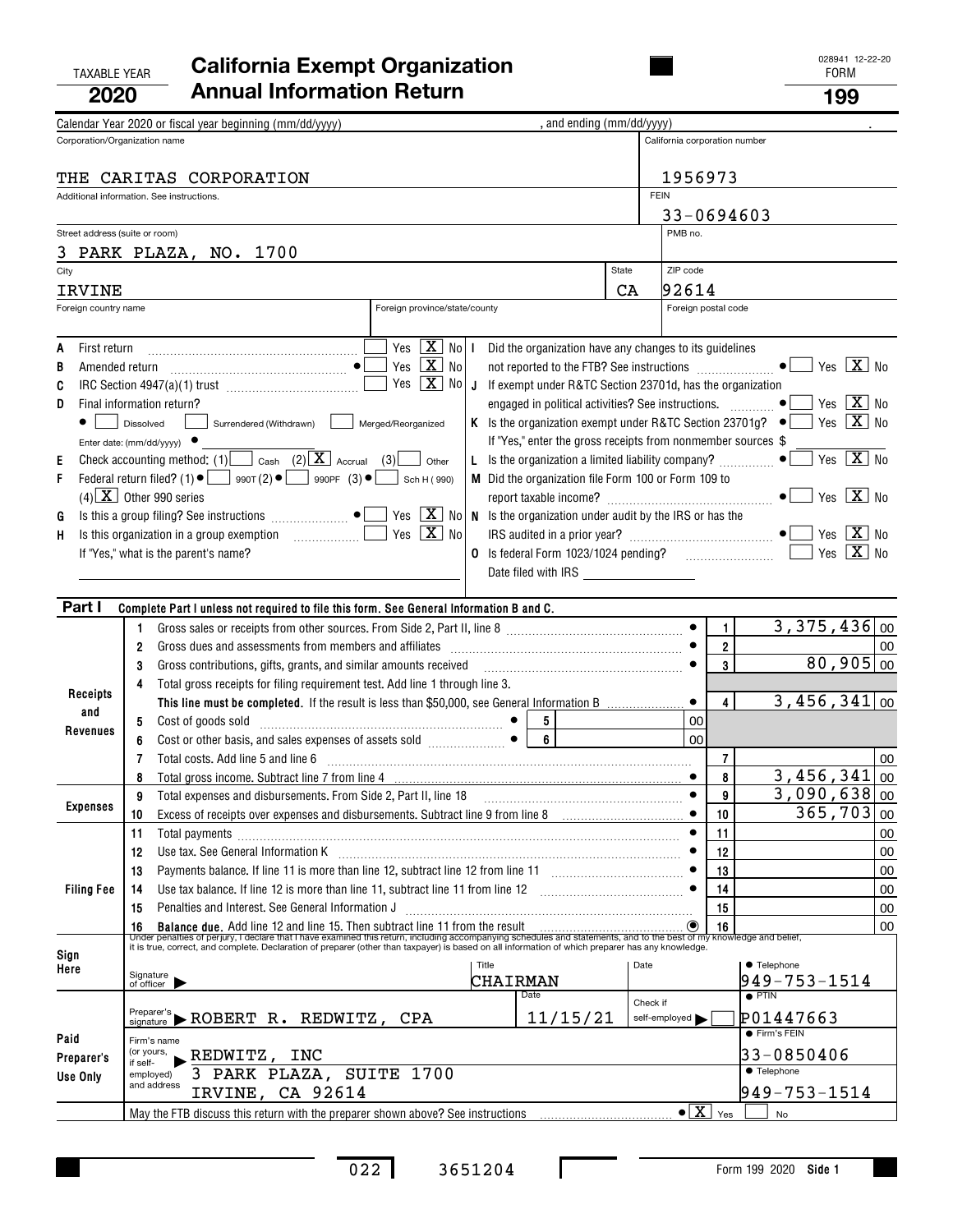# THE CARITAS CORPORATION 33-0694603

**Organizations with gross receipts of more than \$50,000 and private foundations regardless of Part II amount of gross receipts - complete Part II or furnish substitute information.**

028951 12-22-20

|                 | 1.                                                                                                                                                                                                                                                                                                                                                                                   |                                                                                                        |                                         |                                                      | 1<br>00                                        |
|-----------------|--------------------------------------------------------------------------------------------------------------------------------------------------------------------------------------------------------------------------------------------------------------------------------------------------------------------------------------------------------------------------------------|--------------------------------------------------------------------------------------------------------|-----------------------------------------|------------------------------------------------------|------------------------------------------------|
|                 |                                                                                                                                                                                                                                                                                                                                                                                      |                                                                                                        |                                         |                                                      | $46,454$ 00<br>$\overline{\mathbf{2}}$         |
|                 | 3                                                                                                                                                                                                                                                                                                                                                                                    |                                                                                                        |                                         |                                                      | 3<br>00                                        |
| Receipts        | 4                                                                                                                                                                                                                                                                                                                                                                                    |                                                                                                        |                                         |                                                      | $974,638$ 00<br>4                              |
| from            | 5                                                                                                                                                                                                                                                                                                                                                                                    |                                                                                                        |                                         |                                                      | 5<br>00                                        |
| <b>Other</b>    | 6                                                                                                                                                                                                                                                                                                                                                                                    |                                                                                                        |                                         |                                                      | 6<br>00                                        |
| <b>Sources</b>  | 7<br>Other income                                                                                                                                                                                                                                                                                                                                                                    | SEE STATEMENT 1                                                                                        |                                         |                                                      | $2,354,344$ 00<br>$\overline{7}$               |
|                 | Total gross sales or receipts from other sources. Add line 1 through line 7. Enter here and on Side 1, Part I, line 1<br>8                                                                                                                                                                                                                                                           |                                                                                                        |                                         |                                                      | 3,375,436 00<br>8                              |
|                 | Contributions, gifts, grants, and similar amounts paid manufactured contributions, and similar amounts and similar amounts paid manufactured contractions.<br>9                                                                                                                                                                                                                      |                                                                                                        |                                         |                                                      | 282,430 00<br>9                                |
|                 | 10                                                                                                                                                                                                                                                                                                                                                                                   |                                                                                                        |                                         |                                                      | 10<br>00                                       |
|                 | 11                                                                                                                                                                                                                                                                                                                                                                                   |                                                                                                        |                                         |                                                      | $668,309$ 00<br>11                             |
|                 | 12 <sup>°</sup>                                                                                                                                                                                                                                                                                                                                                                      |                                                                                                        |                                         |                                                      | $\overline{380,663}$ 00<br>12                  |
| <b>Expenses</b> | 13<br>$Interest \begin{array}{c} \rule{2.5cm}{0.15cm} \rule{2.5cm}{0.15cm} \rule{2.5cm}{0.15cm} \rule{2.5cm}{0.15cm} \rule{2.5cm}{0.15cm} \rule{2.5cm}{0.15cm} \rule{2.5cm}{0.15cm} \rule{2.5cm}{0.15cm} \rule{2.5cm}{0.15cm} \rule{2.5cm}{0.15cm} \rule{2.5cm}{0.15cm} \rule{2.5cm}{0.15cm} \rule{2.5cm}{0.15cm} \rule{2.5cm}{0.15cm} \rule{2.5cm}{0.15cm} \$                       |                                                                                                        |                                         |                                                      | 13<br>00                                       |
| and             | 14                                                                                                                                                                                                                                                                                                                                                                                   |                                                                                                        |                                         |                                                      | 87,827<br>14<br>l oo                           |
| Disburse-       | 15                                                                                                                                                                                                                                                                                                                                                                                   |                                                                                                        |                                         |                                                      | $603, 550 _{00}$<br>15                         |
| ments           | 16                                                                                                                                                                                                                                                                                                                                                                                   |                                                                                                        |                                         |                                                      | $126,576$ 00<br>16                             |
|                 | 17                                                                                                                                                                                                                                                                                                                                                                                   |                                                                                                        |                                         | $\bullet$                                            | $941, 283$ 00<br>17                            |
|                 | 18 Total expenses and disbursements. Add line 9 through line 17. Enter here and on Side 1, Part I, line 9                                                                                                                                                                                                                                                                            |                                                                                                        |                                         | .                                                    | $\overline{3,090,638}$ 00<br>18                |
|                 | <b>Schedule L</b><br><b>Balance Sheet</b>                                                                                                                                                                                                                                                                                                                                            | Beginning of taxable year                                                                              |                                         |                                                      | End of taxable year                            |
| Assets          |                                                                                                                                                                                                                                                                                                                                                                                      | (a)                                                                                                    | (b)                                     | (c)                                                  | (d)                                            |
|                 | 1 Cash                                                                                                                                                                                                                                                                                                                                                                               |                                                                                                        | 3,868,925                               |                                                      | 4,357,112<br>$\bullet$                         |
|                 |                                                                                                                                                                                                                                                                                                                                                                                      |                                                                                                        |                                         |                                                      | $\bullet$                                      |
| 3               |                                                                                                                                                                                                                                                                                                                                                                                      |                                                                                                        | 10,894                                  |                                                      | 6,785<br>$\bullet$                             |
| 4               | $Inventories \begin{picture}(1,0) \put(0,0){\vector(1,0){100}} \put(0,0){\vector(1,0){100}} \put(0,0){\vector(1,0){100}} \put(0,0){\vector(1,0){100}} \put(0,0){\vector(1,0){100}} \put(0,0){\vector(1,0){100}} \put(0,0){\vector(1,0){100}} \put(0,0){\vector(1,0){100}} \put(0,0){\vector(1,0){100}} \put(0,0){\vector(1,0){100}} \put(0,0){\vector(1,0){100}} \put(0,0){\vector($ |                                                                                                        |                                         |                                                      | $\bullet$                                      |
| 5               | Federal and state government obligations                                                                                                                                                                                                                                                                                                                                             |                                                                                                        |                                         |                                                      | $\bullet$                                      |
| 6               |                                                                                                                                                                                                                                                                                                                                                                                      |                                                                                                        |                                         |                                                      | $\bullet$                                      |
| 7               |                                                                                                                                                                                                                                                                                                                                                                                      |                                                                                                        |                                         |                                                      | $\bullet$                                      |
| 8               | Mortgage loans                                                                                                                                                                                                                                                                                                                                                                       |                                                                                                        |                                         |                                                      | $\bullet$                                      |
| 9               | Other investments <b>contained contained contained contained contained contained </b>                                                                                                                                                                                                                                                                                                |                                                                                                        |                                         |                                                      | $\bullet$                                      |
|                 |                                                                                                                                                                                                                                                                                                                                                                                      | 3,535,381                                                                                              |                                         | 3,594,381                                            |                                                |
|                 | <b>b</b> Less accumulated depreciation <i></i>                                                                                                                                                                                                                                                                                                                                       | 1,607,241                                                                                              | $\overline{1,928}, 140$ (<br>3,536,850  | 1,733,817                                            | 1,860,564                                      |
|                 |                                                                                                                                                                                                                                                                                                                                                                                      |                                                                                                        | 404,266                                 |                                                      | 3,536,850<br>$\bullet$<br>162,300<br>$\bullet$ |
|                 | 12 Other assets STMT 4                                                                                                                                                                                                                                                                                                                                                               |                                                                                                        | 9,749,075                               |                                                      | $\overline{9,923,611}$                         |
|                 |                                                                                                                                                                                                                                                                                                                                                                                      |                                                                                                        |                                         |                                                      |                                                |
|                 | Liabilities and net worth                                                                                                                                                                                                                                                                                                                                                            |                                                                                                        | 113,909                                 |                                                      | 108,157<br>$\bullet$                           |
|                 |                                                                                                                                                                                                                                                                                                                                                                                      |                                                                                                        |                                         |                                                      |                                                |
|                 | 15 Contributions, gifts, or grants payable                                                                                                                                                                                                                                                                                                                                           |                                                                                                        | 234, 467                                |                                                      | 399,631<br>$\bullet$                           |
|                 |                                                                                                                                                                                                                                                                                                                                                                                      |                                                                                                        |                                         |                                                      | $\bullet$                                      |
|                 | 18 Other liabilities STMT 5                                                                                                                                                                                                                                                                                                                                                          |                                                                                                        | 15, 242, 689                            |                                                      | $\overline{14,892,110}$                        |
|                 | 19 Capital stock or principal fund                                                                                                                                                                                                                                                                                                                                                   |                                                                                                        |                                         |                                                      | $\bullet$                                      |
|                 | 20 Paid-in or capital surplus. Attach reconciliation                                                                                                                                                                                                                                                                                                                                 |                                                                                                        |                                         |                                                      | $\bullet$                                      |
|                 | 21 Retained earnings or income fund                                                                                                                                                                                                                                                                                                                                                  |                                                                                                        | $-5,841,990$                            |                                                      | $-5,476,287$<br>$\bullet$                      |
|                 | 22 Total liabilities and net worth                                                                                                                                                                                                                                                                                                                                                   |                                                                                                        | 9,749,075                               |                                                      | 9,923,611                                      |
|                 | <b>Schedule M-1</b>                                                                                                                                                                                                                                                                                                                                                                  | Reconciliation of income per books with income per return                                              |                                         |                                                      |                                                |
|                 |                                                                                                                                                                                                                                                                                                                                                                                      | Do not complete this schedule if the amount on Schedule L, line 13, column (d), is less than \$50,000. |                                         |                                                      |                                                |
|                 |                                                                                                                                                                                                                                                                                                                                                                                      | 365,703<br>$\bullet$                                                                                   | 7 Income recorded on books this year    |                                                      |                                                |
|                 |                                                                                                                                                                                                                                                                                                                                                                                      |                                                                                                        | not included in this return             |                                                      | $\bullet$                                      |
|                 | 3 Excess of capital losses over capital gains                                                                                                                                                                                                                                                                                                                                        | $\bullet$                                                                                              | 8 Deductions in this return not charged |                                                      |                                                |
|                 | 4 Income not recorded on books this year                                                                                                                                                                                                                                                                                                                                             |                                                                                                        |                                         | against book income this year                        |                                                |
|                 | 5 Expenses recorded on books this year not                                                                                                                                                                                                                                                                                                                                           |                                                                                                        | 9 Total. Add line 7 and line 8          | <u> 1986 - Johann Stoff, Amerikaansk politiker (</u> |                                                |
|                 | deducted in this return                                                                                                                                                                                                                                                                                                                                                              | $\bullet$                                                                                              | 10 Net income per return.               |                                                      |                                                |

**Side 2** Form 199 2020

**6** Total. Add line 1 through line 5

022 3652204

365 , 703 Subtract line 9 from line 6 …………………… | 365 , 703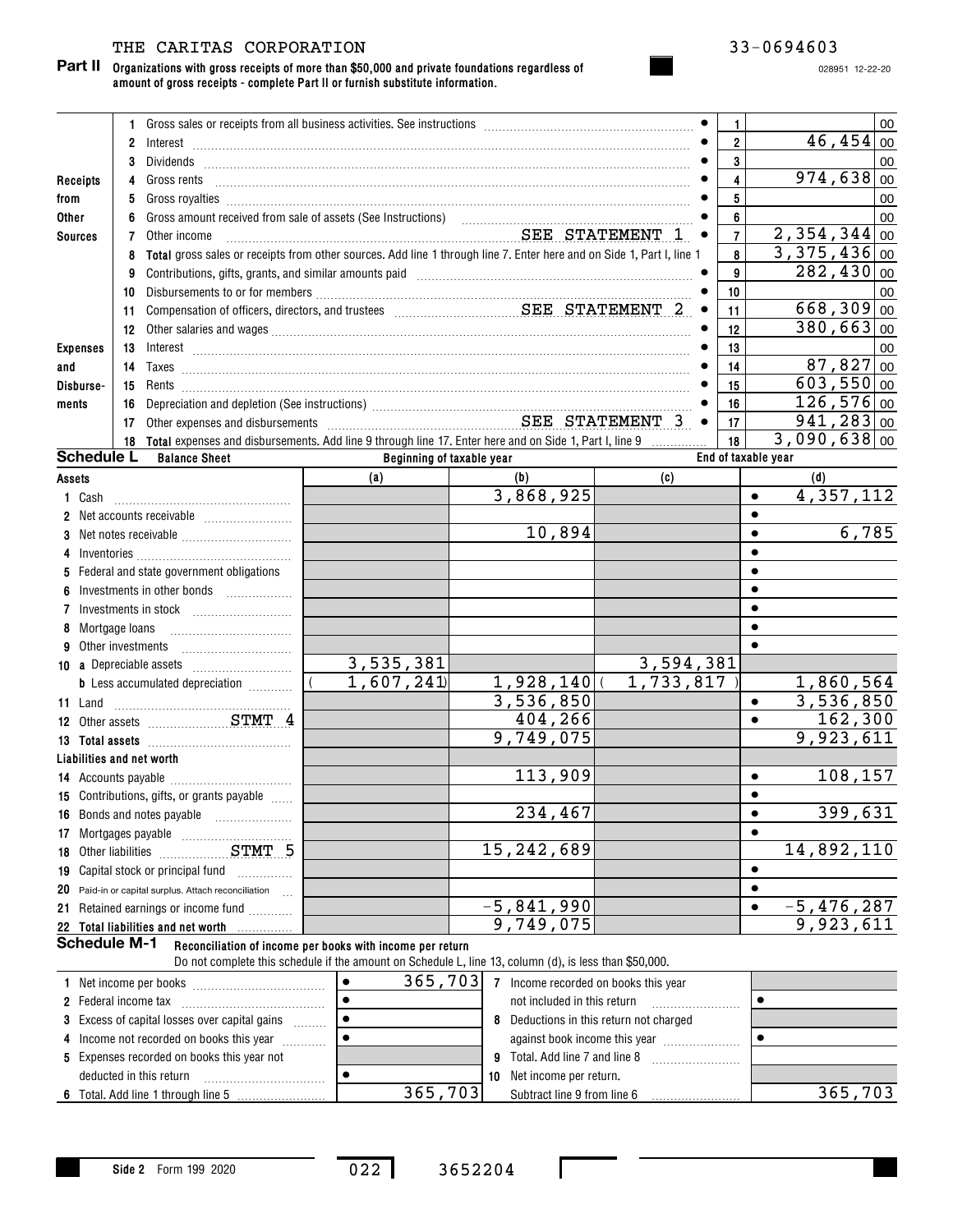THE CARITAS CORPORATION **33-0694603** 

|                                                                               |                                    | <b>vvjevvj</b>         |
|-------------------------------------------------------------------------------|------------------------------------|------------------------|
| CA 199                                                                        | OTHER INCOME                       | STATEMENT 1            |
| DESCRIPTION                                                                   |                                    | <b>AMOUNT</b>          |
| ANCILLARY INCOME<br>MANAGEMENT FEES                                           |                                    | 398,487.<br>1,955,857. |
| TOTAL TO FORM 199, PART II, LINE 7                                            |                                    | 2,354,344.             |
| CA 199<br>COMPENSATION OF OFFICERS, DIRECTORS AND TRUSTEES                    |                                    | STATEMENT 2            |
| NAME AND ADDRESS                                                              | TITLE AND<br>AVERAGE HRS WORKED/WK | COMPENSATION           |
| THERESE BEJOTTE<br>3 PARK PLAZA, SUITE 1700<br>IRVINE, CA 92614               | CHIEF OPERATING OFFICER<br>40.00   | 204, 102.              |
| JOHN WOOLLEY<br>3 PARK PLAZA, SUITE 1700<br>IRVINE, CA 92614                  | CHIEF INVESTING OFFICER<br>40.00   | 172,683.               |
| PENNY SERNA<br>3 PARK PLAZA, SUITE 1700<br>IRVINE, CA 92614                   | CHIEF FINANCIAL OFFICER<br>40.00   | 148,608.               |
| THOMAS MAURO<br>3 PARK PLAZA, SUITE 1700<br>IRVINE, CA 92614                  | CHIEF MISSION OFFICER<br>40.00     | 142,916.               |
| CAROL MCDERMOTT<br>26465 W. COVEY LN.<br>BUCKEYE, AZ 85396                    | <b>BOARD MEMBER</b><br>0.00        | 0.                     |
| ROBERT THIERGARTNER<br>1420 BRISTOL ST. NORTH #100<br>NEWPORT BEACH, CA 92660 | <b>BOARD MEMBER</b><br>0.00        | $0$ .                  |
| TOM REDWITZ<br>95 ENTERPRISE, SUITE 325<br>ALISO VIEJO, CA 92656              | <b>BOARD MEMBER</b><br>0.00        | 0.                     |
| CHRISTINE DUNFEY<br>3 PARK PLAZA, SUITE 750<br>LOS ANGELES, CA 90067          | BOARD MEMBER<br>0.00               | 0.                     |

3 STATEMENT(S) 1, 2 11361115 310903 021881 2020.05020 THE CARITAS CORPORATION 021881\_1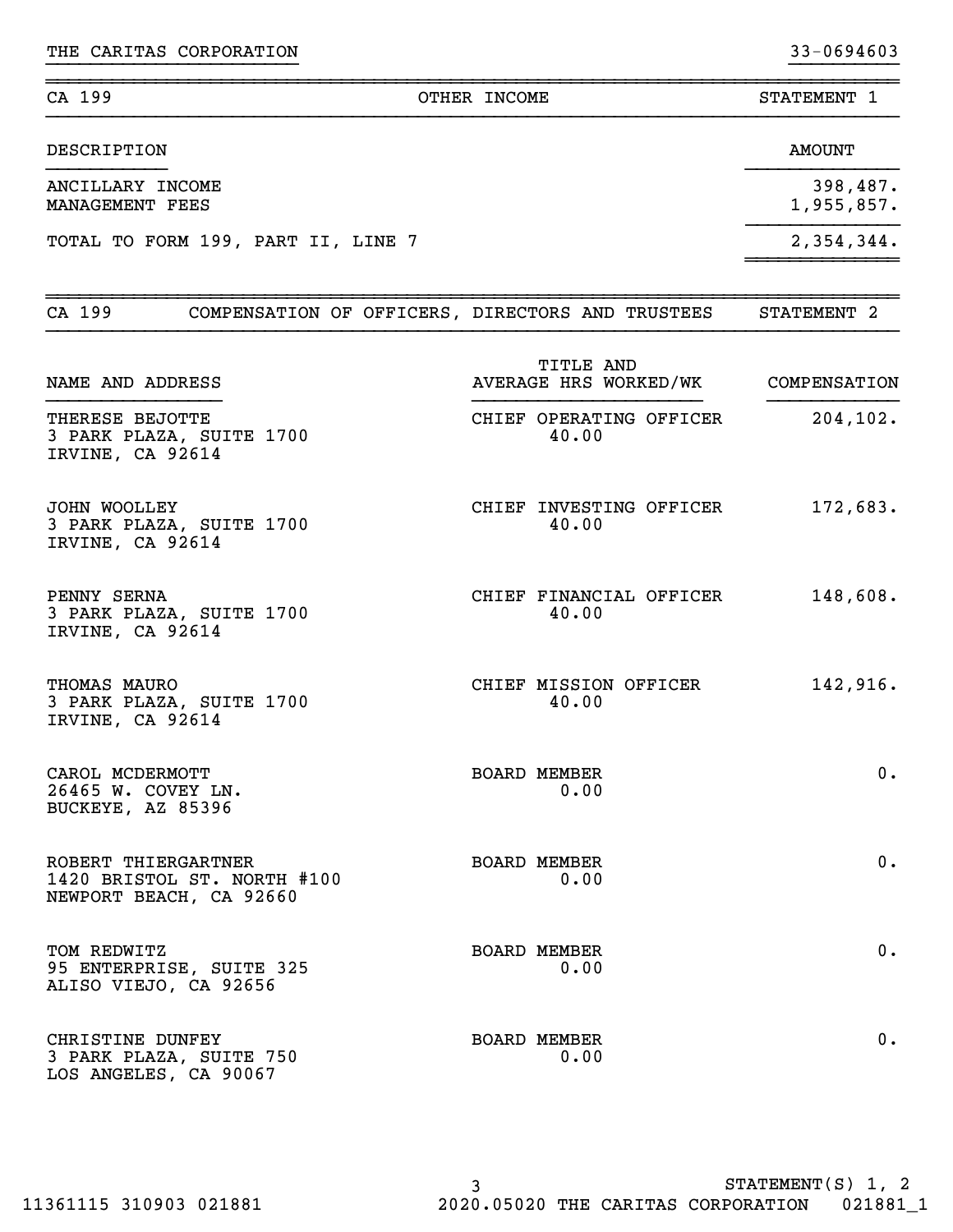| THE CARITAS CORPORATION                                           |                                 | $33 - 0694603$ |
|-------------------------------------------------------------------|---------------------------------|----------------|
| CHARLES E. PACKARD<br>25 CENTAURUS<br>IRVINE, CA 92603            | <b>BOARD MEMBER</b><br>0.00     | 0.             |
| <b>TIM CANNON</b><br>1861 E. MIRALOMA AVE<br>PLACENTIA, CA 92870  | <b>BOARD MEMBER</b><br>0.00     | 0.             |
| ROBERT R. REDWITZ<br>3 PARK PLAZA, SUITE 1700<br>IRVINE, CA 92614 | CEO & CHAIRMAN OF BOARD<br>8.00 | 0.             |
| JENNIFER E. RIVA<br>1 ALMADEN BLVD #620<br>SAN JOSE, CA 95113     | VP OF FINANCE<br>2.00           | 0.             |

}}}}}}}}}}}}

~~~~~~~~~~~~

~~~~~~~~~~~~~~~~~~~~~~~~~~~~~~~~~~~~~~~~~~~~~~~~~~~~~~~~~~~~~~~~~~~~~~~~~~~~~~

TOTAL TO FORM 199, PART II, LINE 11 668,309.

CA 199 OTHER EXPENSES STATEMENT 3 DESCRIPTION AMOUNT }}}}}}}}}}} }}}}}}}}}}}}}} EMPLOYEE BENEFITS 117, 245. MANAGEMENT FEES 47,520. LEGAL FEES 14,188. ACCOUNTING FEES 305,337. ADVERTISING 79,840. OFFICE EXPENSES 23, 290. INFORMATION TECHNOLOGY 37, 109. TRAVEL 5,746. EDUCATION 299. CONSULTING 159,500. BOND SERVICE FEES 5,000. OUTSIDE SERVICES 3,439. LICENSES & FEES 10,074. EMPLOYEE MORALE 4,632. MISCELLANEOUS 15,206. AUTO EXPENSES 11,999. DUE DILIGENCE COSTS 36.816.  $\,$  MEALS  $\,$   $\,$  4 , 043. TOTAL TO FORM 199, PART II, LINE 17 941,283.

~~~~~~~~~~~~~~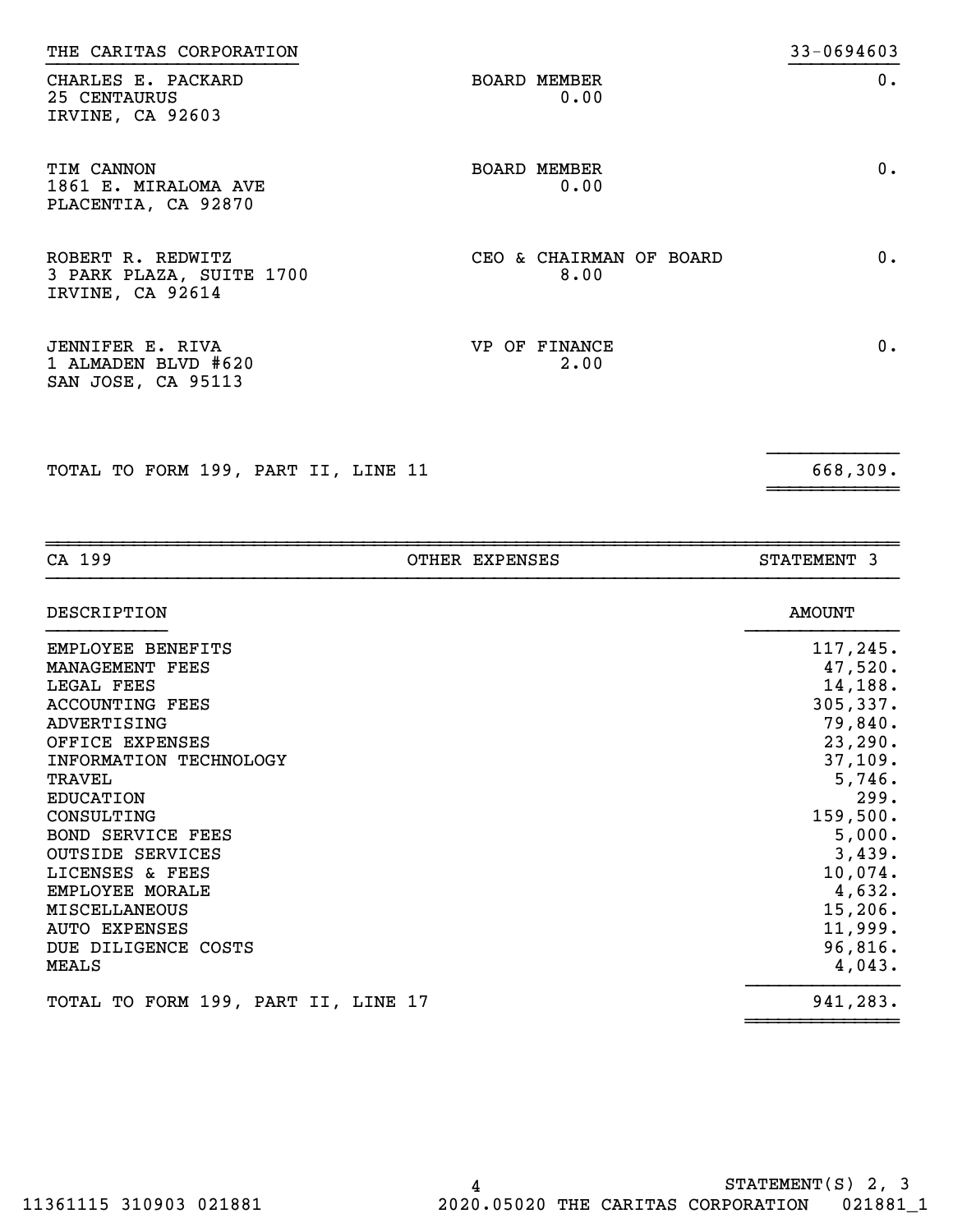THE CARITAS CORPORATION 33-0694603

| CA 199<br>OTHER ASSETS                                      |                              | STATEMENT 4                  |
|-------------------------------------------------------------|------------------------------|------------------------------|
| DESCRIPTION                                                 | BEG. OF YEAR                 | END OF YEAR                  |
| PREPAID EXPENSES<br>REIMBURSEABLE EXPENSES<br>CLOSING COSTS | 40,316.<br>764.<br>363, 186. | 31, 132.<br>764.<br>130,404. |
| TOTAL TO FORM 199, SCHEDULE L, LINE 12                      | 404,266.                     | 162,300.                     |

}}}}}}}}}}}}}}}}}}}}}}} }}}}}}}}}}

| CA 199                                   | OTHER LIABILITIES |               | STATEMENT 5                                |  |
|------------------------------------------|-------------------|---------------|--------------------------------------------|--|
| DESCRIPTION                              |                   | BEG. OF YEAR  | END OF YEAR                                |  |
| SECURITY DEPOSITS<br>DUE FROM AFFILIATES |                   | 21,445.       | 25,715.<br>$15, 221, 244.$ $14, 866, 395.$ |  |
| TOTAL TO FORM 199, SCHEDULE L, LINE 18   |                   | 15, 242, 689. | 14,892,110.                                |  |

~~~~~~~~~~~~~~ ~~~~~~~~~~~~~~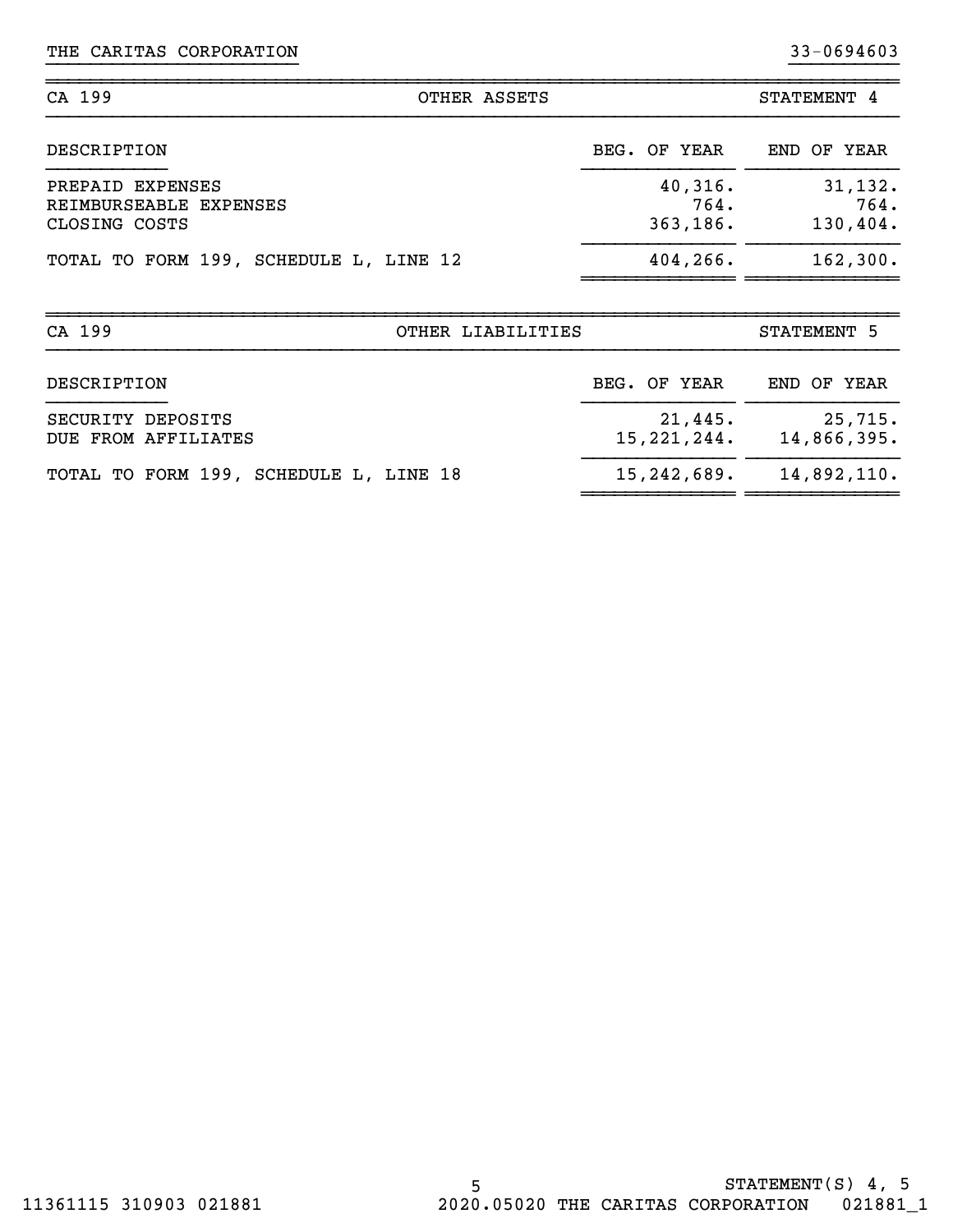| TAXABLE YEAR<br>2020           | <b>Exempt Organizations</b>                                                                              | California e-file Return Authorization for                                                                                                                                                                                                                                                                                                                                                                                                                                                                                                                                                                                                                                                                                                                                                                                                                                                                                                                                                                                                                                                                                                                                                                                                                |                                                          | <b>FORM</b><br>8453-EO               |
|--------------------------------|----------------------------------------------------------------------------------------------------------|-----------------------------------------------------------------------------------------------------------------------------------------------------------------------------------------------------------------------------------------------------------------------------------------------------------------------------------------------------------------------------------------------------------------------------------------------------------------------------------------------------------------------------------------------------------------------------------------------------------------------------------------------------------------------------------------------------------------------------------------------------------------------------------------------------------------------------------------------------------------------------------------------------------------------------------------------------------------------------------------------------------------------------------------------------------------------------------------------------------------------------------------------------------------------------------------------------------------------------------------------------------|----------------------------------------------------------|--------------------------------------|
| Exempt Organization name       |                                                                                                          |                                                                                                                                                                                                                                                                                                                                                                                                                                                                                                                                                                                                                                                                                                                                                                                                                                                                                                                                                                                                                                                                                                                                                                                                                                                           |                                                          | Identifying number                   |
| THE                            | CARITAS CORPORATION                                                                                      |                                                                                                                                                                                                                                                                                                                                                                                                                                                                                                                                                                                                                                                                                                                                                                                                                                                                                                                                                                                                                                                                                                                                                                                                                                                           |                                                          | 33-0694603                           |
| Part I                         | Electronic Return Information (whole dollars only)                                                       |                                                                                                                                                                                                                                                                                                                                                                                                                                                                                                                                                                                                                                                                                                                                                                                                                                                                                                                                                                                                                                                                                                                                                                                                                                                           |                                                          |                                      |
| 1                              | Total gross receipts (Form 199, line 4)                                                                  |                                                                                                                                                                                                                                                                                                                                                                                                                                                                                                                                                                                                                                                                                                                                                                                                                                                                                                                                                                                                                                                                                                                                                                                                                                                           |                                                          | $1 \underline{3, 456, 341}$          |
| 2                              | Total gross income (Form 199, line 8)                                                                    |                                                                                                                                                                                                                                                                                                                                                                                                                                                                                                                                                                                                                                                                                                                                                                                                                                                                                                                                                                                                                                                                                                                                                                                                                                                           |                                                          | $2\overline{3,456,341}$<br>3,090,638 |
| 3                              |                                                                                                          |                                                                                                                                                                                                                                                                                                                                                                                                                                                                                                                                                                                                                                                                                                                                                                                                                                                                                                                                                                                                                                                                                                                                                                                                                                                           |                                                          |                                      |
| Part II                        | Settle Your Account Electronically for Taxable Year 2020                                                 |                                                                                                                                                                                                                                                                                                                                                                                                                                                                                                                                                                                                                                                                                                                                                                                                                                                                                                                                                                                                                                                                                                                                                                                                                                                           |                                                          |                                      |
| 4                              | Electronic funds withdrawal<br>4a Amount                                                                 |                                                                                                                                                                                                                                                                                                                                                                                                                                                                                                                                                                                                                                                                                                                                                                                                                                                                                                                                                                                                                                                                                                                                                                                                                                                           | 4b Withdrawal date (mm/dd/yyyy)                          |                                      |
| Part III                       | <b>Banking Information</b> (Have you verified the exempt organization's banking information?)            |                                                                                                                                                                                                                                                                                                                                                                                                                                                                                                                                                                                                                                                                                                                                                                                                                                                                                                                                                                                                                                                                                                                                                                                                                                                           |                                                          |                                      |
| 5 Routing number               |                                                                                                          |                                                                                                                                                                                                                                                                                                                                                                                                                                                                                                                                                                                                                                                                                                                                                                                                                                                                                                                                                                                                                                                                                                                                                                                                                                                           |                                                          |                                      |
| 6 Account number<br>Part IV    | <b>Declaration of Officer</b>                                                                            | 7 Type of account:                                                                                                                                                                                                                                                                                                                                                                                                                                                                                                                                                                                                                                                                                                                                                                                                                                                                                                                                                                                                                                                                                                                                                                                                                                        | Checking                                                 | Savings                              |
|                                |                                                                                                          | I authorize the exempt organization's account to be settled as designated in Part II. If I check Part II, Box 4, I authorize an electronic funds withdrawal for the amount listed                                                                                                                                                                                                                                                                                                                                                                                                                                                                                                                                                                                                                                                                                                                                                                                                                                                                                                                                                                                                                                                                         |                                                          |                                      |
| on line 4a.                    |                                                                                                          |                                                                                                                                                                                                                                                                                                                                                                                                                                                                                                                                                                                                                                                                                                                                                                                                                                                                                                                                                                                                                                                                                                                                                                                                                                                           |                                                          |                                      |
|                                |                                                                                                          | Under penalties of perjury, I declare that I am an officer of the above exempt organization and that the information I provided to my electronic return originator (ERO),<br>transmitter, or intermediate service provider and the amounts in Part I above agree with the amounts on the corresponding lines of the exempt organization's 2020<br>California electronic return. To the best of my knowledge and belief, the exempt organization's return is true, correct, and complete. If the exempt organization is filing<br>a balance due return, I understand that if the Franchise Tax Board (FTB) does not receive full and timely payment of the exempt organization's fee liability, the exempt<br>organization will remain liable for the fee liability and all applicable interest and penalties. I authorize the exempt organization return and accompanying schedules and<br>statements be transmitted to the FTB by the ERO, transmitter, or intermediate service provider. If the processing of the exempt organization's return or refund is<br>delayed, I authorize the FTB to disclose to the ERO or intermediate service provider the reason(s) for the delay.                                                                        |                                                          |                                      |
| Sign                           |                                                                                                          | CHAIRMAN                                                                                                                                                                                                                                                                                                                                                                                                                                                                                                                                                                                                                                                                                                                                                                                                                                                                                                                                                                                                                                                                                                                                                                                                                                                  |                                                          |                                      |
| Here                           | Signature of officer                                                                                     | Date<br>Title                                                                                                                                                                                                                                                                                                                                                                                                                                                                                                                                                                                                                                                                                                                                                                                                                                                                                                                                                                                                                                                                                                                                                                                                                                             |                                                          |                                      |
| Part V                         | Declaration of Electronic Return Originator (ERO) and Paid Preparer.                                     |                                                                                                                                                                                                                                                                                                                                                                                                                                                                                                                                                                                                                                                                                                                                                                                                                                                                                                                                                                                                                                                                                                                                                                                                                                                           |                                                          |                                      |
|                                | true, correct, and complete. I make this declaration based on all information of which I have knowledge. | I declare that I have reviewed the above exempt organization's return and that the entries on form FTB 8453-EO are complete and correct to the best of my knowledge. (If I<br>am only an intermediate service provider, I understand that I am not responsible for reviewing the exempt organization's return. I declare, however, that form FTB 8453-EO<br>accurately reflects the data on the return.) I have obtained the organization officer's signature on form FTB 8453-EO before transmitting this return to the FTB; I have<br>provided the organization officer with a copy of all forms and information that I will file with the FTB, and I have followed all other requirements described in FTB Pub.<br>1345, 2020 Handbook for Authorized e-file Providers. I will keep form FTB 8453-EO on file for four years from the due date of the return or four years from the date<br>the exempt organization return is filed, whichever is later, and I will make a copy available to the FTB upon request. If I am also the paid preparer, under penalties of perjury,<br>I declare that I have examined the above exempt organization's return and accompanying schedules and statements, and to the best of my knowledge and belief, they are |                                                          |                                      |
| <b>ERO</b>                     | ERO's-<br>signature                                                                                      | Date<br>Check if<br>also paid<br>preparer                                                                                                                                                                                                                                                                                                                                                                                                                                                                                                                                                                                                                                                                                                                                                                                                                                                                                                                                                                                                                                                                                                                                                                                                                 | Check<br>if self-<br>$\overline{\texttt{x}}$<br>employed | <b>ERO's PTIN</b><br>P01447663       |
| Must                           | <b>INC</b><br>Firm's name (or yours<br>REDWITZ,                                                          |                                                                                                                                                                                                                                                                                                                                                                                                                                                                                                                                                                                                                                                                                                                                                                                                                                                                                                                                                                                                                                                                                                                                                                                                                                                           |                                                          | Firm's FEIN 33-0850406               |
| Sign                           | if self-employed)<br>and address<br>IRVINE, CA                                                           | 3 PARK PLAZA, SUITE 1700                                                                                                                                                                                                                                                                                                                                                                                                                                                                                                                                                                                                                                                                                                                                                                                                                                                                                                                                                                                                                                                                                                                                                                                                                                  |                                                          | ZIP code $92614$                     |
|                                |                                                                                                          | Under penalties of perjury, I declare that I have examined the above organization's return and accompanying schedules and statements, and to the best of my knowledge<br>and belief, they are true, correct, and complete. I make this declaration based on all information of which I have knowledge.                                                                                                                                                                                                                                                                                                                                                                                                                                                                                                                                                                                                                                                                                                                                                                                                                                                                                                                                                    |                                                          |                                      |
| Paid                           | Paid<br>preparer's                                                                                       | Date                                                                                                                                                                                                                                                                                                                                                                                                                                                                                                                                                                                                                                                                                                                                                                                                                                                                                                                                                                                                                                                                                                                                                                                                                                                      | Check<br>if self-                                        | Paid preparer's PTIN                 |
| <b>Preparer</b><br><b>Must</b> | signature<br>Firm's name (or yours                                                                       |                                                                                                                                                                                                                                                                                                                                                                                                                                                                                                                                                                                                                                                                                                                                                                                                                                                                                                                                                                                                                                                                                                                                                                                                                                                           | employed                                                 | Firm's FEIN                          |
| Sign                           | if self-employed)<br>and address                                                                         |                                                                                                                                                                                                                                                                                                                                                                                                                                                                                                                                                                                                                                                                                                                                                                                                                                                                                                                                                                                                                                                                                                                                                                                                                                                           |                                                          |                                      |
|                                |                                                                                                          |                                                                                                                                                                                                                                                                                                                                                                                                                                                                                                                                                                                                                                                                                                                                                                                                                                                                                                                                                                                                                                                                                                                                                                                                                                                           |                                                          | ZIP code                             |
|                                |                                                                                                          |                                                                                                                                                                                                                                                                                                                                                                                                                                                                                                                                                                                                                                                                                                                                                                                                                                                                                                                                                                                                                                                                                                                                                                                                                                                           |                                                          |                                      |
|                                | For Privacy Notice, get FTB 1131 ENG/SP.                                                                 |                                                                                                                                                                                                                                                                                                                                                                                                                                                                                                                                                                                                                                                                                                                                                                                                                                                                                                                                                                                                                                                                                                                                                                                                                                                           |                                                          | FTB 8453-EO 2020                     |

029021 11-19-20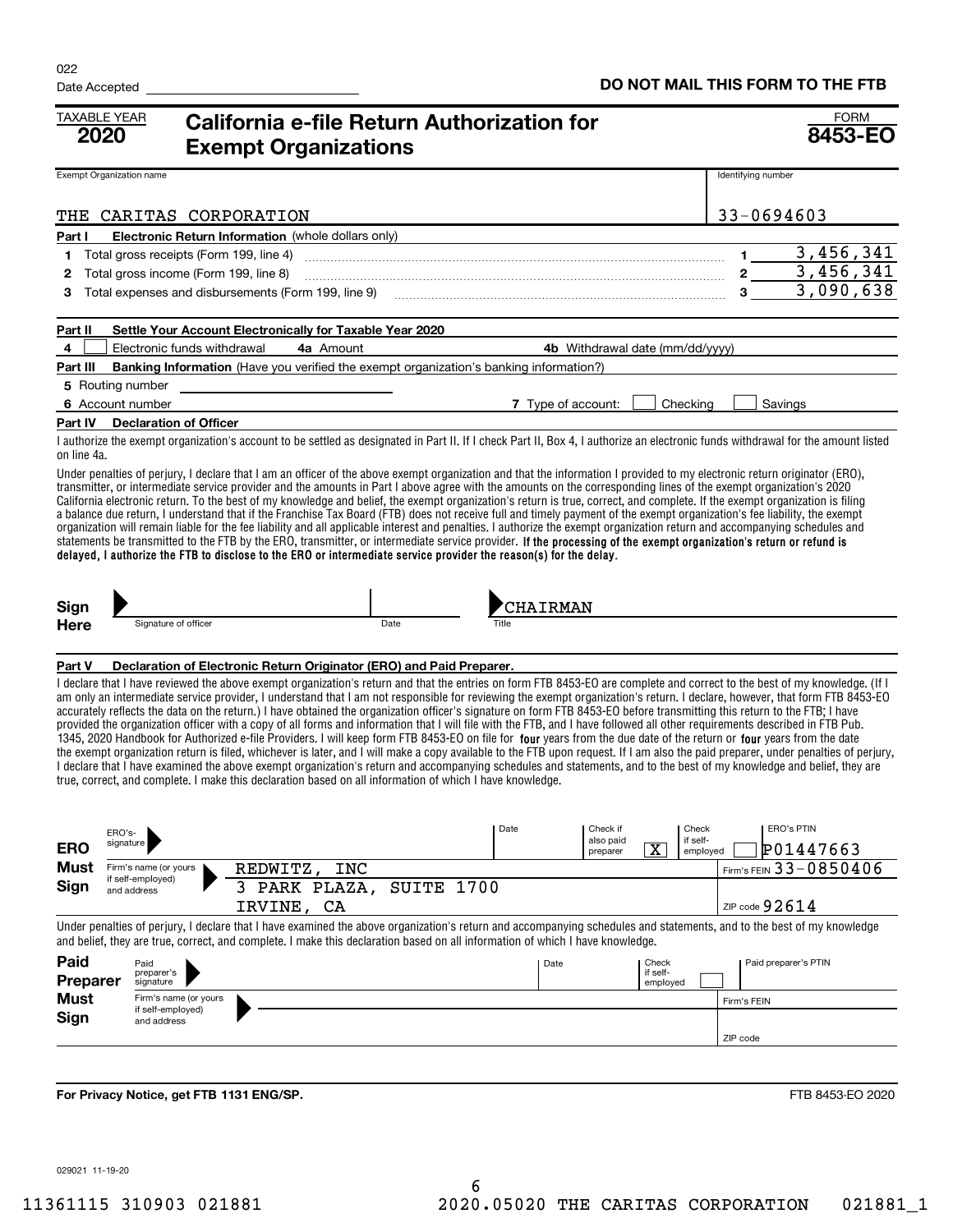| STATE OF CALIFORNIA<br>RRF-1<br>(Rev. 09/2017)<br>MAIL TO:<br>Registry of Charitable Trusts<br>P.O. Box 903447<br>Sacramento, CA 94203-4470<br><b>STREET ADDRESS:</b><br>1300   Street<br>Sacramento, CA 95814<br>(916)210-6400<br><b>WEBSITE ADDRESS:</b><br>www.oag.ca.gov/charities                                                              |                            |                                                | <b>ANNUAL REGISTRATION RENEWAL FEE REPORT</b><br>TO ATTORNEY GENERAL OF CALIFORNIA<br>Sections 12586 and 12587, California Government Code<br>11 Cal. Code Regs. sections 301-306, 309, 311, and 312<br>Failure to submit this report annually no later than four months and fifteen days after the end of the<br>organization's accounting period may result in the loss of tax exemption and the assessment of a<br>minimum tax of \$800, plus interest, and/or fines or filing penalties. Revenue & Taxation Code section<br>23703; Government Code section 12586.1. IRS extensions will be honored. |                     |                                                                                              | DEPARTMENT OF JUSTICE<br>(For Registry Use Only)                              |                                | PAGE 1 of 5 |
|-----------------------------------------------------------------------------------------------------------------------------------------------------------------------------------------------------------------------------------------------------------------------------------------------------------------------------------------------------|----------------------------|------------------------------------------------|---------------------------------------------------------------------------------------------------------------------------------------------------------------------------------------------------------------------------------------------------------------------------------------------------------------------------------------------------------------------------------------------------------------------------------------------------------------------------------------------------------------------------------------------------------------------------------------------------------|---------------------|----------------------------------------------------------------------------------------------|-------------------------------------------------------------------------------|--------------------------------|-------------|
| THE CARITAS CORPORATION<br>Name of Organization<br>List all DBAs and names the organization uses or has used                                                                                                                                                                                                                                        |                            |                                                |                                                                                                                                                                                                                                                                                                                                                                                                                                                                                                                                                                                                         | Check if:           | Change of address<br>Amended report                                                          |                                                                               |                                |             |
| 3 PARK PLAZA, NO. 1700<br>Address (Number and Street)                                                                                                                                                                                                                                                                                               |                            |                                                |                                                                                                                                                                                                                                                                                                                                                                                                                                                                                                                                                                                                         |                     |                                                                                              | State Charity Registration Number $c$ T $101064$                              |                                |             |
| <b>IRVINE, CA 92614</b><br>City or Town, State, and ZIP Code                                                                                                                                                                                                                                                                                        |                            |                                                |                                                                                                                                                                                                                                                                                                                                                                                                                                                                                                                                                                                                         |                     | Corporation or Organization No. 1956973                                                      |                                                                               |                                |             |
| $949 - 727 - 0568$                                                                                                                                                                                                                                                                                                                                  |                            |                                                |                                                                                                                                                                                                                                                                                                                                                                                                                                                                                                                                                                                                         |                     | Federal Employer ID No. 33-0694603                                                           |                                                                               |                                |             |
| <b>Telephone Number</b>                                                                                                                                                                                                                                                                                                                             | E-mail Address             |                                                |                                                                                                                                                                                                                                                                                                                                                                                                                                                                                                                                                                                                         |                     | ANNUAL REGISTRATION RENEWAL FEE SCHEDULE (11 Cal. Code Regs. sections 301-307, 311, and 312) |                                                                               |                                |             |
|                                                                                                                                                                                                                                                                                                                                                     |                            |                                                | Make Check Payable to Department of Justice                                                                                                                                                                                                                                                                                                                                                                                                                                                                                                                                                             |                     |                                                                                              |                                                                               |                                |             |
| <b>Gross Annual Revenue</b><br>Less than \$25,000<br>Between \$25,000 and \$100,000                                                                                                                                                                                                                                                                 | Fee<br>$\mathbf 0$<br>\$25 | <b>Gross Annual Revenue</b>                    | Between \$100,001 and \$250,000<br>Between \$250,001 and \$1 million                                                                                                                                                                                                                                                                                                                                                                                                                                                                                                                                    | Fee<br>\$50<br>\$75 | <b>Gross Annual Revenue</b><br>Greater than \$50 million                                     | Between \$1,000,001 and \$10 million<br>Between \$10,000,001 and \$50 million | Fee<br>\$150<br>\$225<br>\$300 |             |
| <b>PART A - ACTIVITIES</b>                                                                                                                                                                                                                                                                                                                          |                            |                                                |                                                                                                                                                                                                                                                                                                                                                                                                                                                                                                                                                                                                         |                     |                                                                                              |                                                                               |                                |             |
| For your most recent full accounting period (beginning 01/01/2020<br>ending 12/31/2020<br>) list:<br>Gross Annual Revenue $\frac{18,949,903}{\sqrt{25}}$ Noncash Contributions $\frac{2}{\sqrt{25}}$<br>evenue \$ 18,949,903 Noncash Contributions \$ 10 Total Assets \$ 155,856,161<br>Program Expenses \$ 18,717,062 Total Expenses \$ 20,248,941 |                            |                                                |                                                                                                                                                                                                                                                                                                                                                                                                                                                                                                                                                                                                         |                     |                                                                                              |                                                                               |                                |             |
| <b>PART B - STATEMENTS REGARDING ORGANIZATION DURING THE PERIOD OF THIS REPORT</b>                                                                                                                                                                                                                                                                  |                            |                                                |                                                                                                                                                                                                                                                                                                                                                                                                                                                                                                                                                                                                         |                     |                                                                                              |                                                                               |                                |             |
| All questions must be answered. If you answer "yes" to any of the questions below, you must attach a separate page<br>Note:<br>providing an explanation and details for each "yes" response. Please review RRF-1 instructions for information required.                                                                                             |                            |                                                |                                                                                                                                                                                                                                                                                                                                                                                                                                                                                                                                                                                                         |                     |                                                                                              |                                                                               | Yes                            | No          |
| During this reporting period, were there any contracts, loans, leases or other financial transactions between the organization<br>1.<br>and any officer, director or trustee thereof, either directly or with an entity in which any such officer, director or trustee had<br>any financial interest?                                               |                            |                                                |                                                                                                                                                                                                                                                                                                                                                                                                                                                                                                                                                                                                         |                     |                                                                                              | 6<br>SEE STATEMENT                                                            | X                              |             |
| During this reporting period, was there any theft, embezzlement, diversion or misuse of the organization's charitable property<br>2.<br>or funds?                                                                                                                                                                                                   |                            |                                                |                                                                                                                                                                                                                                                                                                                                                                                                                                                                                                                                                                                                         |                     |                                                                                              |                                                                               |                                | х           |
| 3.<br>During this reporting period, were any organization funds used to pay any penalty, fine or judgment?                                                                                                                                                                                                                                          |                            |                                                |                                                                                                                                                                                                                                                                                                                                                                                                                                                                                                                                                                                                         |                     |                                                                                              | х                                                                             |                                |             |
| 4.<br>During this reporting period, were the services of a commercial fundraiser, fundraising counsel for charitable purposes, or<br>commercial coventurer used?                                                                                                                                                                                    |                            |                                                |                                                                                                                                                                                                                                                                                                                                                                                                                                                                                                                                                                                                         |                     |                                                                                              |                                                                               |                                | х           |
| 5.<br>During this reporting period, did the organization receive any governmental funding?                                                                                                                                                                                                                                                          |                            |                                                |                                                                                                                                                                                                                                                                                                                                                                                                                                                                                                                                                                                                         |                     |                                                                                              |                                                                               |                                | х           |
| During this reporting period, did the organization hold a raffle for charitable purposes?<br>6.                                                                                                                                                                                                                                                     |                            |                                                |                                                                                                                                                                                                                                                                                                                                                                                                                                                                                                                                                                                                         |                     |                                                                                              |                                                                               |                                | х           |
| Does the organization conduct a vehicle donation program?<br>7.                                                                                                                                                                                                                                                                                     |                            |                                                |                                                                                                                                                                                                                                                                                                                                                                                                                                                                                                                                                                                                         |                     |                                                                                              |                                                                               |                                | х           |
| 8.<br>Did the organization conduct an independent audit and prepare audited financial statements in accordance with<br>generally accepted accounting principles for this reporting period?                                                                                                                                                          |                            |                                                |                                                                                                                                                                                                                                                                                                                                                                                                                                                                                                                                                                                                         |                     |                                                                                              |                                                                               | X                              |             |
| At the end of this reporting period, did the organization hold restricted net assets, while reporting negative unrestricted net assets?<br>9.                                                                                                                                                                                                       |                            |                                                |                                                                                                                                                                                                                                                                                                                                                                                                                                                                                                                                                                                                         |                     |                                                                                              |                                                                               |                                | х           |
| I declare under penalty of perjury that I have examined this report, including accompanying documents, and to the best of my knowledge<br>and belief, the content is true, correct and complete, and I am authorized to sign.                                                                                                                       |                            |                                                |                                                                                                                                                                                                                                                                                                                                                                                                                                                                                                                                                                                                         |                     |                                                                                              |                                                                               |                                |             |
|                                                                                                                                                                                                                                                                                                                                                     |                            |                                                |                                                                                                                                                                                                                                                                                                                                                                                                                                                                                                                                                                                                         |                     |                                                                                              |                                                                               |                                |             |
| Signature of Authorized Agent                                                                                                                                                                                                                                                                                                                       |                            | $\mathbf R$ .<br>ROBERT<br><b>Printed Name</b> | REDWITZ                                                                                                                                                                                                                                                                                                                                                                                                                                                                                                                                                                                                 | <b>Title</b>        | <b>CHAIRMAN</b>                                                                              | Date                                                                          |                                |             |